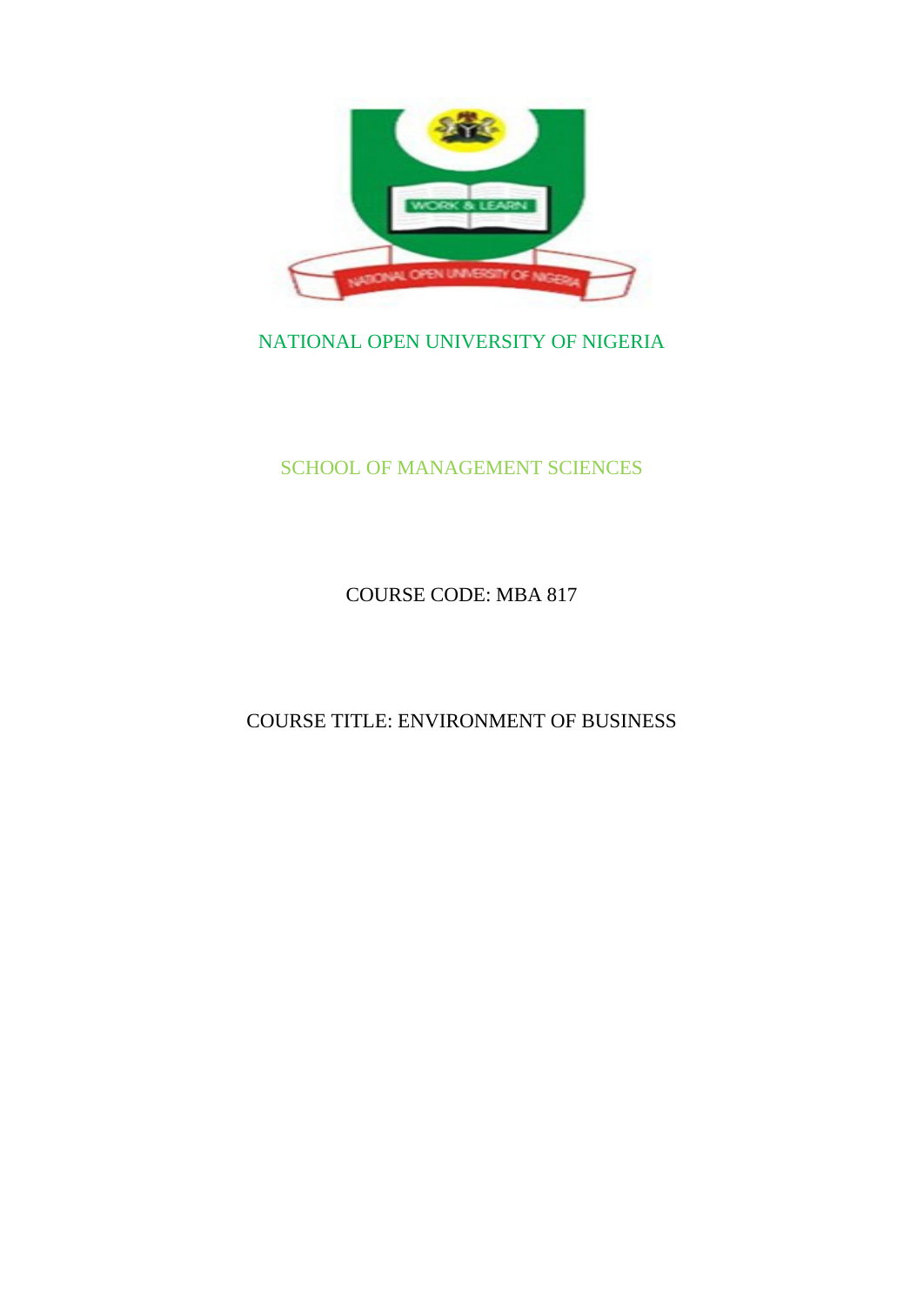## COURSE TITLE; THE ENVIRONMENT OF BUSINESS

# COURSE CODE: MBA 817

Course Developer/Writer

Dr. O. Atuma

National Open University of Nigeria, Lagos

Course Coordinators

Dr. I.O. Inua

National Open University of Nigeria

Dr. O. Atuma

National Open University of Nigeria

Programme Leader

Dr. C.I Okeke

National Open University of Nigeria, Lagos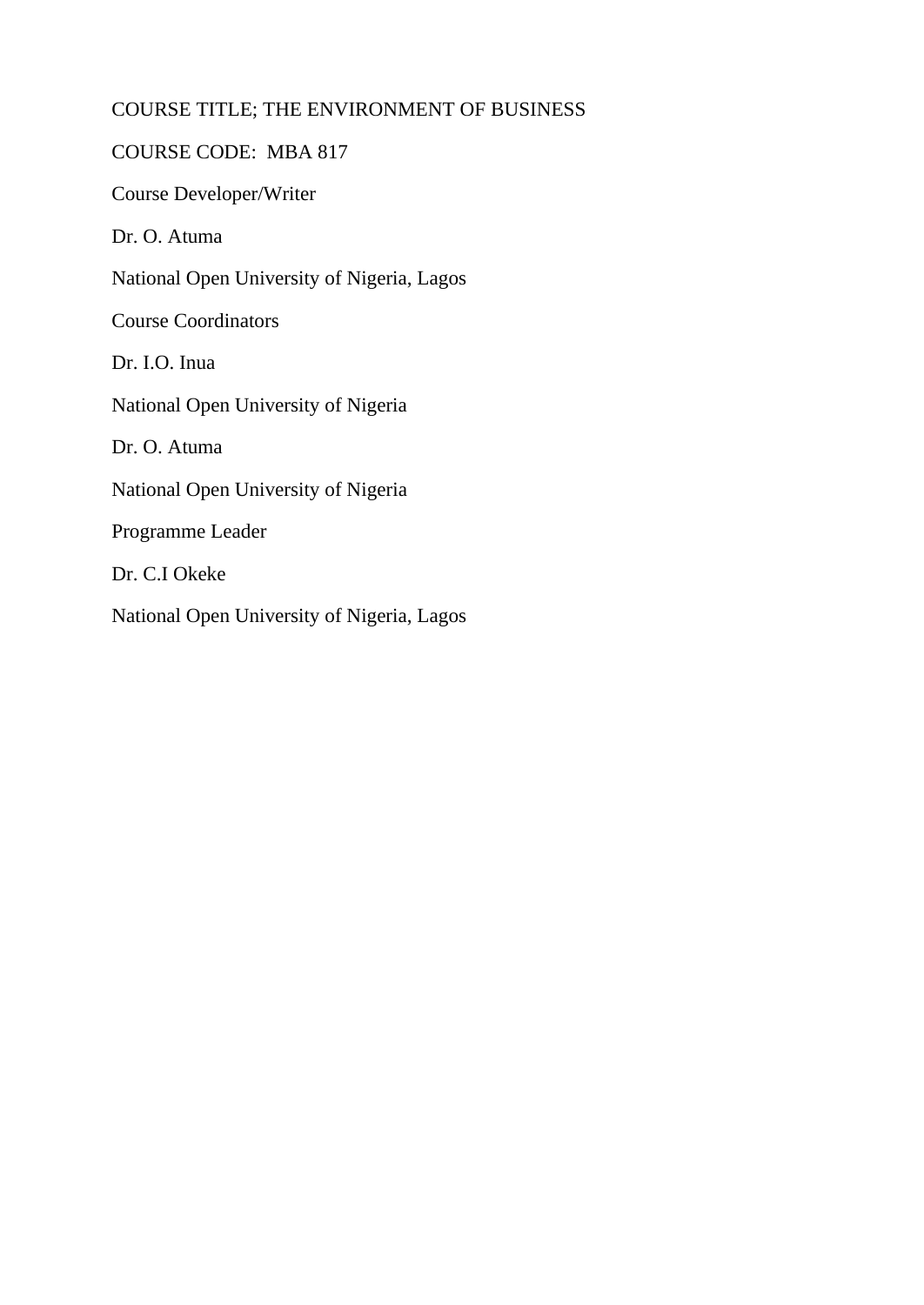3credits

## COURSE TITLE – ENVIRONMENT OF BUSINESS

## MODULE 1 THE NATURE OF BUSINESS ENVIRONMENT AND ENVIRONMENTAL SCANNING

- Unit 1 The nature of business environment
- Unit 2 The task environment
- Unit 3 The internal environment
- Unit 4 Environmental Scanning

## MODULE 2 THE GENERAL/EXTERNAL BUSINESS ENVIRONMENT

- Unit 1 The legal environment
- Unit 2 The cultural environment
- Unit 3 The political environment
- Unit 4 The economic environment
- Unit 5 The Technological forces
- Unit 6 The demographical forces

#### MODULE 3 THE INTERNATIONAL BUSINESS ENVIRONMENT

- Unit 1 The Nature of International Business
- Unit 2 The Structure of the global Economy
- Unit 3 Environmental challenges of international Management
- Unit 4 Competing in a global economy

#### MODULE 4 ETHICS IN ORGANIZATIONS

- Unit 1 Stakeholders and Ethics
- Unit 2 Rule for Ethical Decision Making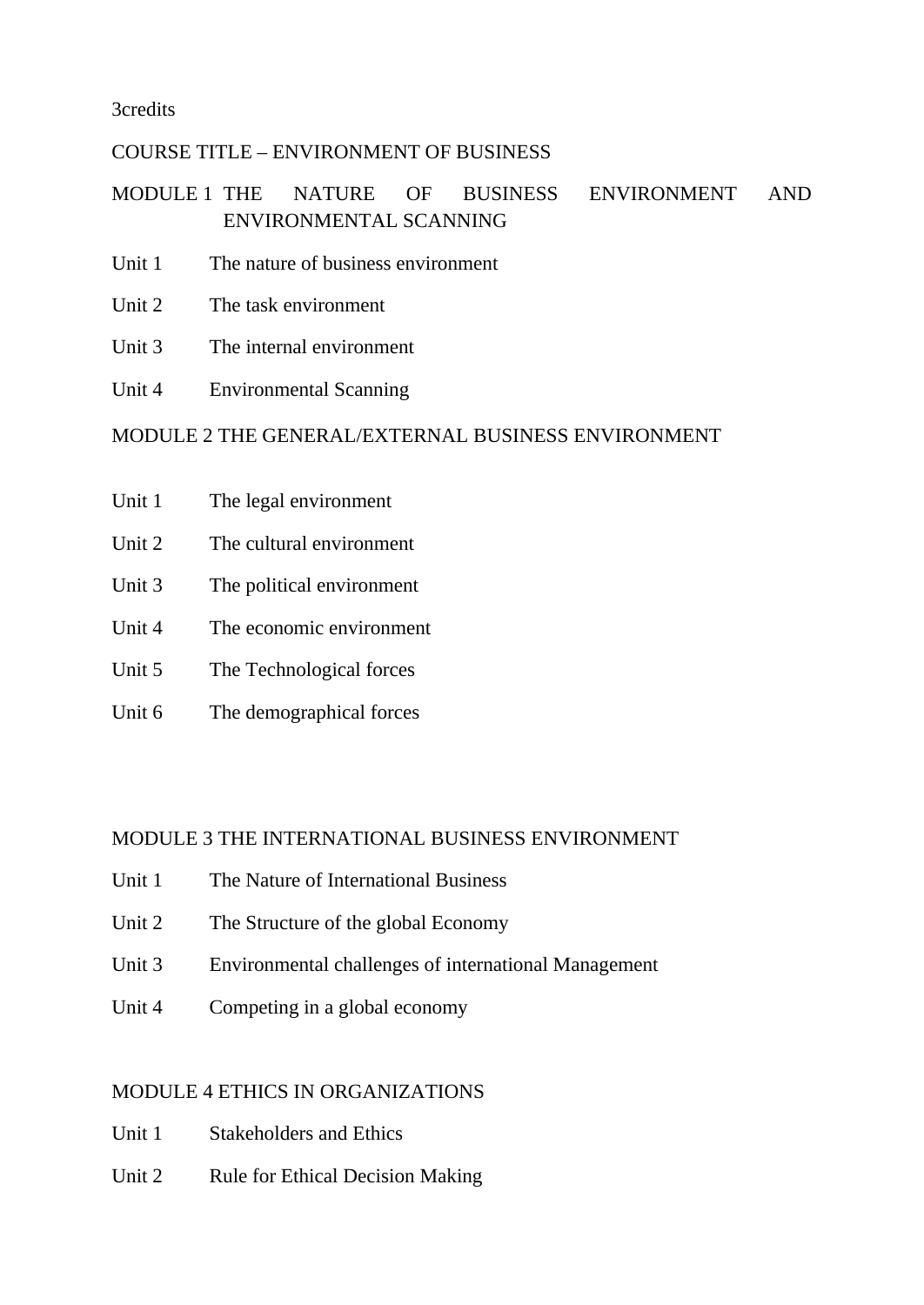- Unit 3 Ethics and Social Responsibility
- Unit 4 Managing Ethical Behavior
- Unit, 5 Value Systems
- Unit 6 Organizational Language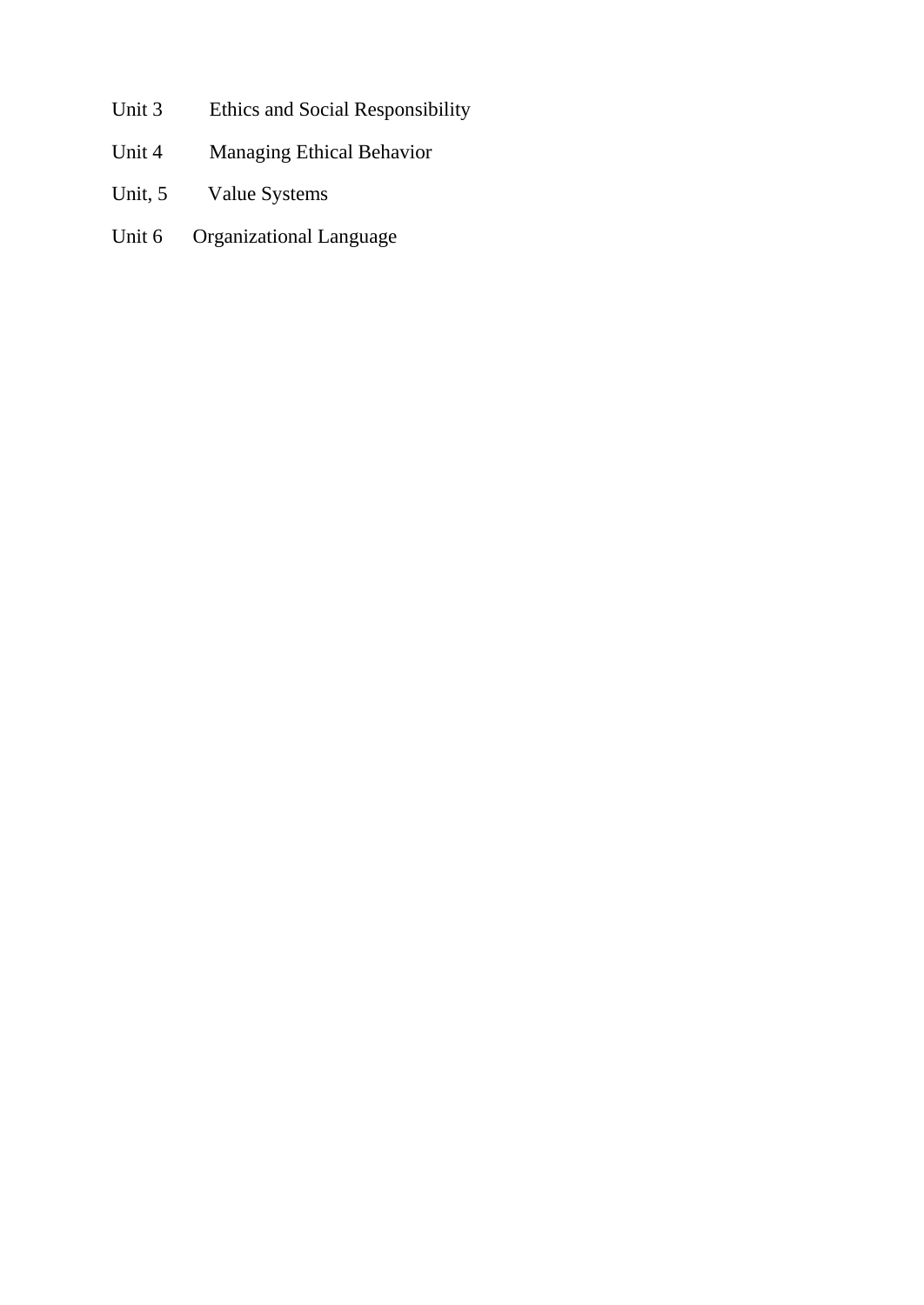## **MODULE 1 THE NATURE OF BISINESS ENVIRONMENT AND ENVIRONMENTAL SCANNING**

#### **Unit 1 The nature of business environment**

- Unit 2 The task environment
- Unit 3 The internal environment
- Unit 4 Environmental Scanning

#### **UNIT 1 THE NATURE OF BUSINESS ENVIRONMENT**

Introduction

**Objectives** 

Main Content

Conclusion

Summary

Tutor marked Assignment

References/Further Reading

#### **1.0 INTRODUCTION**

Business organizations operate in an environment where they compete with other organizations for resources. Organizations operate not only locally at home but also internationally in countries around the world. Operating in business environment is uncertain and the environment itself is also uncertain and unpredictable because it is complex and constantly changing. In this unit we are going to explore the nature of the business environment.

#### **2.0 OBJECTIVES**

At the end of this unit, you should be able to

Explain the nature of the business environment

Explain the difference between the internal and external business environment.

Discuss the internal environment of business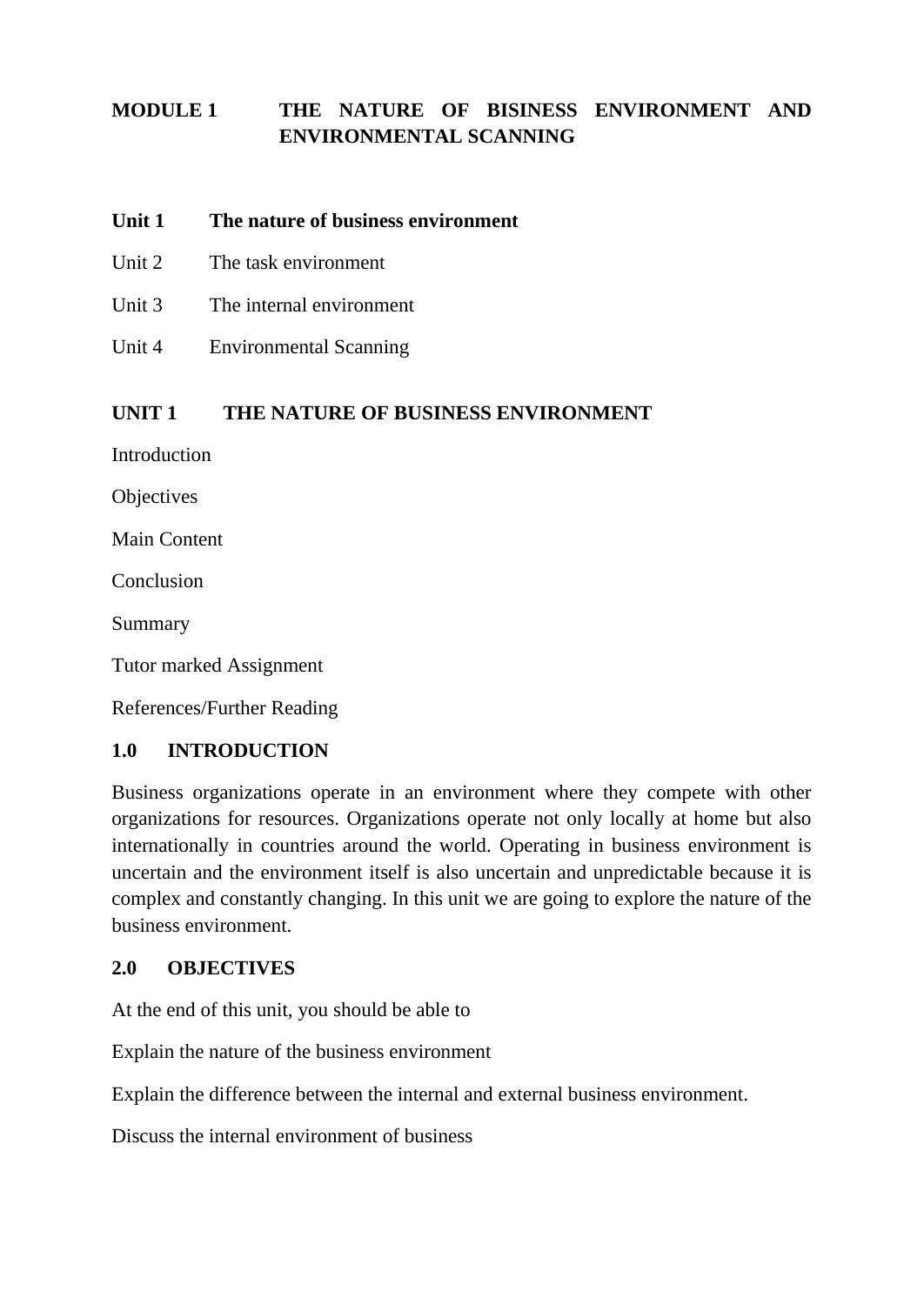## **3.0 MAIN CONTENT**

## **3.1 The nature of the business environment**

The business environment is a set of forces and conditions outside the organization's boundaries that have the potential to affect the way the organization operates. These forces and conditions change from time to time. The business environment presents opportunities which organizations can take advantage and threats that the organization should avoid. For example changes in the environment such as the introduction of new technology or the opening of global markets, create opportunities for managers to obtain resources or enter new markets and thereby strengthen their organizations. In contrast, the rise of new competitors, a global economic recession, or an oil shortage poses threat that can devastate an organization if managers are unable to obtain resources or sell the organization's goods and services. The quality of managers' understanding of organizational environmental forces and their ability to respond appropriately to those forces are critical factors affecting organizational performance.

At this point, it will be helpful for us to distinguish between the general environment, the task environment and the internal environment.

The general environment consists of factors such as legal, economic, political, sociocultural, technological and ethical which affect business organizations operations and which emanate from local, national and international sources. We shall explore more about this later in module 2.

The task environment which is an aspect of the external environment and is also referred to as immediate or operational environment is the set of forces and conditions that originate with suppliers, distributors, customers, and competitors .these forces and conditions affect an organization's ability to obtain inputs and dispose of its output. The task environment contains the forces that have the most immediate and direct effect because they pressure and influence managers on a daily basis. When managers turn on the radio or Television, arrive at their offices in the morning, open their mail, or look at their computer screens, they are likely to learn about problems facing them because of changing conditions in their organization's task environment. In unit 2, we shall discuss more about these factors.

An organization's internal environment consists of conditions and forces within the organization which consists of the owners, board of directors, employees, the organization's culture, the physical work environment and the various departments that make up the organization (the organizational structure). Let us briefly discuss these factors.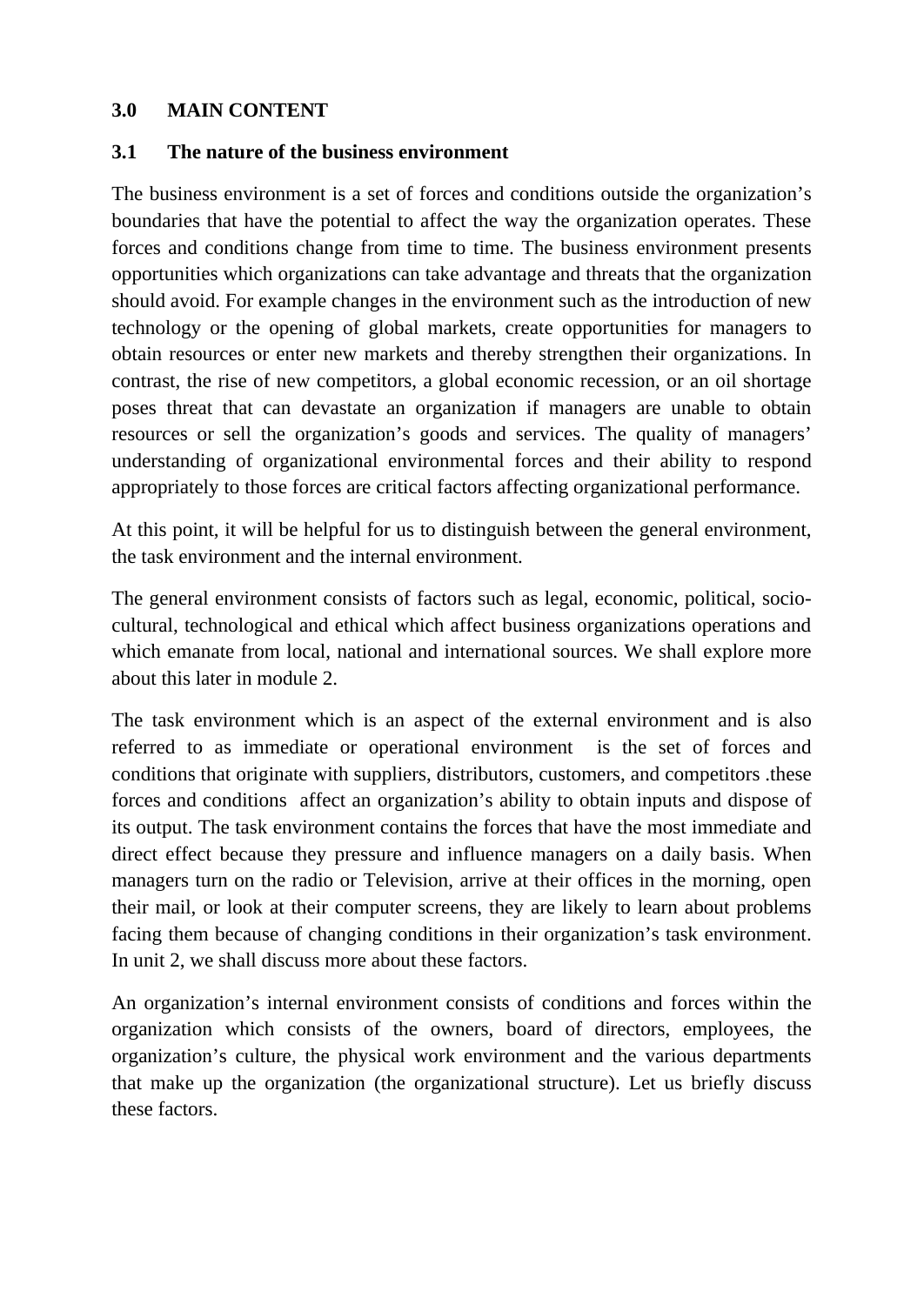## **Owners**

The owners of business are those who have legal property rights to the business. Owners can be a single individual who establishes and runs a small business, partners who jointly own the business, Individual investors who buy stock in a corporation, or other organizations. These sets of people have a stake in the business and are mindful of how the business is being managed.

## **Board of directors**

A corporate board of directors is elected by the stockholders and is charged with overseeing the general management of the firm to ensure that it is being run in a way that best serves the stockholders interest. Some boards are relatively passive. They perform a general oversight function but seldom get actively involved in how the company is really being run. But this trend is changing, however, as more and more boards are more carefully scrutinizing the firms they oversee and exerting more influence on how they are being managed.

## **Employees/managers**

An organization's employees are also a major element of its internal environment. The employees are the workers who perform the day to day operations of the organization and ensure that work is being accomplished to achieve the organization's desired goals. These sets of people are being supervised and managed by the managers of an organization. Managers are responsible for combining and coordinating the resources of an organization including the workers to ensure that organizations achieved their goals.

There are many types of managers depending on their levels in the organization. We have the top managers, the middle managers and first-line managers. The top managers are relatively small group of executives who manage the overall organization. Some top managers are addressed as the chief executive officer (CEO). Others are called presidents or vice presidents. The next sets of managers are the middle managers. They are usually very large at least more than the top managers in most organizations. They are primarily responsible for implementing the policies and plans developed by the top managers and for supervising and coordinating the activities of lower-level managers. Examples of middle managers are the operations managers, plant managers, the last sets of managers we are going to consider are the first- line managers who are sometimes also called the supervisors. They supervise and coordinate the activities of the operating employees.

## **Physical work environment**

An important part of the internal environment is the actual physical environment of the organization and the work that people do. Some firms have their facilities in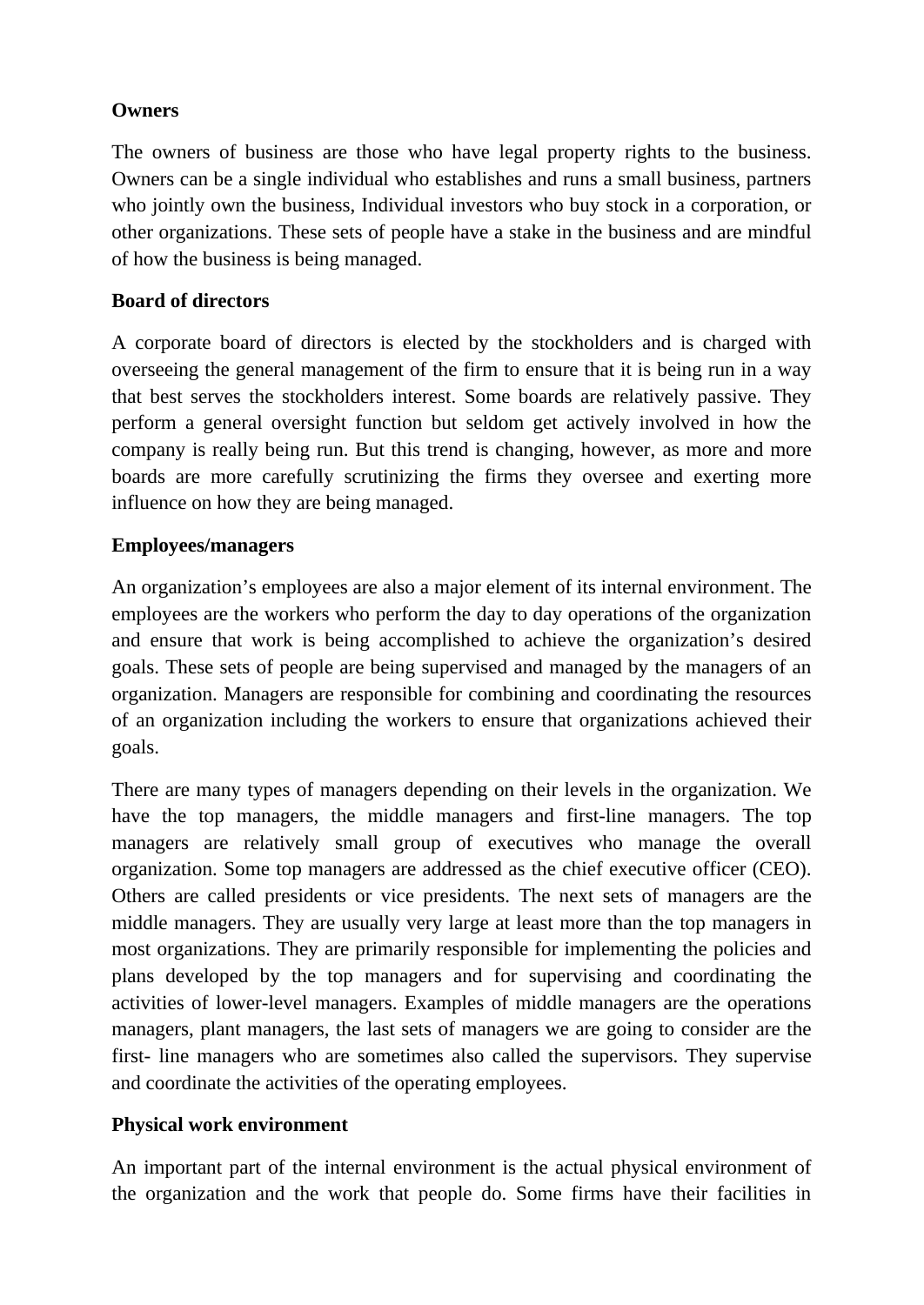downtown skyscrapers, usually spread across several floors. Others locate in suburban or rural settings and may have facilities resembling a college campus. Some facilities have long halls lined with traditional offices.

## **Organizational structure**

Business organizations are characterized by a division of labour which allows employees to specialize in particular roles and to occupy designated positions in pursuit of the organizational objectives. The resulting pattern of relationships between individuals and roles constitutes what is known as organizational structure and represents the means by which the purpose and work of the organization is carried out.

## **4.0 CONCLUSION**

Managing the business environment is an important aspect of managing business organizations as this can impact greatly on the success or failure of any business. Organizations must be careful in dealing with its business environment as this will affect their overall performance.

## **5.0 SUMMARY**

The business environment is everything around the business organization which can impact on the performance of the organization. As we saw, in examining the business environment, we distinguished between the internal and the external factors which can affect the operations of an organization. The internal environment consists of the management team, employees, structure of the organization consisting of the various departments of the firm. While the external environment consists of task environment otherwise called the immediate or operational environment. It includes the suppliers, customers, distributors, competitors among others and the general or contextual environment which comprises of those macro environmental factors such as legal, political, economic, socio cultural technological influences on business which impact on the business activities.

- 6.0 TUTOR-MARKED ASSIGNMENT
- 1. What do you understand by the term business environment?
- 2. Discuss the internal and external factors of business environment.
- 7.0 REFERENCES/FURTHER READING

Daft R. L. (1997) Management, San Diego, Harcourt Grace College Publishers.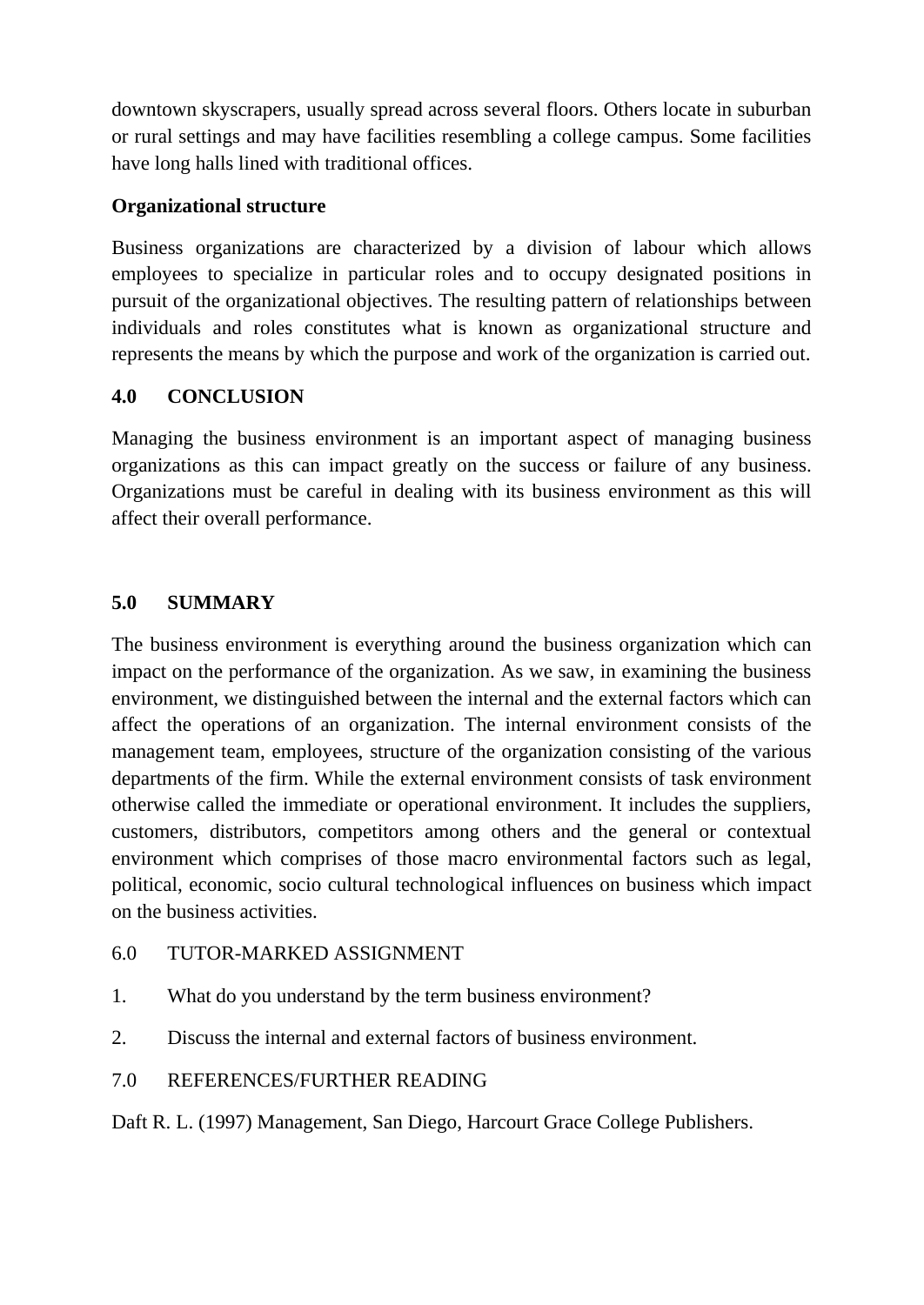- Hellriegel D., Jackson, S. E & Slocum J. W. J (2002) management, a Competency-Based Approach, South-Western – Library of Congress Cataloging – in – Publications Data.
- Rue L. W. & Byars L. L (2001) Business management-Road wild applications & connections, New York Boston, McGraw Hill Irwin.
- Rue L. W. & Byars L. L (2007) management, Boston, McGraw Hill Irwin.
- Smith on (2011) Fundamentals of management, London, McGraw Hill.
- Stoner J. A. F. (1978) Management, New Jersey, Prentice Hall.
- Stoner, J. A. F, Freeman A. E, and Gilbert Jr. D.R , management, New Jersey, Prentice Hall
- Worthington I, and Britton. C, (2009), the business environment, London, Prentice Hall.

#### **UNIT 2 THE TASK ENVIRONMENT**

#### **CONTENTS**

- 1.0 Introduction
- 2.0 Objectives
- 3.0 Main Content
	- 3.1 Suppliers
	- 3.2 Distributors
	- 3.3 Customers
	- 3.4 Competitors
- 4.0 Conclusion
- 5.0 Summary
- 6.0 Tutor marked Assignment
- 7.0 References/Further Reading

#### 1.0 INTRODUCTION

The task environment, which is also called the immediate or operational environment, has profound impact on the operations of a firm.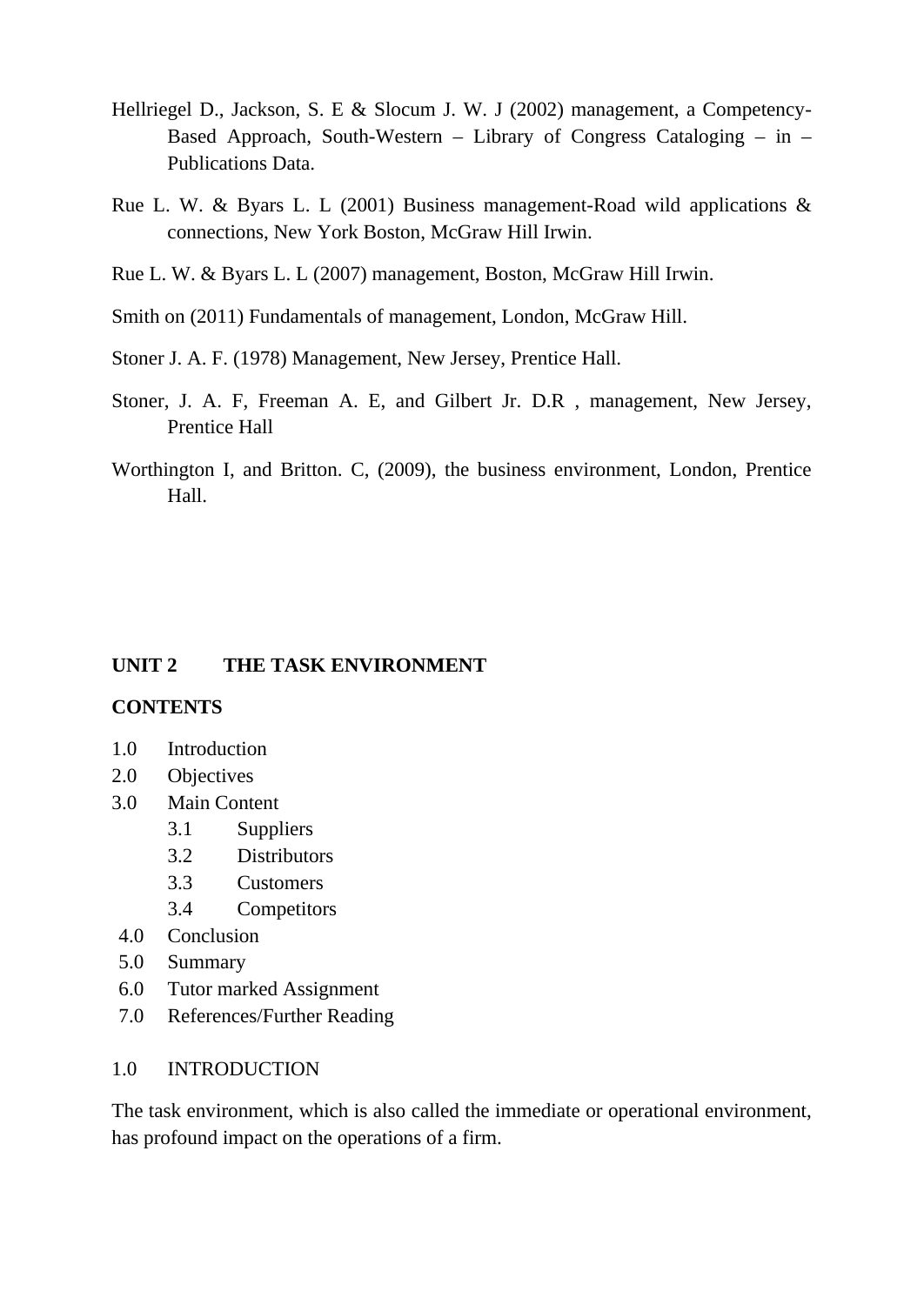The task environment otherwise called the immediate or operational environment for most firms includes suppliers, competitors, distributors, customers, labor markets, and financial institutions. We shall briefly discuss some of these factors.

## **3.1 Suppliers**

Suppliers are individuals and companies that provide an organization with the input resources (such as raw materials, component parts, or employees) that it needs to produce goods and services. In return, the supplier receives compensation for those goods and services. An important aspect of a manager's job is to ensure a reliable supply of input resources. An organization may need some resources which make it dependent to a large degree on the suppliers of those resources, some of whom operate in markets which are structured to a considerable extent. The activities of a supplier can have a fundamental impact on an organization's success. The success of suppliers is often intimately connected with the decisions and/or fortunes of their customers. Some organizations may seek to gain an advantage in price, quality or delivery by purchasing resources from overseas, while others might consider dealing with suppliers within the country of its operation.

## 3.2 Distributors

Distributors are organizations that help other organizations sell their goods or services to customers. The decisions that managers make about how to distribute products to customers can have important effects on organizational performance.

The changing nature of distributors and distribution methods can bring opportunities and threats for managers. If distributors become so large and powerful that they can control customers' access to a particular organization's goods and services, they can threaten the organization by demanding that it reduce the price of its goods and services.

## **3.3 Customers**

Customers are individuals and groups that buy the goods and services of an organization. A customer may be an individual, an institution such as a school, hospital, and other organizations or government agency. Customers are important to all organizations. The ability to identify and meet customers' needs is the main reason for the survival and prosperity of an organization. Customers are often regarded as the most critical stakeholder group since if a company attract them to buy its products, it cannot stay in business. Organizations must work towards achieving customers' satisfaction and attract new ones. They can do this by producing goods and services effectively and efficiently. By so doing they will be able to sell quality goods or services at a fair price to customers.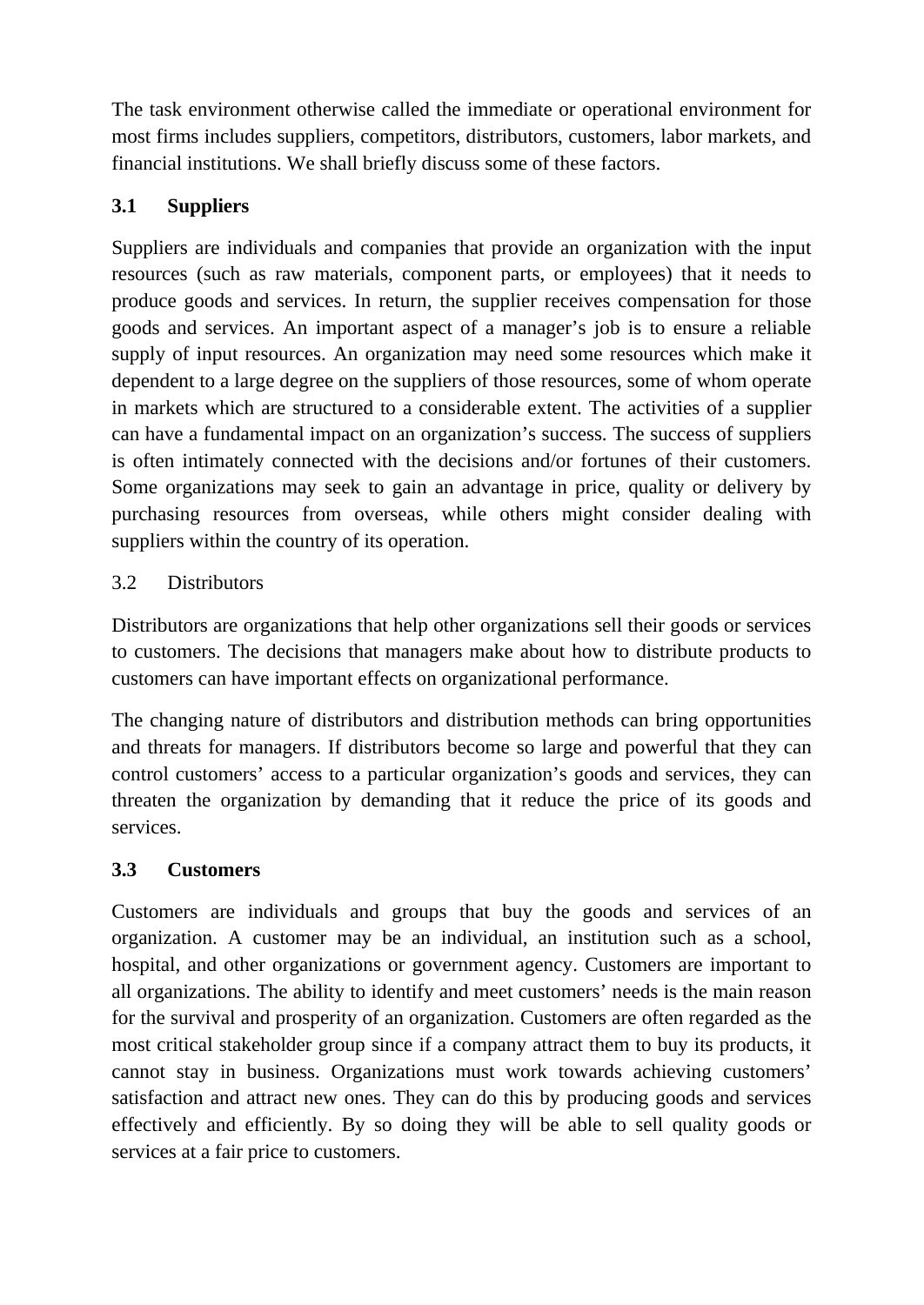Many laws are there to protect customers from companies that attempt to provide dangerous or shoddy products. Laws exist that enable consumers to sue companies whose products cause them harm such as a defective vehicle or tire. There are laws that force companies to disclose the interest rates they charge on purchases. Companies may be prosecuted for breaking such laws.

When customers are so powerful, they can influence or force down prices or demand higher quality and better service, which will increase an organization's operating costs and reduce their profitability. However when customers are weak, this might give a company the opportunity to increase prices and make more profit.

## 3.4 Competitors

Competitors are organizations that produce similar goods and services to an organization. In other words, competitors are organizations compete for the same customers. For example, Dell's competitors include other PC manufacturers such as Apple, Compaq, Sony, and Toshiba. In the Nigerian communication industry, MTN competes with other communication firms such as Etisalat, Glo, and Airtel. Competition both direct and indirect is an important part of the environmental context in which firms operate. How firms respond to competitive forces affect their market share and their overall performance.

Rivalry between competitors is potentially the most threatening force that organizations must deal with. A high level of rivalry often results in price competition, and fallen prices reduce access to resources and lower profits. Competition is not only limited to existing firms in the industry rather it also includes potential competitors which are organizations that are not presently in the task environment but have the capability to enter the industry if they wish. In general, the potential for new competitors to enter a task environment and thus boost the level of competition within the industry depends on the barriers to entry. Barriers to entry are factors that make it difficult and costly for an organization to enter a particular industry. It is important to note that the more difficult and costly it is to enter an industry; the higher are the barriers to entry. In other words, the more difficult and costly it is to enter the task environment, the higher are the barriers to entry, the fewer the competitors in that industry and thus the lower the threat of competition. With fewer competitors, it is easier to obtain customers and keep prices high.

Barriers to entry result from three main sources: economies of scale, brand loyalty, and government regulations that impede entry. Economies of scale are cost advantages associated with large operations. Economies of scale result from factors such as manufacturing products in very large quantities, buying inputs in bulk, or making more effective use of organizational resources than do competitors by fully utilizing employees' skills and knowledge. Large Organizations who are already in the industry and who operate with economies of scale will enjoy lower costs than the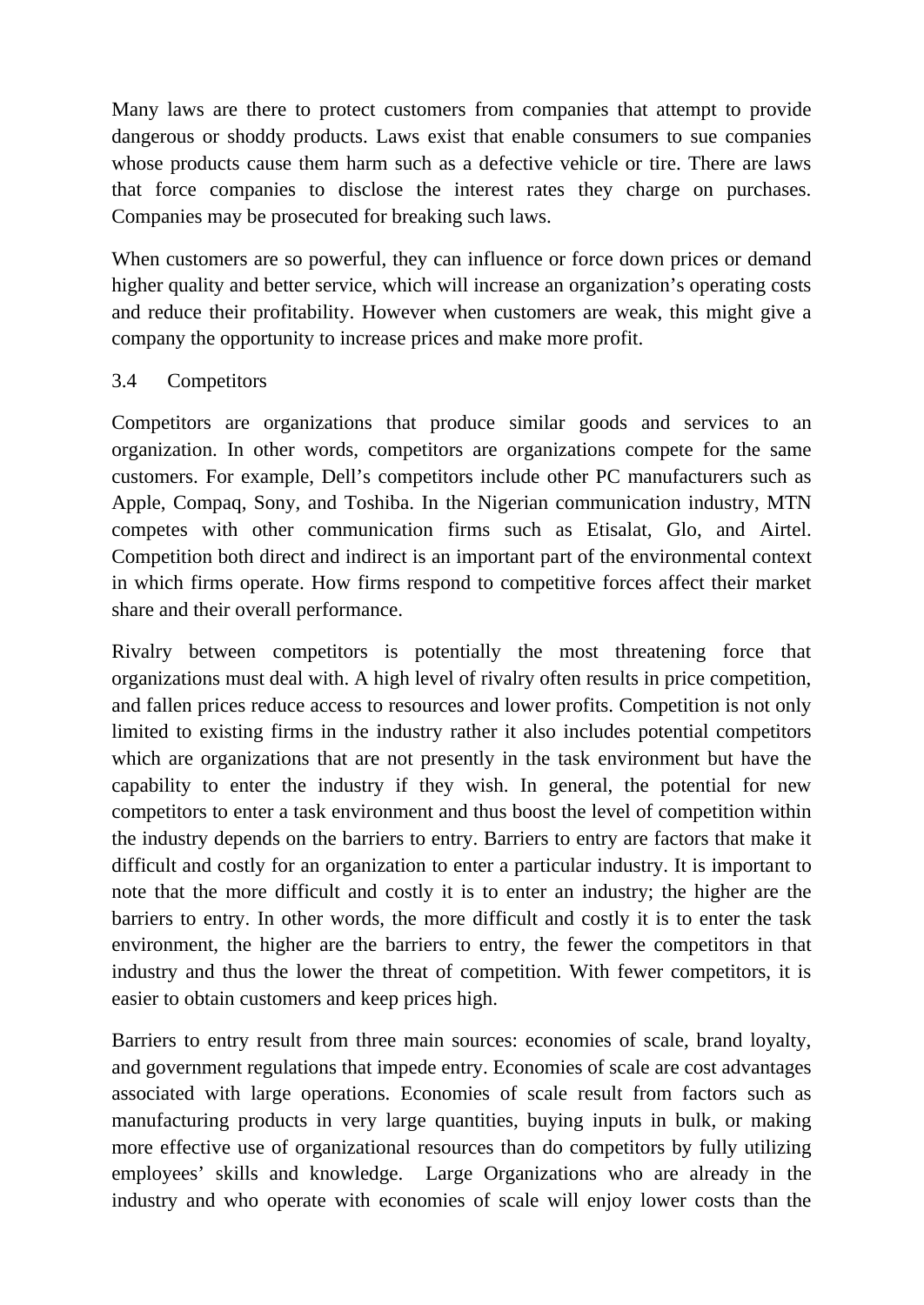costs of potential entrants; this will discourage potential entrants from entering the industry. Brand loyalty is customers' preference for the products of organizations currently existing in the industry. If established organizations enjoy significant brand loyalty, then a new entrant will find it extremely difficult and costly to build customer awareness of the goods or services they intend to provide. Some government regulations may be a barrier to entry. Many industries that were deregulated experienced a high level of new entry after deregulation. This will force existing companies in those industries to operate more efficiently or risk being put out of business.

## **4.0 CONCLUSION**

The task environment includes those environmental dimensions that have a direct working relationship with the organization. These dimensions influence the day to day operations of the business enterprises. The task environment is closer to the organization and also has a direct influence on its performance.

## **5.0 SUMMARY**

The task environment consists of the suppliers, customers, distributors, and competitors. These institutions affect the operations and every day activities of the firm. Suppliers are those organizations which supply the raw materials the organization uses to produce its goods or services. Customers are people around the organization who buy the goods or services provided by the organization. Competitors are organizations within the business environment that produce the same or similar goods and services to the set of customers. They compete with other organizations in similar business for the same customers.

## **6.0 TUTOR MARKED ASSIGNMENT**

The task environment is an important dimension of the business environment, discuss.

## **7.0 REFERENCES/FURTHER READING**

- Bateman S. T and Snell S.A, (2009), Management, leading & collaborating in the competitive World, Boston, McGraw-Hill Irwin.
- Daft R. L. (1997) Management, San Diego, Harcourt Grace College Publishers.
- Hellriegel D., Jackson, S. E & Slocum J. W. J (2002) management, a Competency-Based Approach, South-Western – Library of Congress Cataloging – in – Publications Data.
- Rue L. W. & Byars L. L (2001) Business management-Road wild applications & connections, New York Boston, McGraw Hill Irwin.
- Rue L. W. & Byars L. L (2007) management, Boston, McGraw Hill Irwin.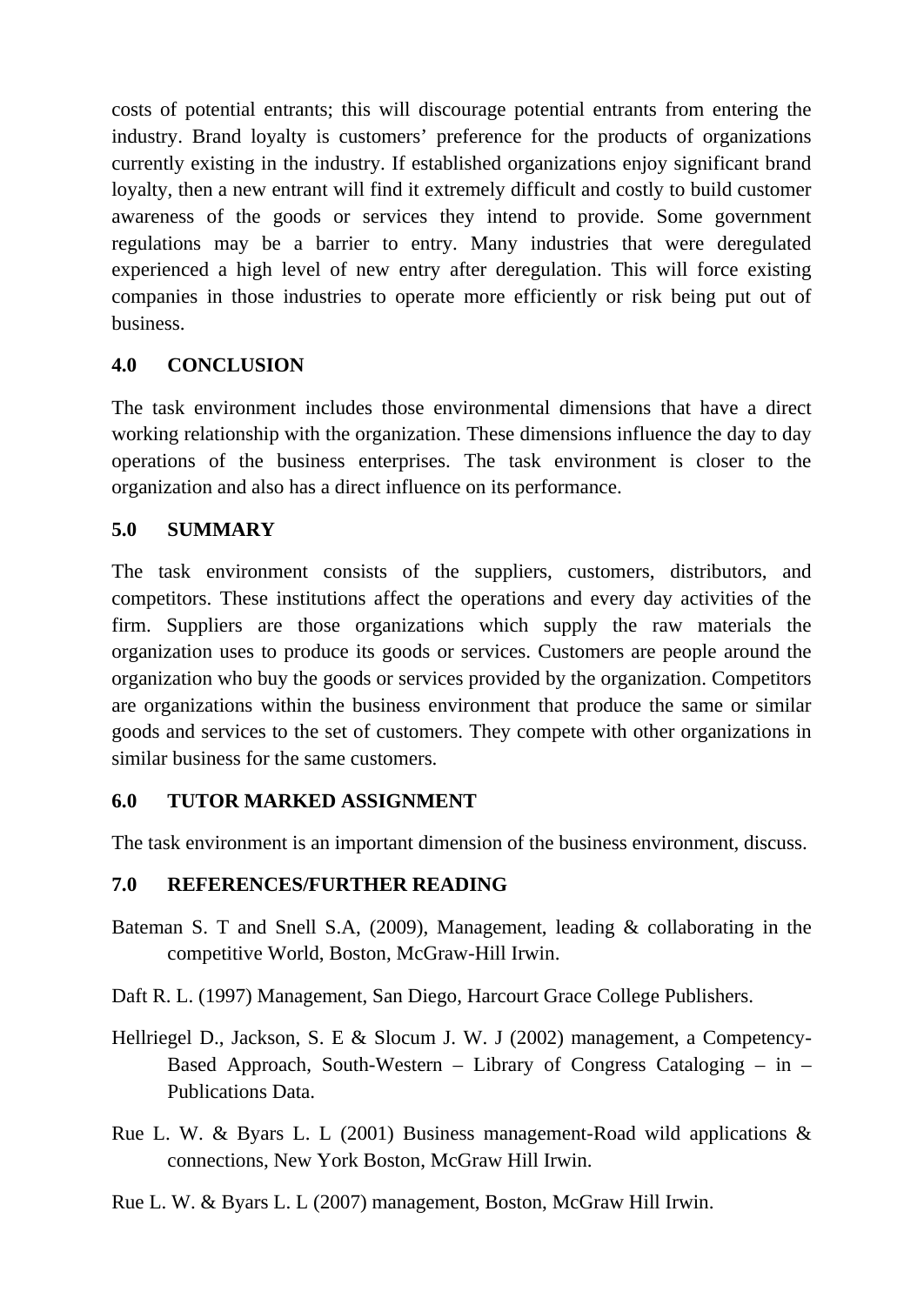Smith on (2011) Fundamentals of management, London, McGraw Hill.

Stoner J. A. F. (1978) Management, New Jersey, Prentice Hall.

- Stoner, J. A. F, Freeman A. E, and Gilbert Jr. D.R (2002), management, New Jersey, Prentice Hall
- Worthington I, and Britton. C, (2009), the Business Environment, London, Prentice Hall.

#### **UNIT 3 ENVIRONMENTAL ANALYSIS**

#### **CONTENTS**

- 1.0 Introduction
- 2.0 Objectives
- 3.0 Main Content
	- 3.1 The meaning of Environmental Analysis
	- 3.2 Techniques for Scanning the Environment
	- 3.3 Limitations to environmental analysis
- 4.0 Conclusion
- 5.0 Summary
- 6.0 Tutor marked Assignment
- 7.0 References/Further Reading

#### **1.0 INTRODUCTION**

Organizations constantly interact with its changing environment and one of the main problems facing organizations is coping with this environmental uncertainty. To make sure that resources are properly utilized to meet the objectives of the organizations, Firms must examine the environmental influences upon them. This unit is devoted to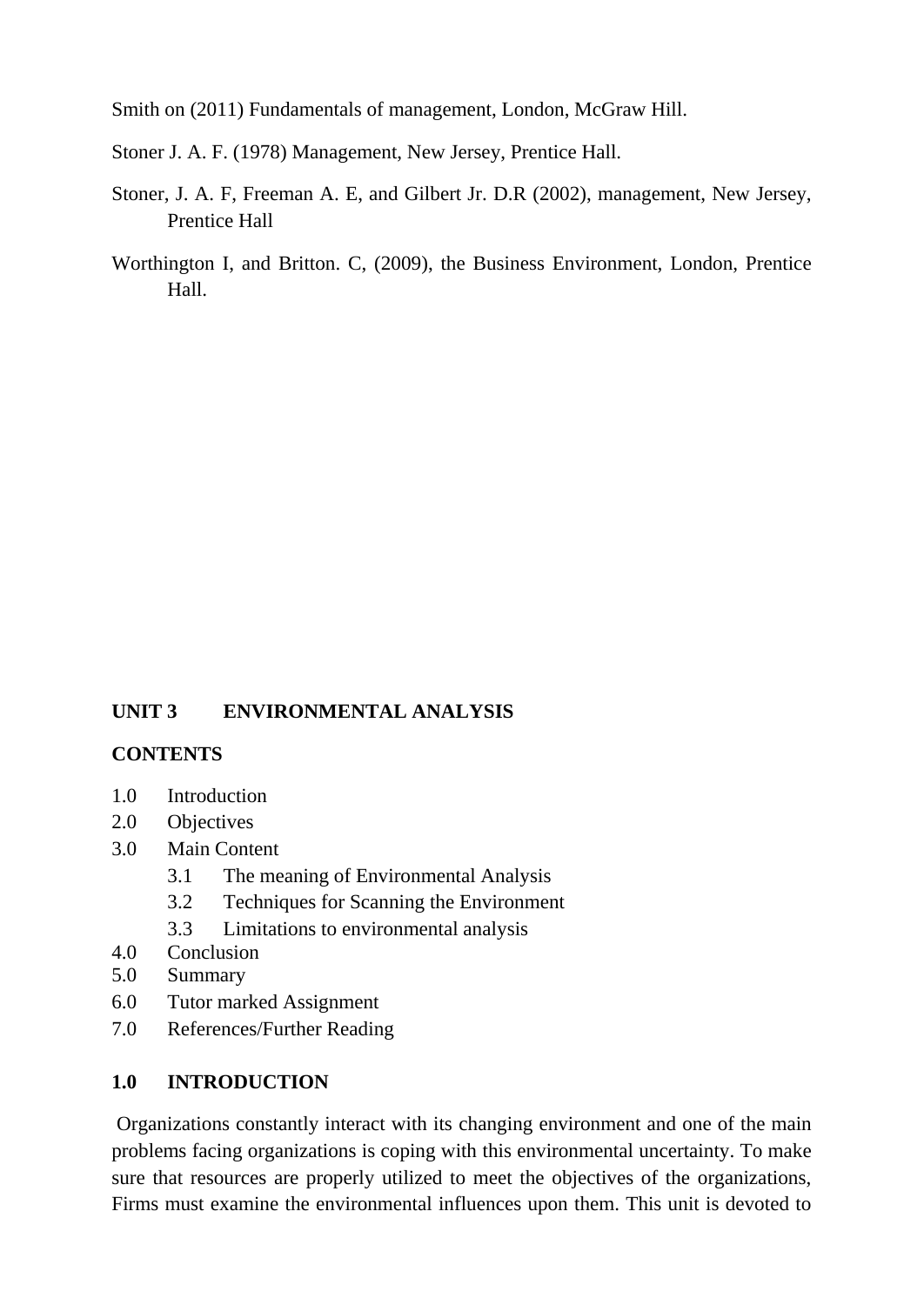understanding how firms analysis their environments with the aim of discovering an opportunity that may be useful to them and averting threats that could be detrimental to their operations.

## **2.0 OBJECTIVES**

At the end of this unit, you should be able to explain

- The meaning of environmental analysis
- Environmental Scanning
- Techniques of environmental scanning
- Limitations to environmental analysis

## **3.0 MAIN CONTENT**

## 3.1 The meaning of Environmental Analysis/scanning

Managers need to understand how the environment affects their organizations and should be able to identify opportunities and threats that are likely to influence their organizational performance. However information about the environment is not always readily available for managers. Managers often find it difficult to predict about the environment due to uncertainty. ''Environmental analysis is the of scanning the environment to identify changes or trends that have the potential to generate opportunities and threats to the organization's current or future intended strategies'', (Worthington and Britton, 2009). The way this environmental scanning may be put into operations depends on the firm and can be undertaken informally or using quite sophisticated analytical tools and techniques that require significant employment of an organization's resources. According to Bateman and Snell (2009), environmental scanning is the searching for and sorting through information about the environment. Environmental scanning involves gathering information about the events and their relationships within an organization's internal and external environment. It is the gathering, reviewing and evaluating whatever information about internal and external environments that can be obtained from several distinct sources on a regular basis and interpreting them in the light of the organization's business sensing the pulse of environmental threats and opportunities. Environmental scanning will help organizations to identify early signals of potential changes in the environment.

Informal scanning of the business environment is the process of gathering information about, and from, the organization's customers, suppliers, distributors and competitors through questionnaires, interview observations, or feedback from the organization's own sales and customer service staff and using such information to the advantage of the firm. On the other hand, an organization may prefer a more systematic and formal means for scanning and analyzing the environment. Generally speaking, this is a more deliberate approach to environmental analysis and tends to focus on the firm's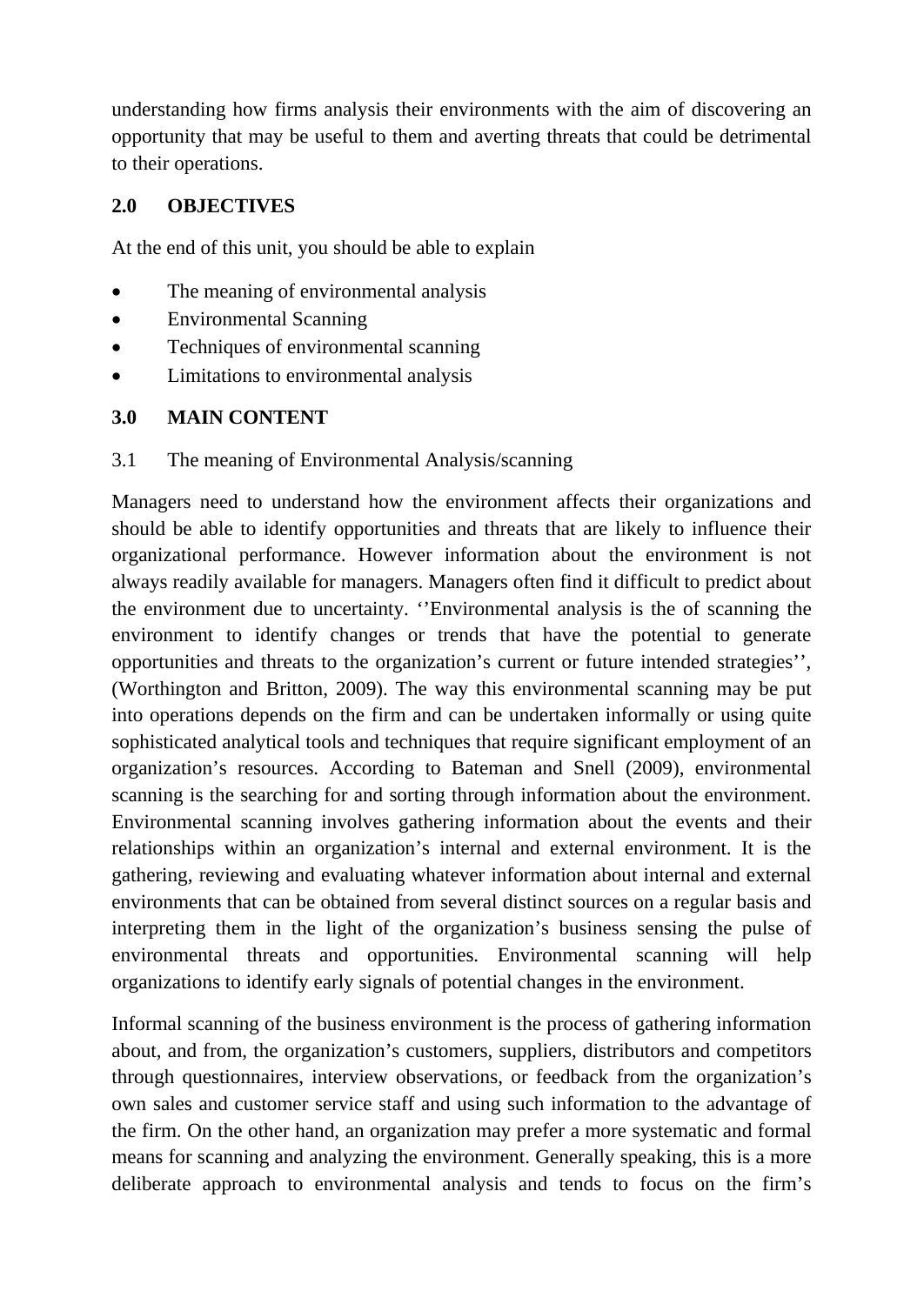external environment. Falley and King 1977 in Oyedijo (2004), identified three types of environmental scanning as follows;

- 1. Irregular scanning systems which consist largely of adhoc environmental studies. They emphasis short run reaction to environmental crisis with little attention to future environmental events.
- 2. Regular scanning systems these systems revolve around a regular review of the environment or significant environmental components. The focus of this scanning system is primarily retrospective but some thought is given to future conditions assumed to be evolving within the environment.
- 3. Continuous scanning systems Here, the components of the organizational environment are constantly monitored. The scanning is an on-going activity for an established segment of the organizational structure. Continuous scanning tends to be more proactive or future oriented than either irregular or regular systems. The use of a continuous scanning system generally reflects a serious and sustained commitment to environmental analysis. In most organizations, environmental analysis evolves from an irregular system into a regular and then a continuous scanning system.

In an attempt to scan the Environmental, managers usually ask the following questions;

- Who are our current competitors?
- Are there few or many entry barriers to our industry?
- What substitutes exist for our product or service?
- Is the company too dependent on powerful suppliers?

Answers to these questions help managers develop competitive intelligence, the information necessary to decide how best to manage in the competitive potential of different environments.

## 3.2 Techniques for analyzing the business environment

Many techniques are available to organizations for the analysis of the business environment. Some of these techniques which are discussed below include scenario development, forecasting, benchmarking, trend extrapolation, expert opinion, crossimpact matrices, SWOT or TOWS

## **3.2.1 Scenario planning**

When organizations try to determine the effect of environmental forces on their operations, they frequently develop scenario of the future. Scenario planning is the formulation of multiple forecasts of future conditions followed by an analysis of how to respond effectively to each of those conditions. It can also be called contingency planning. In scenario planning, organizations may generate between two or four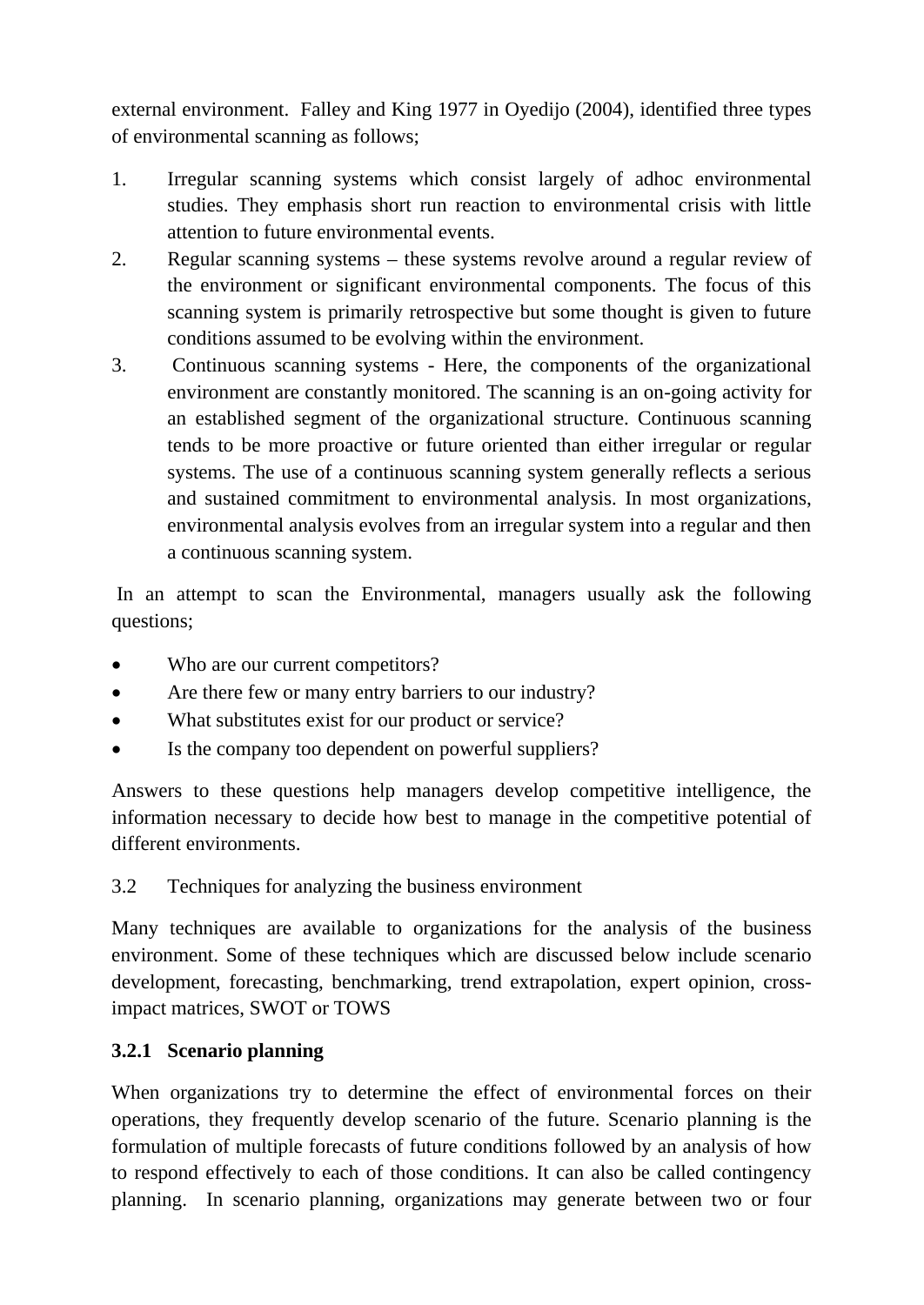generically different possible futures as an outcome of the scenario planning process. This techniques often focuses on the ''best case'' or ''worst case'' scenarios. Scenario planning seeks to consider the possible effects on the interactions between various external environmental forces on the future of an organization.

Managers should regard the scenarios they have developed as living documents, not as merely prepared once and put aside. Instead, they should constantly modify the scenarios they have created taking into considerations of the changing environment, for example, significant changes in the political, economic and legal environments and what the competitors are doing should be signal for changes in the scenarios already created.

## **3.2.2 Forecasting**

Forecasting is another method used by organizations to analysis their environments. Forecasting is the process of predicting what will happen in the future considering the interplay of some environmental variables. According to Bateman and Snell, (2009), forecasting is the method used for predicting how variables will change the future. For example, in making capital investments, firms may try to forecast how interest rates will change. In deciding to expand or downsize a business, firms may try to forecast the demand for goods and services or forecast the supply and demand of labour they probably would use.

Forecasts are designed to help executives to predict about the future, their accuracy varies. Forecasts are more accurate when the future ends up looking like the past. However it should be noted that in cases where there are little or no changes between the past and the future, forecasting may not be all that useful. Forecasting is more useful when the future trends in the environment are more dynamic. The best advice for using forecasting as offered by Bateman and Snell, (2009), might include the following

- Use multiple forecasts, and perhaps average their predictions
- Remember that accuracy decreases the further into the future you are trying to predict.
- Forecasts are no better than the data used to construct them.
- Use simple forecasts (rather than complicated ones) where possible.
- Keep in mind that important events often are surprises and represent departure from predictions.

## **3.2.3 SWOT or TOWS Analysis**

The full meaning of SWOT is S is strengths, W is weaknesses, O is for Opportunities and T is for Threats. These are factors found within the business environment in which the organization operate. SWOT analysis is a systematic identification of these factors and the strategy that reflects the best combinations of these factors. The best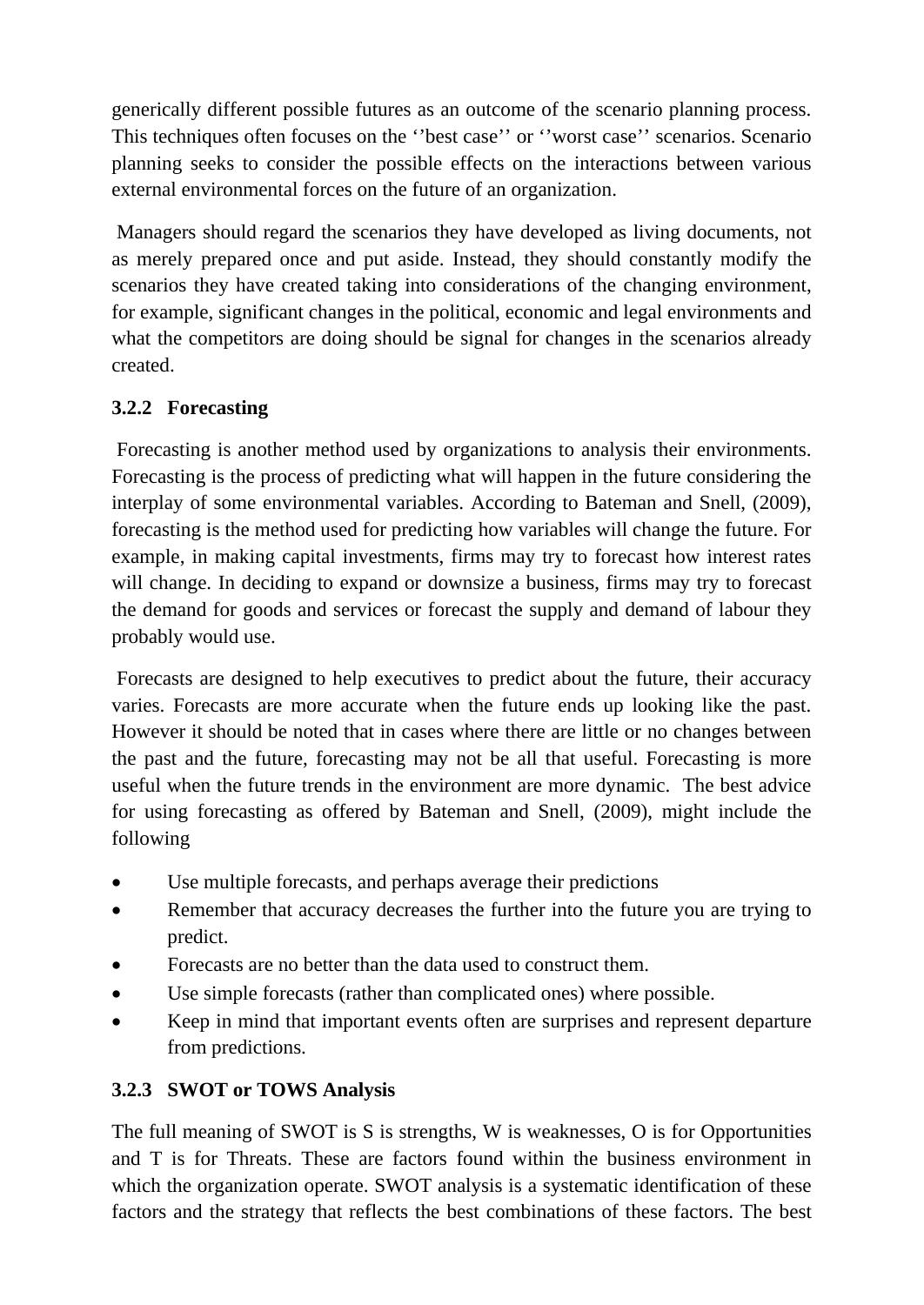practice is to effectively maximize a firm's strengths and opportunities and at the same time, minimize the weaknesses and threats found in the business environment. This frame work can be used to choose and design an effective strategy that can assist an organization to compete in its business environment.

A firm can start its SWOT analysis by reviewing its internal strengths and weaknesses. This can be done by the management or by external consultants who can help to provide a more objective view. The factors that are identified are listed and given scores to indicate their importance, with the most important issues receiving the highest scores. The process is applied for the firm's external opportunities and threats so as to bring to light the external factors which will likely occur and which are seen to have impacts on the firm's operations. Using this approach, the firm can then design strategies that reflect its ability to operate in its business environment. The resultant strategies should enable the firm to attain its objectives by taking advantages its strengths, opportunities and minimizing its weaknesses and avoiding the threats.

## **3.2.4 Benchmarking**

Benchmarking is yet another tool in which a firm can use to analyze its environment. Benchmarking is the process in which an organization undertakes to compare its practices and technologies with those of other organizations. In practice, a firm would identify the best performing company in a given area, for instance, product quality or customer service, and then comparing the processes with theirs to see the areas where improvements can be made in order to meet or even exceed the best practice. To achieve this, a team would collect information on its own company operations and those of the firm to determine gaps. The gaps would serve as a point of entry to know the underlying causes of performance differences. The idea is that by applying this approach, the team would make out a set of best practices that would enable them to meet world class performance.

## **3.3 Limitations of environmental analysis**

The environmental analysis procedure described above represent some of the ways in which business organizations can assess the impact of the dynamic business environment in a way to understand what changes are likely to occur, how these may affect the organization and what responses would be appropriate in the circumstances. However it should be noted that the importance of such analysis does not only depends in the information provided but also in the process of gathering and evaluating the data and in applying it to the operations of the organization.

Although it is obvious that environmental analysis is a useful tool of decision making in an organization. However there are some limitations in its application. To start with, analysis of the business environment is not an exact science and does not eliminate uncertainty for an organization. In fact there could be unanticipated events which do not follow the normal pattern and these might distort the information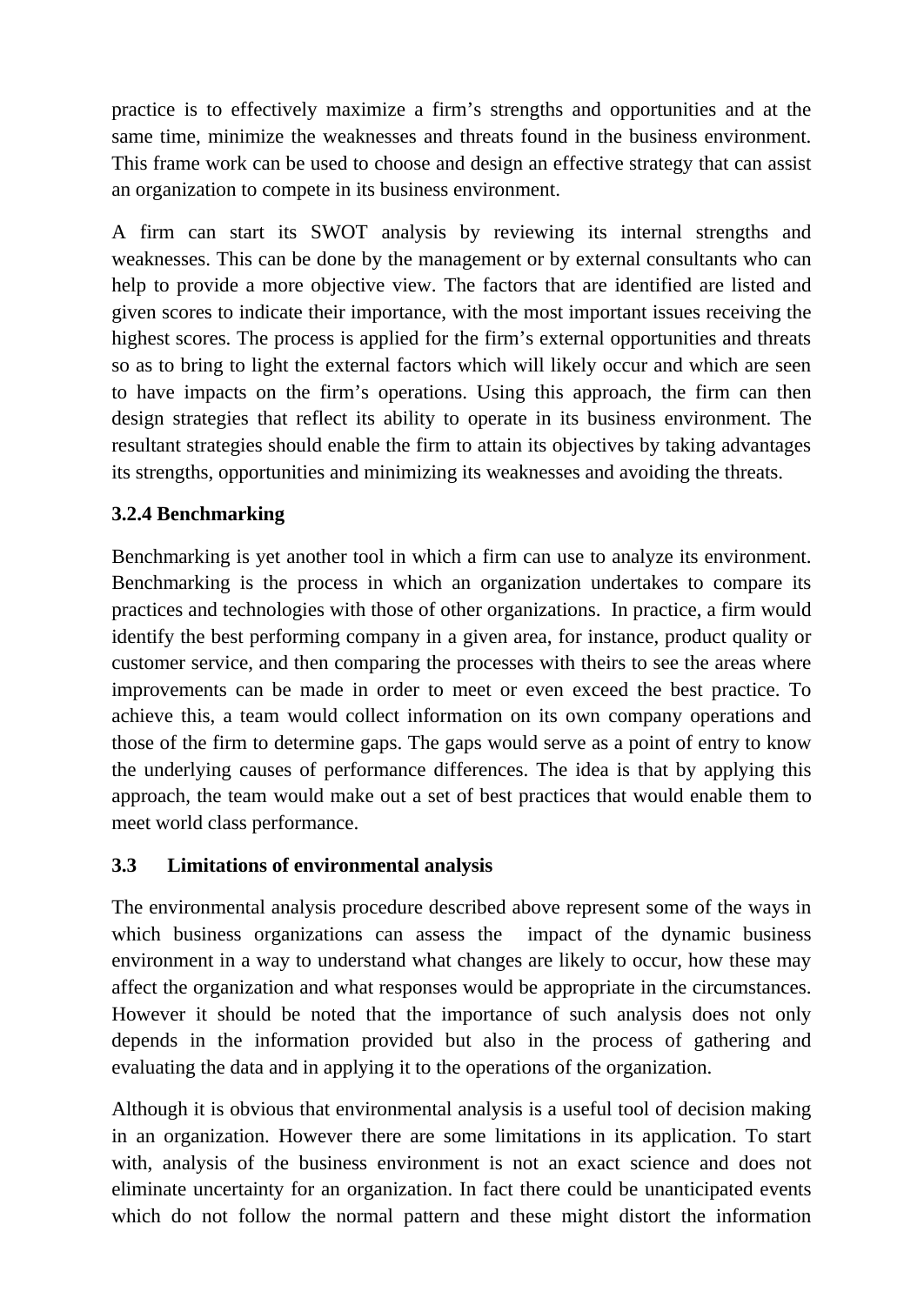gathered for environmental analysis and eventually the outcome. Managers should not regard the process as a means of foretelling the future and should not avoid their responsibilities as strategic planners and decision-makers by blaming problems on a deficiency in the application of a particular technique or on inaccuracies in the data provided.

In addition to this, Worthington and Snell (2009), argue that environmental analysis in its self is by no means a guaranty of organizational effectiveness and can sometimes complicate the decision making process by providing information which calls into question the intuitive feeling of experienced managers. The danger is that the analysis may become an end in itself and may obscure information and data coming from other sources, rather than being used in conjunction with them. Accordingly, its value in strategic thinking and strategic decision making may not be exploited to its full potential and this may represent a lost opportunity to the organization as well as an inefficient and ineffective use of resources.

## **4.0 CONCLUSION**

Environmental analysis is a way of coping with uncertainty in the environment. In doing this, an organization avoids acting on ignorance. Environmental analysis involves gathering relevant data from the internal and external environment, reviewing and evaluating them with the aim of discovering the firm's strengths and weaknesses from the internal environment, and opportunities and threats in the external environment and using such information to formulate the firm's strategies that will enable it to achieve its objectives. Through environmental scanning, firms can identify early signals of potential changes in the environment and detect changes that are already under way.

## **5.0 SUMMARY**

Environmental analysis entails scanning the business environment to obtain information that might be useful to an organization in its operations. To do this, an organization can use scenario planning which is a narrative that describes a particular set of future conditions. Forecasting is another method use by a firm to analysis the environment. It is used to predict the future outcomes using some variables. SWOT analysis is popular method used by organizations to determine its strengths and weaknesses and to detect opportunities and threats that are inherit in the environment. Organizations can as well use benchmarking when trying to predict changes in the organization. This method enables a firm to undertake intensive study of the best practices of various firms to understand their sources of competitive advantage and take advantage of it. Environmental analysis has its limitations as well. Managers therefore should be very careful while undertaken environmental scanning.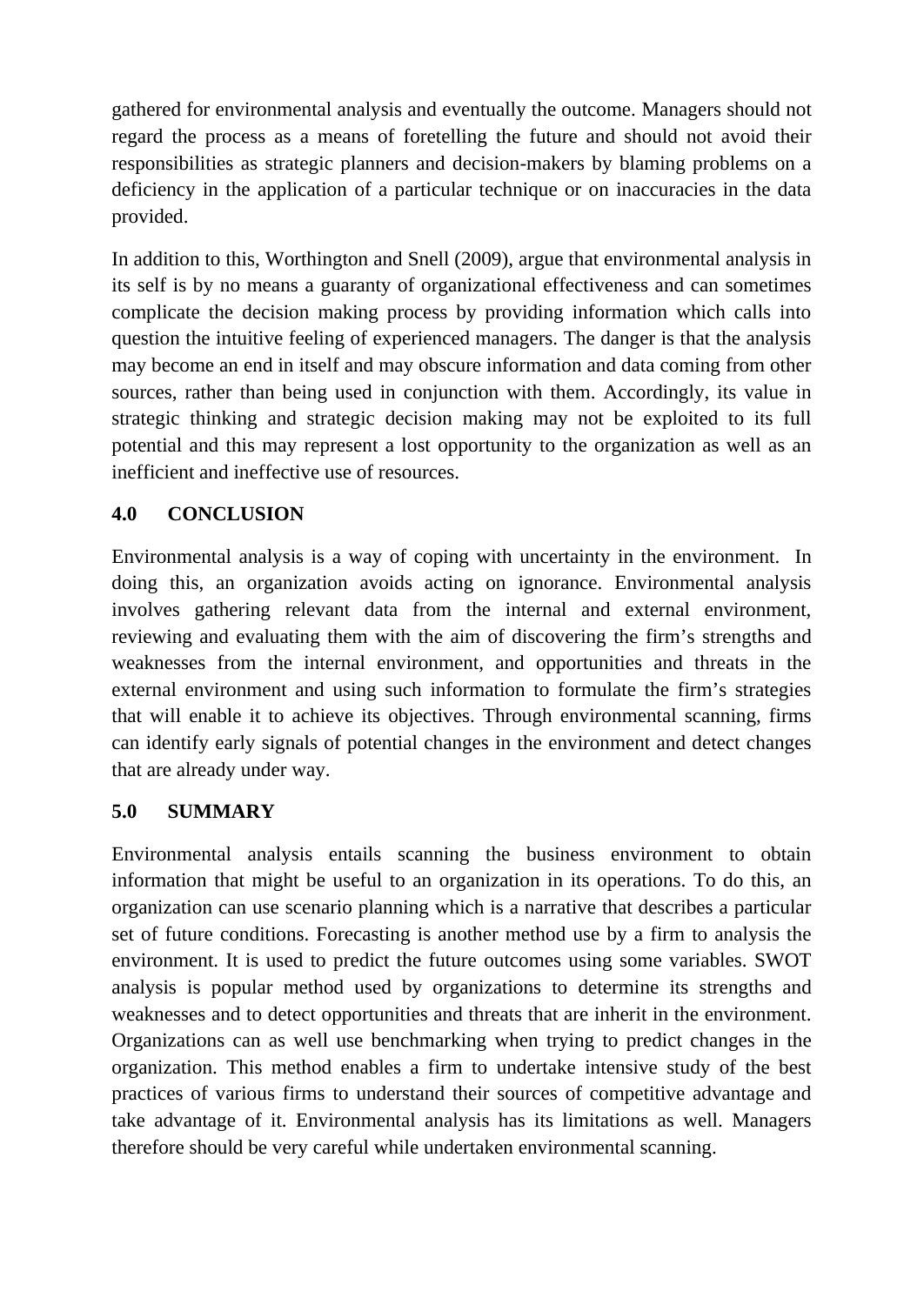#### **6.0 TUTOR MARKED ASSIGNMENT**

What is environmental scanning? Discuss the usefulness of SWOT analysis in environmental scanning.

#### **7.0 REFERENCES/FURTHER READING**

- Bateman S. T and Snell S.A, (2009), Management, leading & collaborating in the competitive World, Boston, McGraw-Hill Irwin.
- Daft R. L. (1997) Management, San Diego, Harcourt Grace College Publishers.
- Hellriegel D., Jackson, S. E & Slocum J. W. J (2002) management, a Competency-Based Approach, South-Western – Library of Congress Cataloging – in – Publications Data.
- Rue L. W. & Byars L. L (2001) Business management-Road wild applications & connections, New York Boston, McGraw Hill Irwin.
- Rue L. W. & Byars L. L (2007) management, Boston, McGraw Hill Irwin.
- Smith on (2011) Fundamentals of management, London, McGraw Hill.
- Stoner J. A. F. (1978) Management, New Jersey, Prentice Hall.
- Stoner, J. A. F, Freeman A. E, and Gilbert Jr. D.R , management, New Jersey, Prentice Hall
- Worthington I, and Britton. C, (2009), the business environment, London, Prentice Hall.

#### **MODULE 2 THE EXTERNAL BUSINESS ENVIRONMENT**

- Unit 4 The political Environment
- Unit 5 The legal Environment
- Unit 6 The economic environment

The Socio cultural environment

- Unit 8 The Technological forces
- Unit 9 The demographical forces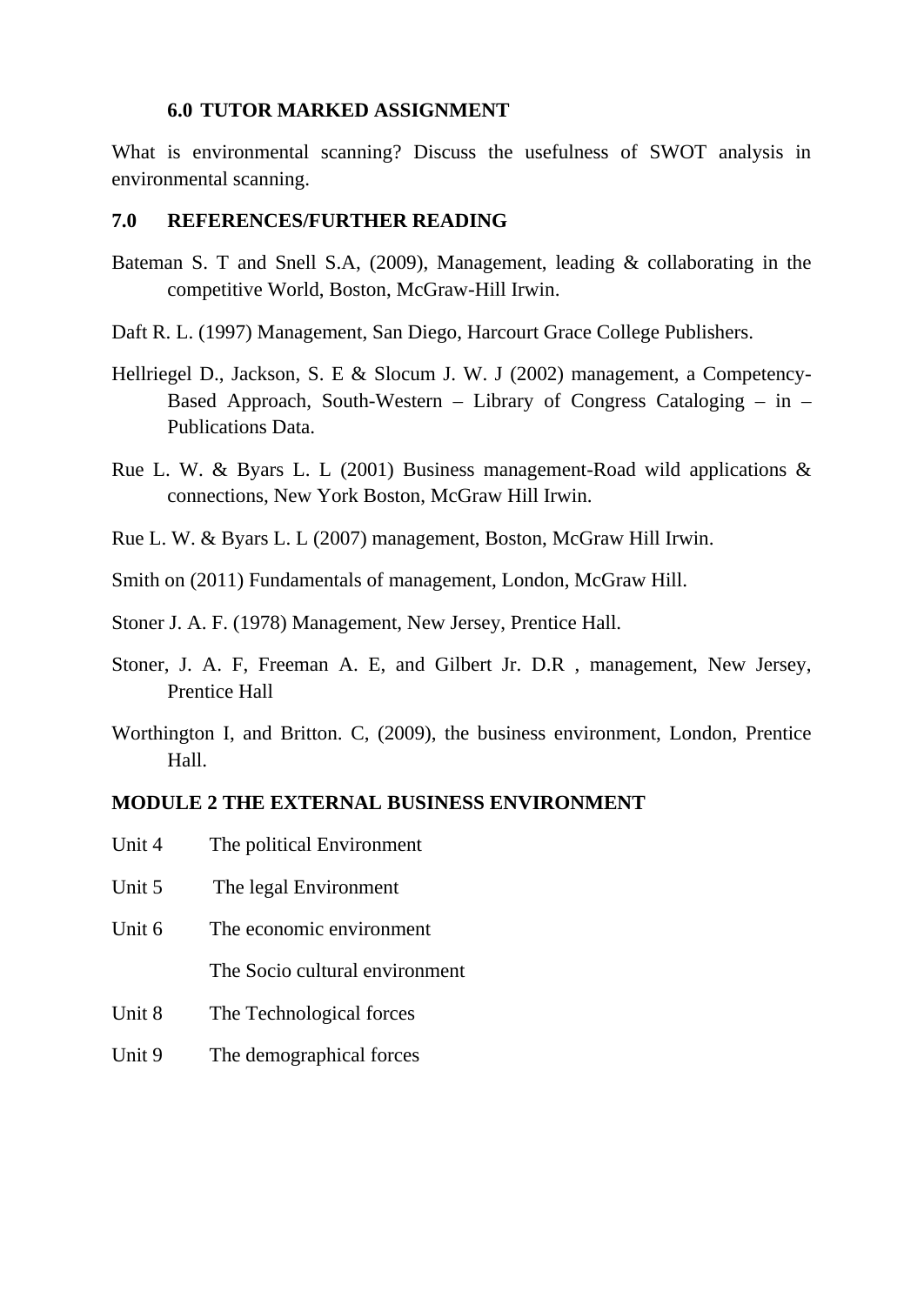## **UNIT 4 POLITICAL ENVIRONMENT**

## **CONTENTS**

- 1.0 Introduction
- 2.0 Objectives
- 3.0 Main Content
	- 3.1 Political systems
	- 3.2 Government in democratic states
	- 3.3 The three branches or functions of government
- 4.0 Conclusion
- 5.0 Summary
- 6.0 Tutor marked Assignment
- 7.0 References/Further Reading

## **1.0 INTRODUCTION**

The political environment is an important dimension of the business environment which affects business enterprise in a number of ways. In this unit we shall discuss some of the key aspects of the political environment which includes the political systems, government in democratic states, branches and functions of government and how they impact on business activities.

## **2.0 OBJECTIVES**

Having read this unit, you should be able to:

- Discuss the political systems and how it affects business organizations.
- Explain the functions of government and its impact on business activities.
- Demonstrate how political environment influences business environment
- Political Systems

## **3.0 MAIN CONTENT**

## **3.1 The Nature of the Political System**

The political environment is mainly concerned with the type of leadership a nation adopts. Political processes shape a society's laws, which constrain the activities of organizations and thus create both opportunities and threats. Politics is concerned with those processes which help to determine how conflicts are contained, modified, postponed or settled, and as such can be seen as a universal social activity. Politics tends to be associated with activities at state level where the resolution of conflict often involves large numbers of people.

**3.1.2 Government** ; This is concerned with the pursuit and exercise of power- the power to make decisions which affect the lives of substantial numbers of people, be it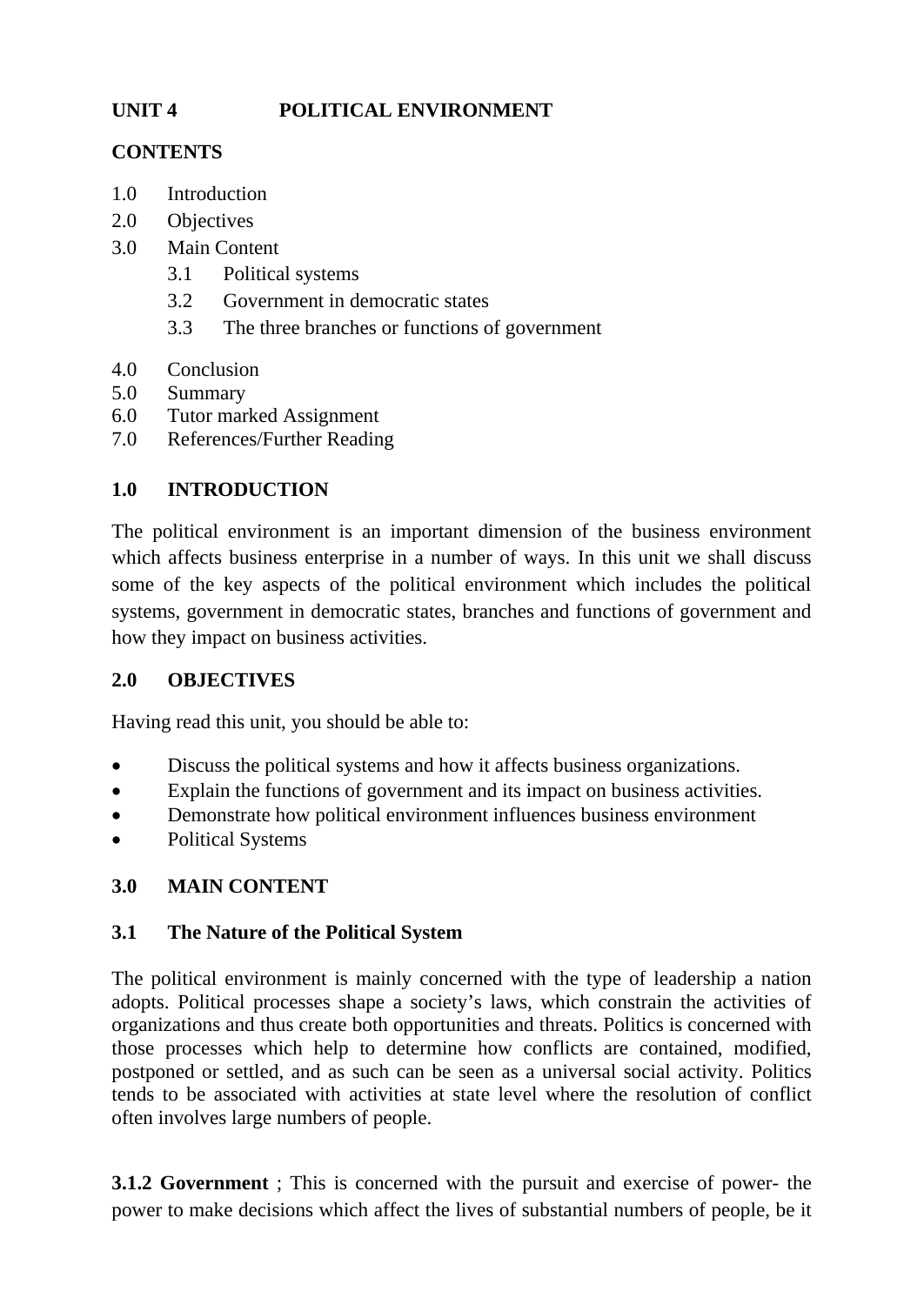at local, state, national or even international level. Government may also refer the institutions through which power tends to be formally and legitimately exercised, whether they are cabinets, parliaments, councils, committees or congresses. Whereas the pursuit and exercise of power tends to be enduring feature of any society, governments are normally transitory, comprising those individuals and/or groups who, at a particular time, have the responsibility for controlling the state, including making laws for the good of society. How governments exercise their power and the ideological foundations on which this is based, helps to indicate the nature of the political system and its likely approaches to the resolution of conflicts, (Worthington and Britton 2009).

## **3.1.3 Types of political systems**

We can distinguish two main political systems which are the authoritarian system and the political system. However in between these two, there could be other dimensions.

## **3.1.4 Authoritarian political systems**

The authoritarian political system could be an individual (e.g. a monarch or other powerful individual) or a group of individuals (e.g. a political party or military junta) who may have assumed political power in a variety of ways (e.g. by birth, election or coup). Once in power, the individual or group will tend to act so as to limit the degree of participation by others in the process of decision making, even to the extent of monopolizing the process altogether and permitting no opposition to occur. Where this is the case, a society is often described as being 'totalitarian.'

## **3.2. Democratic political systems**

In a democratic political system, it is assumed that as far as possible conflicts should be resolved by rational discussions between the various parties concerned, with the final solution being accepted voluntarily by all participants, even if they disagree. In democratic setting solution to conflict resolution can be achieved through a system of political representation and responsibility. In a political system, the wishes and views of individuals are represented in established authorities that are chosen by the people at regular intervals through elections. Such representatives are accountable to the people they represent. According to Worthington & Britton (2009), democracy means far more than just popular government or a system of regular elections, the democratic approach to government implies the existence of a complex array of institutions and processes through which the wishes of the people are articulated and carried out. Although the specific institutional arrangements tend to vary between states, however there are four common components inherit in any democratic government which are an electoral system, a party system, a representative system and a pressure group. These are discussed below.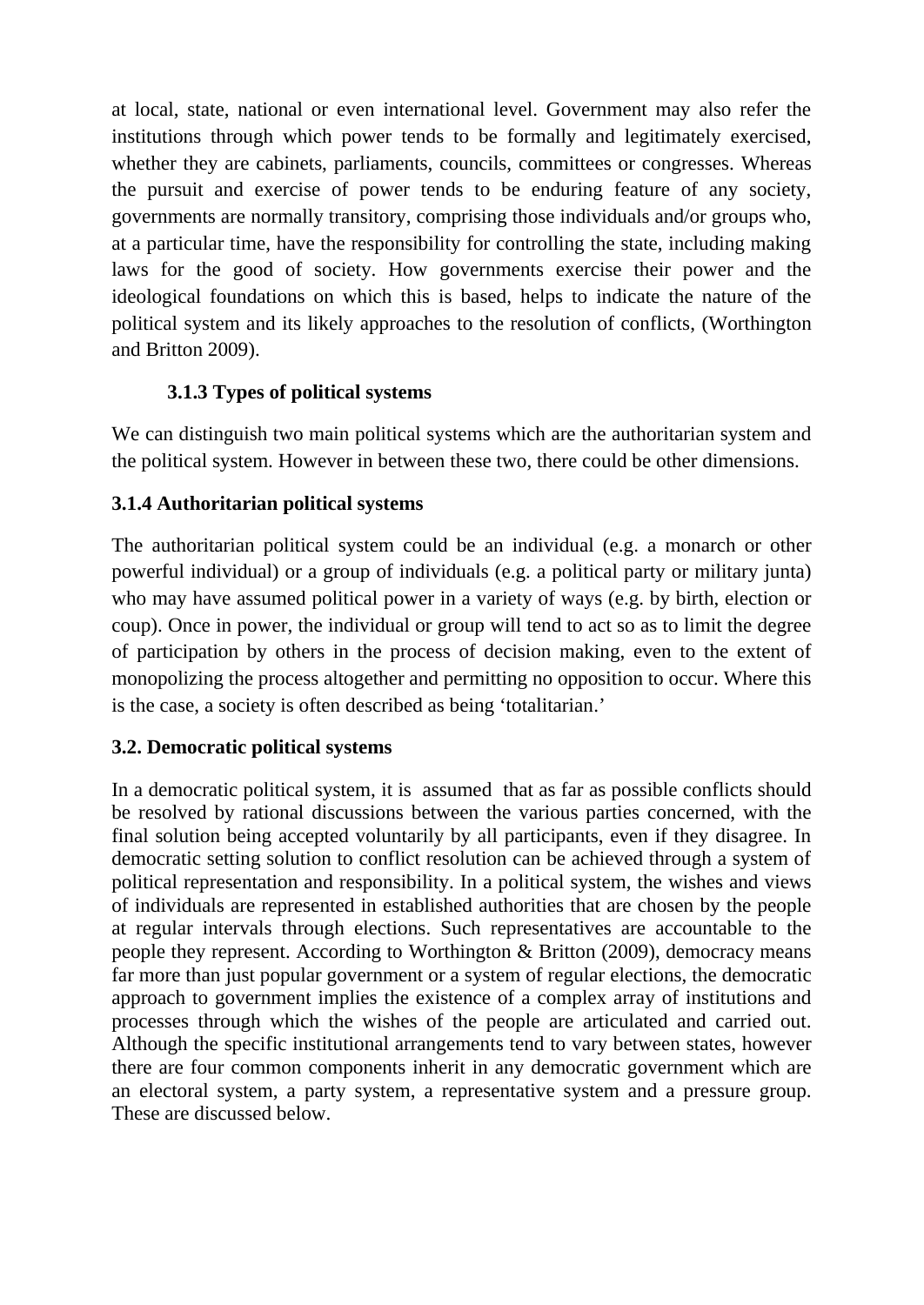## **3.2.1 The electoral system**

The electoral system is responsible for organizing elections in the country. Thus it is through the electoral system that the people (the electorate) are linked to government through elections. Election gives the electorate the power to choose those who will represent them in the government. For an electoral system to be effective and operate in a way that will be regarded as democratic, Worthington & Britton (2009) suggest that a country's electoral system should exhibit the following features; \

- a system of regular elections (e.g. every four to five years) based on universal adult suffrage. In Nigeria, presently elections are held for every four years.
- Basic freedoms of speech, movement, assembly, etc
- Freedom from coercion and absence of illegal electoral practices;
- A secret ballot:
- Free media.

These conditions are necessary for a proper functioning of the electoral system. If they are absent, then the system becomes suspicion that the electoral outcome may not reflect the wishes of the people. Clearly, the electoral system must be transparent. Each vote must count and the wishes of the majority as expressed through the number of votes cast are considered as the final result. In Nigeria, for example, a simple majority is usually sufficient to ensure victory.

## **3.2.2 The party system**

In a true democratic dispensation, the system operates through the party system. Candidates are presented to the electorates through political parties. Although it is also possible to have a one party system, but in most countries like Nigeria, USA, and Britain to mention just a few, different political parties are organized and the candidates are elected through the political parties. In the present Nigeria, there are various political parties e.g. PDP, APC, APGA among others which present their candidates for elections into different political offices at the local areas, state and the federal levels. The parties first of all choose their candidates and present them to the electorates for election into various offices. Thus the candidates from different political parties compete for offices during election times.

One of the major benefits of the party system is that it provides a means of selecting political leaders and the kind of policies they would pursue if they win the election. Parties usually use label such as plants, animals, buildings, and other items to describe their parties to the electorates during election times in order voters to recognize their candidates and vote for them. In Nigeria some parties use coin, hen, and umbrella among others to describe their parties to the electorates. In order to convince the electorate, parties usually have an identifiable policy statement (party manifesto) which states what the party stands to achieve or belief in and attempts to achieve if it gains political office. However it should be noted that party manifestos are not always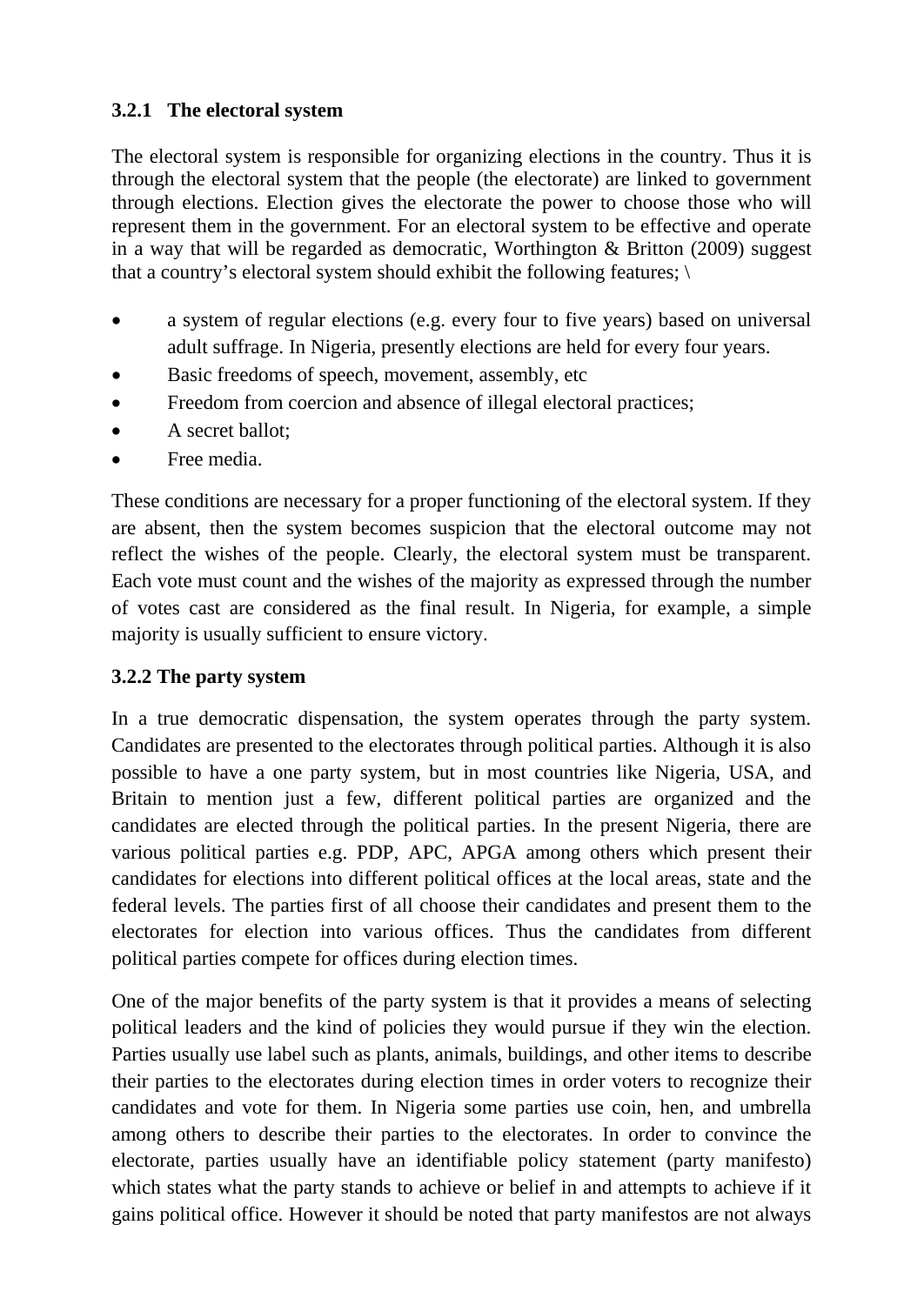a good guide to determine preferences of individual candidates. What matters in most cases is the individuals' credentials and previous achievements.

### **3.2.3 A representative assembly**

An important feature of a democratic government is the existence of a representative decision-making body which consists of a group of individuals chosen by a country's citizens to help make important decisions on their behalf. In Nigeria which operates a federal system of government, we have such representatives at the local government areas, the states and the national levels. Voters not only elect their own national government but also choose decision makers at the state and local levels.

In most federal system of government as practiced by Nigeria, U.S.A and Britain to mention just a few, the legitimate power to make decisions is divided between two or three levels of government, (the national, state and local levels). Each of these levels of government has independent powers that are usually laid down in written constitution which is interpreted by the courts. For example in Nigeria the federal government controls arm forces and foreign affairs, while the state controls education in its state level. However in contrast, under a unitary system of government, authority ultimately rests with the national government and any powers granted to sub-national levels by central sovereign authority can ultimately be rescinded, including the right of government at sub-national level to exist, (Worthington and Britton 2009). Thus the government at national level clearly holds the whip hand and would normally expect its view to prevail where a dispute over an issue or policy occurred between it and a sub-national authority. It should be noted that decision makers in democratic states at all levels and under different government systems have on the whole, a tendency to settle such conflicts through negotiation, bargaining and compromise rather than by exerting their own power and authority although this might be used on occasions.

## **3.3 Functions of government**

There are three major branches or functions of government. These branches or functions of government are discussed below.

## **3.3.1The legislative function**

Governing, as we have seen, is about making decisions which affect the lives of large numbers of people. Some of these decisions require new laws or changes to existing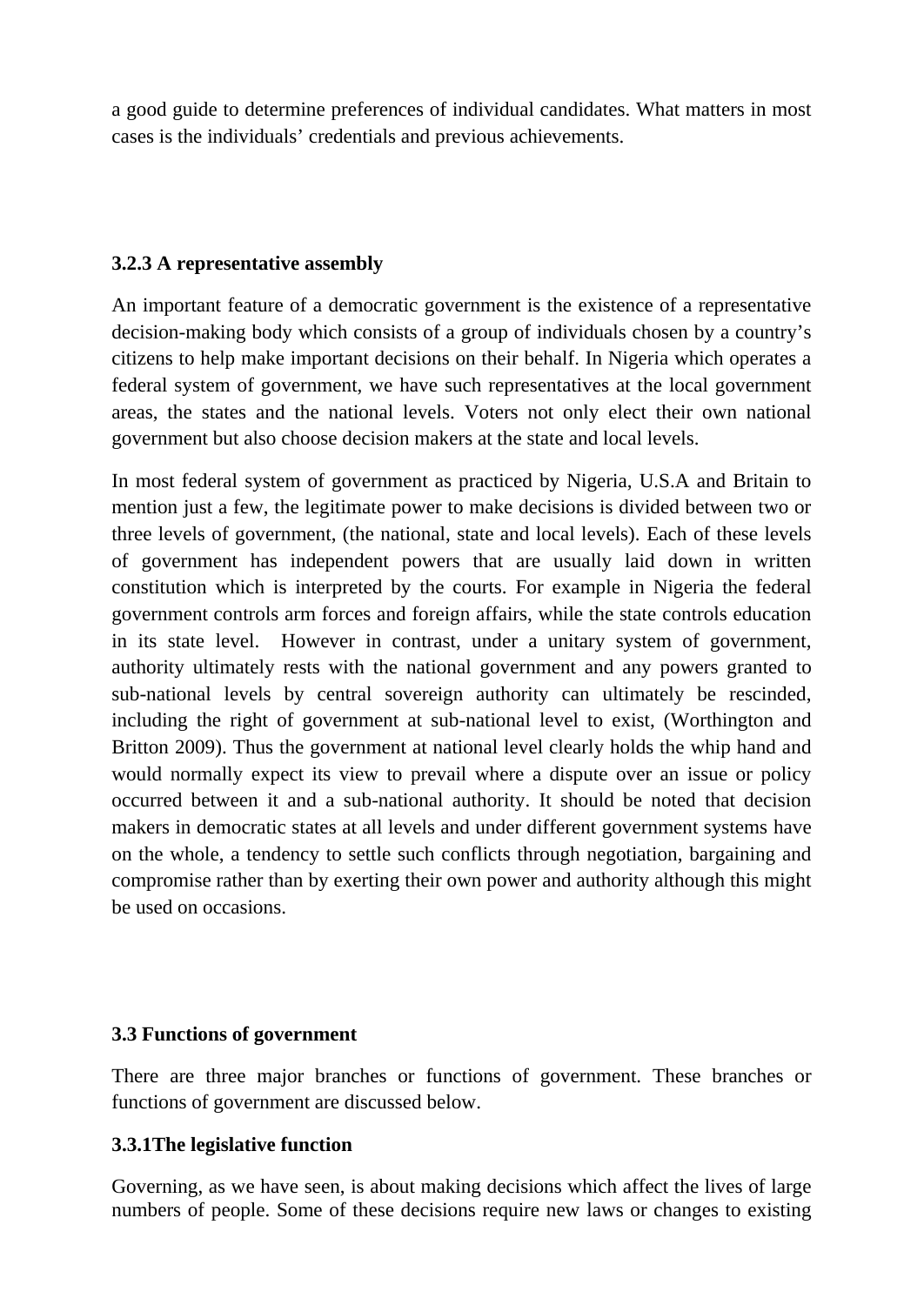laws to bring them into effect so that the individuals and/or groups to whom they apply become aware of the government's wishes and requirement its. In a democratic system of government this formal power to make the law (i.e. to legislate) is vested in a legislative body (the legislature) which is elected either wholly or partly by the people. As indicated above, this process of choosing a representative decision-making body by popular election is a central feature of the democratic approach to government.

Leaving aside for one moment the relative power of the legislative and executive branches of government, it is possible to identify a number of common features which apply to legislatures and the legislative function in most, if not all, democratic states. These include the following:

- A bicameral legislature, that is, a legislature with two chambers: an upper house ID and a lower house, each with specific powers and roles in the legislative process. In most countries each chamber comprises representatives chosen by a separate electoral process and hence may be dominated by the same party or different parties or by no single party, depending on the electoral outcome. For a legislative proposal to be accepted, the consent of both chambers is normally required. This is one of the many checks and balances normally found in democratic systems of government.
- A multi-stage legislative process involving the drafting of a legislative proposal, its discussion and consideration, where necessary amendment, further debate and consideration and ultimate acceptance or rejection by either or both legislative chambers. Debates on the general principles of a proposed piece of legislation would normally involve all members of each chamber, whereas detailed discussion tends to take place in smaller groups or committees.
- An executive-led process, that is, one in which most major legislative proposals emanate from the executive branch of government. In a presidential system of government (e.g. Nigeria) the chief executive (the President) is normally elected separately by the people and is not part of the legislature (in other words there is a separation of powers). In a parliamentary system (e.g. the UK) members of the executive may also be members of the legislative body and hence may be in a position to control the legislative process.
- Opportunities for legislative initiatives by ordinary representatives, that is, arrangements which permit ordinary members of the legislative assembly to propose new laws or changes to existing laws. In practice such opportunities tend to be limited and dependent to a large degree for their success on a positive response from the political executive.
- Opportunities to criticise and censure the government and, in some cases, remove it from office (e.g. through impeachment) this is a vital function within a democratic system of government in that it forces decision-makers to defend their proposals, explain the logic of their actions and account for any mistakes they may have made. Opposition parties play an important role in this context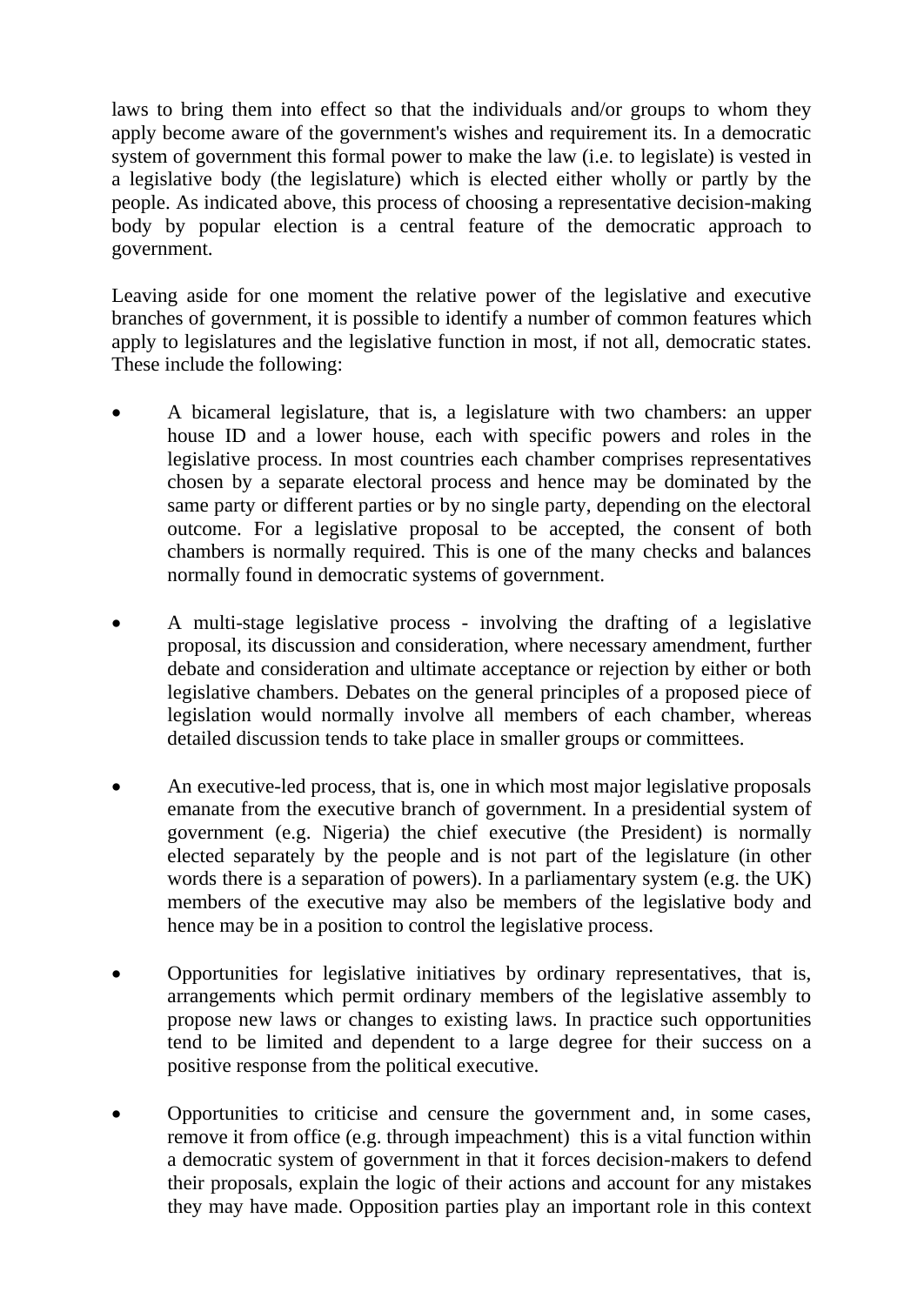within the legislative body and through media coverage can attack the government and articulate alternative views to the wider public. Specialist and Standing Committees for scrutinising legislation and the day-to-day work of the executive branch of government also usually exist in democratic regimes.

• Control of the purse strings, that is, the power to grant or deny government the money required to carry out its policies and legislative programme. In theory this is a formidable power, given that no government can operate without funds. In practice the power of the legislature to deny funding to a democratically elected government may be more apparent than real and, where necessary, compromise tends to occur between the executive and legislative branches of government.

As will be evident from the comments above, legislating is a complex and timeconsuming process, offering numerous opportunities for individuals and groups both within and outside the legislative body (e.g. pressure groups) to delay and disrupt the passage of legislation. While no government can guarantee to achieve all its legislative aims, there is a cultural expectation in a democracy that, as far as possible, promises made before an election will be put into effect at the earliest opportunity by the democratically elected government. Such an expectation usually provides the incumbent administration with a powerful argument for legislative support on the occasions when it is confronted with intransigence within the legislative assembly or hostility from outside sectional interests.

## **3.3.2 The executive function**

Governing is not only about making decisions; it is also about ensuring that these decisions are put into effect in order to achieve the government's objectives. Implementing governmental decisions is the responsibility of the executive branch of government.

In modern states the term 'the executive' refer that relatively small group of individuals chosen to decide on policy and oversee its Implementation; some of these individuals will hold political office, others will be career administrators and advisers, although some of the latter may also be political appointees. Together they are part of a complex political and administrative structure designed to carry out the essential work of government and to ensure that those responsible for policy making and implementation are ultimately accountable for their actions.

The policy-making aspect of the executive function is normally the responsibility of a small political executive chosen (wholly or in part) by popular election. Under a presidential system of government, the chief executive or President is usually chosen by separate election for a given period of office and becomes both the nominal and political head of state. He/she subsequently appoints individuals to head the various government departments/ministries which are responsible for shaping and implementing government policies. Neither the president nor the heads of departments normally sit in the legislative assembly, although there are sometimes exceptions to this rule (e.g. the Vice-President in the United States).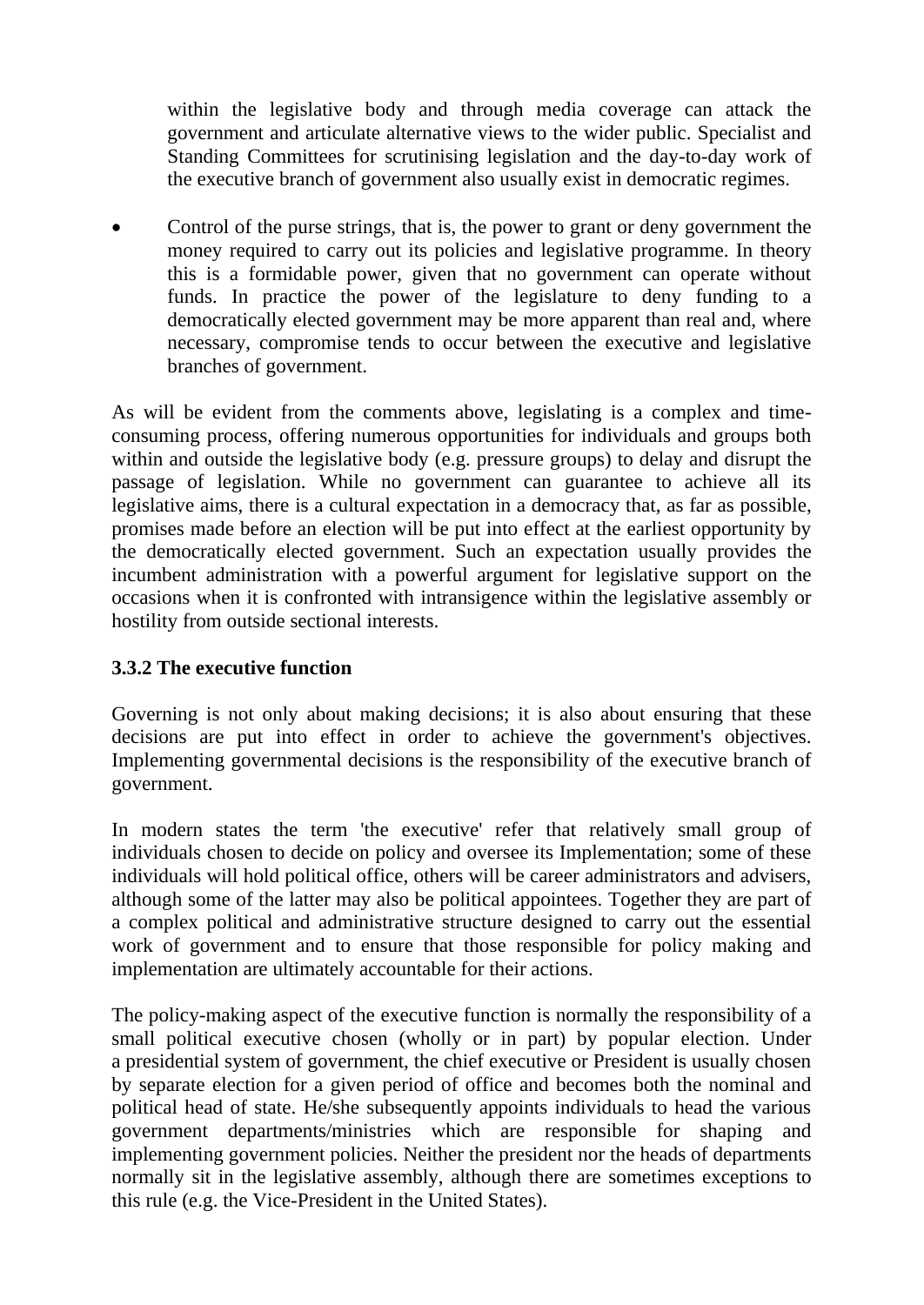In contrast, in a parliamentary system the roles of head of state and head of government are separated, with the former usually largely ceremonial and carried out by either a president (e.g. Germany, India) or a monarch (e.g. UK, Japan). The head of government (e.g. Prime Minister), while officially appointed by the head of state, is an elected politician, invariably the head of the party victorious in a general election or at least seen to be capable of forming a government, possibly in coalition with other parties. Once appointed, the head of government chooses other individuals to head the different government departments/ministries and to be part of a collective decisionmaking body (e.g. a Cabinet) which meets to sanction policy proposals put forward through a system of executive committees and subcommittees (e.g. Cabinet Committees). These individuals, along with the head of government, are not only part of the executive machinery of the state but also usually members of the legislative assembly and both 'individually' and 'collectively' responsible to the legislature for the work of government.

The day-to-day administration of government policy is largely carried out by nonelected government officials (sometimes referred to as civil servants or bureaucrats) who work for the most part in complex, bureaucratic organisations within the state bureaucracy. Apart from their role in implementing public policy, government officials help to advise ministers on the different policy options and on the political and administrative aspects of particular courses of action. Needless to say, this gives them a potentially critical role in shaping government policy, a role which has been substantially enhanced over the years by the practice of granting officials a significant degree of discretion in deciding on the details of particular policies and/or on how they should be administered.

Whereas politicians in the executive branch of government tend to be transitory figures-who come and go at the whim of the head of government or of the electoratemost, if not all, officials are permanent, professional appointees who may serve a variety of governments of different political complexions and preferences during a long career in public administration. Whatever government is in power, officials are generally expected to operate in a non-partisan (i.e. neutral) way when advising their political masters and when overseeing the implementation of government policy. Their loyalty in short is to the current administration in office, a principle which helps to ensure a smooth transition of government and to guarantee that the upheaval caused by a general election does not prevent the business of the state from being carried out as usual.

## **3.3.3 The judicial function**

Governing is not just about making and implementing laws; it is also about ensuring that they are applied and enforced. The latter is essentially the role of the third arm of government, namely the judiciary and the system of courts. Like political institutions, legal structures and processes tend to a degree to be country specific and vary according to a number of influences including history, culture and politics. For example, while some states have a relatively unified legal system, others organised on a federal basis usually have a system of parallel courts adjudicating on federal and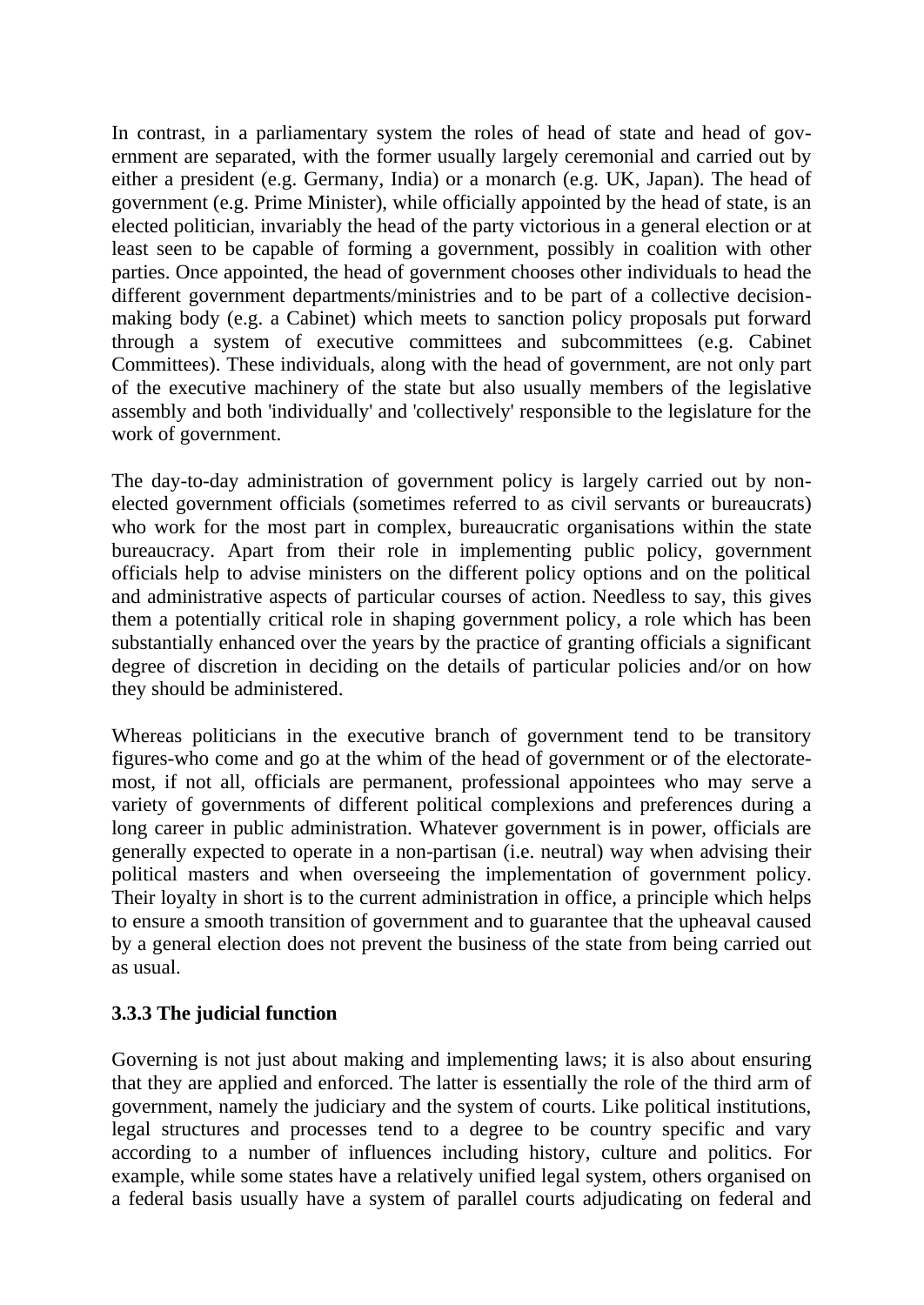state/provincial law, with a Supreme Court arbitrating in the event of a dispute. In some countries a proportion of the judges may be directly or indirectly elected by the public, in others they may be appointed by government and/or co-opted by fellow judges. Business student should make themselves familiar with the legal arrangements within their own country which contains information on the legal system in-England and Wales). In this section we look briefly at the judicial function as related the concept of democracy.

Whereas in totalitarian systems of government the judiciary is essentially the servant of the ruling elite (e.g. the 'party'), in a democracy it is an accepted principle that there should be a separation between the judicial function and the other two branches of government in order to protect the citizen from a too powerful state. This notion of an impartial and independent judiciary, free to challenge the government and to review its decisions, is regarded as one of the hallmarks of a democratic system of government, a further manifestation of the doctrine of the separation of powers.

In practice of course, notions of judicial independence and role within the democratic political process tend to be the subject of certain amount of debate, particularly in countries where senior appointments to the judiciary appear to be in the gift of politicians (e.g. Supreme Court judges in the United States are nominated by the President with the consent of the Senate) or where individuals with judicial powers also have an executive and/or legislative role (e.g. the Home Secretary in Britain) Equally there are questions over the degree to which the courts should have the power to review the constitutionality of decisions made by a democratically elected government. In the United States, for example, the Supreme Court has a longestablished right to declare a law void if it conflicts with its own interpretation of the American constitution. In contrast in Britain, the legal sovereignty of Parliament and the absence of a codified written constitution push the judiciary towards trying to interpret the intentions of the framers of government legislation and any legal decision unwelcomed by the government can be reversed by further legislation. That said, it is interesting to note that in recent years there has been an increased willingness on the part of the British judiciary to review administrative decisions, particularly those made by ministers.( Worthington I, and Britton. C, 2009)

Other aspects, too, call into question how far in modern democratic states there is a total separation between the different arms of government (e.g. increasing use of administrative courts/tribunals) and whether it makes sense to rigidly distinguish between rule making and rule adjudication. Certainly some of the past judgments by the United States Supreme Court (e.g. in the area of civil rights) demonstrate that the courts can be influential in shaping decisions on major issues of policy and suggest that the judiciary are susceptible to influences from their ova& values or to general societal pressures. In short it seems fair to suggest that under current legal arrangements, legal adjudication is not far removed from the world of politics; arguably we may like to perpetuate the myth of an entirely separate and independent judiciary since this is a necessary aspect of the stability of many existing political systems.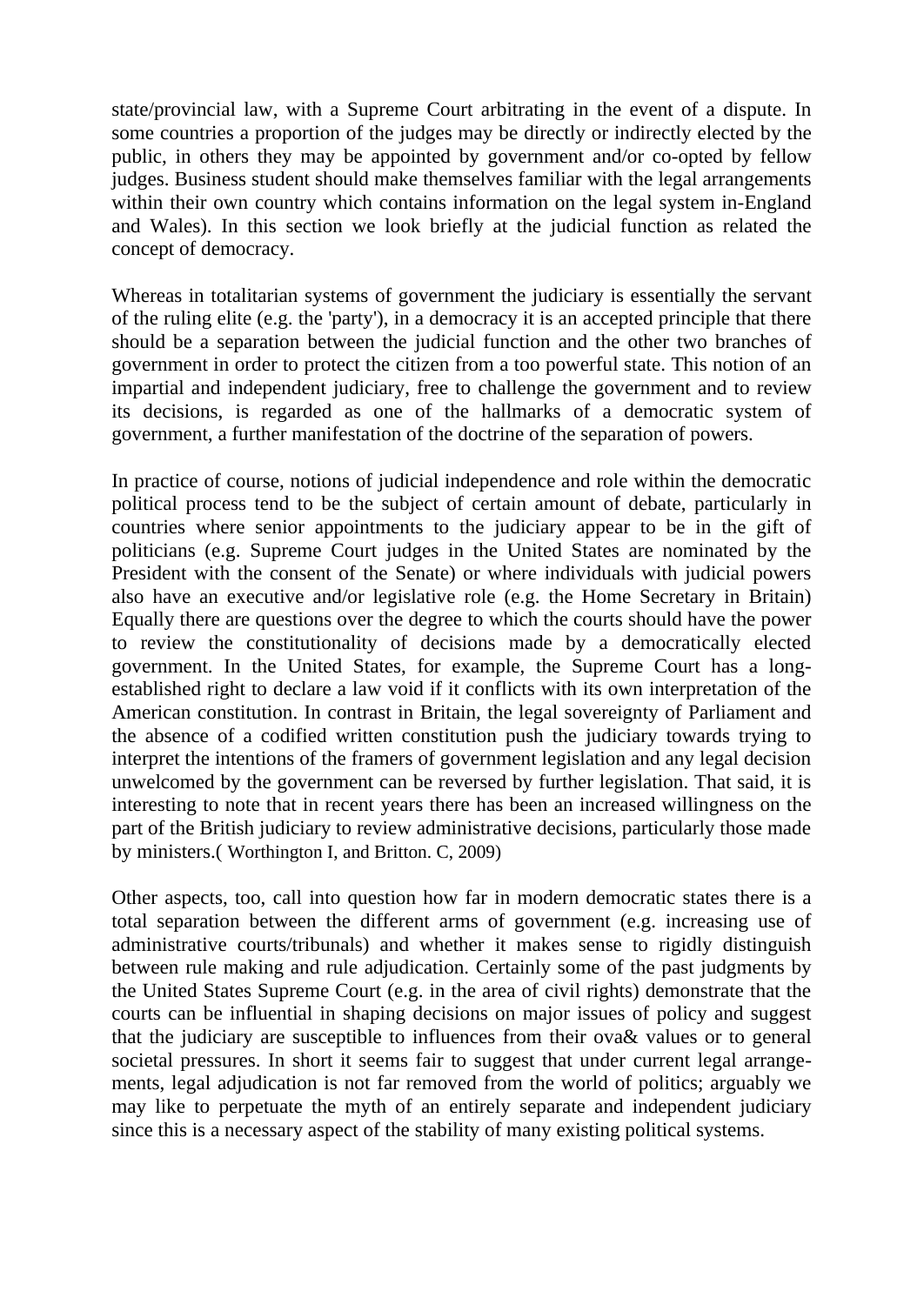## **3.3. 4 Checks and balances in democracies**

As will be evident from the analysis above democracy implies the existence of a system of checks and balances, arrangements which serve to curb government action and restrict its influence on the day-to-day lives of its citizens. These restraints on the actions of the state at national level can be divided into two main types: political and social/economic.

Political checks and balances emanate primarily from three main sources:

- the separation of powers particularly the notion that the three arms of government are in separate hands and that decisions require the concurrence of all branches of government;
- a bicameral legislature with legislation having to be accepted by both houses and subject to scrutiny and amendment by opposition parties;
- the territorial division of powers whether under a federal arrangement or through the devolution of power to regional bodies and/or local authorities. Supranationalism is a further development.

The point is not that these arrangements necessarily exist in their most complete form in democratic states, but that - however imperfect in practice - their existence helps to provide time for reflection and delay in the decision-making process and to encourage consultation, negotiation and consensus building, the essence of the democratic approach to conflict resolution.

The notion of social and economic checks and balances refers to those countervailing pressures on the activities of the state and its agencies that derive from the existence of non-state structures and processes which affect the lives of individuals and which ultimately restrict the scope of government influence. These include private business organisations, professional associations, promotional bodies, churches and other groups which help to shape our economic, social and moral environment. As subsequent chapters will demonstrate, the bulk of economic decisions in democratic states are not taken by the government but by private individuals and organisations (i.e. firms) interacting through a market system. This acts as a kind of check and balance on the free activity of the public sector and is a fundamental characteristic of democratic government.

It is appropriate to conclude this examination of the political environment with a brief discussion of the process of governmental decision making in democratic systems. Here, the basic model of the organisation in its environment introduced in module 1 serves as a useful analytical tool (see Figure 4.). Governments, like firms, are organisations which transform inputs into output and they do so in an environment largely the same as that which confronts other types of enterprise. Like other organisations, government is a user of resources, especially land, labour, capital, finance and expertise, but in addition all governments face political demands and supports when considering their policy options.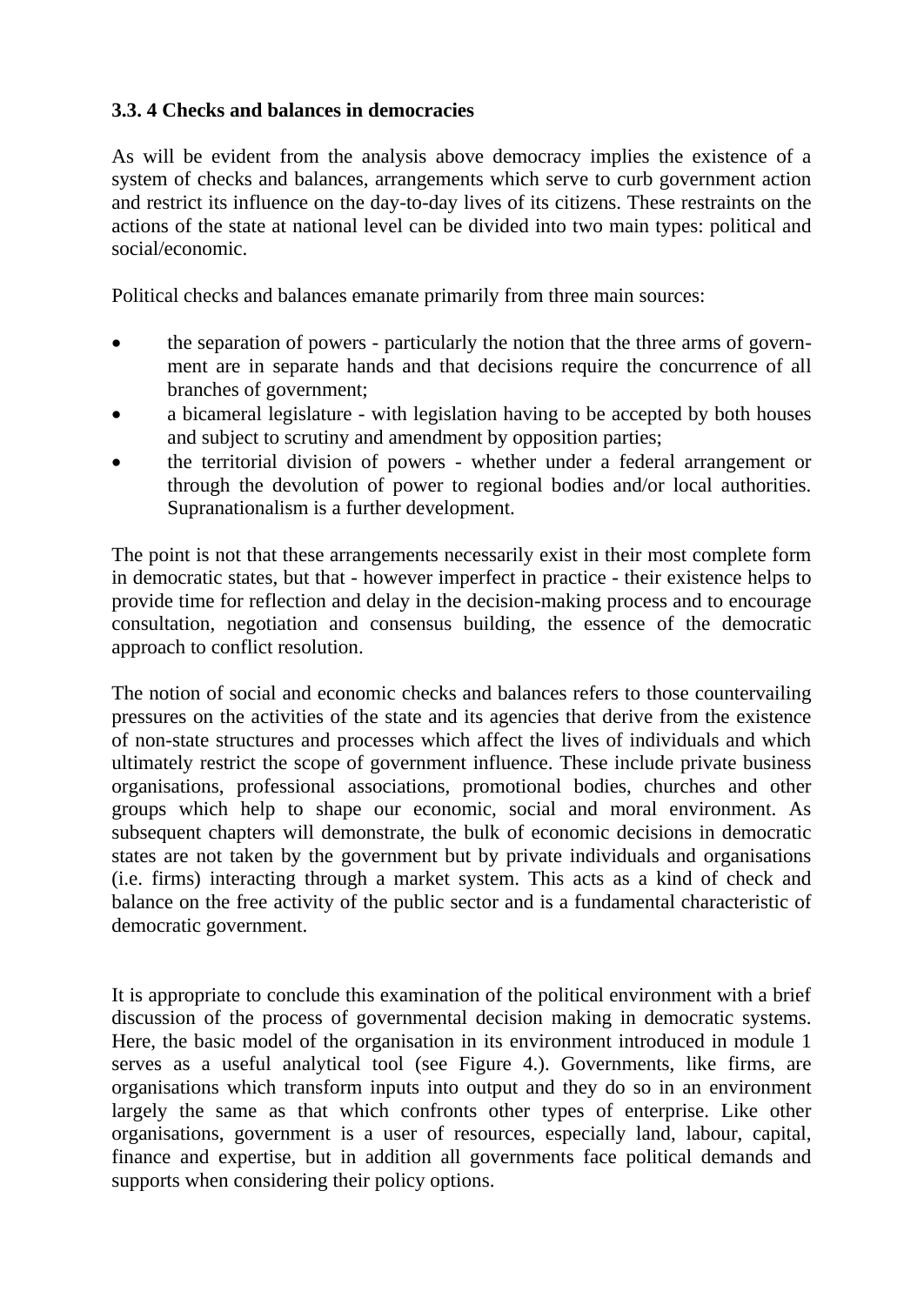





As indicated above, political demands - including those directly or indirectly impinging on business activity - become translated into action through a variety of mechanisms, including the electoral system, party activity, pressure group influence and political communication; hence a government is always keen to point out that electoral victory implies that it has a mandate for its policies. The supports of the political system are those customs, conventions, rules, assumptions and sentiments which provide a basis for the existence of the political community and its constituent parts and thus give legitimacy to the actions and existence of the incumbent government. In democratic systems, the belief in democratic principles, and the doctrines and practices emanating from that belief, are seen as central to the activities of government and its agencies.

The outputs of the political system vary considerably and range from public goods and services (e.g. healthcare) - provided predominantly from money raised through taxation - to rules and regulations (e.g. legislation, administrative procedures, directives) and transfer payments (i.e. where the government acts as a reallocator of resources, as in the case of the provision of state benefits). Taken together, the nature, range and extent of government output not only tend to make government the single biggest business in a state, they also, influence the environment in which other businesses operate and increasingly in which other governments make decisions.

As far as governmental decision-making is concerned, this is clearly a highly complex process which in practice does not replicate the simple sequence of events suggested by the model. Certainly governments requite 'means' (inputs) to achieve 'ends' (output), but the outputs of the political system normally only emerge after a complex, varied and ongoing process involving a wide range of individuals, groups and agencies. To add further confusion, those involved in the process tend to vary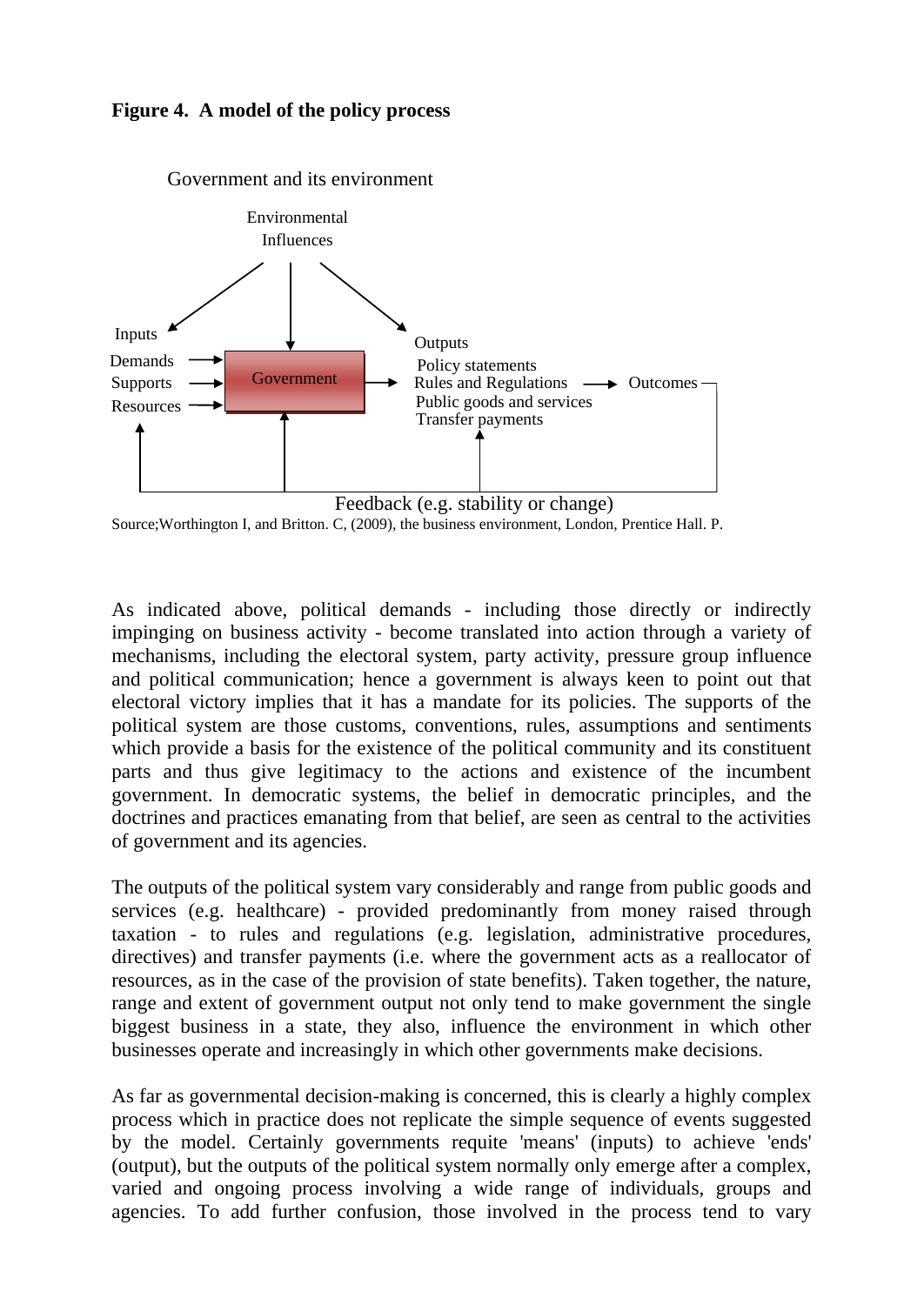according to the decision under discussion as well as over time, making analysis fraught with difficulties. One possible solution may be to distinguish between the early development of a policy proposal ('initiation') and its subsequent 'formulation' and 'implementation', in the hope that a discernible 'policy community' can be identified at each stage. But even this approach involves a degree of guesswork and arbitrary decision-making, not least because of the difficulty of distinguishing precisely between the different stages of policy-making and of discerning the influence of individuals and groups at each phase of the process.

Notwithstanding these difficulties, it is important for students of business and for businesses themselves to have some understanding of the structure of decision-making and of the underlying values and beliefs which tend to shape governmental action, if they are to appreciate (and possibly influence) the political environment in which they exist. In short, studies of political systems, institutions and processes help to provide insight into how and why government decisions are made, who is important in shaping those decisions and how influence can be brought to bear on the decision making process. As an increasing number of individuals and groups recognise, knowledge of this kind can prove a valuable organisational resource that on occasions is of no less significance than the other inputs into the productive process.

### **4.0 CONCLUSION**

We have seen that the political system is an important environment that affects the business environment. Important Political dimensions such as the legislature, executive, and the judiciary can make and implement decisions that affect business organizations in one way or the other.

#### **5.0 SUMMARY**

In this section, we have discussed the nature and importance of the political function and how it affects business organizations. We saw that the political system consists of the legislative organ which makes the law. The executive function implements the law and the judiciary function is concerned with the interpretation, application and enforcement of the law. These organs make, enforce and implement decisions that could affect business organizations positively or negatively.

## **6.0 TUTOR MARKED ASSIGNMENT**

How does the political system influence Business organizations?

## **7.0 REFERENCES AND FURTHER READING**

Bateman S. T and Snell S.A, (2009), Management, leading & collaborating in the competitive World, Boston, McGraw-Hill Irwin.

Daft R. L. (1997) Management, San Diego, Harcourt Grace College Publishers.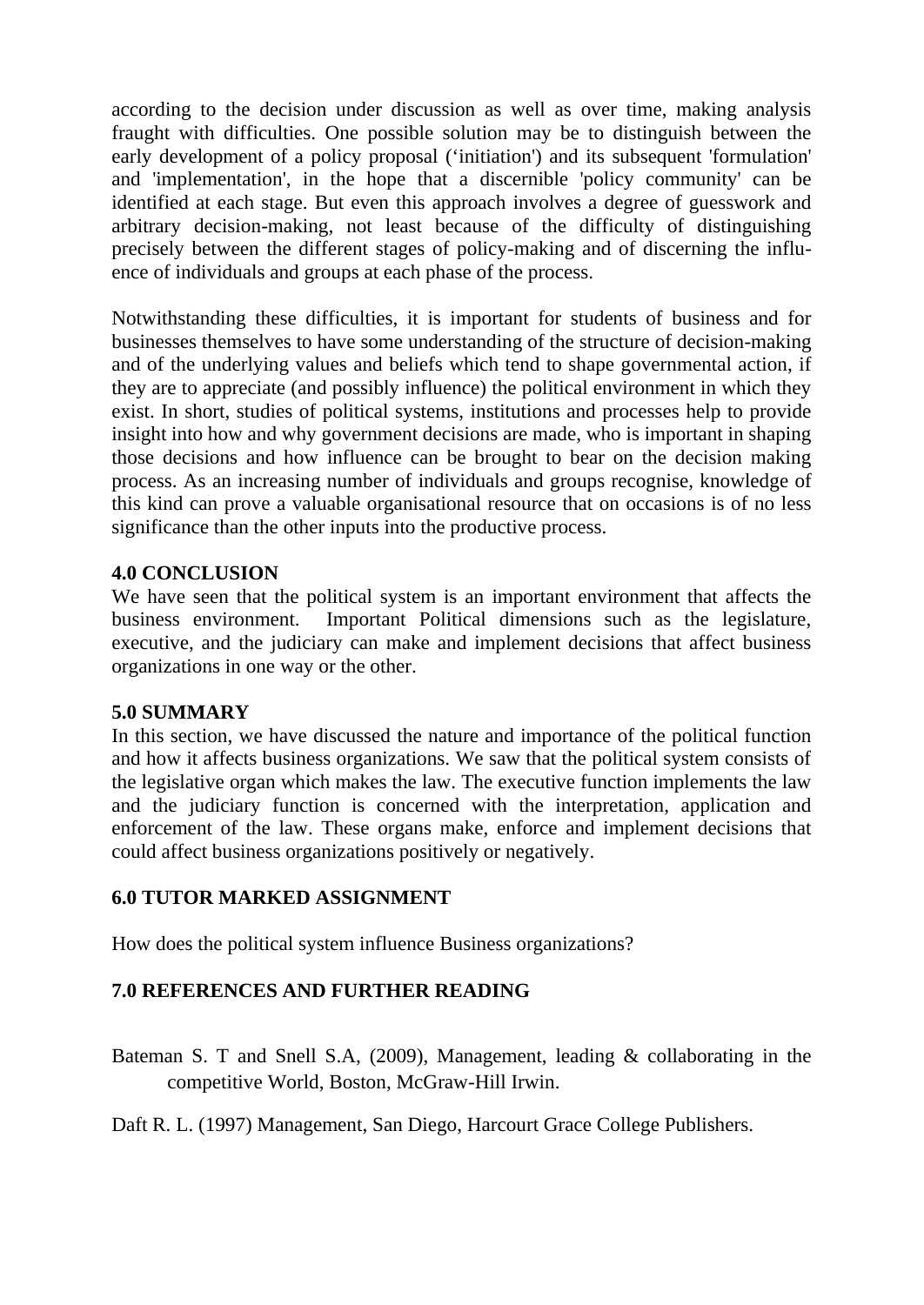- Hellriegel D., Jackson, S. E & Slocum J. W. J (2002) management, a Competency-Based Approach, South-Western – Library of Congress Cataloging – in – Publications Data.
- Rue L. W. & Byars L. L (2001) Business management-Road wild applications & connections, New York Boston, McGraw Hill Irwin.
- Rue L. W. & Byars L. L (2007) management, Boston, McGraw Hill Irwin.
- Smith on (2011) Fundamentals of management, London, McGraw Hill.
- Stoner J. A. F. (1978) Management, New Jersey, Prentice Hall.
- Stoner, J. A. F, Freeman A. E, and Gilbert Jr. D.R , management, New Jersey, Prentice Hall

Worthington I, and Britton. C, (2009), the business environment, London, Prentice

Hall.

## **UNIT 5 LEGAL ENVIRONMENT CONTENTS**

- 1.0 Introduction
- 2.0 Objectives
- 3.0 Main Content
	- 3.1 Types of law
	- 3.2 Sources of law
	- 3.3 The legal systems
	- 3.4 Business organization and law
	- 3.5 Contract law
	- 3.6 Agency
	- 3.7 Law and the consumer
- 4.0 Conclusion
- 5.0 Summary
- 6.0 Tutor marked Assignment
- 7.0 References/Further Reading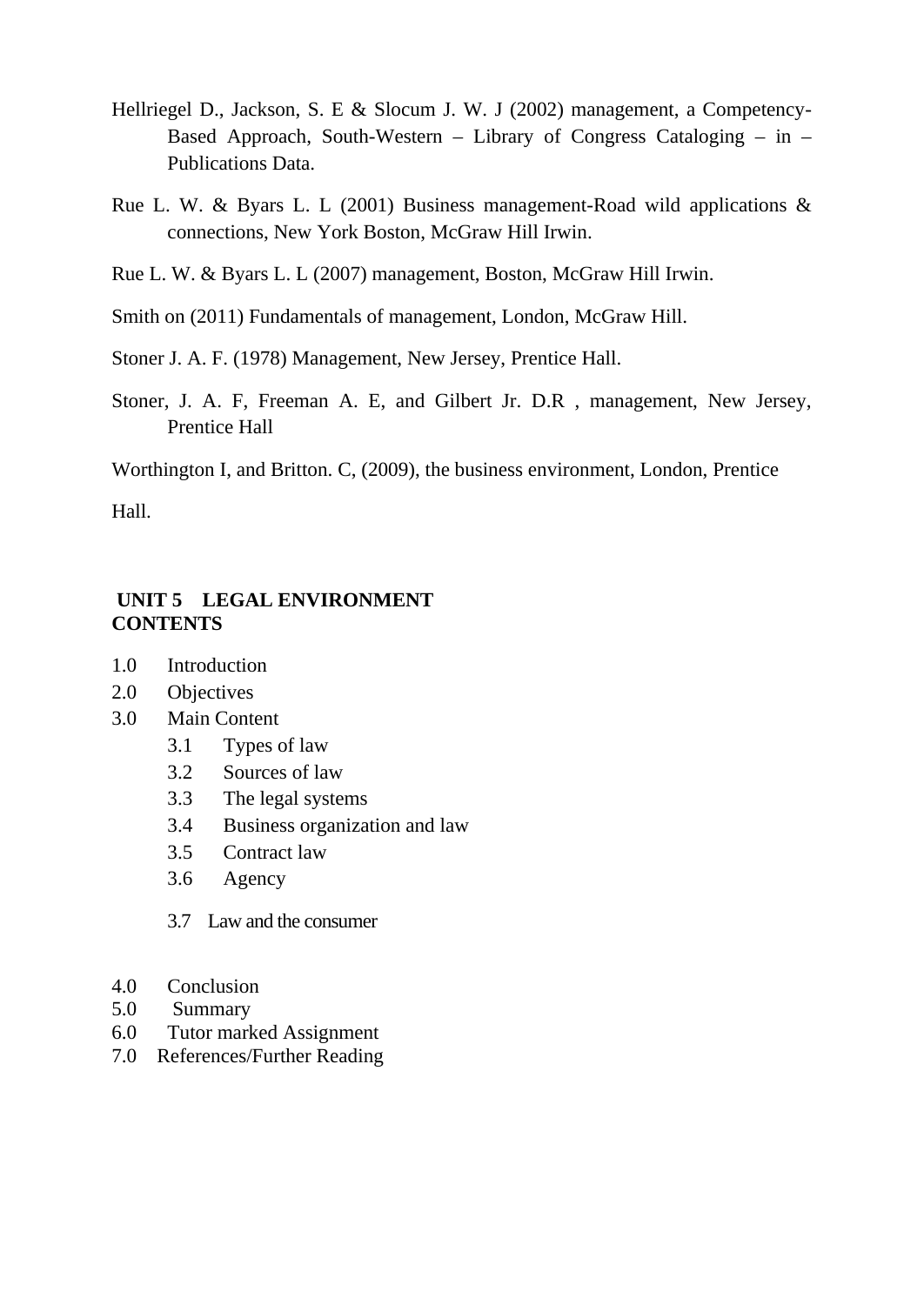## **1.0 INTRODUCTION**

The legal aspect of the general environment includes the legislation, regulation and court decisions that govern and regulate business behavior. In this unit we shall consider types of laws, sources of law, the legal system, business organizations and the law, contract law and agency.

## **2.0 OBJECTIVES**

After reading this unit, you should be able to understand;

- . Types of laws
- . Sources of laws
- . The legal system
- . Business and the law
- . Contract law
- . Agency

## **3.0 MAIN COTENT**

## **3.1 Types of laws**

Laws relating to both individuals and organisations can be classified in a number of ways: international and national, public and private, criminal and civil. In practice there are no hard and fast rules to classification and some categories may overlap (e.g. where a person's behaviour is deemed to infringe different areas of law). Nevertheless, distinguishing laws in these terms serves as an aid to explanation and commentary, as well as helping to explain differences in liabilities and in legal remedies in Nigeria (e.g. a child under the age of 10 cannot be held criminally liable).

## **3.1.1Public and private law**

Put simply, **public law** is the law which concerns the state, whether in international agreements or disputes or in the relationship between the state and the individual. Thus public law consists of international treaties and conventions, constitutional law, administrative law and criminal law. In contrast, **private law** is law governing the relationships between individuals and comprises laws in respect of contract, tort, property, trusts and the family.

## **3.1.2 Criminal law**

**Criminal laws** relate to a legal wrong (criminal offence) — a breach of a public duty, punishable by the state on behalf of society.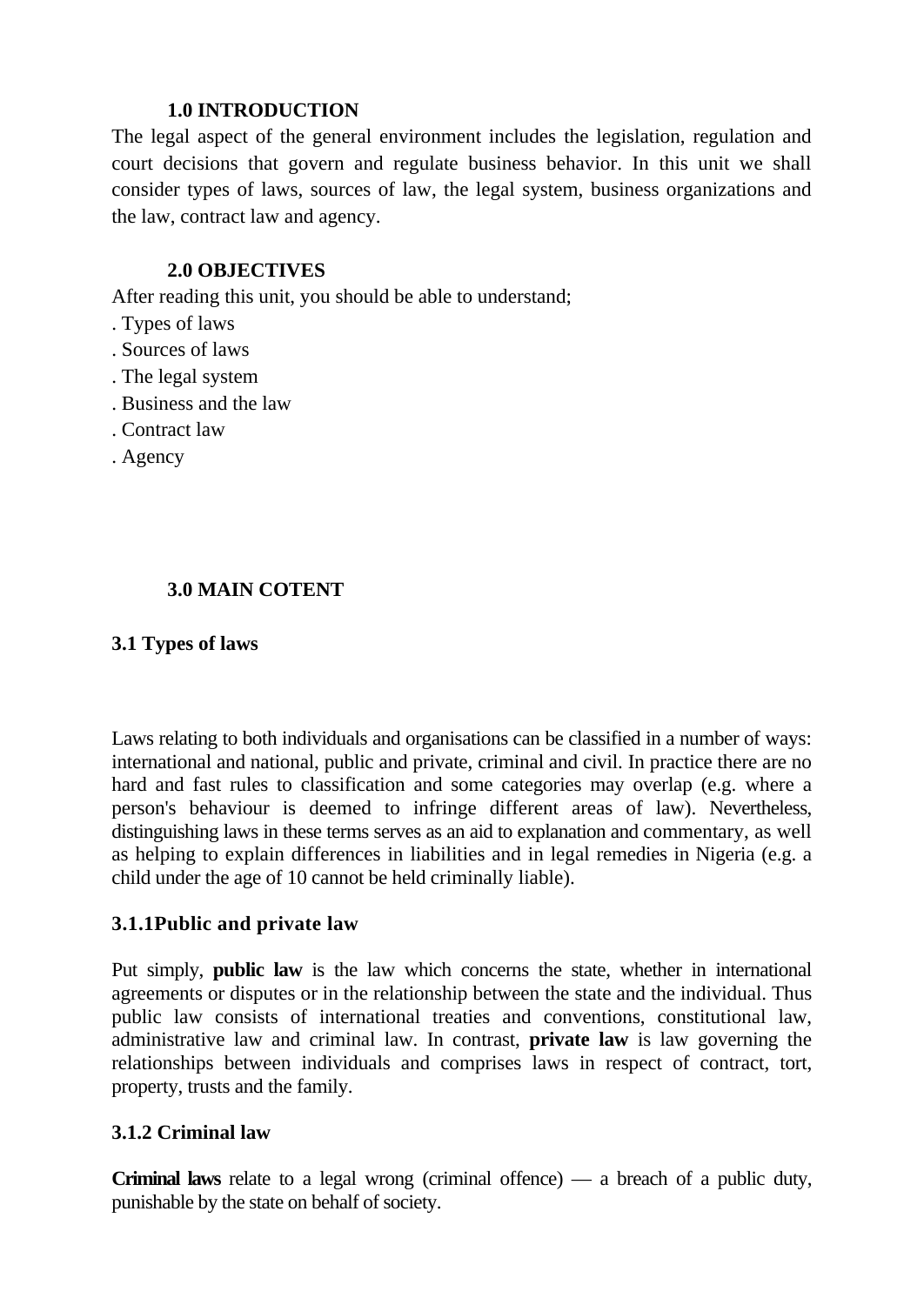## **3.1.3 Tort**

A **tort** is a civil wrong other than a breach of contract or a breach of trust and is a duty fixed by law on all persons (e.g. road users have a duty in law not to act negligently). The law of tort, therefore, is concerned with those situations where the conduct of one party threatens or causes harm to the interests of another party and the aim of the law is to compensate for this harm. The most common torts are negligence, nuisance, defamation and trespass.

## **3.1.4 Trusts**

A **trust** is generally defined as an 'equitable obligation imposing on one or more persons a duty of dealing with property, over which they have control, for the benefit of other persons who may enforce the obligation'. This property may be in the form of money or stocks and shares or in other types of asset, particularly land, where trusts have become a very common way of permitting persons who are forbidden to own legal estates in land to enjoy the equitable benefits of ownership. Partnerships, for example, cannot hold property as legal owners, so often several partners will act as trustees for all the partners (as a partnership has no separate corporate identity it cannot own property. Similarly, minors may not hold legal estates, so their interests must be protected by a trust, administered by an individual or an institution.

## **3.2 Sources of law**

Laws invariably derive from a number of sources including custom, judicial precedent, legislation and international and supranational bodies.

## **3.2.1 Custom**

Early societies developed particular forms of behaviour (or **customs)** which came to be accepted as social norms to be followed by the members of the community to which they applied. In Nigeria many of these customary rules ultimately became incorporated into a body of legal principles known as the common law. Today customs would be regarded as usage recognised by law, whether by judicial precedent **(case law)** or through statutory intervention and hence they are largely of historical interest. Occasionally, however, they are recognised by the courts as being of local significance and may be enforced accordingly as exceptions to the general law (e.g. concerning land usage).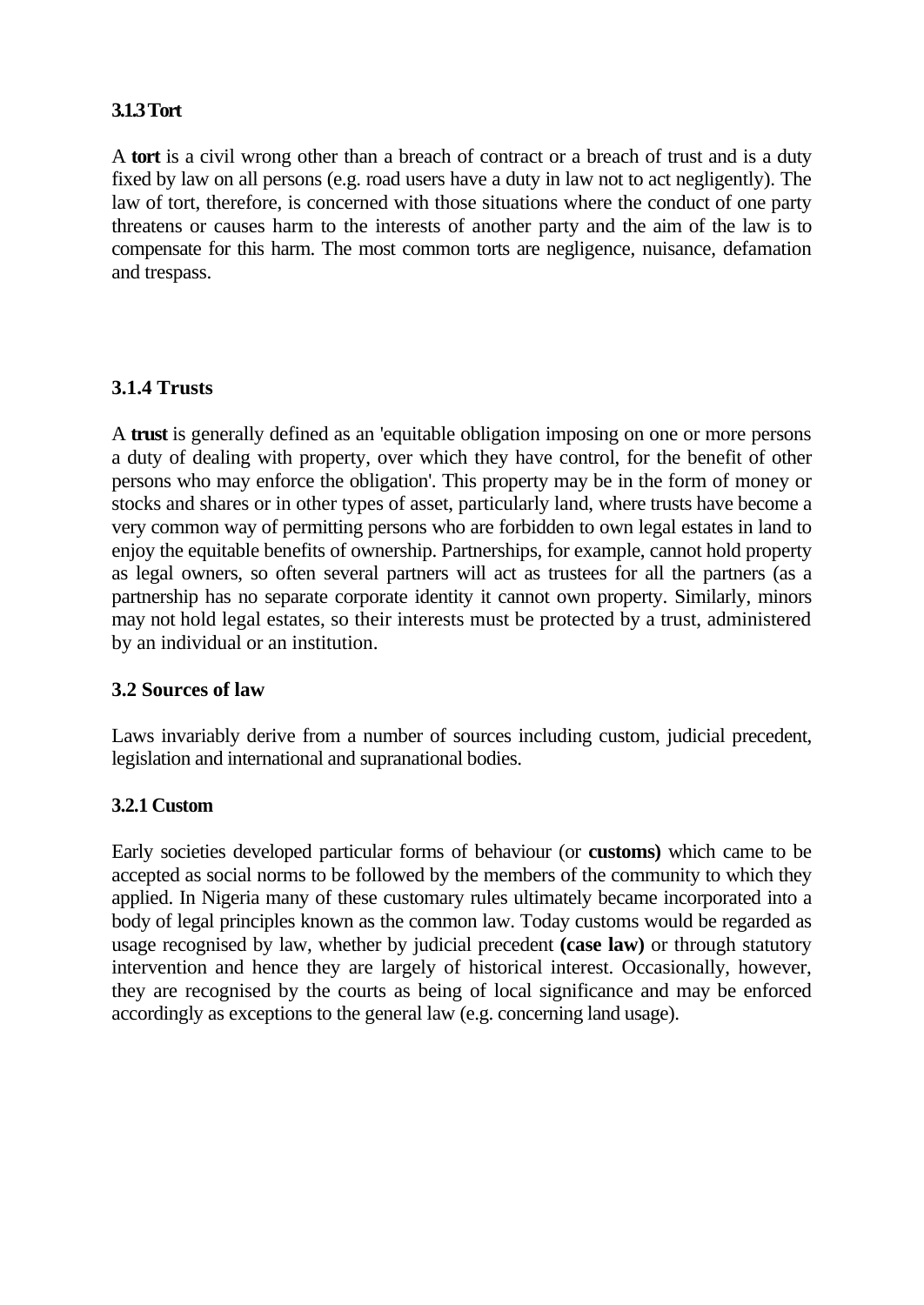### **3.2.2 Judicial precedent**

Much of Nigerian law is derived from **judicial precedent** (previous decisions of the courts). In essence, judicial precedent is based on the rule that the previous decisions of a higher court must be followed by the lower courts - hence the significance of the court structure.

Cases cited must be considered carefully by judges to determine whether there are material differences in the case before the court and the earlier decision. To reach a decision, the court must find what is termed the *ratio decidendi* of the previous case. Put very simply, the *ratio* of a case are the essential steps in the legal reasoning which led the court to make that particular decision. Anything which cannot be regarded as a *rationes* is termed *obiter dicta* or 'things said by the way'. The whole of a dissenting judgment in a case is regarded as *obiter. Obiter dicta* are not binding but may be regarded as persuasive arguments if the facts of the case permit.

Clearly there are times when, perhaps because of the position of a court in the hierarchy, decisions are not to be regarded as binding precedent. However, if the judgment has been delivered by a jurisdiction which has a common law system or, most importantly, by the Judicial Committee of the Privy Council, then those decisions will be regarded as being of persuasive precedent, and may be used to help the court reach its own decision.

## **3.2.3 Legislation**

A substantial proportion of current law - including laws governing the operations of business organizations are derived from legislation or statute. The initiative in this sphere lies effectively with the government of the day which can virtually guarantee a bill will become law, if it has a working majority in the House.

The vast majority of legislation emanates from government and takes the form of Acts of Parliament or delegated legislation. Acts of Parliament are those bills which have formally been enacted by Parliament and have received presidential assent and, they represent the supreme law of the land. In addition to creating new laws (e.g. to protect the consumer), statutes may also be used to change or repeal existing laws.

As its name suggests, **delegated legislation** is law made by a body or person to which Parliament has given limited powers of law-making

## **3.3 The legal system:**

A country's legal system can be said to have two main functions: to provide an enabling mechanism within which individuals and organizations can exist and operate (e.g. companies are constituted by law) and to provide a means of resolving conflicts and of dealing with those who infringe the accepted standards of behaviour. These functions are carried out by a variety of institutions, including the government and the courts, and a detailed analysis of the legal system within a state would require consideration of the interrelationship between politics and law. The focus here is on the courts as a central element of a country's legal system, with responsibility for interpreting the law and administering justice in democratic societies. It is worth remembering, however, that political and governmental activity take place within a framework of law and that framework is itself a product of the political process at a variety of spatial levels.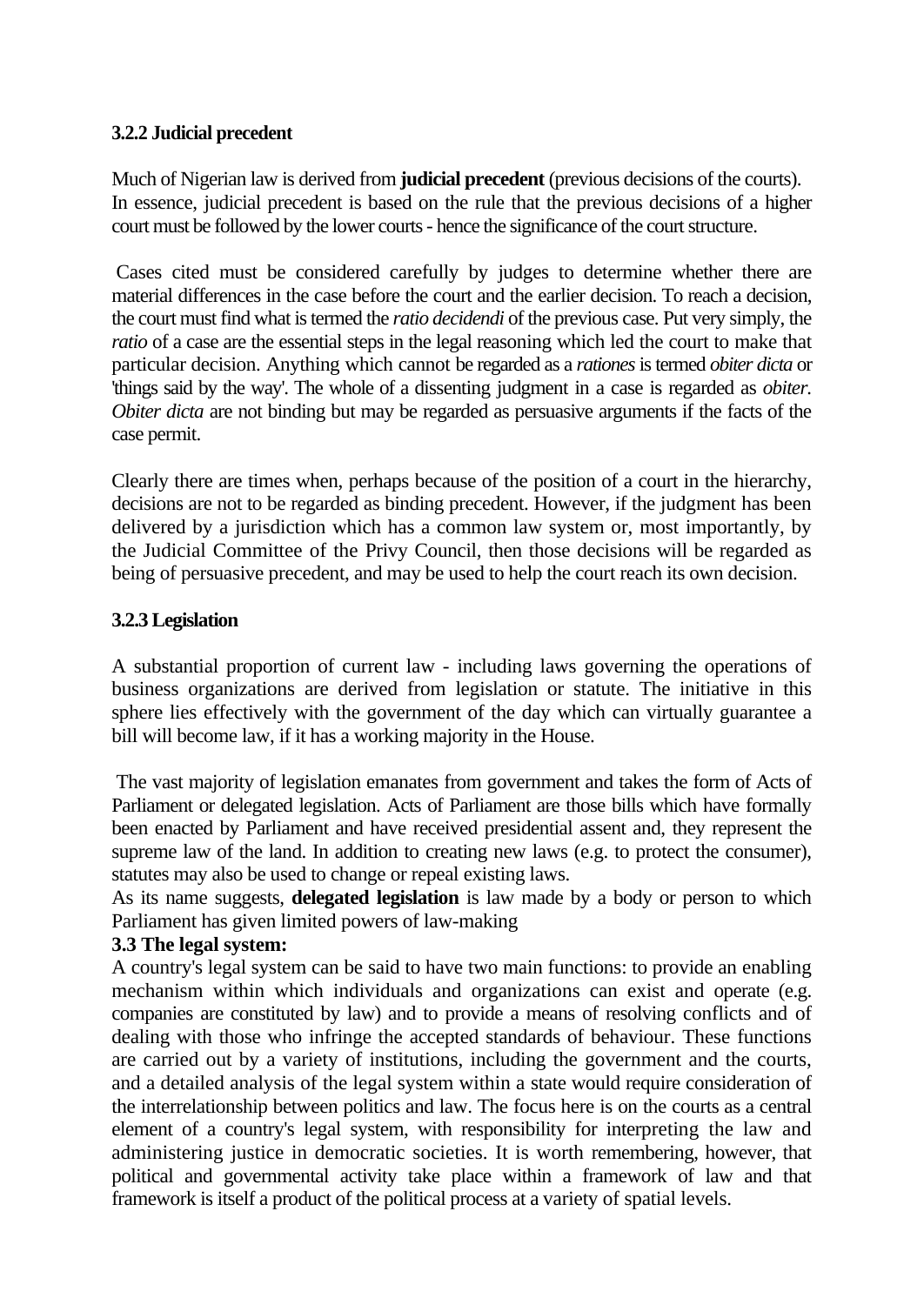#### **3.4 Business organizations and the law**

Business organisations have been described as transformers of inputs into output in the sense that they acquire and use resources to produce goods or services for consumption, all aspects of this transformation process are influenced by the law.

It is important to emphasis from the outset that the law not only constrains business activity (e.g. by establishing minimum standards of health and safety at work which are enforceable by law), but also assists it (e.g. by providing a means by which a business unit can have an independent existence from its members), and in doing so helps an enterprise to achieve its commercial and other objectives. In short, the legal environment within which businesses operate is an enabling as well as a regulatory environment and one which provides a considerable degree of certainty and stability to the conduct of business both within and between democratic states.

Given the extensive influence of the law on business organisations, it is clearly impossible to examine all aspects of the legal context within which firms function. Accordingly, in the analysis below attention is focused primarily on contract law, agency, and some of the more important statutes enacted to protect the interests of the consumer, since these are areas fundamental to business operation.

Below are examples of business activities and the legal influences.

| Business activity             | Examples of legal influences                                                       |
|-------------------------------|------------------------------------------------------------------------------------|
| Establishing the organisation | Company laws, partnerships, business names                                         |
| Acquiring resources           | Planning laws, property laws, contract, agency                                     |
| Business operations           | Employment laws, health and safety laws,<br>contract agency Consumer laws contract |

## **3.5 Contract Law: The Essentials**

All businesses enter into contracts, whether with suppliers or employees or financiers or customers, and these contracts will be important — and possibly crucial — to the firm's operations. Such contracts are essentially agreements (oral or written) between two or more persons which are legally enforceable, provided they comprise a number of essential elements. These elements are: offer, acceptance, consideration, intention to create legal relations and capacity. Let us briefly consider these elements.

## **3.5.1 Offer**

Before parties enter into a contractual relationship, they usually engage in an informal relationship which may or may not result in a contract depending on whether the parties were able to reach a mutual agreement or not. To have an agreement, two or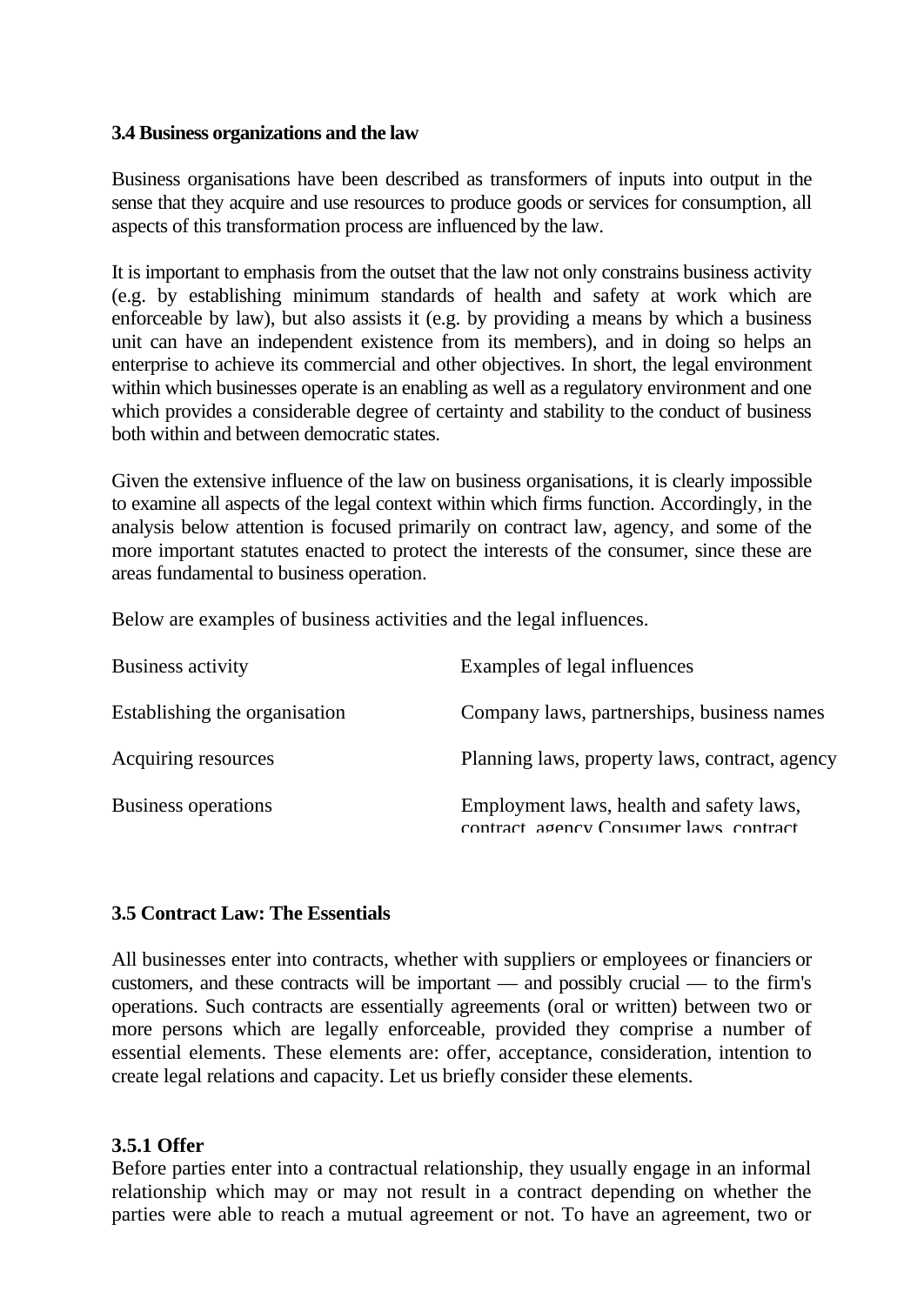more persons must arrive at a mutual understanding with one another; a party makes a proposition and another accepts the proposal.

An **offer therefore** is a declaration by the offeror and the offeree that they intend to be legally bound by the terms stated in the offer if it is accepted by the offeree (e.g. to supply component parts at a particular price within a specified time period). This declaration may be made orally or in writing or by conduct between the parties and must be clear and unambiguous. Furthermore it should not be confused with an 'invitation to treat', which is essentially an invitation to make an offer, as is generally the case with advertisements, auctions and goods on display. Tenders are offers; a request for tenders is merely an invitation for offers to be made.

Termination of an offer can happen in several ways. Clearly an offer is ended when it is accepted but, that apart, an offer may be revoked at any time up to acceptance. It is of no consequence, legally, that an offer may be kept open for a certain time. It is only when some consideration is paid for 'buying the option' that the time factor is important and this 'buying the option' would generally be a separate contract in any case. If an offer is for a certain length of time, then later acceptance is ineffective, and even where there is no specified time limit, the courts will imply a reasonable time. Thus, in *Ramsgate Victoria Hotel v Monte fibre* (1866), shares in the hotel were offered for sale. After several months the offer was `accepted' but the court held that too much time had passed, bearing in mind that the purpose of the shares offer was to raise money.

Another way for an offer to come to an end is by the failure of a condition. Although a genuine offer is always held to be firm and certain, sometimes it may be conditional and not absolute. Thus, should A wish to buy a model car from B, B may agree but impose conditions on the deal, such as stating that A must collect at a specific time on a certain day at a particular place and must pay in cash. This is known as a 'condition precedent' and failure to complete the conditions will nullify the agreement. There is another type of condition, called a 'condition subsequent' where there is a perfectly good contract which runs until something happens. For instance, a garage may have a good contract with an oil company to buy petrol at *Lx* per 1000 litres until the price of oil at Rotterdam reaches *\$x* per barrel. It is only when oil reaches the stipulated price that the contract ends.

## **3.5.2 Acceptance**

Just as an offer must be firm and certain, the **acceptance** of an offer by the person(s) to whom it was made must be unequivocal and must not contain any alterations or additions. Acceptance as (Clark 2013) put it must be unconditional as the basis of a contract is the mutual consent of the parties concerned. The offeror made a proposition and the offeree indicates either expressly or by implication, his willingness to be bound on the terms stated in the offer. Accordingly, any attempt to alter the terms of an offer is regarded as a counter-offer and thus a rejection of the original offer, leaving the original offeror free to accept or decline as he or she chooses.

While acceptance of an offer normally occurs either in writing or verbally, it may also be implied by conduct. In the case of *Brogden v Metropolitan Railways Co.* (1877) Mr Brogden had supplied the company for many years without formalities. It was then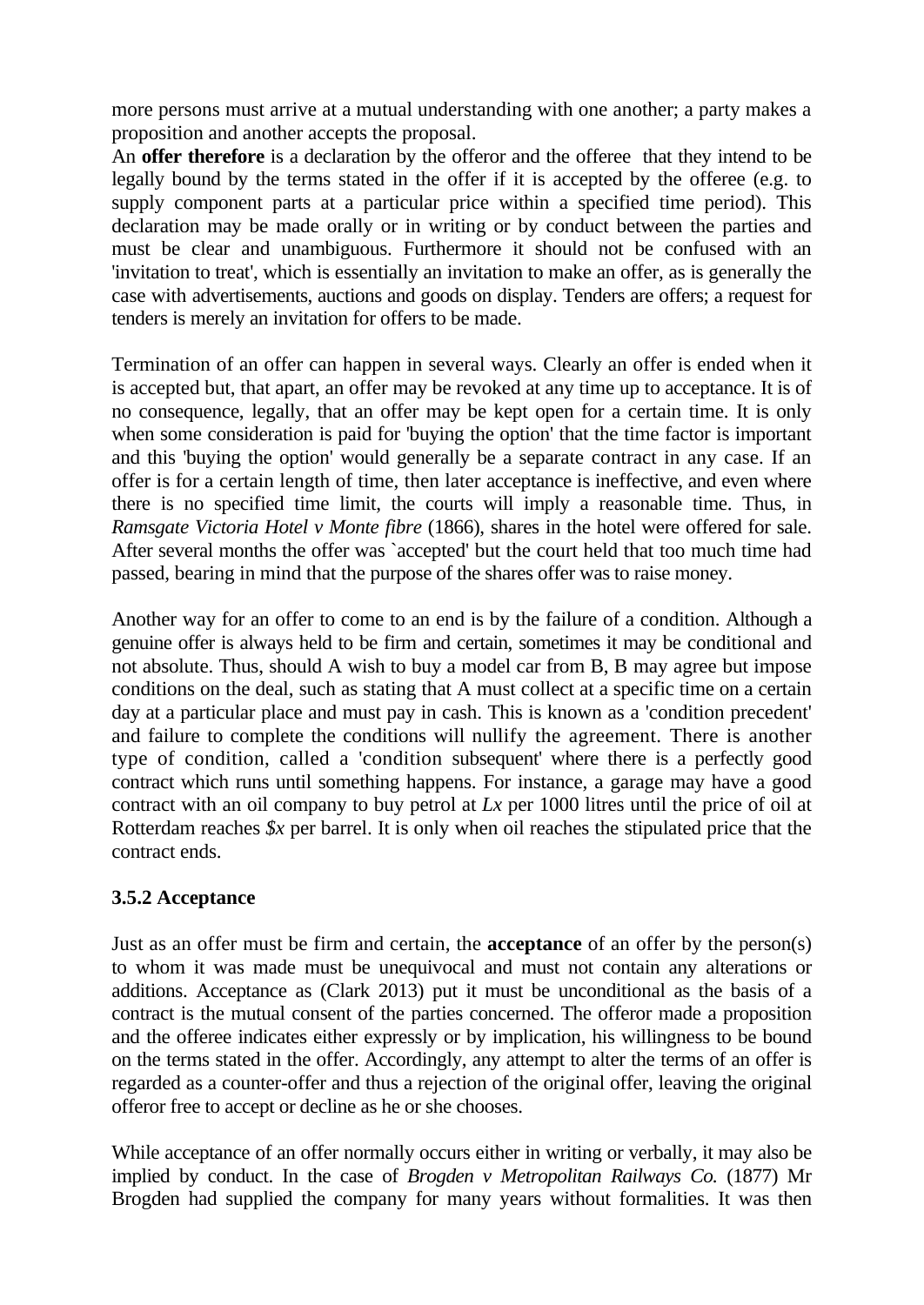decided to regularise the position and a draft agreement was sent to him. He inserted a new term, marked the draft 'approved' and returned it to the company where it was placed in a drawer and forgotten about, although both parties traded with each other on the terms of the draft for more than two years. Following a dispute, Mr Brogden claimed there was no contract. The House of Lords decided differently, saying that a contract had been created by conduct.

Inferring the acceptance of an offer by conduct is quite different from assuming that silence on the part of the offeree constitutes acceptance; silence cannot be construed as an acceptance. Equally, while the offeror may prescribe the method of acceptance (although this is regarded as permissive rather than directory), the offeree may not prescribe a method by which he or she will make acceptance. For instance, an offer may be made by fax, thus implying that a fast response is required; therefore a reply accepting the offer which is sent by second-class mail may well be treated as nugatory.

There are some rules about acceptance which are important. Postal acceptance, for example, is a good method of communication and one which is universally used by businesses, but to be valid for contractual purposes a communication must be properly addressed and stamped and then placed into the hands of the duly authorised person (i.e. the post box or over the counter). An acceptance sent to a home address may be nullified if there has been no indication that this is acceptable. Similarly, acceptance of the offer must be effectively received by the offeror where modern, instantaneous methods of communication are used. Thus if a telephone call is muffled by extraneous sound, then the acceptance must be repeated so that the offeror hears it clearly.

## **3.5.3 Consideration**

This refers to the price which each side pays and the advantages or benefits each side enjoys for the promise or performance of a contract. That is to say, both the offeror and the offeree give or promise to give something of value to one another, this valuable consideration could be money, goods, services or given up of a legal right. Together, offer and acceptance constitute the basis of an `agreement' or meeting of minds, provided the parties are clear as to what they are agreeing about (i.e. a *consensus ad idem*  exists). However, a court will rarely enforce a 'naked promise'. As a result, a promise must have `consideration'. **Consideration** has been defined as some right, interest, profit or benefit accruing to one party or some forbearance, detriment, loss or responsibility given, suffered or undertaken by the other. In commercial contracts, the consideration normally takes the form of a cash payment in return for the goods or services provided (i.e. the `price' in a contract of sale). It does not need to be the full market value, but it must be something tangible. In contracts involving barter, however, which are sometimes used in international trade, goods are often exchanged for other goods or for some other form of non-pecuniary consideration (e.g. information or advice).

## **Intention to create legal relations**

Not every agreement is intended to create a legally binding relationship. For example, most domestic agreements — such as the division of household chores — would not constitute a contract recognised in law. In commercial agreements, however, it is generally accepted that both parties intend to make a legally binding contract and therefore it is unnecessary to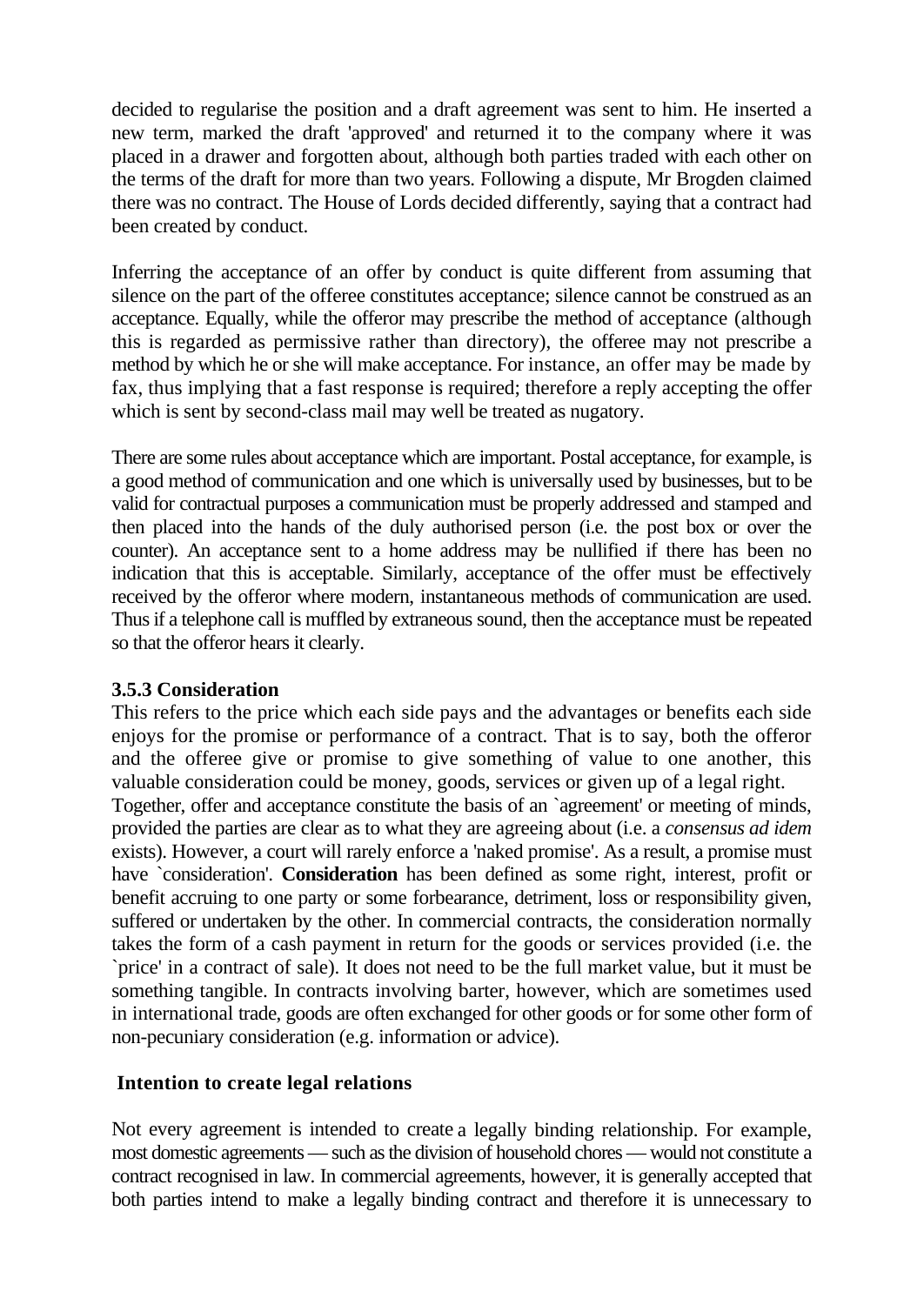include terms to this effect. Should such a presumption be challenged, the burden of proof rests with the person who disputes the presumption.

# **3.5.4 Capacity**

A contract may be valid, voidable or void and one of the factors which determines this is the contractual capacity of the respective parties to the agreement. Normally speaking, an adult may make a contract with another adult which, if entered into freely and without any defects, and which is not contrary to public policy, is binding upon them both (i.e. valid). However, the law provides protection for certain categories of persons deemed not to have full contractual capacity (e.g. minors, drunks and the mentally disordered); hence the practice by firms of excluding people under the age of 18 from offers of goods to be supplied on credit.

Concentrating on minors - those below voting age - the law prescribes that they can only be bound by contracts for 'necessaries' (e.g. food, clothing, lodging) and contracts of employment that are advantageous or beneficial, as in the case of a job which contains an element of training or education. In most other instances, contracts with minors are voidor voidable and as such will be either unenforceable or capable of being repudiated by the minor.

In the case of business, legal capacity depends on the firm's legal status. Unincorporated bodies (e.g. sole traders, partnerships) do not have a distinct legal personality and hence the party to the agreement is liable for their part of the bargain. Limited companies, by contrast, have a separate legal identity from their members and hence contractual capacity rests with the company, within the limits laid down in the objects clause of its Memorandum of Association.

# **3.5.5 Other factors**

To be enforceable at law a contract must be legal (i.e. not forbidden by law or contrary to public policy). Similarly, the agreement must have been reached voluntarily and result in a genuine meeting of minds. Consequently contracts involving mistakes of fact, misrepresentation of the facts, or undue influence or duress may be void or voidable, depending on the circumstances. In insurance contracts, for instance, the insured is required to disclose all material facts to the insurer (e.g. health record, driving record), otherwise a policy may be invalidated. In this context a 'material fact' is one which would affect the mind of a prudent insurer, even though the materiality may not be appreciated by the insured.

# **3.6 Agency**

As business activity has become more specialised and complex, firms have increasingly turned to outside individuals to carry out specialist functions such as freight forwarding, overseas representation, insurance broking and commercial letting. These individuals (known as **agents)** are authorised by the individual or organisation hiring them (known as the **principal)** to act on their behalf, thus creating an agency relationship. As in other areas of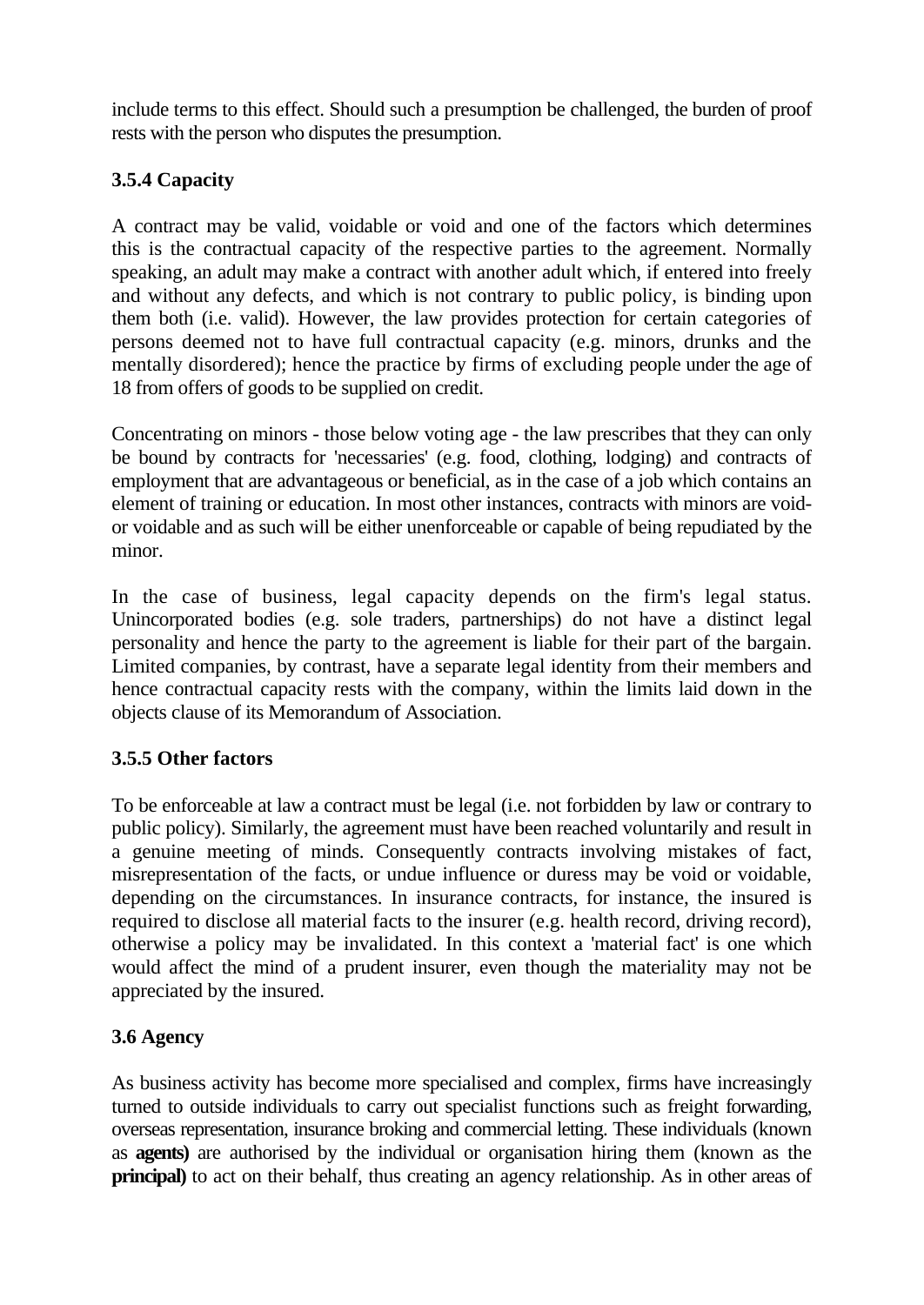commercial activity, special rules of law have evolved to regulate the behaviour of the parties involved in such a relationship.

In essence, the function of an agent is to act on behalf of a principal so as to effect a contract between the principal and a third party. The agent may be a 'servant' of the principal (i.e. under their control as in the case of a sales representative) or an 'independent contractor' (i.e. their own master as in the case of an estate agent) and will be operating with the consent of the principal whether by contract or implication. Having established a contractual relationship between the principal and the third party, the agent generally leaves the picture and usually has no rights and duties under the contract thus made.

With regard to an agent's specific obligations under an agency agreement, these are normally expressly stated under the terms of the agreement, although some may also be implied. Traditionally the common law of agency prescribes, however, that agents:

- *Obey the lawful instruction of the principal,* otherwise they may be in breach of contract.
- *Exercise due care and skill*, in order to produce a deal which is to the principal's best advantage.
- *Act personally,* rather than delegate, unless expressly or implicitly authorised to do so.
- *Act in good faith,* thus avoiding conflicts of interest or undisclosed profits and bribes.
- *Keep proper accounts,* which separate the principal's funds from those which belong personally to the agent.

Moreover, in so far as an agent is acting under the principal's authority, the principal is bound to the third party only by acts which are within the agent's authority to make. Consequently *ultra vires* acts only affect the principal if he or she adopts them by ratification and the agent may be liable for the breach of the implied warranty of authority to the third party.

In addition to these common law duties owed by the principal, the Commercial agents in transactions involving the sale or purchase of goods, also perform the following duties to their principals:

- a commercial agent must look after the interests of her/his principal and act dutifully and in good faith;
- make proper efforts to negotiate and, where appropriate, conclude the transactions;
- communicate to their principal all the necessary information available to them;
- comply with reasonable instructions given by the principal. The duties of the principal to the agent on the other hand include:
- to act dutifully and in good faith;
- to provide the commercial agent with the necessary documentation relating to the goods in question;
- to obtain necessary information for the agent. This is a higher standard, perhaps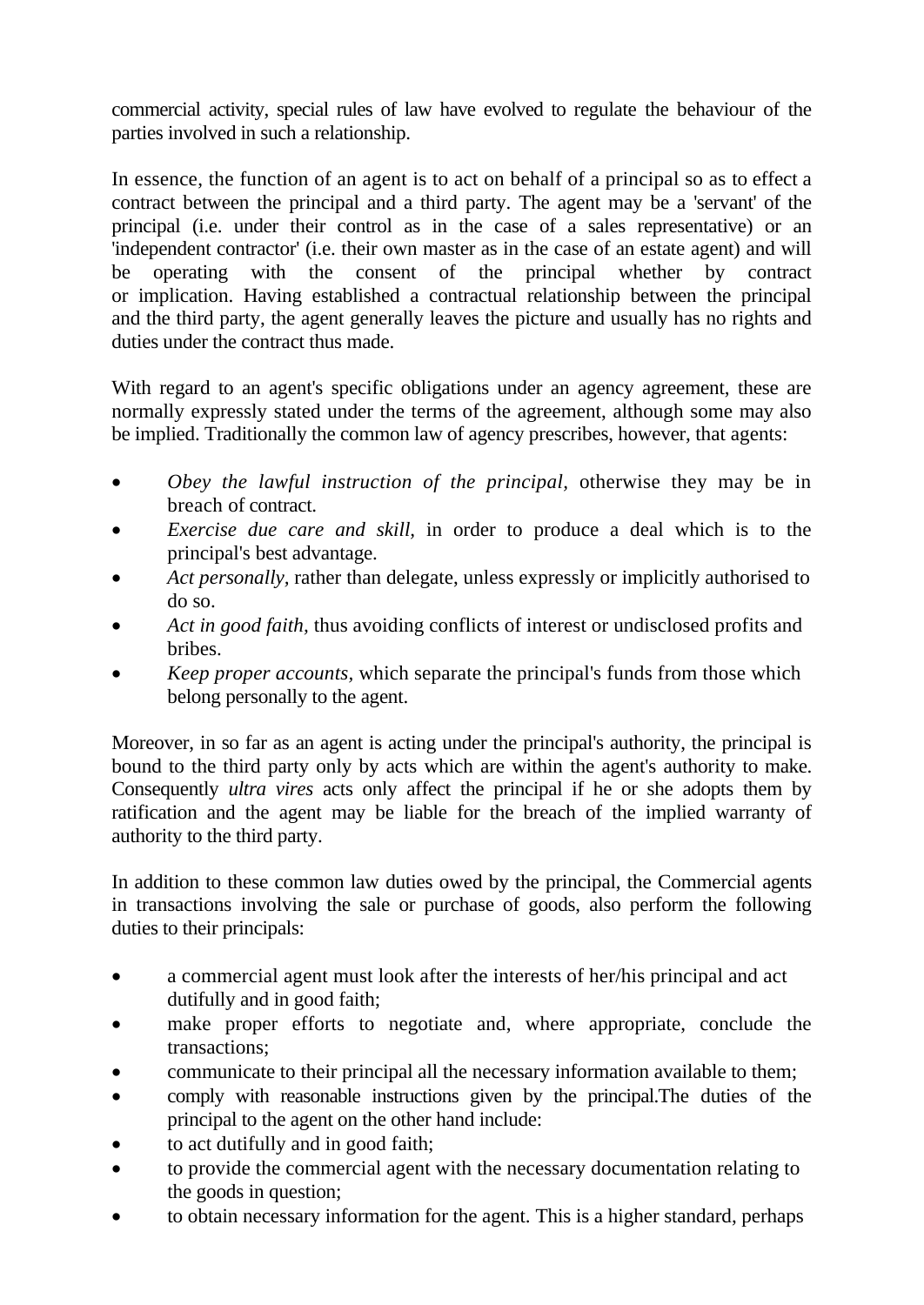requiring searching for data, than under the common law, where all the principal needs to do is to disclose information in their possession;

- to notify the agent within a reasonable period of time if the usual volume of trade is likely to be significantly reduced;
- to inform the agent within a reasonable period of time of the principal's acceptance, refusal, or non acceptance of a commercial transaction arranged by the agent.

### **3.7 Law and the consumer**

Neo-classical economic theory tends to suggest that laws to protect the consumer are unnecessary. However, modern economists (in particular behavioural economists) have shown that the traditional assumption of working markets is not necessarily reliable, so regulation is sometimes required. If individuals are behaving rationally when consuming goods and services, they would arrange their consumption to maximise their satisfaction (or 'utility'), in the words of an economist. Products which because of poor quality or some other factor reduced a consumer's utility would be rejected in favour of those which proved a better alternative and this would act as an incentive to producers (and retailers) to provide the best products. In effect, market forces would ensure that the interest of the consumer was safeguarded as suppliers in a competitive market arranged their production to meet the needs and wants of rational consumers.

The 'ideal' view of how markets work is not always borne out in practice. Apart from the fact that consumers do not always act rationally, they often do not have access to information which might influence their choice of products; in some cases they may not even have a choice of products (e.g. where a monopoly exists) although this situation can change over time (e.g. through privatisation of state monopolies). Also, given the respective resources of producers and consumers, the balance of power in the trading relationship tends to favour producers who can influence consumer choices using a range of persuasive techniques, including advertising.

Taken together, these and other factors call into question the assumption that the consumer is 'sovereign' and hence the extent to which individuals have inherent protection in the marketplace from powerful (and, in some cases, unscrupulous) suppliers. It is in this context that the law is seen to be an important counterbalance in a contractual relationship where the consumer is, or may be, at a disadvantage, and this can be said to provide the basis of legal intervention in this area.

Existing laws to protect consumers are both civil and criminal and the relevant rights, duties and liabilities have been created or imposed by common law (especially contract and tort) or by statute. Significantly, as the examples below illustrate, a large element of current consumer law has resulted from statutory intervention, much of it in the last 30 years. Indeed, a sizeable quality of consumer protection law comes from the continental orgaizations e.g ECOWAS, EU by way of directives. These laws — covering areas as diverse as trade descriptions, the sale of goods and services, and consumer credit and product liability — indicate a growing willingness on the part of governments to respond to the complaints of consumers and their representative organisations and to use legislation to regulate the relationship between business organisations and their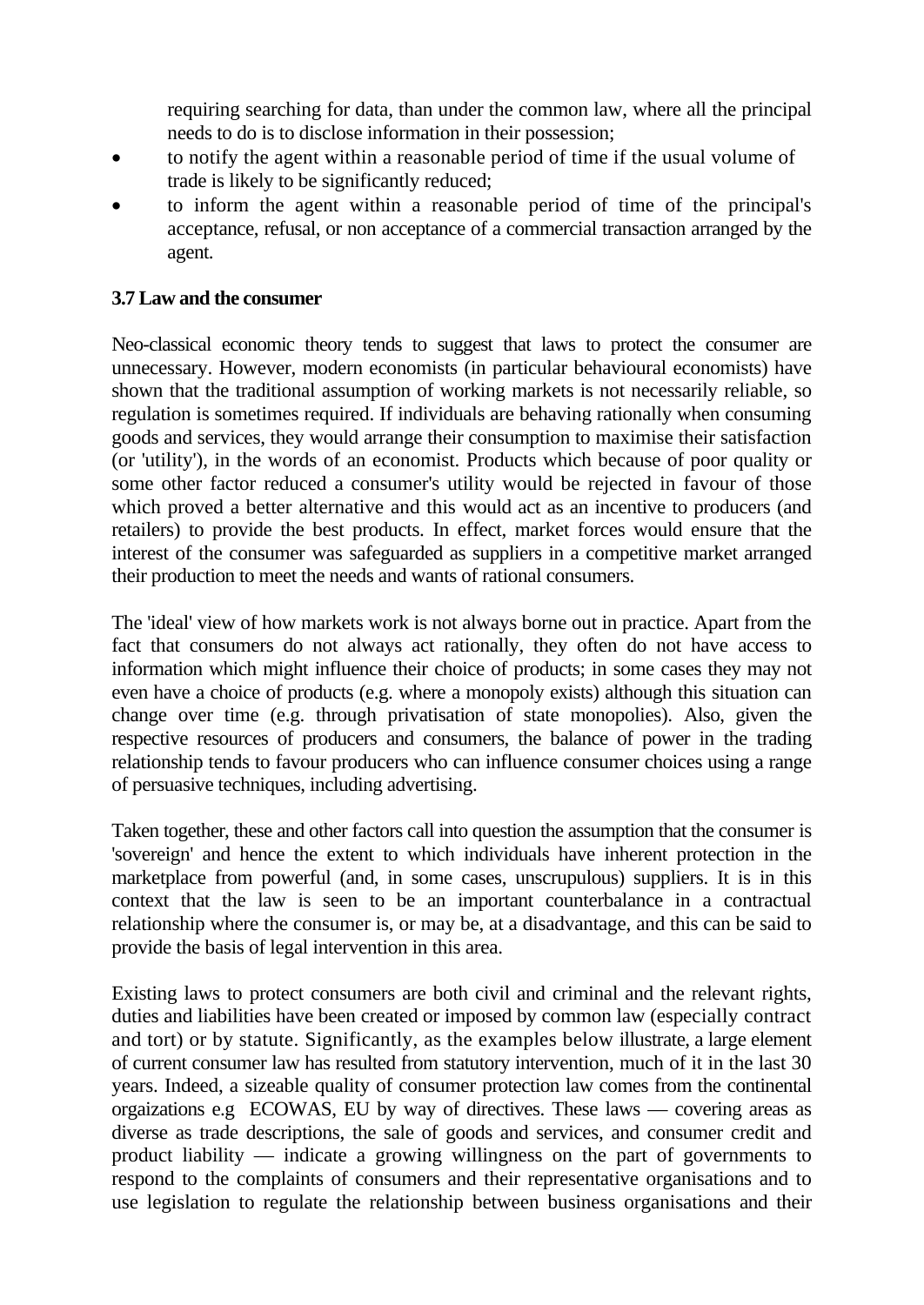customers. Europe is keen to encouraging consumers to take advantage of cross-border EU markets by harmonising consumer protection. To this end Europe has been adopting consumer protection directives, the most significant recent one being the Unfair Commercial Practices Directive, which has caused a lot of the pre-existing domestic law to be replaced.

## **4.0 CONCLUSION**

The laws of a country in which an organization operates affect its operations. The government can affect business organizations through these laws. Organizations can also take advantages of the laws.

## **5.0 SUMMARY**

Organizations are guided in its operation by the laws of the land in which it operates. The sources of these laws could be the custom of the land, judicial precedent, and legislation among others. Unfortunately, many managers are not aware of the potential legal risks associated with traditional managerial decisions like recruiting, hiring, and firing employees. Companies also face potential legal risks from customer initiated lawsuits. Business managers must therefore try as much as possible to understand the laws of the country in which it operates so that they can appropriately take the advantages of the opportunities and at the same time avoid the pit falls.

## **6.0 TUTOR MARKED ASSIGNMENT**

How can a company take advantages of the laws of a country in which it operates?

# **7.0 REFERENCES AND FURTHER READING**

Bateman S. T and Snell S.A, (2009), Management, leading & collaborating in

the competitive World, Boston, McGraw-Hill Irwin

Clark, A, O, 2013, Business Management, Bury St Edmunds, arima publishing

. Daft R. L. (1997) Management, San Diego, Harcourt Grace College Publishers. Hellriegel D., Jackson, S. E & Slocum J. W. J (2002) management, a

Competency-Based Approach, South-Western – Library of Congress Cataloging – in – Publications Data.

Rue L. W. & Byars L. L (2001) Business management-Road wild applications

& connections, New York Boston, McGraw Hill Irwin.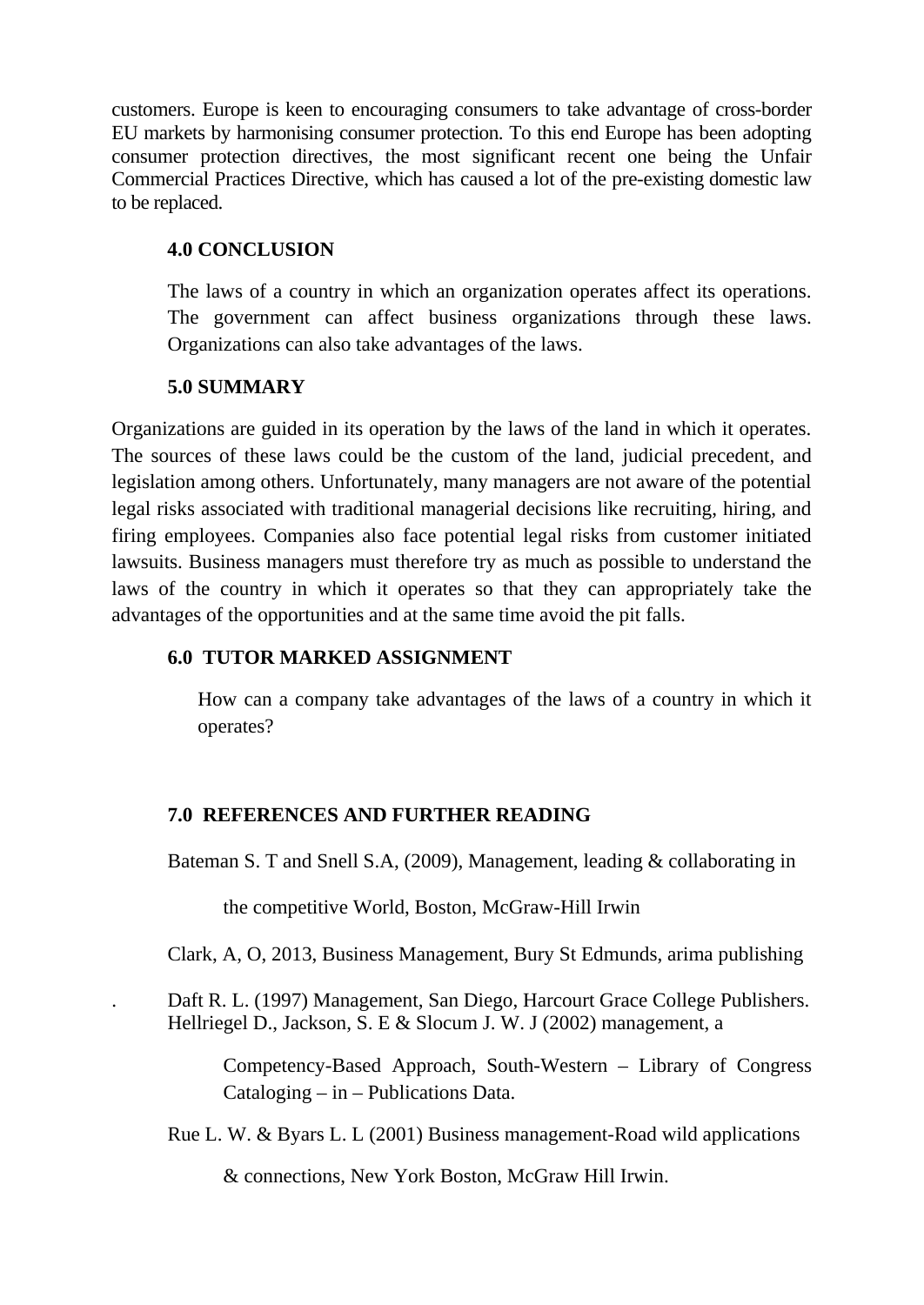Rue L. W. & Byars L. L (2007) management, Boston, McGraw Hill Irwin.

Smith (2011) Fundamentals of management, London, McGraw Hill.

Stoner J. A. F. (1978) Management, New Jersey, Prentice Hall.

Stoner, J. A. F, Freeman A. E, and Gilbert Jr. D.R , management, New Jersey, Prentice Hall

Worthington I, and Britton. C, (2009), the business environment, London,

Prentice Hall

### **Unit 6 The Economic Environment**

- 1.0 Introduction
- 2.0 Objectives
- 3.0 Main Content
	- 3.1 The concept of economic system
	- 3.2 The macroeconomic level of analysis
	- 3.3 The economic conditions
	- 3.3 Monetary Policy
	- 3.4 International Economic Institutions and Organizations
- 4 Conclusion
- 5 Summary
- 6 Tutor marked Assignment
- 7 References/Further Reading

## **1.0 INTRODUCTION**

Business organisations operate in an economic environment which shapes, and is shaped by, their activities. In market-based economies this environment comprises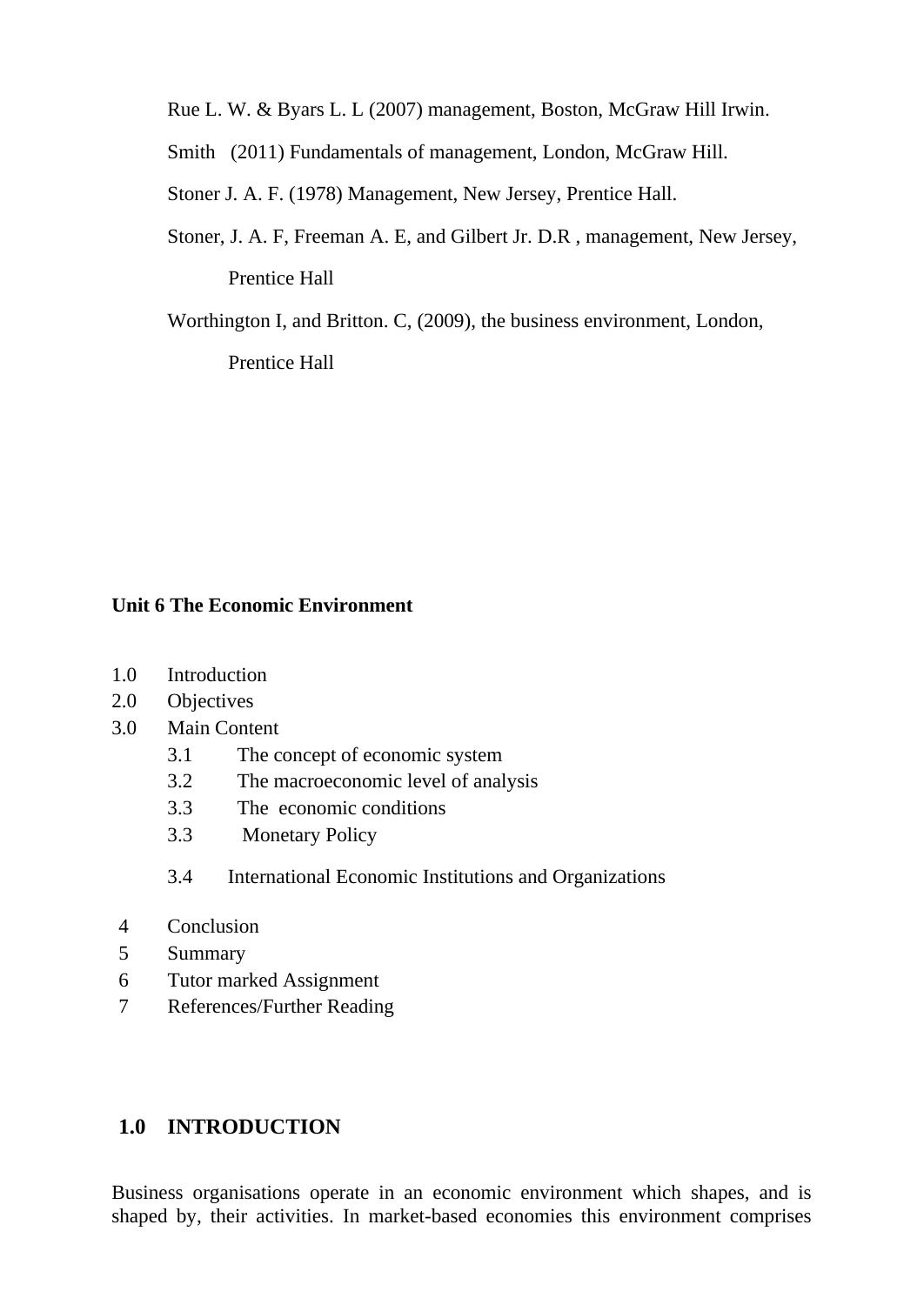variables which are dynamic, interactive and mobile and which, in part, are affected by government in pursuit of its various roles in the economy. As a vital component in the macro economy, government exercises a significant degree of influence over the flow of income and hence over the level and pattern of output by the public and private sectors. Other key influences include a country's financial institutions and the international economic organizations and groupings to which it belongs or subscribes.

Business activity not only is shaped by the economic context in which it takes place, but helps to shape that context; consequently the success or otherwise of government economic policy depends to some degree on the reactions of both the firms and the markets (e.g. the stock market) which are affected by government decisions. The economic influences operate at different levels and this can affect businesses either favourably or adversely.

# **2.0 OBJECTIVES**

Having read this unit you should be able to:

- understand the concept of economic scarcity
- compare alternative economic systems and their underlying principles and discuss
	- the problems of transition from a centrally planned to a market-based economy
- illustrate flows of income, output and expenditure in a market economy and account for changes in the level and pattern of economic activity
- analyse the role of government in the macroeconomy, including government macroeconomic policies and the objectives on which they are based
- explain the role of financial institutions
- identify the key international economic institutions and organisations which influence the business environment in open, market economies

## **3.1 The concept of economic scarcity**

Like politics, the term **economic** tends to be used in a variety of ways and contexts to describe certain aspects of human behaviour, ranging from activities such as producing, distributing and consuming, to the idea of frugality in the use of a resource (e.g. being 'economical' with the truth). Modern definitions stress how such behaviour, and the institutions in which it takes place (e.g. households, firms, governments, banks), are concerned with the satisfaction of human needs and wants through the transformation of resources into goods and services which are consumed by society. These processes are said to take place under conditions of **economic scarcity.**

The economist's idea of 'scarcity' centres on the relationship between a society's needs and wants and the resources available to satisfy them. In essence, economists argue that whereas needs and wants tend to be unlimited, the resources which can be used to meet those needs and wants are finite and accordingly no society at any time has the capacity to provide for all its actual or potential requirements. The assumption here is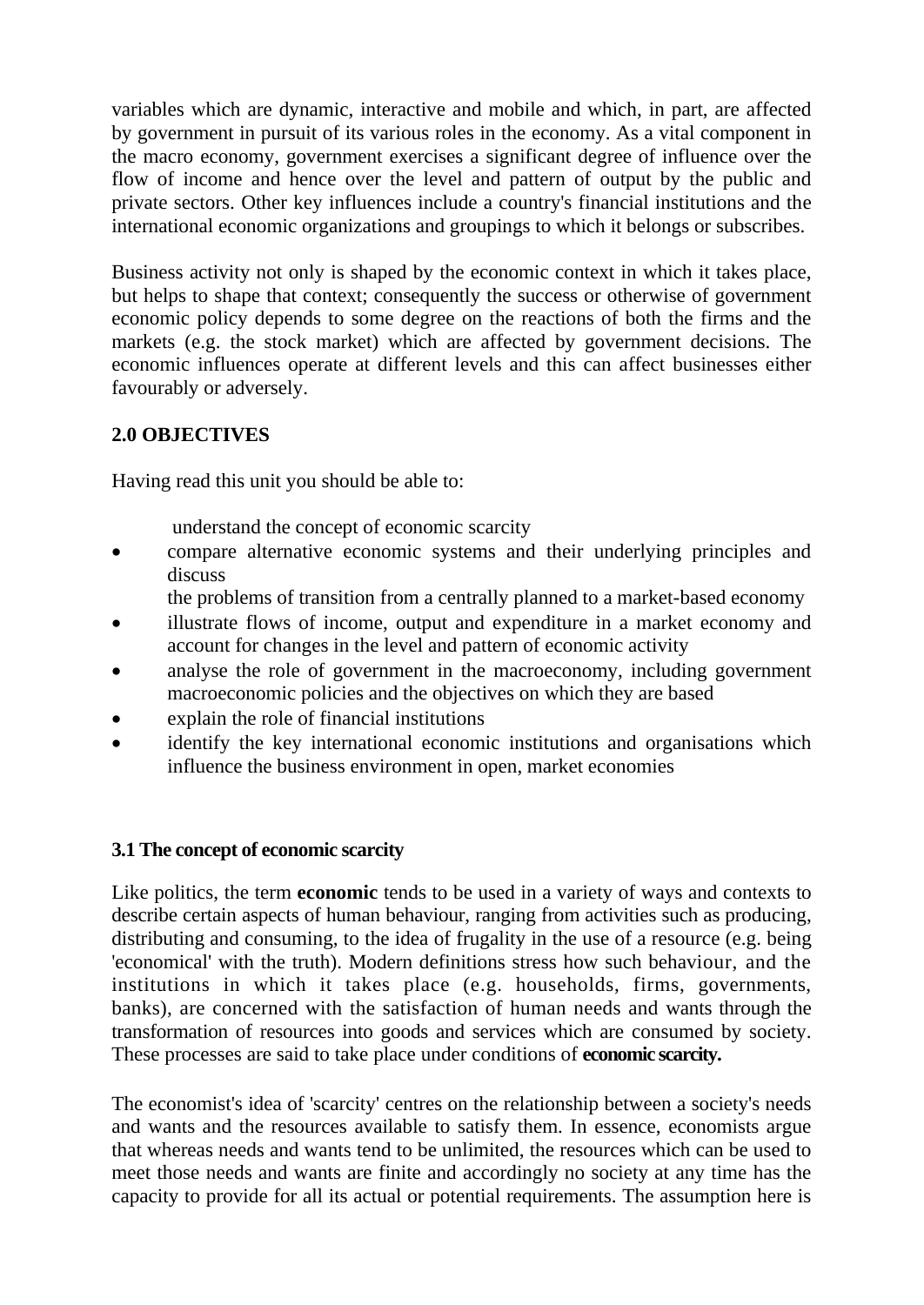that both individual and collective needs and wants consistently outstrip the means available to satisfy them, as exemplified, for instance, by the inability of governments to provide instant health care, the best roads, education, defence, railways, and so on, at a time and place and of a quality convenient to the user. This being the case, 'choices' have to be made by both individuals and society concerning priorities in the use of resources, and every choice inevitably involves a 'sacrifice' (i.e. forgoing an alternative). Economists describe this sacrifice as the opportunity cost or real cost of the decision that is taken (e.g. every Naira spent on the health service is a Naira not spent on some other public service) and it is one which is faced by individuals, organisations (including firms), governments and society alike.

From a societal point of view the existence of economic scarcity poses three serious problems concerning the use of resources:

- 1. What to use the available resources for? That is, what goods and services should be produced (or not produced) with the resources (sometimes described as the 'guns v. butter' argument)?
- 2. How best to use those resources? For example, in what combinations, using what techniques and what methods?
- 3. How best to distribute the goods and services produced? That is, who gets what, how much and on what basis?

In practice, of course, these problems tend to be solved in a variety of ways, including barter (voluntary, bilateral exchange), price signals and the market queuing and rationing, government instruction and corruption (e.g. resources allocated in exchange for personal favours), and examples of each of these solutions can be found in most, if not all, societies, at all times. Normally, however, one or other main approach to resource allocation tends to predominate and this allows analytical distinctions to be made between different types of economic system. One important distinction is between those economies which are centrally planned and those which operate predominantly through market forces, with prices forming the integrating mechanism. Understanding this distinction is fundamental to an examination of the way in which business is conducted and represents the foundation on which much of the subsequent analysis is built.

## **The centrally planned economy**

In this type of economic system - associated with the post - Second World War socialist economies of Eastern Europe, China, Cuba and elsewhere - most of the key decisions on production are taken by a central planning authority, normally the state and its agencies. Under this arrangement, the state typically:

- owns and/or controls the main economic resources;
- establishes priorities in the use of those resources;
- sets output targets for businesses which are largely under state ownership and/or control;
- directs resources in an effort to achieve these predetermined targets; and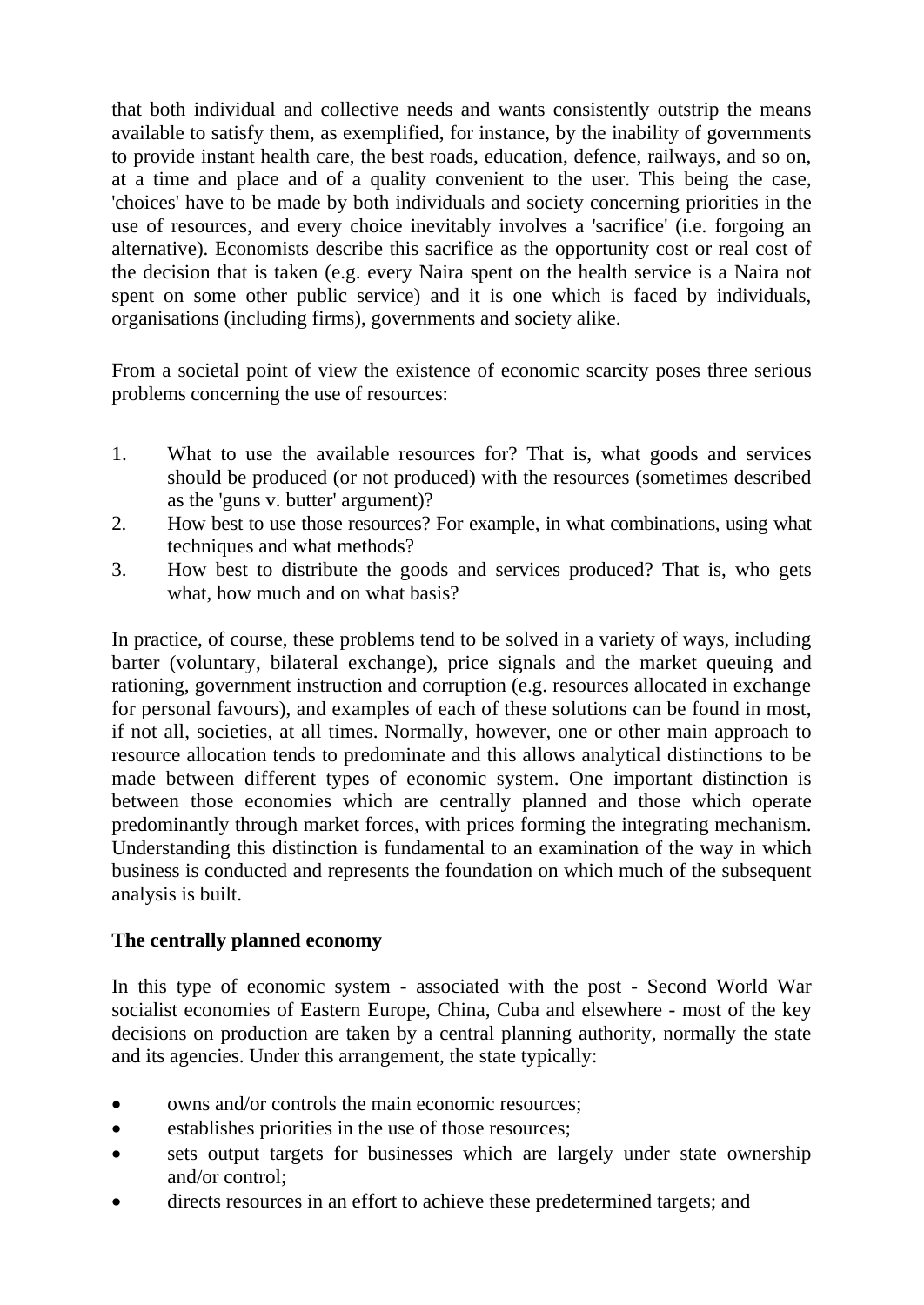seeks to co-ordinate production in such a way as to ensure consistency between output and input demands.

The fact that an economy is centrally planned does not necessarily imply that all economic decisions are taken at central level; in many cases decision making may be devolved to subordinate agencies, including local committees and enterprises. Ultimately, however, these agencies are responsible to the centre and it is the latter which retains overall control of the economy and directs the use of scarce productive resources.

The problem of co-ordinating inputs and output in a modern planned economy is, of course, a daunting task and one which invariably involves an array of state planners and a central plan or blueprint normally covering a number of years (e.g. a five-year plan). Under such a plan, the state planners would establish annual output targets for each sector of the economy and for each enterprise within the sector and would identify the inputs of materials, labour and capital needed to achieve the set targets and would allocate resources accordingly. Given that the outputs of some industries (e.g. agricultural machinery) are the inputs of others (e.g. collective farms), it is not difficult to see how the overall effectiveness of the plan would depend in part on a high degree of co-operation and co-ordination between sectors and enterprises, as well as on good judgement, good decisions and a considerable element of good luck. The available evidence from planned economies suggests that none of these can be taken for granted and each is often in short supply.

Even in the most centralized economies, state planning does not normally extend to telling individuals what they must buy in shops or how to use their labour, although an element of state direction at times may exist (e.g. conscription of the armed forces). Instead, it tends to condition what is available for purchase and the prices at which exchange takes place, and both of these are essentially the outcome of political choices, rather than a reflection of consumer demands. All too often consumers tend to be faced by queues and 'black markets' for some consumer products and overproduction of others, as state enterprises strive to meet targets frequently unrelated to the needs and wants of consumers. By the same token, businesses which make losses do not have to close down, as the state would normally make additional funds available to cover any difference between sales revenue and costs. This being the case, the emphasis at firm level tends to be more on meeting targets than on achieving efficiency in the use of resources and hence a considerable degree of duplication and wastage tends to occur.

In such an environment, the traditional entrepreneurial skills of efficient resource management, price setting and risk taking have little, if any, scope for development and managers behave essentially as technicians and bureaucrats, administering decisions largely made elsewhere. Firms, in effect, are mainly servants of the state and their activities are conditioned by social and political considerations, rather than by the needs of the market - although some market activity normally occurs in planned economies (especially in agriculture and a number of private services). Accordingly, businesses and their employees are not fully sensitised to the needs of the consumer and as a result quality and choice (where it exists) may suffer, particularly where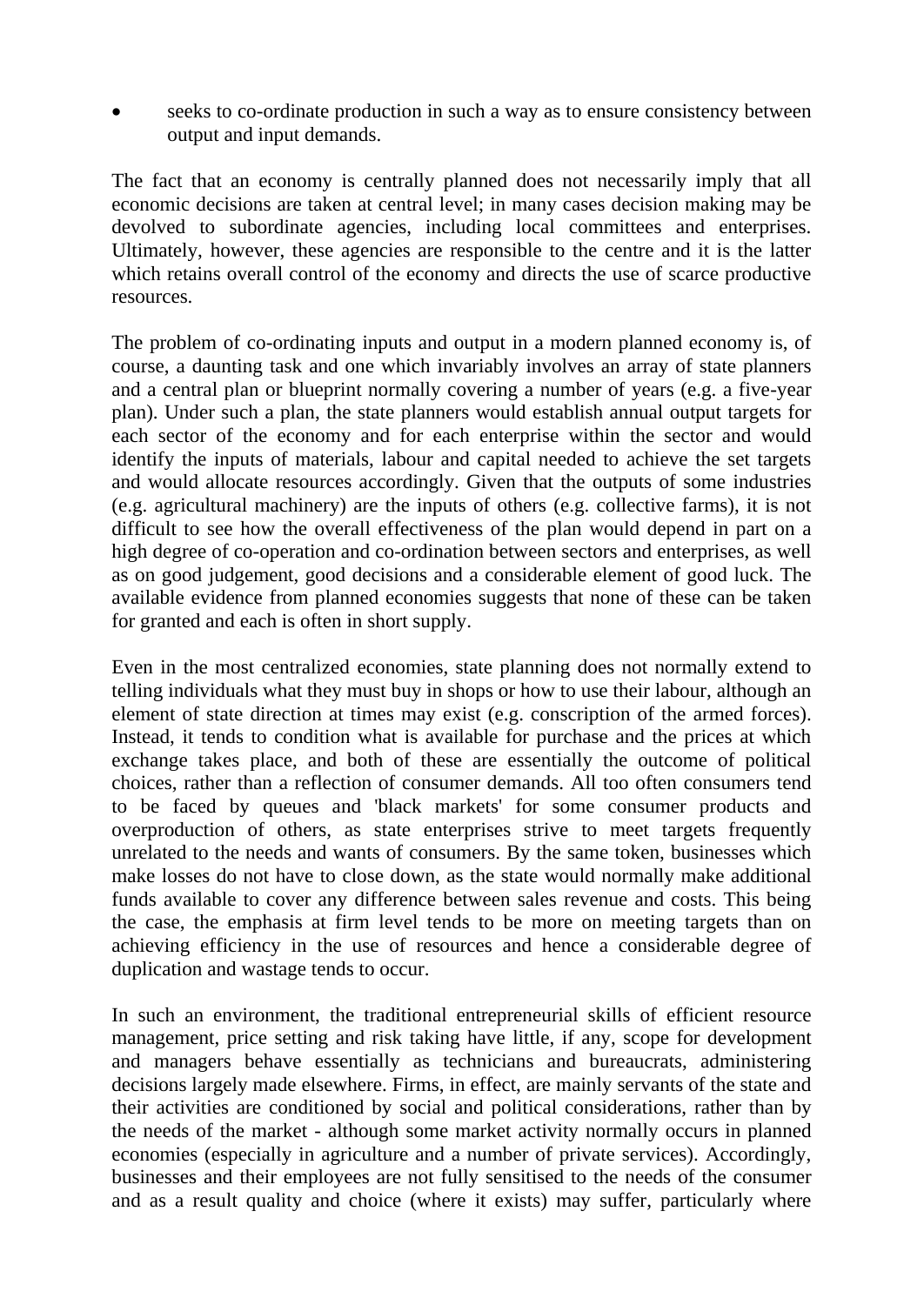incentives to improved efficiency and performance are negligible. Equally, the system tends to encourage bribery and corruption and the development of a substantial black market, with differences in income, status and political influence being an important determinant of individual consumption and of living standards.

## **The free-market economy**

The free-market (or capitalist) economy stands in direct contrast to the centrally planned system. Whereas in the latter the state controls most economic decisions, in the former the key economic agencies are private individuals (sometimes called 'households') and firms, and these interact in free markets, through a system of prices, to determine the allocation of resources.

The key features of this type of economic system are as follows:

- Resources are in private ownership and the individuals owning them are free to use them as they wish.
- Firms, also in private ownership, are equally able to make decisions on production, free from state interference.
- No blueprint (or master plan) exists to direct production and consumption.
- Decisions on resource allocation are the result of a decentralised system of markets and prices, in which the decisions of millions of consumers and hundreds of thousands of firms are automatically co-ordinated.
- The consumer is sovereign, i.e. dictates the pattern of supply and hence the pattern of resource allocation.

In short, the three problems of what to produce, how to produce and how to distribute are solved by market forces.

The diagram below illustrates the basic operation of a market economy. In essence, individuals are owners of resources (e.g. labour) and consumers of products; firms are users of resources and producers of products. What products are produced - and hence how resources are used - depends on consumers, who indicate their demands by purchasing (i.e. paying the price) or not purchasing, and this acts as a signal to producers to acquire the resources necessary (i.e. pay the price) to meet the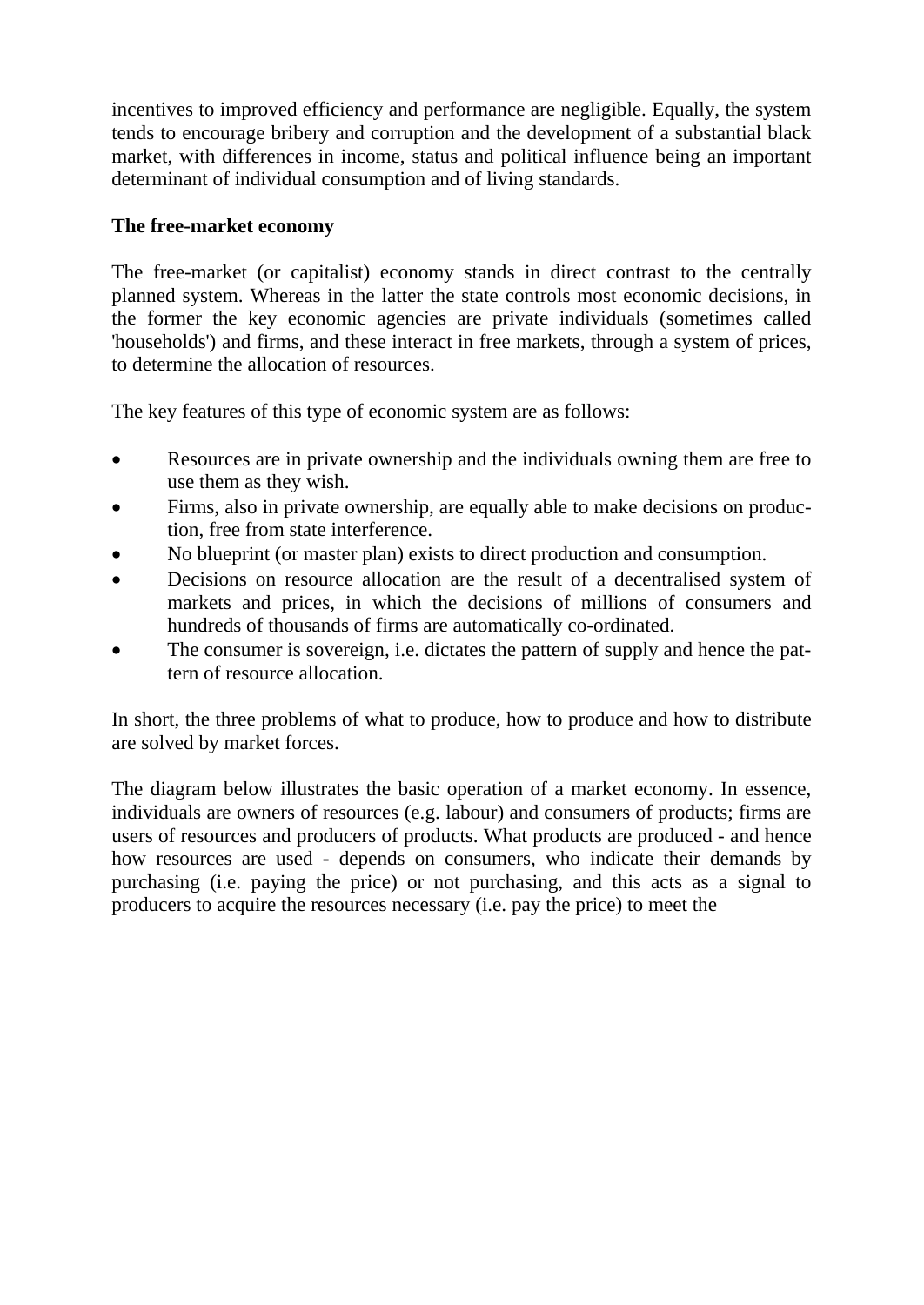### The market economy



Source;Worthington I, and Britton. C, (2009), the business environment, London, Prentice Hall. P.

preferences of consumers. If consumer demands change, for whatever reason, this will cause an automatic reallocation of resources, as firms respond to the new market conditions. Equally, competition between producers seeking to gain or retain customers is said to guarantee that resources are used efficiently and to ensure that the most appropriate production methods (i.e. how to produce) are employed in the pursuit of profits.

The distribution of output is also determined by market forces, in this case operating in the markets for productive services. Individuals supplying a resource (e.g. labour) receive an income (i.e. a price) from the firms using that resource and this allows them to purchase goods and services in the markets for products, which in turn provides an income for firms that can be spent on the purchase of further resources. Should the demand for a particular type of productive resource increase - say, as a result of an increase in the demand for the product produced by that resource - the price paid to the provider of the resource will tend to rise and hence, other things being equal, allow more output to be purchased. Concomitantly, it is also likely to result in a shift of resources from uses which are relatively less lucrative to those which are relatively more rewarding.

In practice, of course, no economy operates entirely in the manner suggested above; firms after all are influenced by costs and supply decisions as well as by demand and generally seek to shape that demand, as well as simply responding to it. Nor for that matter is a market-based economy devoid of government involvement in the process of resource allocation, as evidenced by the existence of a public sector responsible for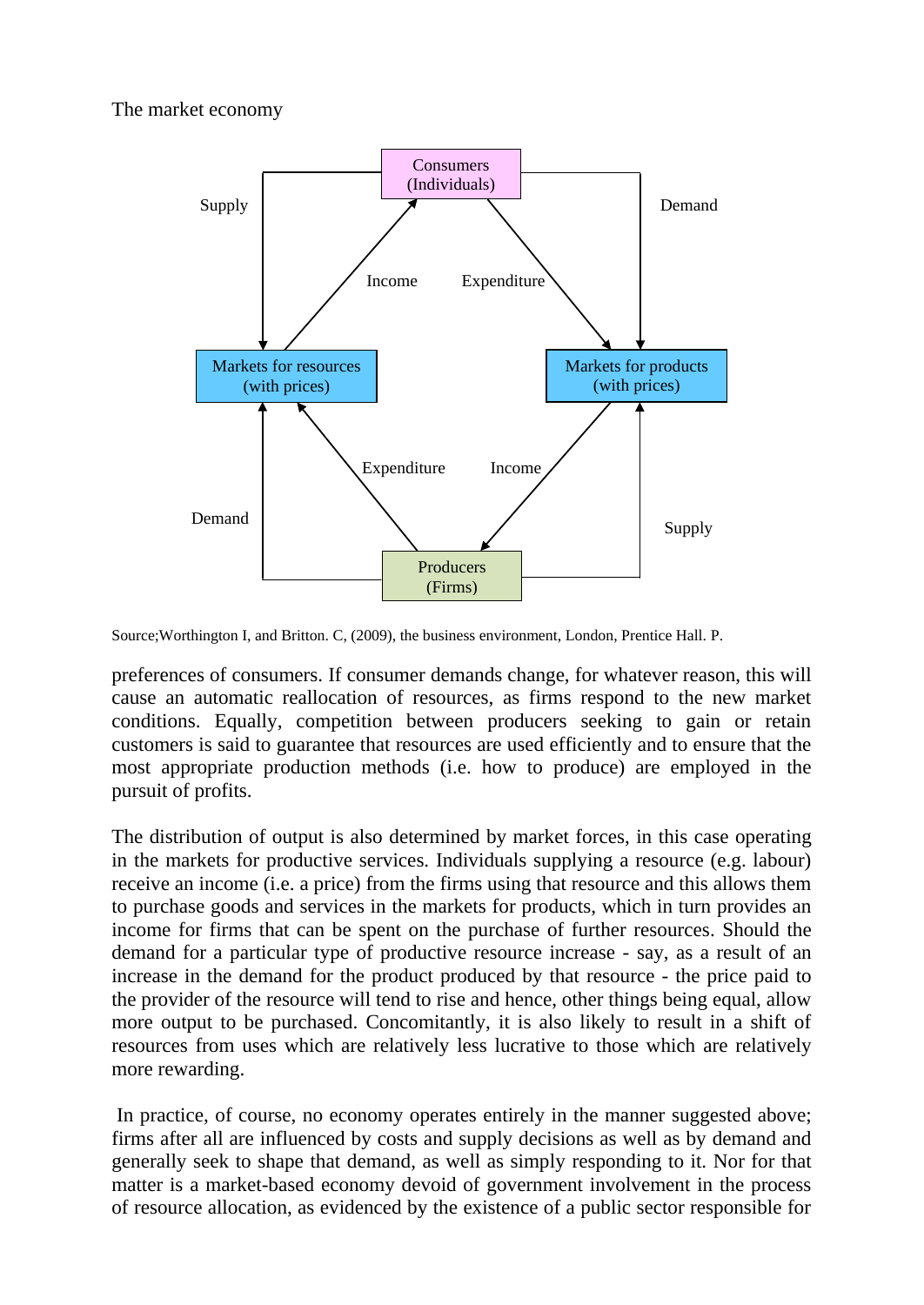substantial levels of consumption and output and for helping to shape the conditions under which the private sector operates. In short, any study of the market economy needs to incorporate the role of government and to examine, in particular, its influence on the activities of both firms and households.

# **3.2 The Macroeconomic Levels of analysis**

Economics is concerned with the study of how society deals with the problem of scarcity and the resultant problems of what to produce, how to produce and how to distribute. Within this broad framework the economist typically distinguishes between two types of analysis:

- 1. Microeconomic analysis, which is concerned with the study of economic decision taking by both individuals and firms.
- 2. Macroeconomic analysis, which is concerned with interactions in the economy as a whole (i.e. with economic aggregates).

The microeconomic approach is exemplified by the analysis of markets and prices which shows, for example, how individual consumers in the market for beer might be affected by a price change. This analysis could be extended to an investigation of how the total market might respond to a movement in the price, or how a firm's (or market's) decisions on supply are affected by changes in wage rates or production techniques or some other factor. Note that in these examples, the focus of attention is on decision-taking by individuals and firms in a single industry, while interactions between this industry and the rest of the economy are ignored: in short, this is what economists call a 'partial analysis'.

In reality, of course, all sectors of the economy are interrelated to some degree. A pay award, for example, in the beer industry (or in a single firm) may set a new pay norm that workers in other industries take up and these pay increases may subsequently influence employment, production and consumer demand in the economy as a whole, which could also have repercussions on the demand for beer. Sometimes such repercussions may be relatively minor and so effectively can be ignored. In such situations the basic microeconomic approach remains valid.

In contrast, macroeconomics recognises the interdependent nature markets and studies the interaction in the economy as a whole, dealing with such questions as the overall level of employment, the rate of inflation, the percentage growth of output in the economy and many other economy-wide aggregates - exemplified, for instance, by the analysis of international trade and by the macroeconomic model. It should be pointed out, however, that while the distinction between the micro and macro approaches remains useful for analytical purposes, in many instances the two become intertwined.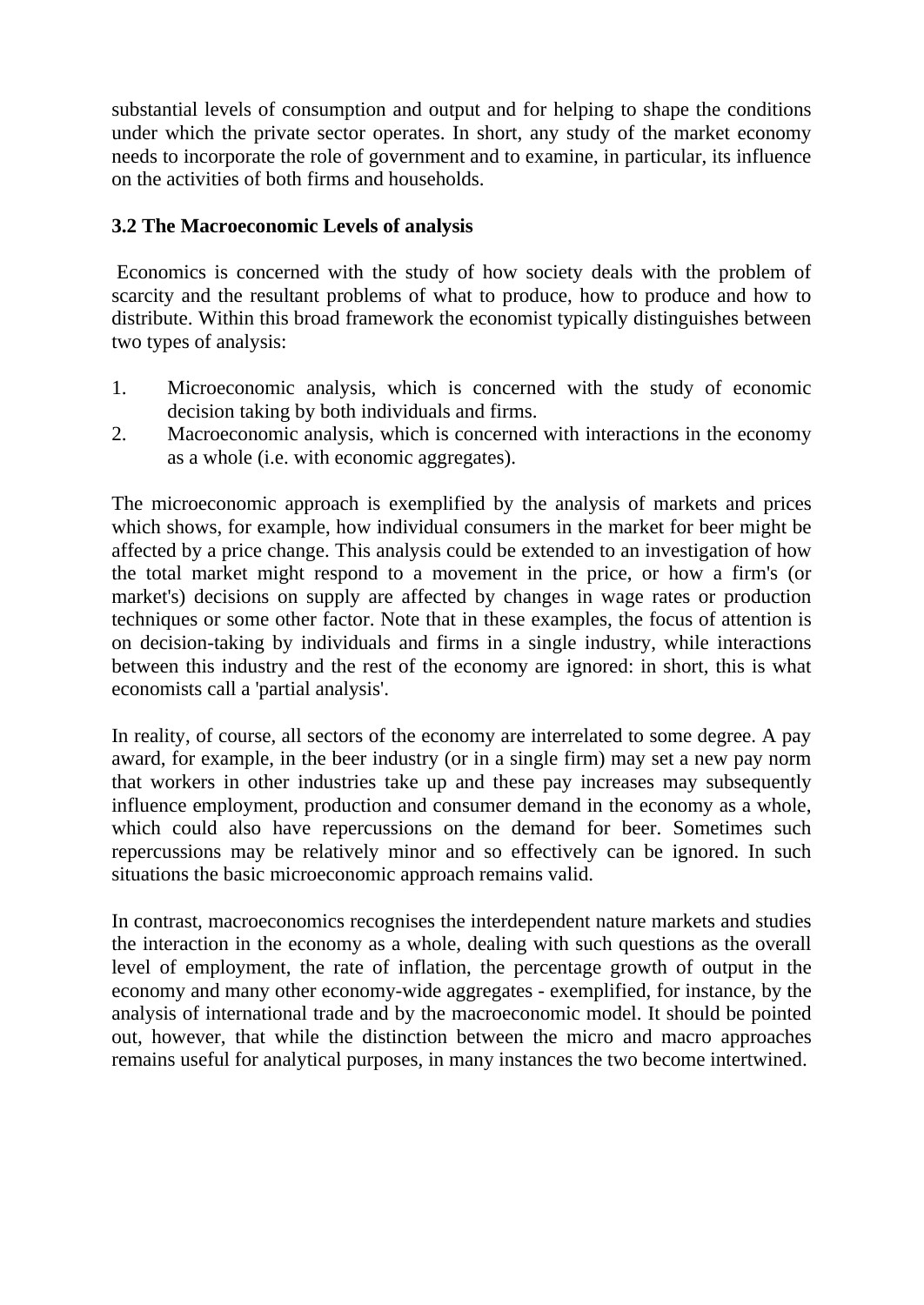#### **The 'Flows' of Economic Activity**

Economic activity can be portrayed as a flow of economic resources into firms (i.e. productive organisations), which are used to produce output for consumption, and a corresponding flow of payments from firms to the providers of those resources, who use them primarily to purchase the goods and services produced. These flows of income and expenditure accordingly represent the fundamental activities of an economy at work. The Figure below illustrates the flow of resources and of goods and services in the economy - what economists describe as real flows.

In effect, firms use economic resources to produce goods and services, which are consumed by private individuals (private domestic consumption) or government (government consumption) or by overseas purchasers (foreign consumption) or by other firms (capital formation). This consumption gives rise to a flow of expenditures that represents an income for firms, which they use to purchase further resources in order to produce further output for consumption. This flow of income and expenditures is shown in the next figure (income flows in the economy).



#### **Real flows' in the economy**

Source;Worthington I, and Britton. C, (2009), the business environment, London, Prentice Hall. P.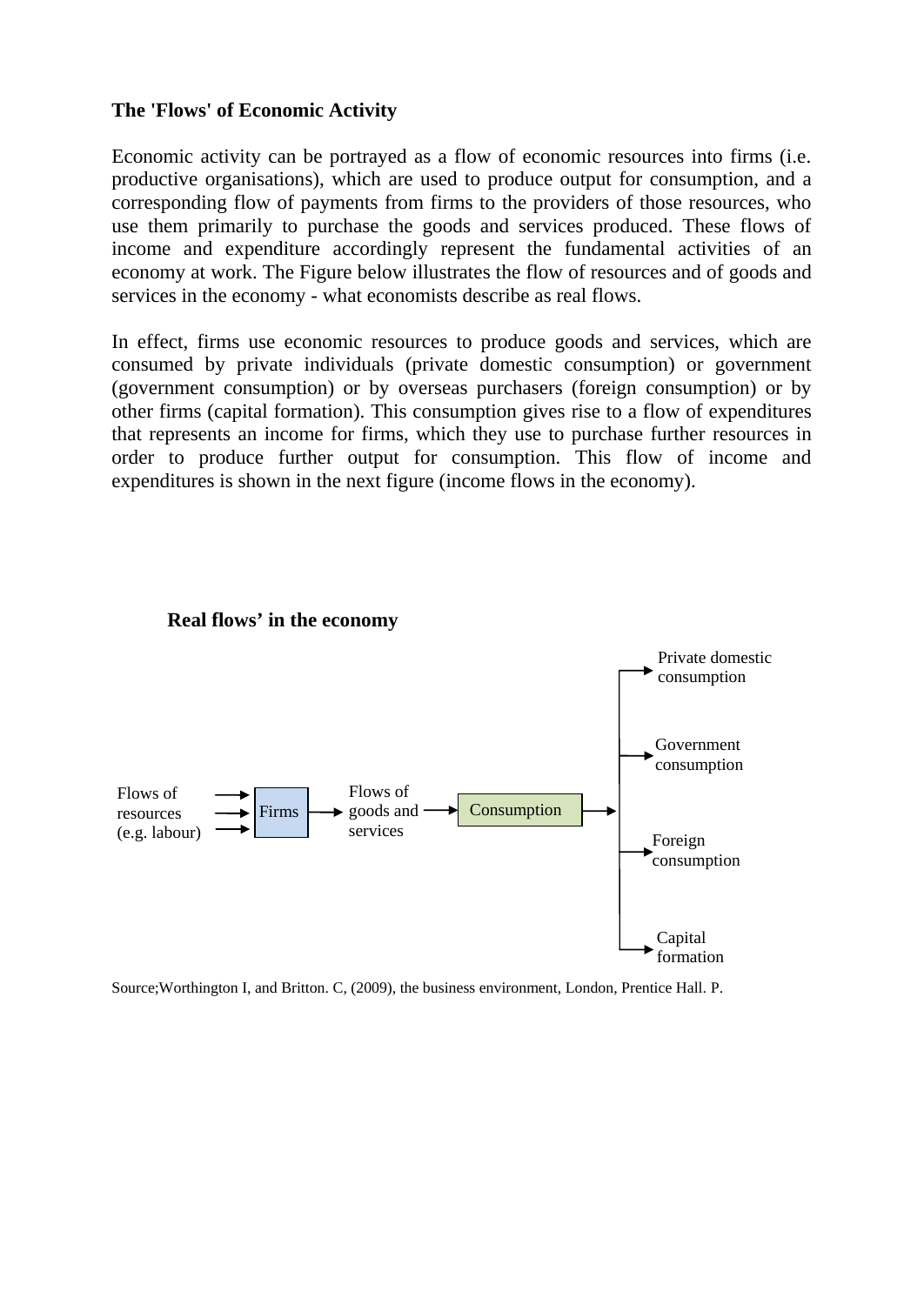

Source;Worthington I, and Britton. C, (2009), the business environment, London, Prentice Hall.

The interrelationship between income flows and real flows can be seen by combining the two diagrams into one, which for the sake of simplification assumes only two groups operate in the economy: firms as producers and users of resources, and private individuals as consumers and providers of those resources. Real flows are shown by the arrows moving in an anti-clockwise direction, income flows by the arrows flowing in a clockwise direction.

A simplified model of real flows and income flows



Source;Worthington I, and Britton. C, (2009), the business environment, London, Prentice Hall.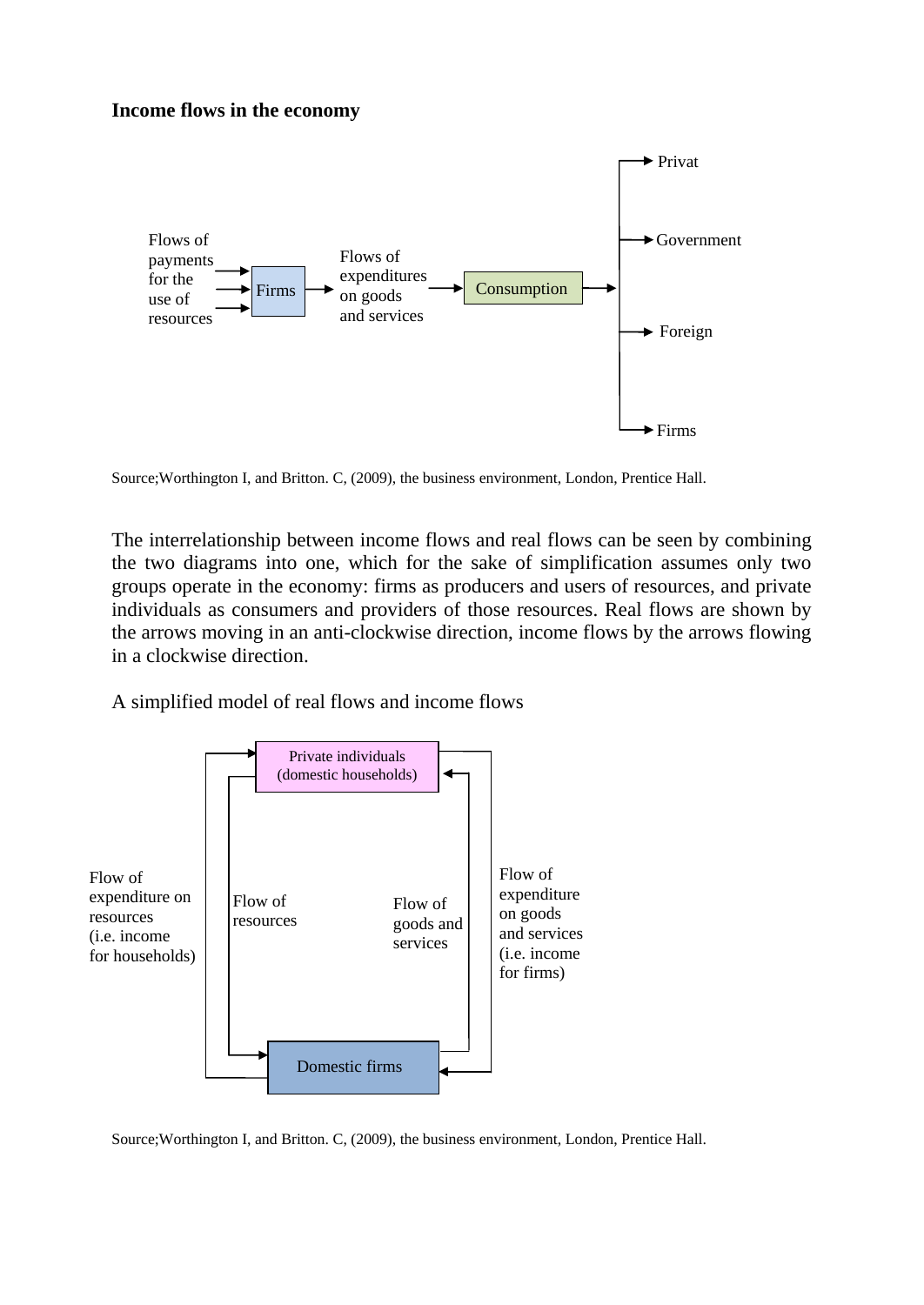Despite a degree of over-simplification, the model of the economy illustrated in the above figure is a useful analytical tool which highlights some vitally important aspects of economic activity which are of direct relevance to the study of business. The model shows, for example, that:

- 1. Income flows around the economy, passing from households to firms and back to households and on to firms, and so on, and these income flows have corresponding real flows of resources, goods and services.
- 2. What constitutes an income to one group (e.g. firms) represents an expenditure to another (e.g. households), indicating that income generation in the economy is related to spending on consumption of goods and services and on resources (e.g. the use of labour).
- 3. The output of firms must be related to expenditure by households on goods and services, which in turn is related to the income the latter receive from supplying resources.
- 4. The use of resources (including the number of jobs created in the economy) must also be related to expenditure by households on consumption, given that resources are used to produce output for sale to households.
- 5. Levels of income, output, expenditure and employment in the economy are, in effect, interrelated.

From the point of view of firms, it is clear from the model that their fortunes are intimately connected with the spending decisions of households and any changes in the level of spending can have repercussions for business activity at the micro as well as the macro level. In the late 1980s, for instance, the British economy went into recession, largely as a result of a reduction in the level of consumption that was brought about by a combination of high interest rates, a growing burden of debt from previous bouts of consumer spending, and a decline in demand from some overseas markets also suffering from recession. While many businesses managed to survive the recession, either by drawing from their reserves or slimming down their operations, large numbers of firms went out of business, as orders fell and costs began to exceed revenue. As a result, output in the economy fell, unemployment grew, investment by firms declined, and house prices fell to a point where some house owners owed more on their mortgage than the value of their property (known as 'negative equity'). The combined effect of these outcomes was to further depress demand, as individuals became either unwilling or unable to increase spending and as firms continued to shed labour and to hold back on investment. By late 1992, few real signs of growth in the economy could be detected, unemployment stood at almost 3 million, and business confidence remained persistently low, (Worthington I, and Britton. C, 2009).

The gradual recovery of the British economy from mid-I993 - brought about by a return in consumer confidence in the wake of a cut in interest rates - further emphasises the key link between consumption and entrepreneurial activity highlighted in the model. Equally, it shows, as did the discussion on the recession, that a variety of factors can affect spending (e.g. government policy on interest rates) and that spending by households is only one type of consumption in the real economy. In order to gain a clearer view of how the economy works and why changes occur over time, it is necessary to refine the basic model by incorporating a number of other key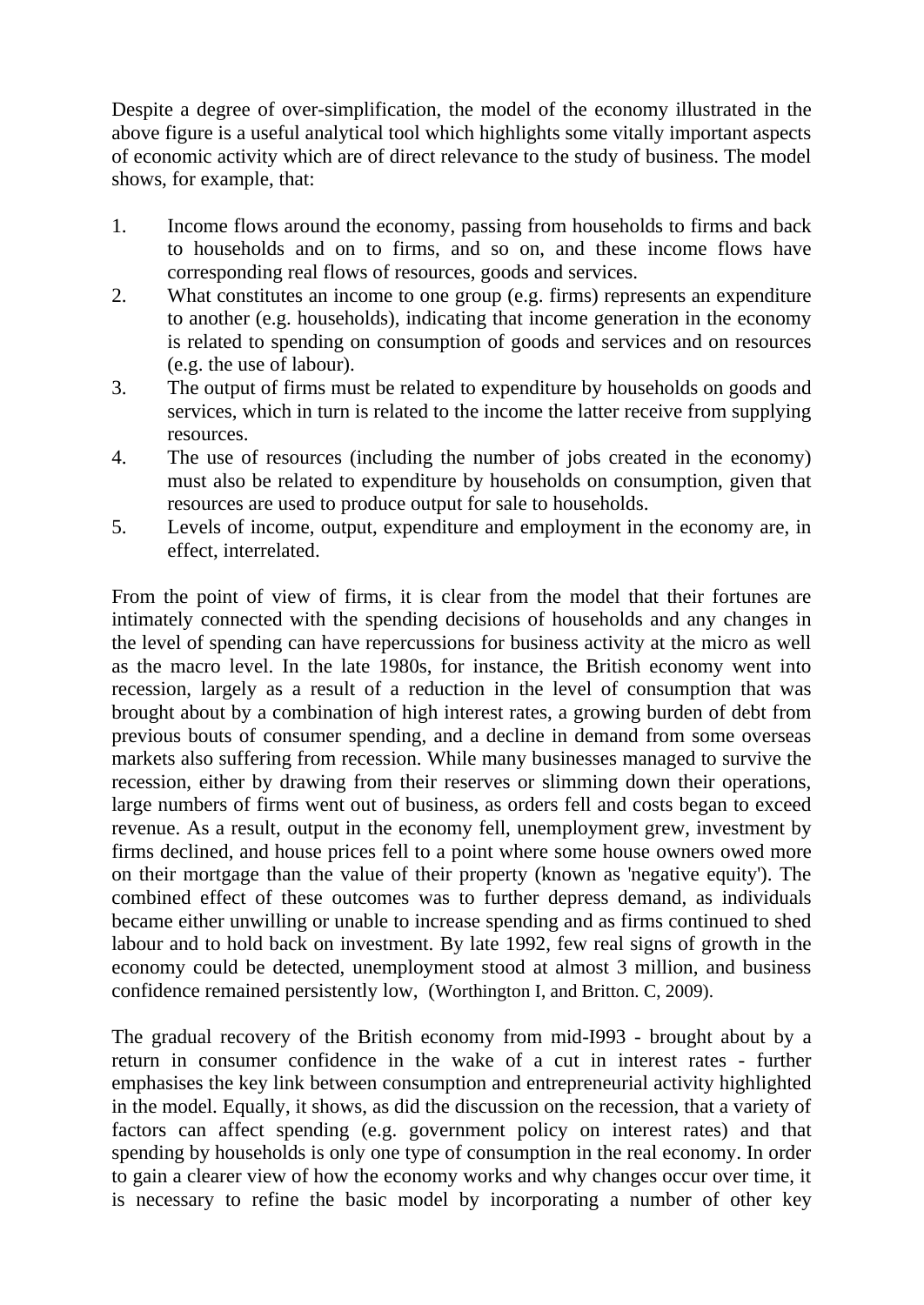variables influencing economic activity. These variables - which include savings, investment spending, government spending, taxation and overseas trade - are discussed below.

### **Changes in Economic Activity**

The level of spending by consumers on goods and services produced by indigenous firms is influenced by a variety of factors. For a start, most households pay tax on income earned, which has the effect of reducing the level of income available for consumption. Added to this, some consumers prefer to save (i.e. not spend) a proportion of their income or to spend it on imported products, both of which mean that the income of domestic firms is less than it would have been had the income been spent with them. Circumstances such as these represent what economists call a leakage (or withdrawal) from the circular flow of income and help to explain why the revenue of businesses can fluctuate over time.

At the same time as such 'leakages' are occurring, additional forms of spending in the economy are helping to boost the potential income of domestic firms. Savings by some consumers are often borrowed by firms to spend on investment in capital equipment or plant or premises (known as investment spending) and this generates income for firms producing capital goods. Similarly, governments use taxation to spend on the provision of public goods and services (public or government expenditure) and overseas buyers purchase products produced by indigenous firms (export spending). Together, these additional forms of spending represent an injection of income into the circular flow.



The circular flow of income with 'leakages'

Source;Worthington I, and Britton. C, (2009), the business environment, London, Prentice Hall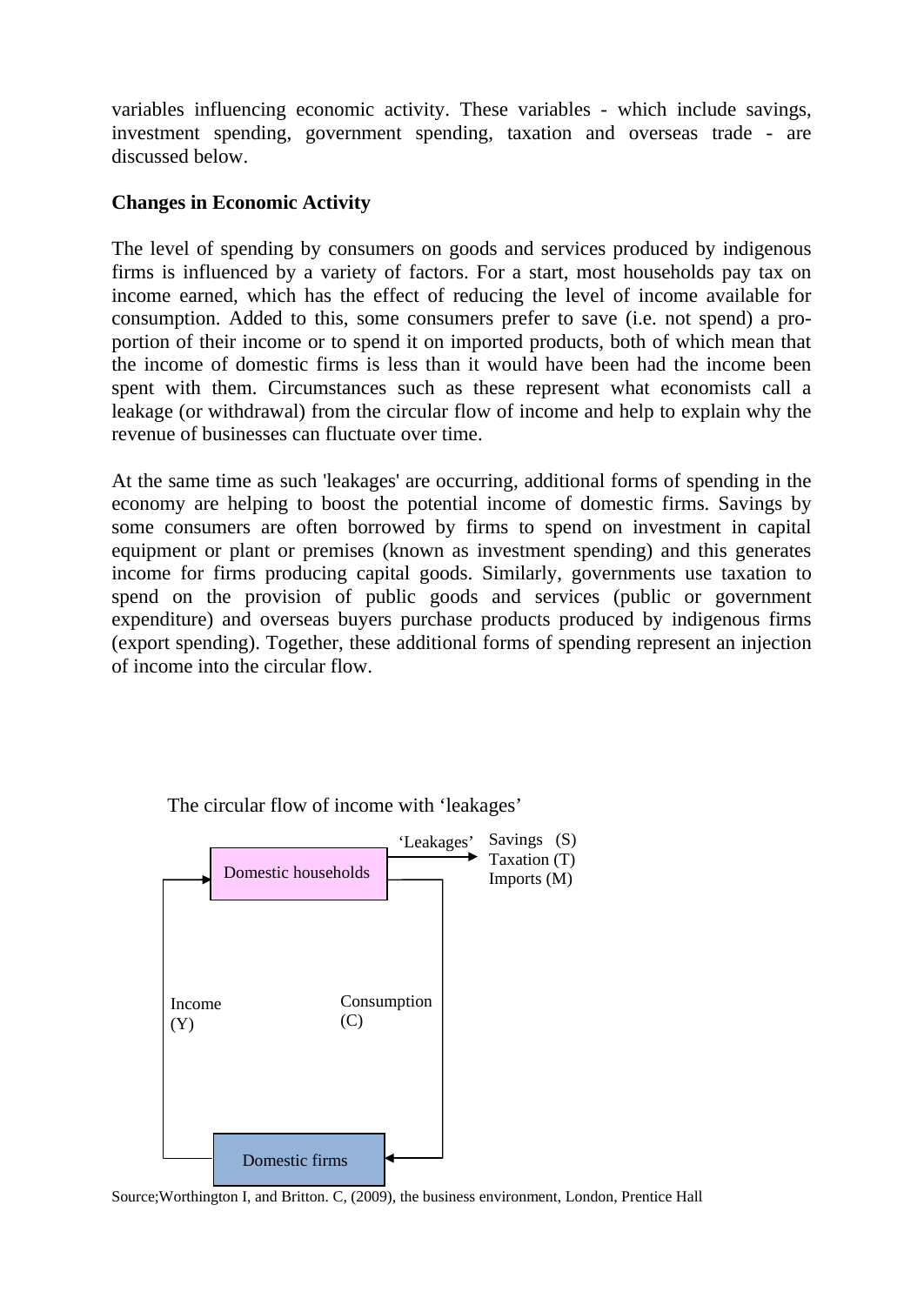

The circular flow of income with 'injections' added

Source;Worthington I, and Britton. C, (2009), the business environment, London, Prentice Hall.

While the revised model of the economy illustrated in the Figure is still highly simplified (e.g. consumers also borrow savings to spend on consumption or imports; firms also save and buy imports; governments also invest in capital projects), it demonstrates quite clearly that fluctuations in the level of economic activity are the result of changes in a number of variables, many of which are outside the control of firms or governments. Some of these changes are autonomous (i.e. spontaneous), as in the case of an increased demand for imports, while others may be deliberate or overt, as when the government decides to increase its own spending or to reduce taxation in order to stimulate demand. Equally, from time to time an economy may be subject to 'external shocks', such as the onset of recession among its principal trading partners or a significant price rise in a key commodity (e.g. the recent oil price in 2014/15), which can have an important effect on internal income flows. Taken together, these and other changes help to explain why demand for goods and services constantly fluctuates and why changes occur not only in an economy's capacity to produce output, but also in its structure and performance over time.

It is important to note that where changes in spending do occur, these invariably have consequences for the economy that go beyond the initial 'injection' or 'withdrawal' of income. For example, a decision by government to increase spending on infrastructure would benefit the firms involved in the various projects and some of the additional income they receive would undoubtedly be spent on hiring labour. The additional workers employed would have more income to spend on consumption and this would boost the income for firms producing consumer goods, which in turn may hire more staff, generating further consumption and so on. In short, the initial increase in spending by government will have additional effects on income and spending in the economy, as the extra spending circulates from households to firms and back again. Economists refer to this as the multiplier effect to emphasise the reverberative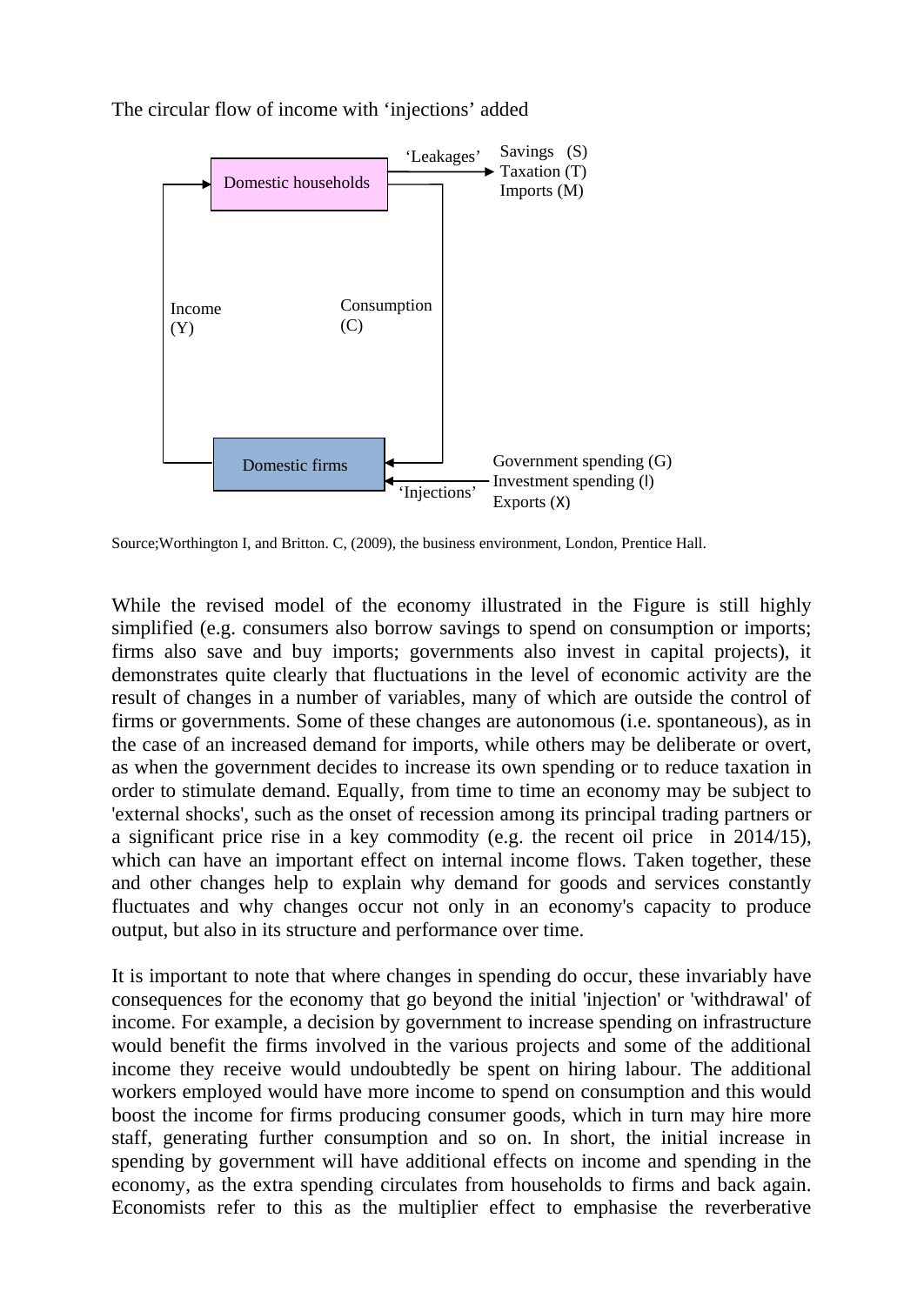consequences of any increase or decrease in spending by consumers, firms, governments or overseas buyers.

Multiple increases in income and consumption can also give rise to an 'accelerator effect, which is the term used to describe a change in investment spending by firms as a result of a change in consumer spending. In the example above it is possible that the increase in consumption caused by the increase in government spending may persuade some firms to invest in more stock and capital equipment to meet increased consumer demands. Demand for capital goods will therefore rise, and this could cause further increases in the demand for industrial products (e.g. components, machinery) and also for consumer goods, as firms seek to increase their output to meet the changing market conditions. Should consumer spending fall, a reverse accelerator may occur and the same would apply to the multiplier as the reduction in consumption reverberates through the economy and causes further cuts in both consumption and investment. As Peter Donaldson has suggested, everything in the economy affects everything else; the economy is dynamic, interactive and mobile and is far more complex than implied by the model used in the analysis above.

## **Government And The Macroeconomy: Objectives**

Notwithstanding the complexities of the real economy, the link between business activity and spending is clear to see. This spending, as indicated above, comes from consumers, firms, governments and external sources and collectively can be said to represent total demand in the economy for goods and services. Economists frequently indicate this with the following notation:

**Aggregate Monetary Demand** = Consumer spending + Investment spending + Government spending + Export spending - Import spending or  $AMD=C+1+G+X-M$ 

Within this equation, consumer spending (C) is regarded as by far the most important factor in determining the level of total demand.

While economists might disagree about what are the most significant influences on the component elements of AMD, it is widely accepted that governments have a crucial role to play in shaping demand, not only in their own sector but also on the market side of the economy. Government policies on spending and taxation, or on interest rates, clearly have both direct and indirect influences on the behaviour of individuals and firms, which can affect both the demand and supply side of the economy in a variety of ways. Underlying these policies are a number of key objectives which are pursued by government as a prerequisite to a healthy economy and which help to guide the choice of policy options. Understanding the broad choice of policies available to government, and the objectives associated with them, is of prime importance to students of the business environment.

Most governments appear to have a number of key economic objectives, the most important of which are normally the control of inflation, the pursuit of economic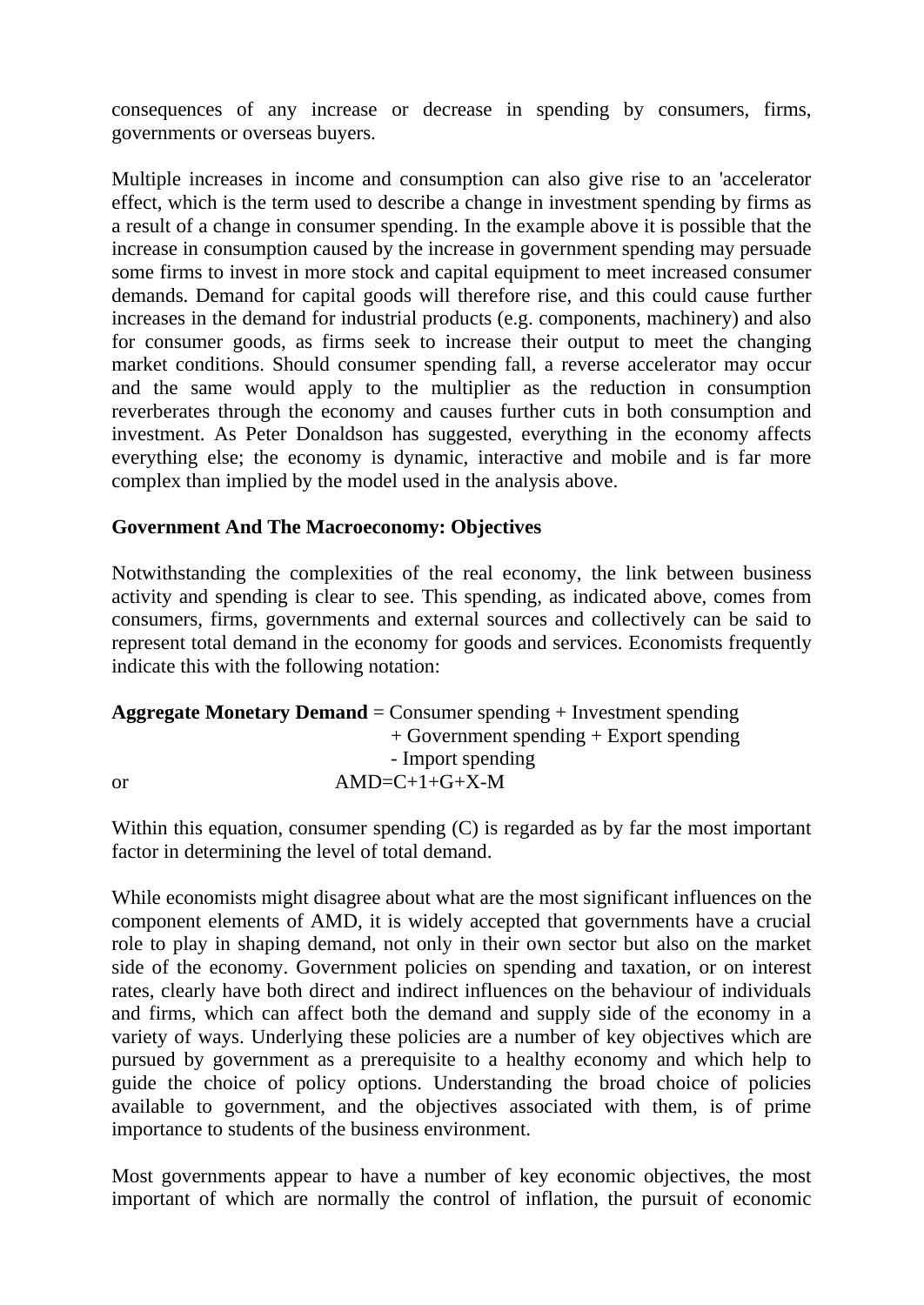growth, a reduction in unemployment, the achievement of an acceptable balance of payments situation, controlling public (i.e. government) borrowing, and a relatively stable exchange rate.

## **3.3The Economic Conditions**

Important economic conditions such as inflation, economic growth, unemployment, balance of payments are some of the economic factors in the economic environment that affect business organization operations. In what follows, we shall briefly discuss some of these factors

## **Inflation**

Inflation is usually defined as an upward and persistent movement in the general level of prices over a given period of time; it can also be characterized as a fall in the value of money. For governments reducing such movements to a minimum is seen as a primary economic objective.

Explanations as to why prices tend to rise over time vary considerably, but broadly speaking fall into two main categories. First, supply-siders tend to focus on rising production costs - particularly wages, energy and imported materials - as a major reason for inflation, with firms passing on increased costs to the consumer in the form of higher wholesale and/or retail prices. Second, excessive demand in the economy, brought about, for example, by tax cuts, cheaper borrowing or excessive government spending, which encourages firms to take advantage of the consumer's willingness to spend money by increasing their prices. Where indigenous firms are unable to satisfy all the additional demand, the tendency is for imports to increase. This may not only cause further price rises, particularly if imported goods are more expensive or if exchange rate movements become unfavourable, but also can herald a deteriorating balance of payments situation and difficult trading conditions for domestic businesses.

Government concern with inflation - which crosses both party and state boundaries reflects the fact that rising price levels can have serious consequences for the economy in general and for businesses in particular, especially if a country's domestic inflation rates are significantly higher than those of its main competitors. In markets where price is an important determinant of demand, rising prices may result in some businesses losing sales, and this can affect turnover and may ultimately affect employment if firms reduce their labour force in order to reduce their costs. Added to this, the uncertainty caused by a difficult trading environment may make some businesses unwilling to invest in new plant and equipment, particularly if interest rates are high and if inflation looks unlikely to fall for some time. Such a response, while understandable, is unlikely to improve a firm's future competitiveness or its ability to exploit any possible increases in demand as market conditions change.

Rising prices may also affect businesses by encouraging employees to seek higher wages in order to maintain or increase their living standards. Where firms agree to such wage increases, the temptation, of course, is to pass this on to the consumer in the form of a price rise, especially if demand looks unlikely to be affected to any great extent. Should this process occur generally in the economy, the result may be a wages/prices inflationary spiral, in which wage increases push up prices which push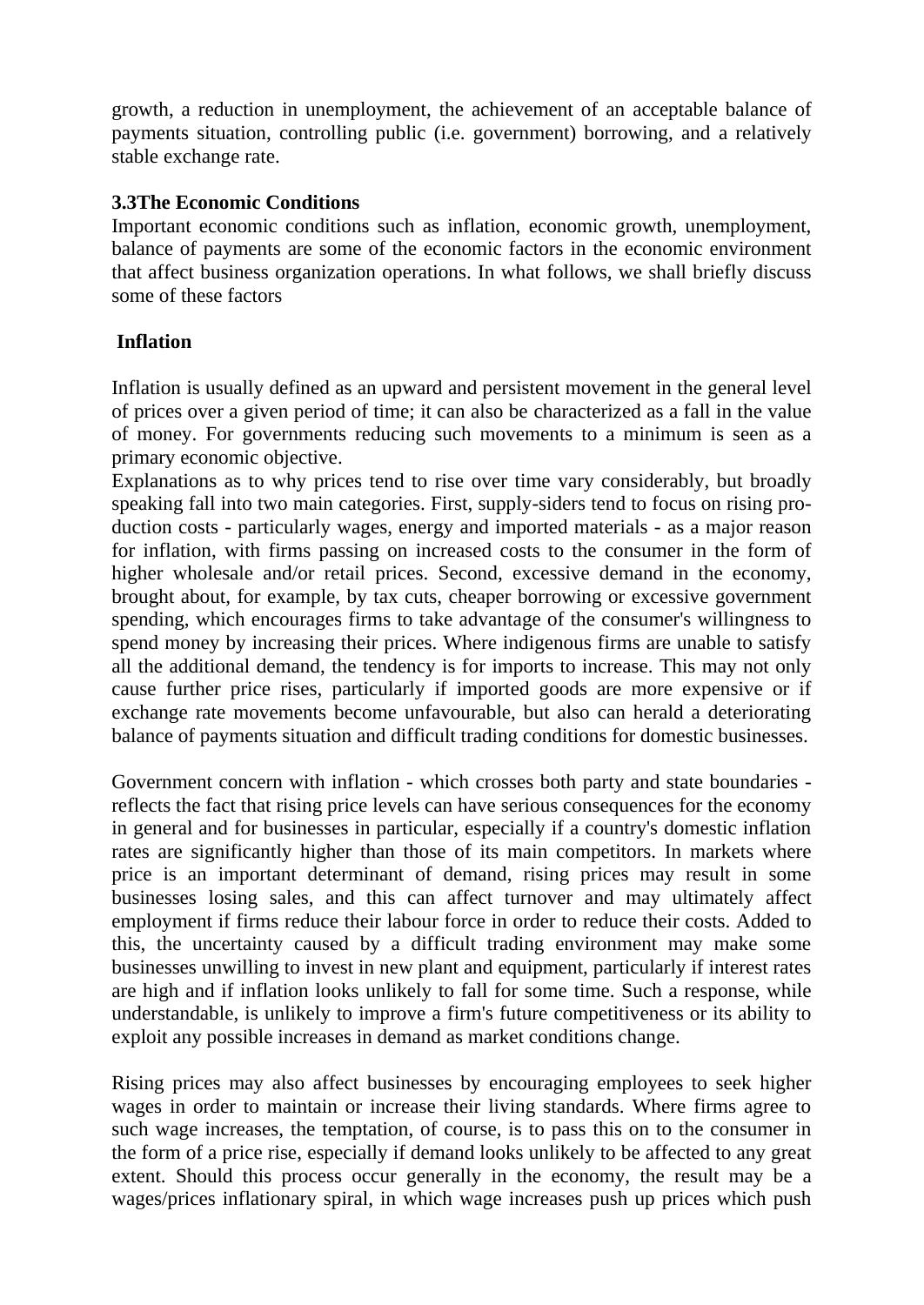up wage increases which further push up prices and so on. From an international competitive point of view, such an occurrence, if allowed to continue unchecked, could be disastrous for both firms and the economy.

## **Economic Growth**

Growth is an objective shared by governments and organisations alike. For governments, the aim is usually to achieve steady and sustained levels of non-inflationary growth, preferably led by exports (i.e. export-led growth). Such growth is normally indicated by annual increases in real national income or gross domestic product (where 'real' = allowing for inflation, and 'gross domestic product  $(GDP)'$  = the economy's annual output of goods and services measured in monetary terms).2 To compensate for changes in the size of the population, growth rates tend to be expressed in terms of real national income per capita (i.e. real GDP divided by population).

Exactly what constitutes desirable levels of growth is difficult to say, except in very broad terms. If given a choice, governments would basically prefer:

- steady levels of real growth (e.g. 3-4 per cent p.a.), rather than annual increases in output which vary widely over the business cycle;
- growth rates higher than those of one's chief competitors; and
- growth based on investment in technology and on increased export sales, rather than on excessive government spending or current consumption.

It is worth remembering that, when measured on a monthly or quarterly basis, increases in output can occur at a declining rate and GDP growth can become negative. From a business point of view, the fact that increases in output are related to increases in consumption suggests that economic growth is good for business prospects and hence for investment and employment, and by and large this is the case. The rising living standards normally associated with such growth may, however, encourage increased consumption of imported goods and services at the expense of indigenous producers, to a point where some domestic firms are forced out of business and the economy's manufacturing base becomes significantly reduced (often called deindustrialisation). Equally, if increased consumption is based largely on excessive state spending, the potential gains for businesses may be offset by the need to increase interest rates to fund that spending (where government borrowing is involved) and by the tendency of government demands for funding to crowd out the private sector's search for investment capital. In such cases, the short-term benefits from governmentinduced consumption may be more than offset by the medium- and long-term problems for the economy that are likely to arise.

Where growth prospects for the economy look good, business confidence tends to increase, and this is often reflected in increased levels of investment and stock holding and ultimately in levels of employment.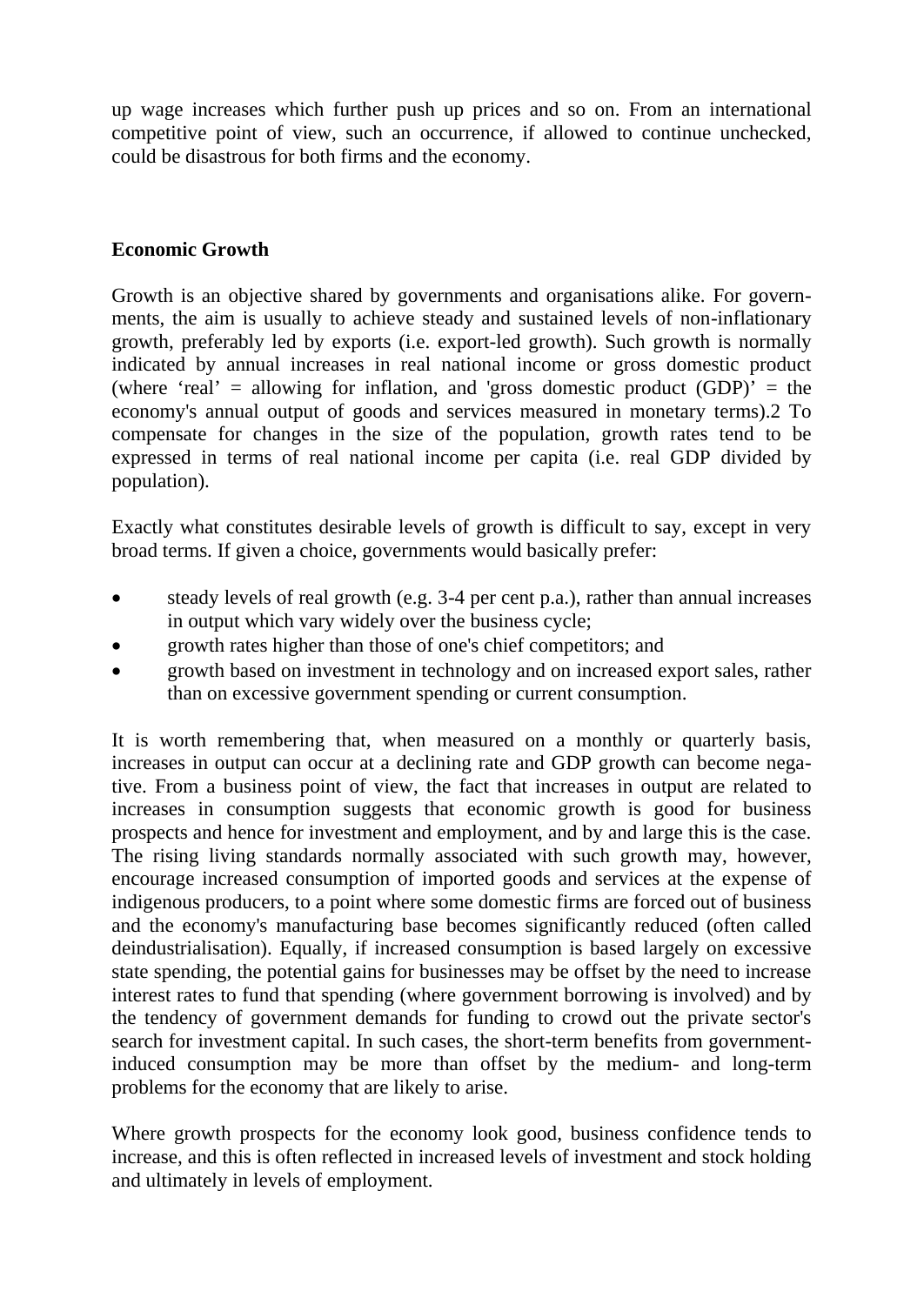## **Unemployment**

In most democratic states the goal of full employment is no longer part of the political agenda as this can hardly be achieved, instead government pronouncements on employment tend to focus on job creation and maintenance and on developing the skills appropriate to future demands. The consensus seems to be that in technologically advanced market-based economies some unemployment is inevitable and that the basic aim should be to reduce unemployment to a level which is both politically and socially acceptable.

As with growth and inflation, unemployment levels tend to be measured at regular intervals (e.g. monthly, quarterly, annually) and the figures are often adjusted to take into account seasonal influences (e.g. school-leavers entering the job market). In addition, the statistics usually provide information on trends in long-term unemployment, areas of skill shortage and on international comparisons, as well as sectoral changes within the economy. All of these indicators provide clues to the current state of the economy and to the prospects for businesses in the coming months and years, but need to be used with care. Unemployment, for example, tends to continue rising for a time even when a recession is over; equally, it is not uncommon for government definitions of unemployment to change or for international unemployment data to be based on different criteria.

The broader social and economic consequences of high levels of unemployment are well documented: it is a waste of resources, it puts pressure on the public services and it is frequently linked with growing social and health problems. Its implication for businesses, however, tends to be less clear-cut. On the one hand, a high level of unemployment implies a pool of labour available for firms seeking workers (though not necessarily with the right skills), generally at wage levels lower than when a shortage of labour occurs. On the other hand, it can also give rise to a fall in overall demand for goods and services which could exacerbate any existing deflationary forces in the economy, causing further unemployment and with it further reductions in demand. Where this occurs, economists tend to describe it as cyclical unemployment (i.e. caused by a general deficiency in demand) in order to differentiate it from unemployment caused by a deficiency in demand for the goods produced by a particular industry (structural unemployment) or by the introduction of new technology which replaces labour (technological unemployment).

### **Balance of Payments**

A country's balance of payments is essentially the net balance of credits (earnings) and debits (payments) arising from its international trade over a given period of time. Where credits exceed debits a balance of payments surplus exists; the opposite is described as a deficit. Understandably governments tend to prefer either equilibrium in the balance of payments or surpluses, rather than deficits. However, it would be fair to say that for some governments facing persistent balance of payments deficits, a sustained reduction in the size of the deficit may be regarded as signifying a 'favourable' balance of payments situation.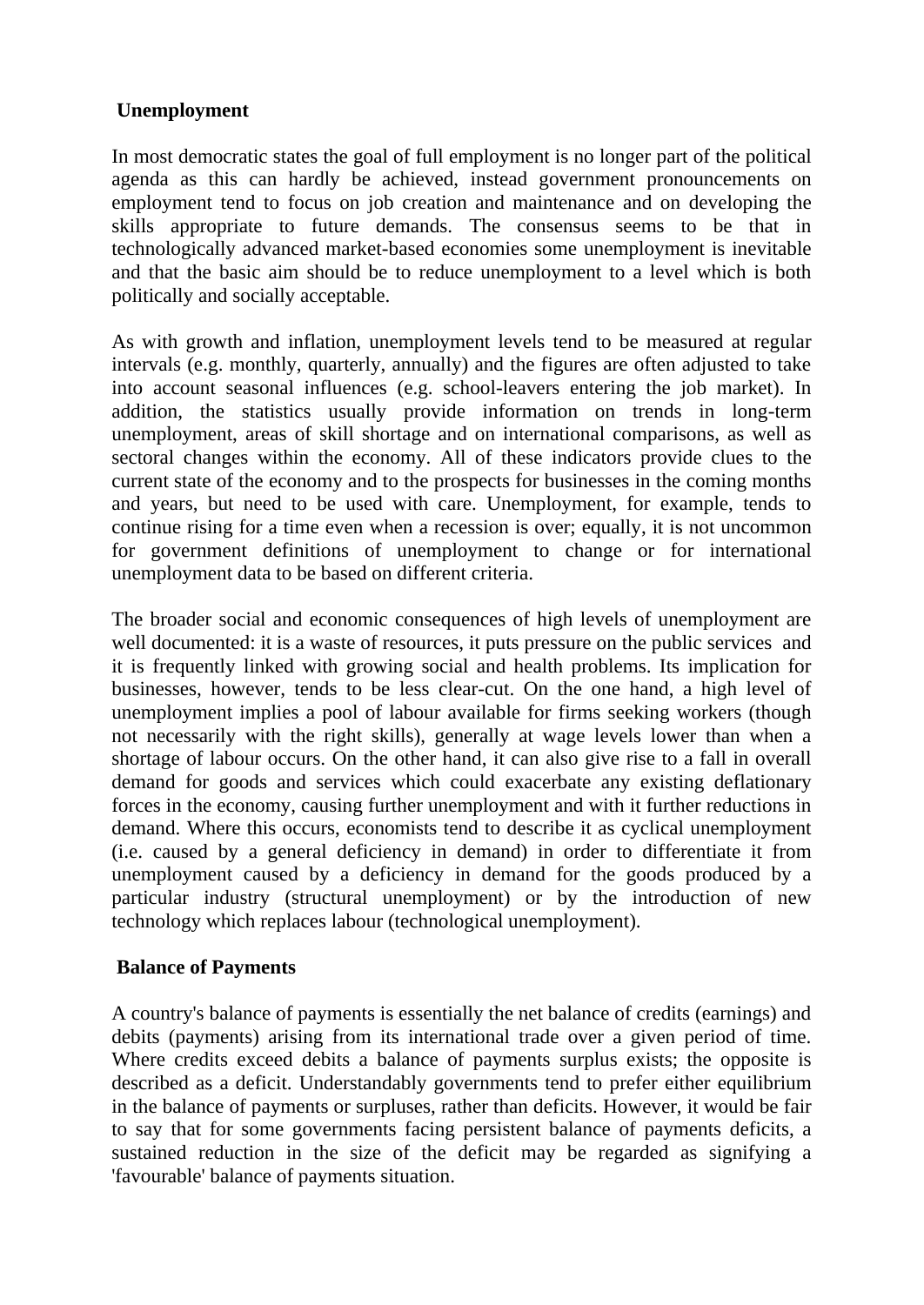Like other economic indicators, the balance of payments statistics come in a variety of forms and at different levels of disaggregation, allowing useful comparisons to be made not only on a country's comparative trading performance, but also on the international competitiveness of particular industries and commodity groups or on the development or decline of specific external markets. Particular emphasis tends to be given to the balance of payments on current account, which measures imports and exports of goods and services and is thus seen as an indicator of the competitiveness of an economy's firms and industries. Sustained current account surpluses tend to suggest favourable trading conditions, which can help to boost growth, increase employment and investment and create a general feeling of confidence amongst the business community. They may also give rise to surpluses which domestic firms can use to finance overseas lending and investment, thus helping to generate higher levels of corporate foreign earnings in future years.

## **Controlling Public Borrowing**

Governments raise large amounts of revenue annually, mainly through taxation, and use this income to spend on a wide variety of public goods and services. Where annual revenue exceeds government spending, a budget surplus occurs and the excess is often used to repay past debt. The accumulated debt of past and present governments represents a country's National Debt.

In practice, most governments often face annual budget deficits rather than budget surpluses and hence have a 'public sector borrowing requirement. While such deficits are not inevitably a problem, in the same way that a small personal overdraft is not necessarily critical for an individual, large scale and persistent deficits are generally seen as a sign of an economy facing current and future difficulties which require urgent government action. The overriding concern over high levels of public borrowing tends to be focused on:

- 1. Its impact on interest rates, given that higher interest rates tend to be needed to attract funds from private sector uses to public sector uses.
- 2. The impact of high interest rates on consumption and investment and hence on the prospects of businesses.
- 3. The danger of the public sector 'crowding out' the private sector's search for funds for investment.
- 4. The opportunity cost of debt interest, especially in terms of other forms of public spending.
- 5. The general lack of confidence in the markets about the government's ability to control the economy and the likely effect this might have on inflation, growth and the balance of payments.
- 6. The need to meet the 'convergence criteria' laid down at Maastricht for entry to the single currency (e.g. central government debt no higher than 3 per cent of GDP).

The consensus seems to be that controlling public borrowing is best tackled by restraining the rate of growth of public spending rather than by increasing revenue through changes in taxation, since the latter could depress demand.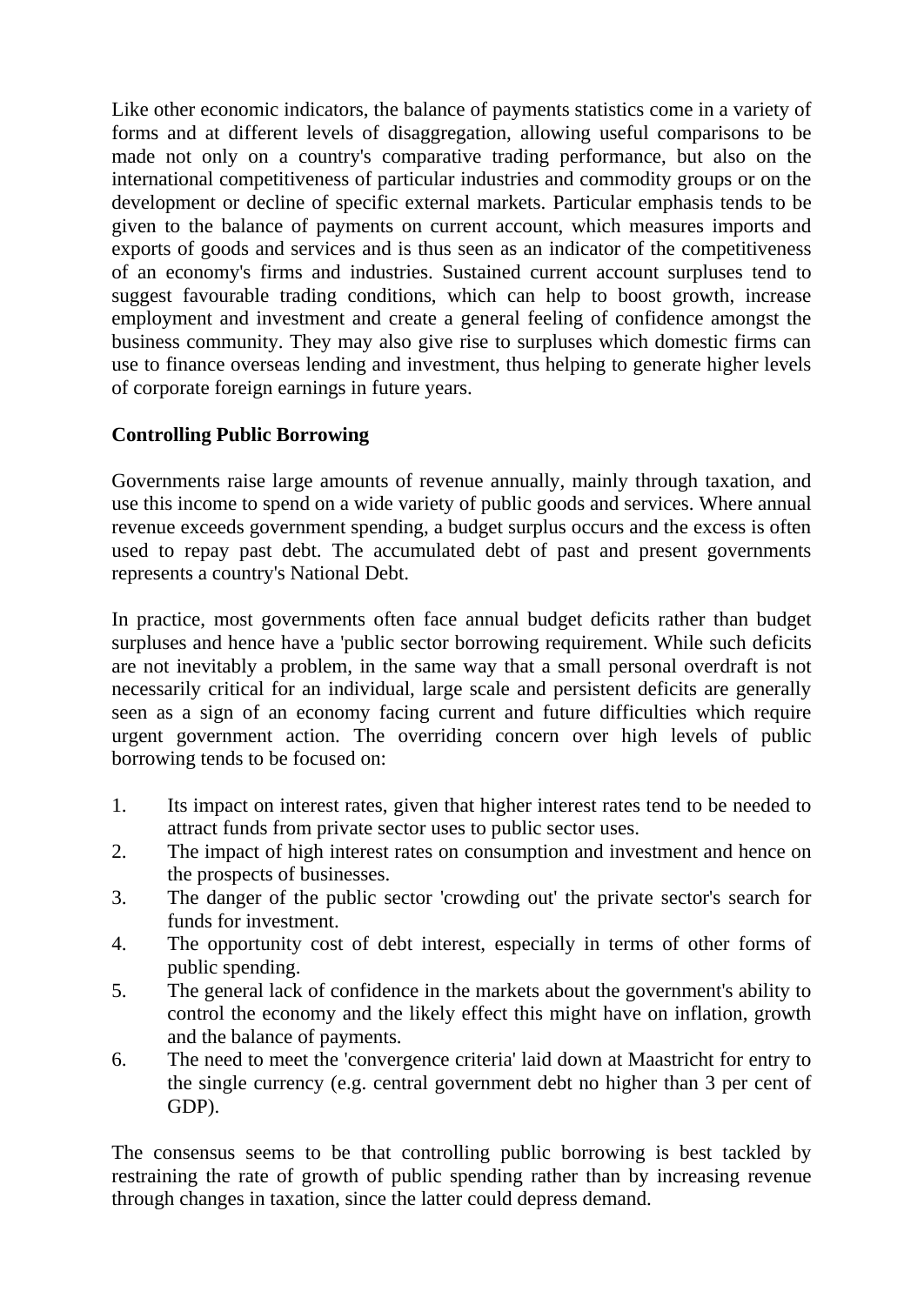### **A Stable Exchange Rate**

A country's currency has two values: an internal value and an external value. Internally, its value is expressed in terms of the goods and services it can buy and hence it is affected by changes in domestic prices. Externally, its value is expressed as an exchange rate which governs how much of another country's currency it can purchase (e.g.  $\text{\pounds}1 = \text{\pounds}2$  or  $\text{\pounds}1 = N140$ ). Since foreign trade normally involves an exchange of currencies, fluctuations in the external value of a currency will influence the price of imports and exports and hence can affect the trading prospects for business, as well as a country's balance of payments and its rate of inflation.

On the whole, governments and businesses involved in international trade tend to prefer exchange rates to remain relatively stable, because of the greater degree of certainty this brings to the trading environment; it also tends to make overseas investors more confident that their funds are likely to hold their value. To this extent, schemes which seek to fix exchange rates within predetermined levels (e.g. the ERM), or which encourage the use of a common currency (e.g. the euro), tend to have the support of the business community, which prefers predictability to uncertainty where trading conditions are concerned.

### **Fiscal Policy**

Fiscal policy involves the use of changes in government spending and taxation to influence the level and composition of aggregate demand in the economy and, given the amounts involved, this clearly has important implications for business. Elementary circular flow analysis suggests, for instance, that reductions in taxation and/or increases in government spending will inject additional income into the economy and will, via the multiplier effect, increase the demand for goods and services, with favourable consequences for business. Reductions in government spending and/or increases in taxation will have the opposite effect, depressing business prospects and probably discouraging investment and causing a rise in unemployment.

Apart from their overall impact on aggregate demand, fiscal changes can be used to achieve specific objectives, some of which will be of direct or indirect benefit to the business community. Reductions in taxes on company profits and/or increases in tax allowances for investment in capital equipment can be used to encourage business to increase investment spending, hence boosting the income of firms producing industrial products and causing some additional spending on consumption.

Similarly, increased government spending targeted at firms involved in exporting, or at the creation of new business, will encourage increased business activity and additionally may lead to more output and employment in the economy.

In considering the use of fiscal policy to achieve their objectives, governments tend to be faced with a large number of practical problems that generally limit their room for manoeuvre. Boosting the economy through increases in spending or reductions in taxation could cause inflationary pressures, as well as encouraging an inflow of imports and increasing the public sector deficit, none of which would be particularly welcomed by entrepreneurs or by the financial markets. By the same token, fiscal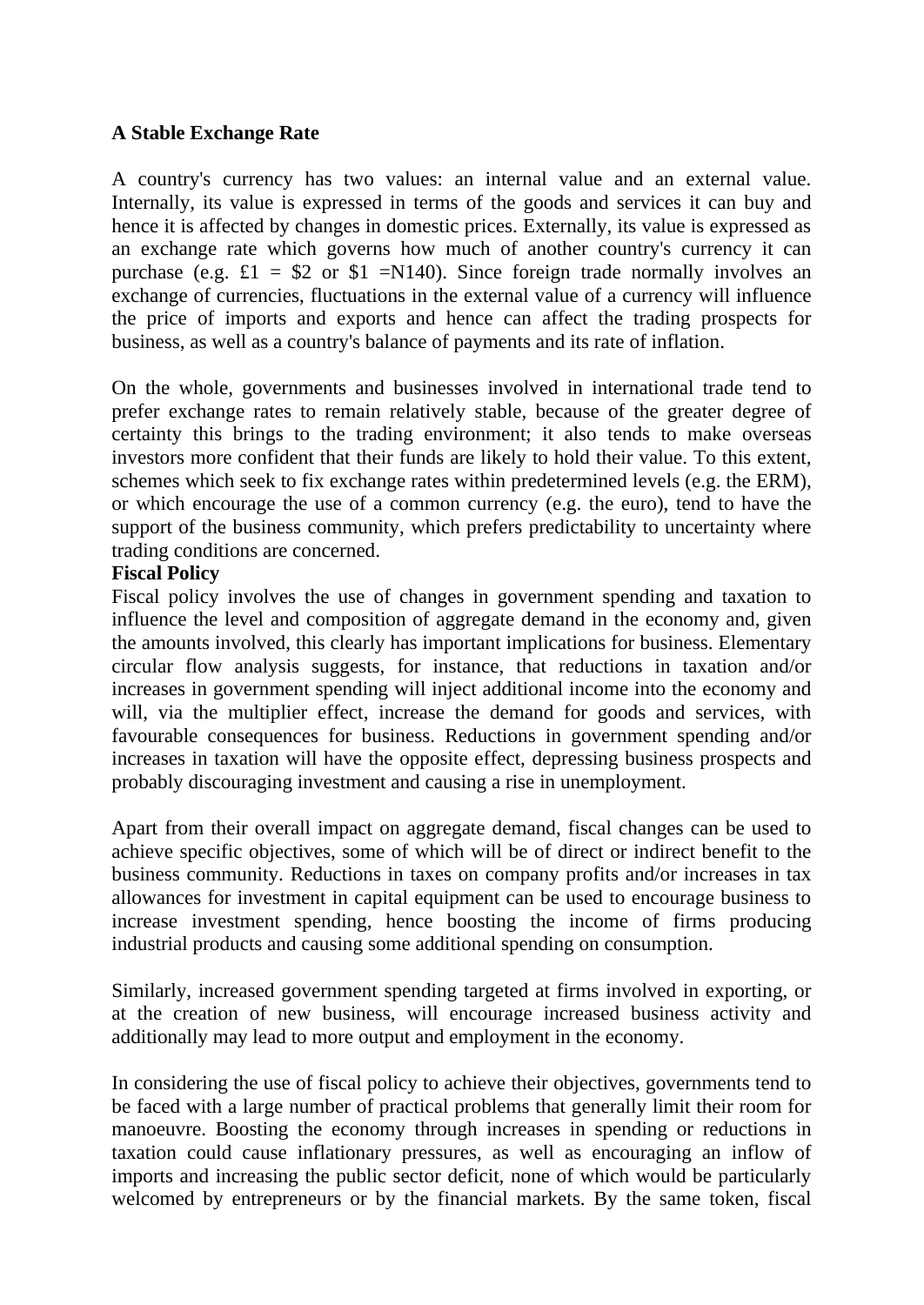attempts to restrain demand in order to reduce inflation will generally depress the economy, causing a fall in output and employment and encouraging firms to abandon or defer investment projects until business prospects improve.

Added to this, it should not be forgotten that government decision-makers are politicians who need to consider the political as well as the economic implications of their chosen courses of action. Thus while cuts in taxation may receive public approval, increases may not, and, if implemented, the latter may encourage higher wage demands. Similarly, the redistribution of government spending from one programme area to another is likely to give rise to widespread protests from those on the receiving end of any cuts; so much so that governments tend to be restricted for the most part to changes at the margin, rather than undertaking a radical reallocation of resources and they may be tempted to fix budgetary allocations for a number of years ahead.

Other factors too - including changes in economic thinking, self-imposed fiscal rules, external constraints on borrowing and international agreements - can also play their part in restraining the use of fiscal policy as an instrument of demand management, whatever a government's preferred course of action may be. Simple prescriptions to boost the economy through large-scale cuts in taxation or increases in government spending often fail to take into account the political and economic realities of the situation faced by most governments.

## **Monetary Policy**

Monetary policy seeks to influence monetary variables such as the money supply or rates of interest in order to regulate the economy. While the supply of money and interest rates (i.e. the cost of borrowing) are interrelated, it is convenient to consider them separately.

As far as changes in interest rates are concerned, these clearly have implications for business activity, as circular flow analysis demonstrates. Lower interest rates not only encourage firms to invest as the cost of borrowing falls, but also encourage consumption as disposable incomes rise and as the cost of loans and overdrafts decreases. Such increased consumption tends to be an added spur to investment, particularly if inflation rates (and, therefore 'real' interest rates) are low and this can help to boost the economy in the short term, as well as improving the supply side in the longer term.

Raising interest rates tends to have the opposite effect - causing a fall in consumption as mortgages and other prices rise, and deferring investment because of the additional cost of borrowing and the decline in business confidence as consumer spending falls. If interest rates remain persistently high, the encouragement given to savers and the discouragement given to borrowers and spenders may help to generate a recession, characterised by falling output, income, spending and employment and by increasing business failure.

Changes in the money stock (especially credit) affect the capacity of individuals and firms to borrow and, therefore, to spend. Increases in money supply are generally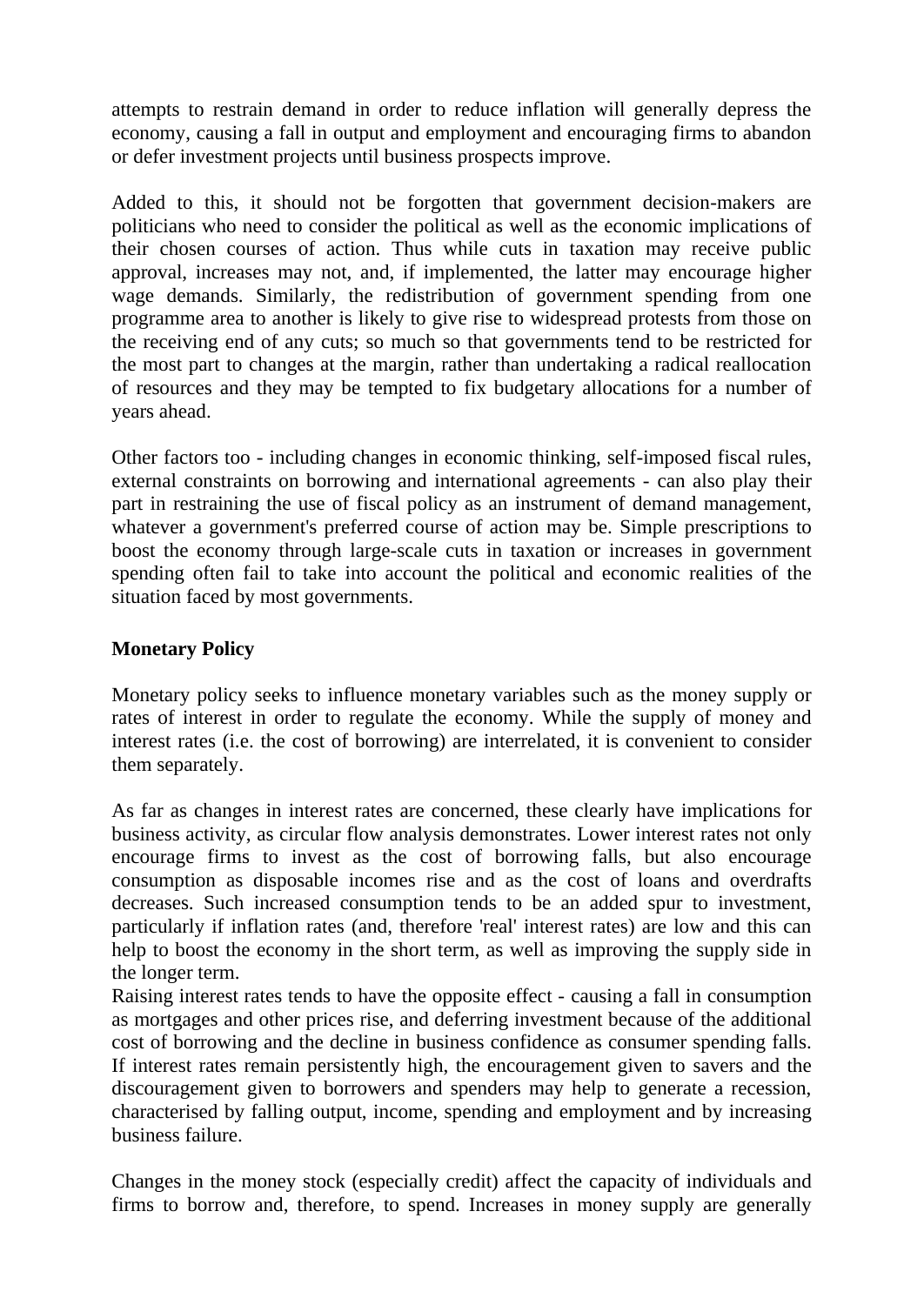related to increases in spending and this tends to be good for business prospects, particularly if interest rates are falling as the money supply rises. Restrictions on monetary growth normally work in the opposite direction, especially if such restrictions help to generate increases in interest rates which feed through to both consumption and investment, both of which will tend to decline.

As in the case of fiscal policy, government is usually able to manipulate monetary variables in a variety of ways, including taking action in the money markets to influence interest rates and controlling its own spending to influence monetary growth. Once again, however, circumstances tend to dictate how far and in what way government is free to operate. Attempting to boost the economy by allowing the money supply to grow substantially, for instance, threatens to cause inflationary pressures and to increase spending on imports, both of which run counter to government objectives and do little to assist domestic firms. Similarly, policies to boost consumption and investment through lower interest rates, while welcomed generally by industry, offer no guarantee that any additional spending will be on domestically produced goods and services, and also tend to make the financial markets nervous about government commitments to control inflation in the longer ter

This nervousness among market dealers reflects the fact that in modern market economies a government's policies on interest rates and monetary growth cannot be taken in isolation from those of its major trading partners and this operates as an important constraint on government action. The fact is that a reduction in interest rates to boost output and growth in an economy also tends to be reflected in the exchange rate; this usually falls as foreign exchange dealers move funds into those currencies which yield a better return and which also appear a safer investment if the market believes a government is abandoning its counter inflationary policy.

# **Direct Controls**

.

Fiscal and monetary policies currently represent the chief policy instruments used in modern market economies and hence they have been discussed in some detail. Governments, however, also use a number of other weapons from time to time in their attempts to achieve their macroeconomic objectives. Such weapons, which are designed essentially to achieve a specific objective - such as limiting imports or controlling wage increases - tend to be known as direct controls. Examples of such policies include:

- Incomes policies, which seek to control inflationary pressures by influencing the rate at which wages and salaries rise.
- Import controls, which attempt to improve a country's balance of payments situation, by reducing either the supply of, or the demand for, imported goods and services.
- Regional and urban policies, which are aimed at alleviating urban and regional problems, particularly differences in income, output, employment, and local and regional decline.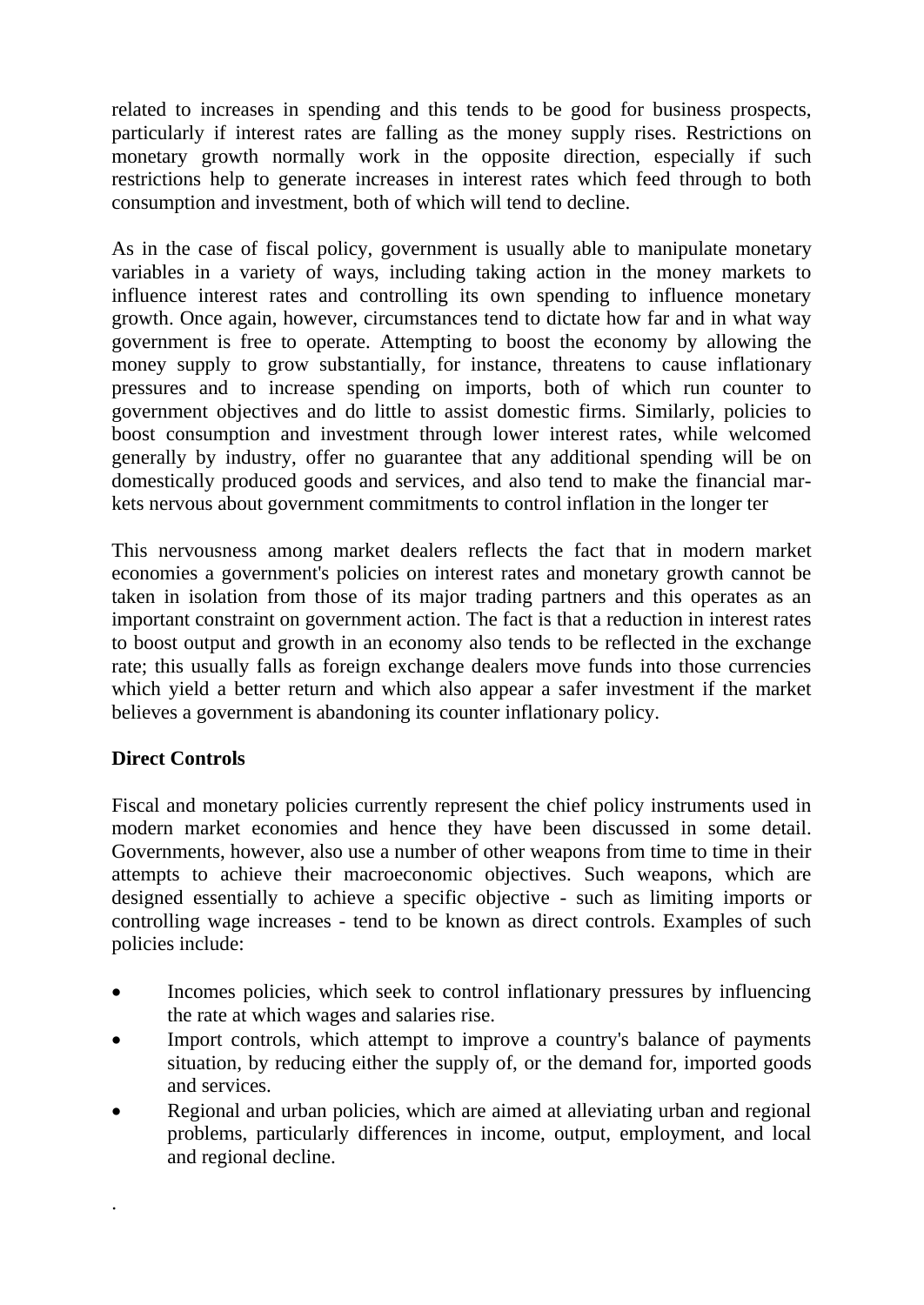## **The Role of Financial Institutions**

Interactions in the macro economy between governments, businesses and consumers take place within an institutional environment that includes a large number of financial intermediaries. These range from banks and building societies to pension funds, insurance companies, investment trusts and issuing houses, all of which provide a number of services of both direct and indirect benefit to businesses. As part of the financial system within a market-based economy, these institutions fulfill a vital role in channelling funds from those able and willing to lend, to those individuals and organisations wishing to borrow in order to consume or invest. It is appropriate to consider briefly this role of financial intermediation and the supervision exercised over the financial system by the central bank.

## **Elements of the Financial System**

A financial system tends to have three main elements:

- 1. Lenders and borrowers-these may be individuals, organisations or governments.
- 2. Financial institutions, of various kinds, which act as intermediaries between lenders and borrowers and which manage their own asset portfolios in the interest of their shareholders and/or depositors.
- 3. Financial markets, in which lending and borrowing takes place through the transfer of money and/or other types of asset, including paper assets such as shares and stock.

Financial institutions, as indicated above, comprise a wide variety of organisations, many of which are public companies with shareholders. Markets include the markets for short-term funds of various types (usually termed money markets) and those for long-term finance for both the private and public sectors (usually called the capital market). Stock exchanges normally lie at the centre of the latter, and constitute an important market for existing securities issued by both companies and government.

The vital role played by financial intermediaries in the operation of the financial system is illustrated in the figure below and reflects the various benefits which derive from using an intermediary rather than lending direct to a borrower (e.g. creating a large pool of savings; spreading risk; transferring short-term lending into longer-term borrowing; providing various types of funds transfer services). Lenders on the whole prefer low risk, high returns, flexibility and liquidity, while borrowers prefer to minimise the cost of borrowing and to use the funds in a way that is best suited to their needs. Companies, for example, may borrow to finance stock or work-in-progress or to meet short-term debts and such borrowing may need to be as flexible as possible. Alternatively, they may wish to borrow in order to replace plant and equipment or to buy new premises - borrowing which needs to be over a much longer term and which hopefully will yield a rate of return which makes the use of the funds and the cost of borrowing worthwhile.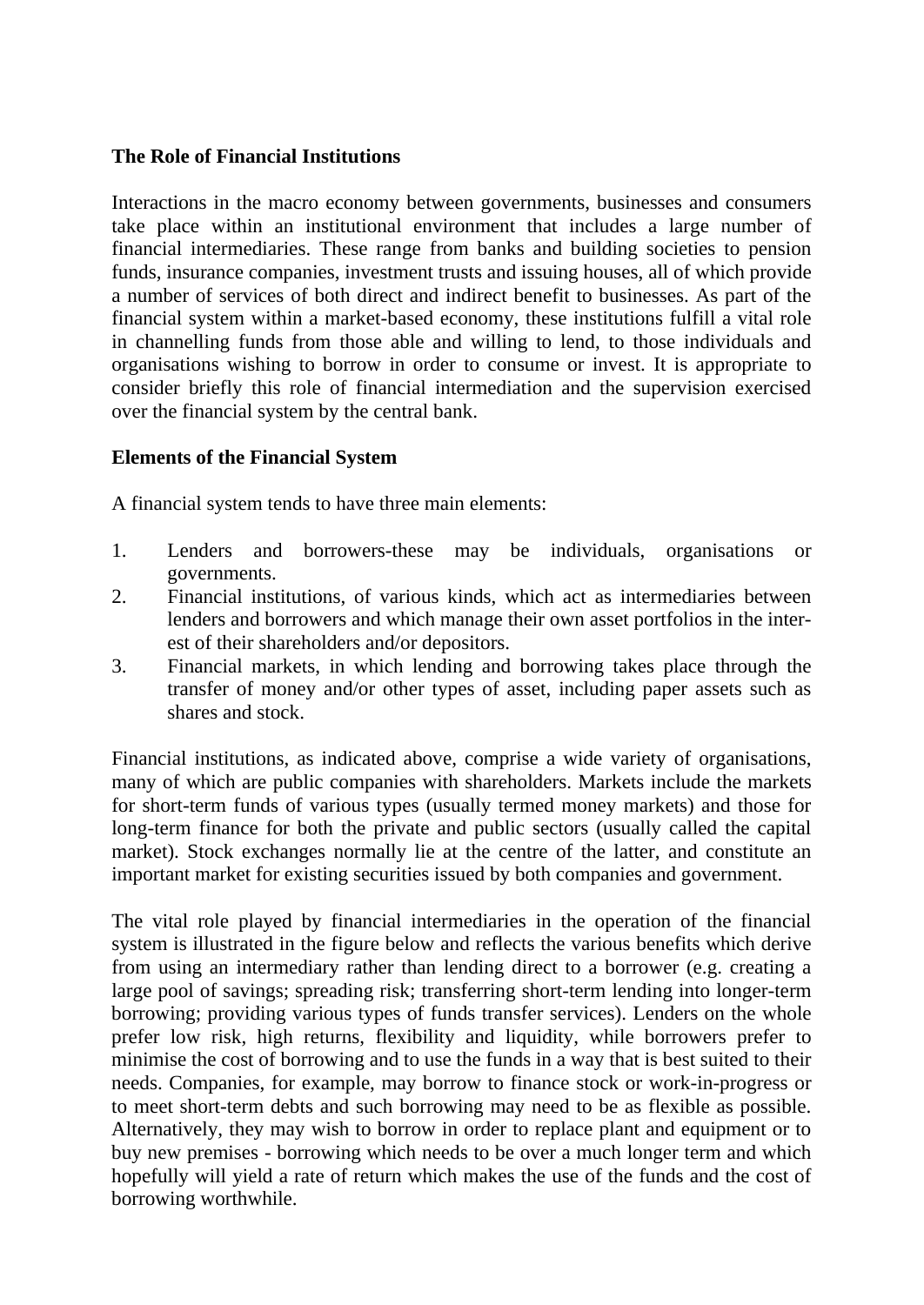The process of channelling funds from lenders to borrowers often gives rise to paper claims, which are generated either by the financial intermediary issuing a claim to the lender (e.g. when a bank borrows by issuing a certificate of deposit) or by the borrower issuing a claim to the financial intermediary (e.g. when government sells stock to a financial institution). These paper claims represent a liability to the issuer and an asset to the holder and can be traded on a secondary market (i.e. a market for existing securities), according to the needs of the individual or organisation holding the paper claim. At any point, financial intermediaries tend to hold a wide range of such assets (claims on borrowers), which they buy or sell ('manage') in order to yield a profit and/or improve their liquidity position. Decisions of this kind, taken on a daily basis, invariably affect the position of investors (e.g. shareholders) and customers (e.g. depositors) and can, under certain circumstances, have serious consequences for the financial intermediary and its stakeholders.



Source;Worthington I, and Britton. C, (2009), the business environment, London, Prentice Hall.

Given the element of risk, it is perhaps not surprising that some financial institutions tend to be conservative in their attitude towards lending on funds deposited with them, especially in view of their responsibilities to their various stakeholders. UK retail banks, for instance, have a long-standing preference for financing industry's working capital rather than investment spending, and hence the latter has tended to be financed largely by internally generated funds (e.g. retained profits) or by share issues. In comparison, banks in Germany, France, the United States and Japan tend to be more ready to meet industry's medium- and longer-term needs and are often directly involved in regular discussions with their clients concerning corporate strategy, in contrast to the arm's length approach favoured by many of their UK counterparts.

#### **The Role of the Central Bank**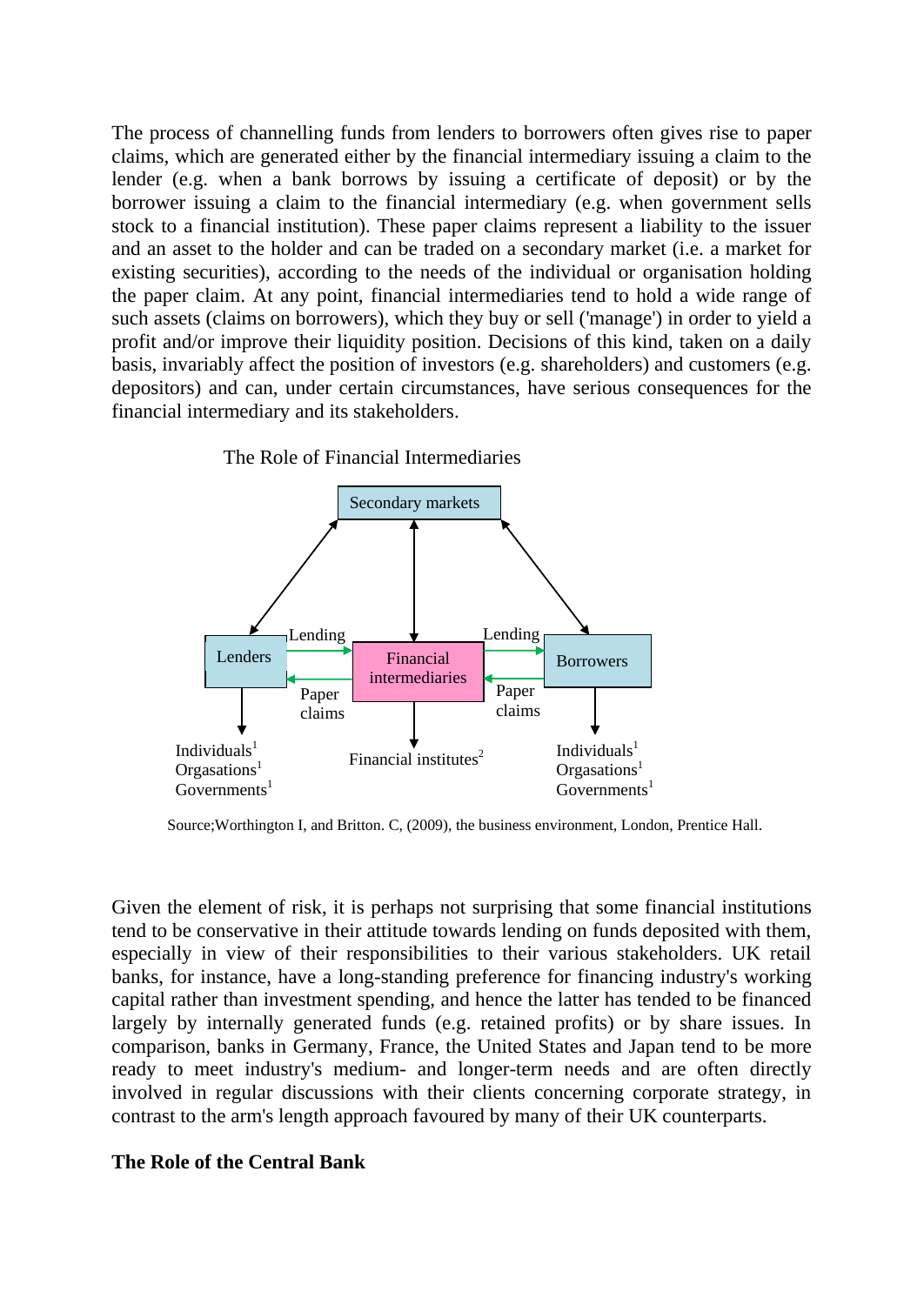A critical element in a country's financial system is its central or state bank. The central Bank of Nigeria exercises overall supervision over the banking sector with the aim of maintaining a stable and efficient financial framework as part of its contribution to a healthy economy. Its activities have a significant influence in the financial markets (especially the foreign exchange market, and the money market). The activities of the central bank include the following roles:

- banker to the government;
- banker to the clearing banks;
- manager of the country's foreign reserves;
- manager of the national debt;
- manager of the issue of notes and coins;
- supervisor of the monetary sector; and
- implementer of the government's monetary policy.

## **International Economic Institutions and Organizations**

Given that external factors constrain the ability of governments to regulate their economy, it is appropriate to conclude this analysis of the macroeconomic context of business with a brief review of a number of important international economic institutions and organisations which affect the trading environment. Foremost among these is the European Union. In the discussions below, attention is focused on the International Monetary Fund (IMF), the Organisation for Economic Co-operation and Development (OECD), the European Bank for Reconstruction and Development (EBRD), the World Trade Organisation (WTO) the World Bank.

## **The International Monetary Fund (IMF)**

The IMF is an international organisation currently of 184 member countries. It came into being in 1946 following discussions at Bretton Woods in the USA which sought to agree a world financial order for the post-Second World War period that would avoid the problems associated with the worldwide depression in the interwar years. In essence, the original role of the institution - which today incorporates most countries in the world - was to provide a pool of foreign currencies from its member states that would be used to smooth out trade imbalances between countries, thereby promoting a structured growth in world trade and encouraging exchange rate stability. In this way, the architects of the Fund believed that the danger of international protectionism would be reduced and that all countries would consequently benefit from the boost given to world trade and the greater stability of the international trading environment.

While this role as international 'lender of last resort' still exists, the IMF's focus in recent years has tended to switch towards international surveillance and to helping the developing economies with their mounting debt problems and assisting eastern Europe with reconstruction, following the break-up of the Soviet empires It has also been involved in the past in trying to restore international stability following the global economic turmoil in Asia and elsewhere and some countries would like it to adopt a more enhanced global surveillance role in the wake of the global credit crisis (2008). To some extent its position as an international decision-making body has been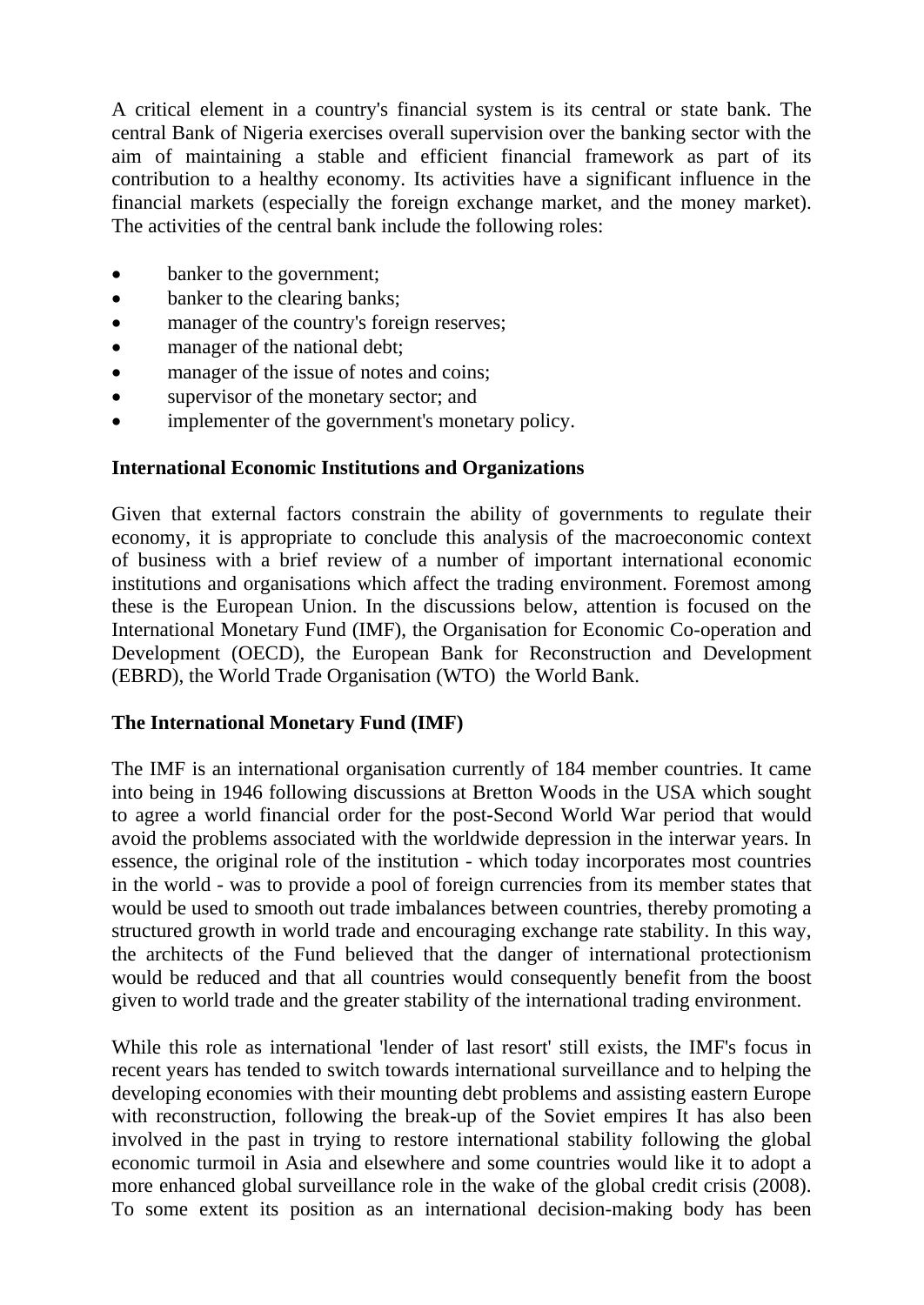diminished by the tendency of the world's leading economic countries to deal with global economic problems outside the IMF's institutional framework. The United States, Japan, Germany, France, Italy, Canada, Britain and Russia now meet regularly as the Group of Eight (G8) leading industrial economies to discuss issues of mutual interest (e.g. the environment, Eastern Europe). These world economic summits, as they are frequently called, have tended to supersede discussions in the IMF and as a result normally attract greater media attention.

## **The Organisation for Economic Co-operation and Development (OECD)**

The OECD came into being in 1961, but its roots go back to 1948 when the Organisation for European Economic Co-operation (OEEC) was established to coordinate the distribution of Marshall Aid to the war-torn economies of Western Europe. Today it comprises 30 members, drawn from the rich industrial countries and including the G7 nations, Australia, New Zealand and most other European states. Collectively, these countries account for less than 20 per cent of the world's population, but produce around two-thirds of its output - hence the tendency of commentators to refer to the OECD as the 'rich man's club'. Currently talks are under way to expand the membership of the Organisation to include other countries such as Chile, Russia and Israel.

In essence the OECD is the main forum in which the governments of the world's leading industrial economies meet to discuss economic matters, particularly questions concerned with promoting stable growth and freer trade and with supporting development in poorer non-member countries. Through its council and committees, and backed by an independent secretariat, the organisation is able to take decisions which set out an agreed view and/or course of action on important social and economic issues of common concern. While it does not have the authority to impose ideas, its influence lies in its capacity for intellectual persuasion, particularly its ability through discussion to promote convergent thinking on international economic problems. To assist in the task, the OECD provides a wide variety of economic data on member countries, using standardised measures for national accounting, unemployment and purchasing-power parities. It is for these data - and especially its economic forecasts and surveys - that the organisation is perhaps best known.

### **The European Bank for Reconstruction and Development (EBRD)**

The aims of the EBRD, which was inaugurated in April 1991, are to facilitate the transformation of the states of central and Eastern Europe and beyond from centrally planned to free-market economies and to promote political and economic democracy, respect for human rights and respect for the environment. It is particularly involved with the privatisation process, technical assistance, training and investment in upgrading of the infrastructure and in facilitating economic, legal and financial restructuring. It works in co-operation with its members, private companies and organisations such as the IMF, OECD, the World Bank and the United Nations.

### **The World Trade Organisation (WTO)**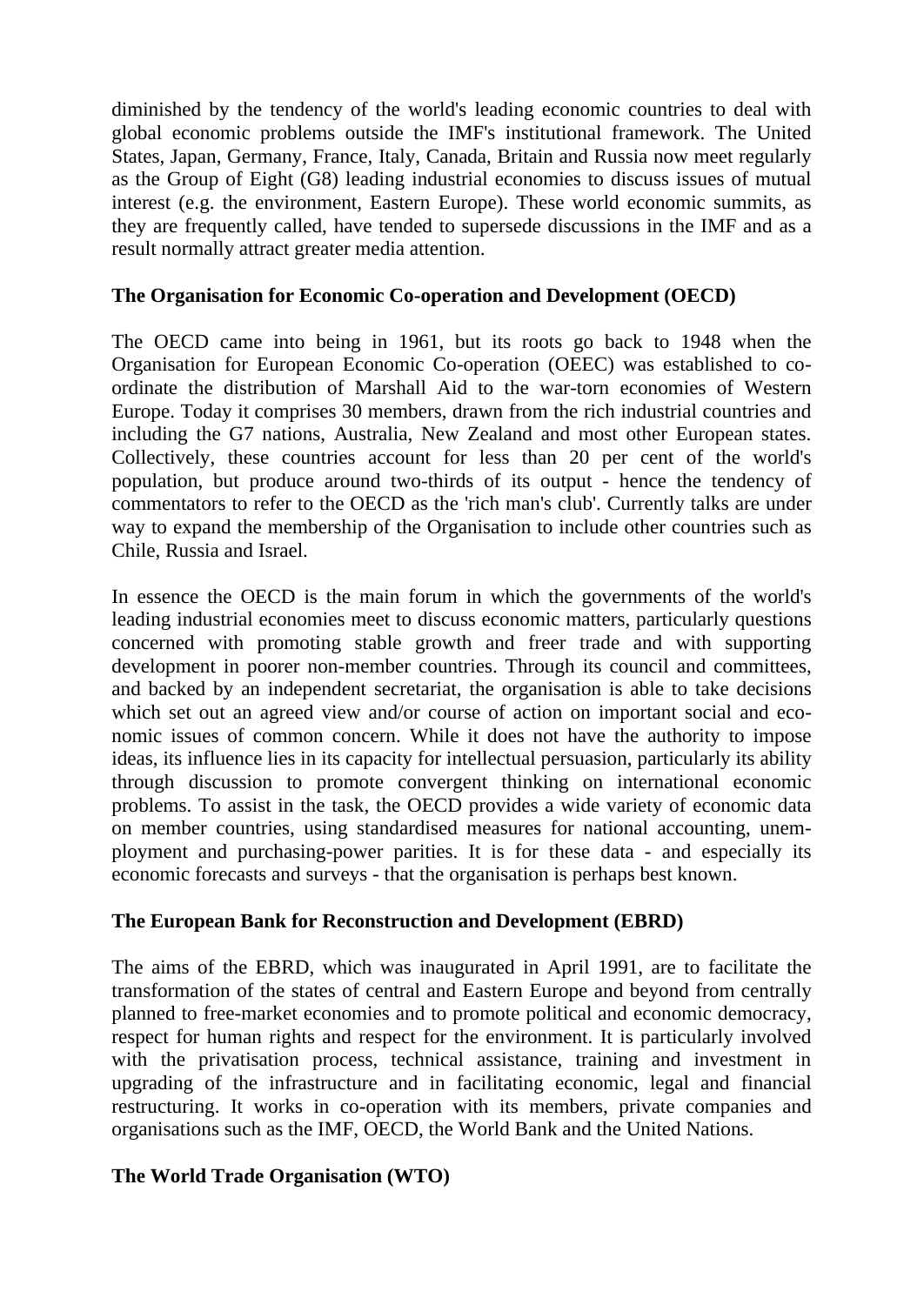The World Trade Organisation, which came into being on 1 January 1995, superseded the General Agreement on Tariffs and Trade (the GATT), which dated back to 1947. Like the IMF and the International Bank for Reconstruction and Development (see below), which were established at the same time, the GATT was part of an attempt to reconstruct the international politico-economic environment in the period after the end of the Second World War. Its replacement by the WTO can be said to mark an attempt to put the question of liberalising world trade higher up the international political agenda.

With a membership of around 150 states (plus other observers), the WTO is a permanent international organisation charged with the task of liberalising world trade within an agreed legal and institutional framework. In addition it administers and implements a number of multilateral agreements in fields such as agriculture, textiles and services and is responsible for dealing with disputes arising from the Uruguay Round Final Act. It also provides a forum for the debate, negotiation and adjudication of trade problems and in the latter context is said to have a much stronger and quicker trade compliance and enforcement mechanism than existed under the GATT.

## **The World Bank (IBRD)**

Established in 1945, the World Bank (more formally known as the International Bank for Reconstruction and Development or IBRD) is a specialised agency of the United Nations, set up to encourage economic growth in developing countries through the provision of loans and technical assistance. The IBRD currently has over 180 members.

## **The European Investment Bank (EIB)**

The European Investment Bank was created in 1958 under the Treaty of Rome and is the financing institution of the European Union. Its main task is to contribute to the integration, balanced development and the economic and social cohesion of EU Member States. Using funds raised on the markets, it finances capital projects which support EU objectives within the European Union and elsewhere. Its interests include environmental schemes, projects relating to transport and energy and support for small and medium-sized enterprises.

### **4.0 CONCLUSION**

The economic environment influences business organizations. Economics environment entails the interest rates, inflation, government policies and the allocation of scarce productive resources to alternative uses. Business organizations must watch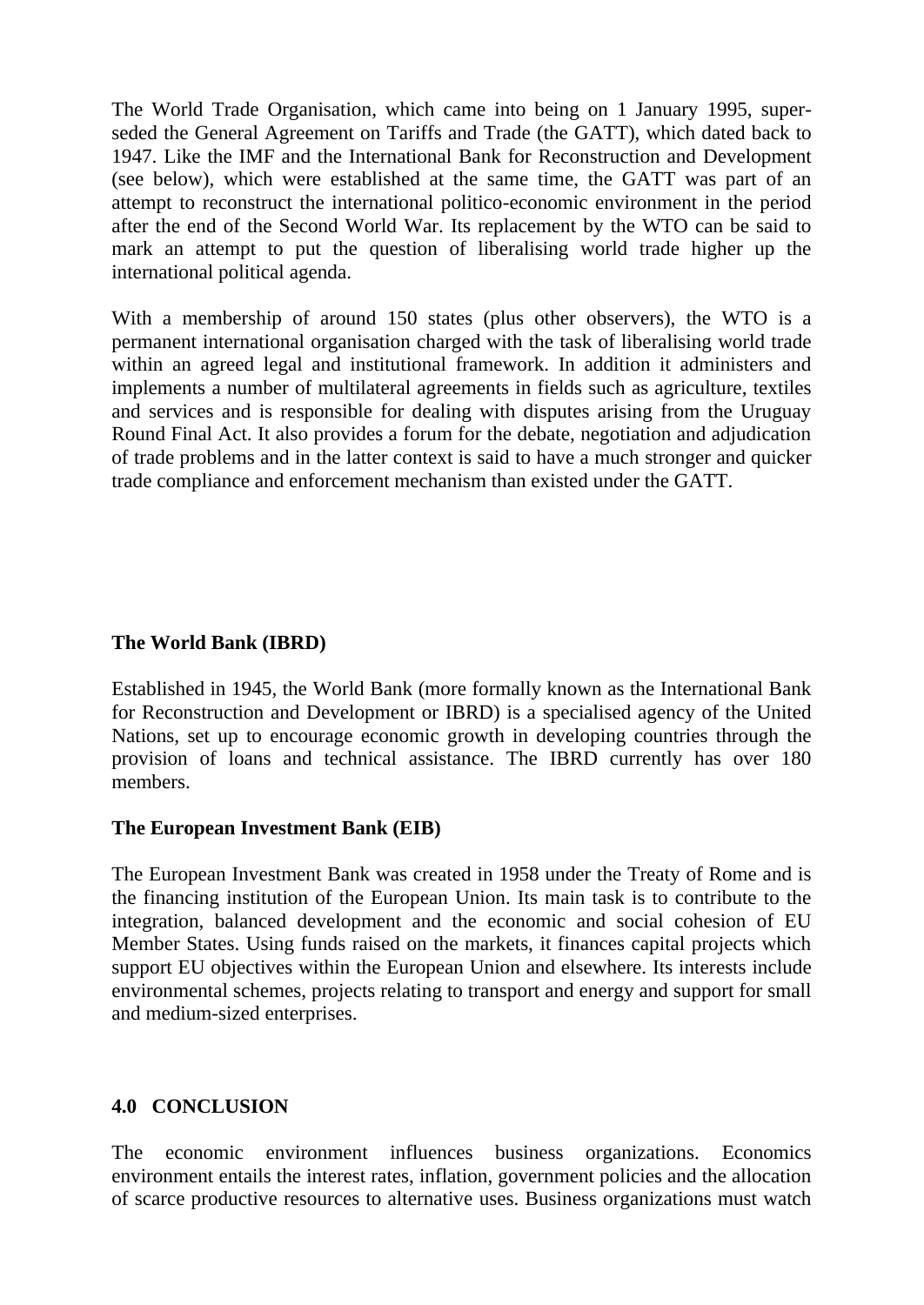the economic activities where it operates with the aim of taking advantages of the opportunities inherent in it while avoiding the threats. Organizations have to pay due attention to the influence of a wide range of institutions and organizations, some of which operate at international level.

## 5.0 **SUMMARY**

Business Organizations exist in and is affected by the broader macroeconomic activities which shape their performances. The economic is concerned with how societies allocate scarce economic resources to alternative uses and the 'real costs' of the choices that are made. Broadly speaking two main approaches to the problem of resource allocation exist: state planning and the market based. Most countries in the world operate the market-based economies which operate through a price mechanism. Within such economies the state also plays a key role in some allocation decisions. A number of financial organizations exist in the business economy which can influence business organizations.

Economic forces affect the general health and well-being of a country or world region. They include interest rates, inflation, unemployment, and economic growth. Economic forces produce many opportunities and threat for managers. Low levels of unemployment and falling interest rates mean a change in the customer base. More people have more money to spend, and as a result, organizations have an opportunity to sell more goods and services. Good economic times affect supplies. Resources become easier to acquire, and organizations have an opportunity to flourish.

In contrast, worsening macroeconomic conditions, pose a major threat because they limit managers' ability to gain access to the resources their organization needs. Profit oriented organizations such as retail stores and hotels have fewer customers for their goods and services during economic downturns .Even a moderate deterioration in national or regional economic conditions can seriously affect performance.

Poor economic conditions make the environment more complex and managers' job more difficult and demanding. Managers may need to reduce the number of individuals in their departments and increase the motivation of remaining employees. Successful managers realize the important effects that economic forces have on their organizations, and they pay close attention to what is occurring in the national and regional economies to respond appropriately.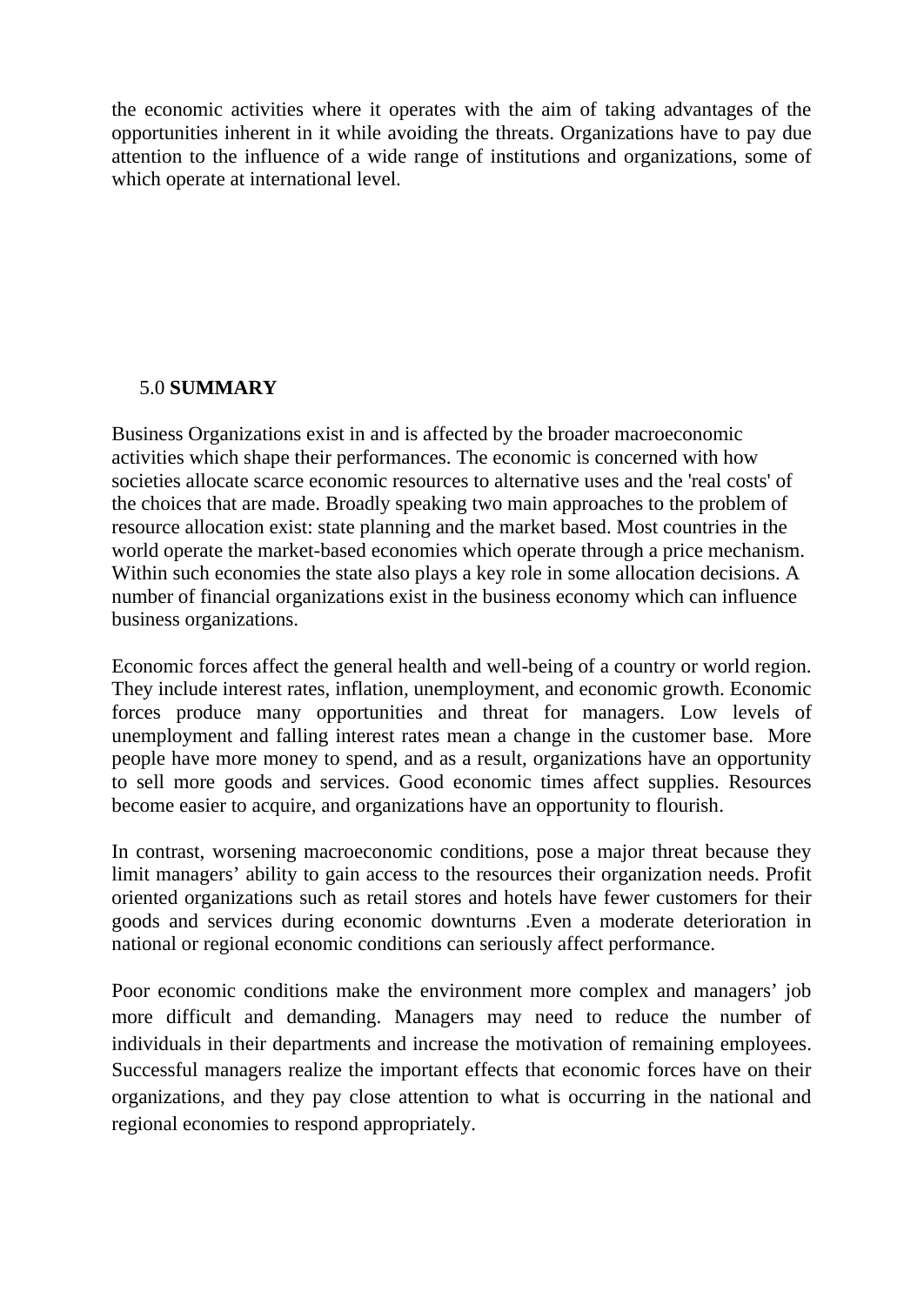#### **6.0TUTOR-MARKED ASSIGNMENT**

Explain fully how the economic environment influences the business organization.

## **7.0 REFERENCES/FURTHER READING**

- Daft R. L. (1997) Management, San Diego, Harcourt Grace College Publishers.
- Hellriegel D., Jackson, S. E & Slocum J. W. J (2002) management, a Competency-Based Approach, South-Western – Library of Congress Cataloging – in – Publications Data.
- Rue L. W. & Byars L. L (2001) Business management-Road wild applications & connections, New York Boston, McGraw Hill Irwin.
- Rue L. W. & Byars L. L (2007) management, Boston, McGraw Hill Irwin.
- Smith on (2011) Fundamentals of management, London, McGraw Hill.
- Stoner J. A. F. (1978) Management, New Jersey, Prentice Hall.
- Stoner, J. A. F, Freeman A. E, and Gilbert Jr. D.R , management, New Jersey, Prentice Hall
- Worthington I, and Britton. C, (2009), the business environment, London, Prentice Hall.

### **UNIT 7 THE TECHNOLOGICAL FORCES**

#### **CONTENTS**

- 1.0 Introduction
- 2.0 Objectives
- 3.0 Main Content
	- 3.1 The meaning of technology
	- 3.2 Technology and investment
	- 3.3 Research and Development
- 4.0 Conclusion
- 5.0 Summary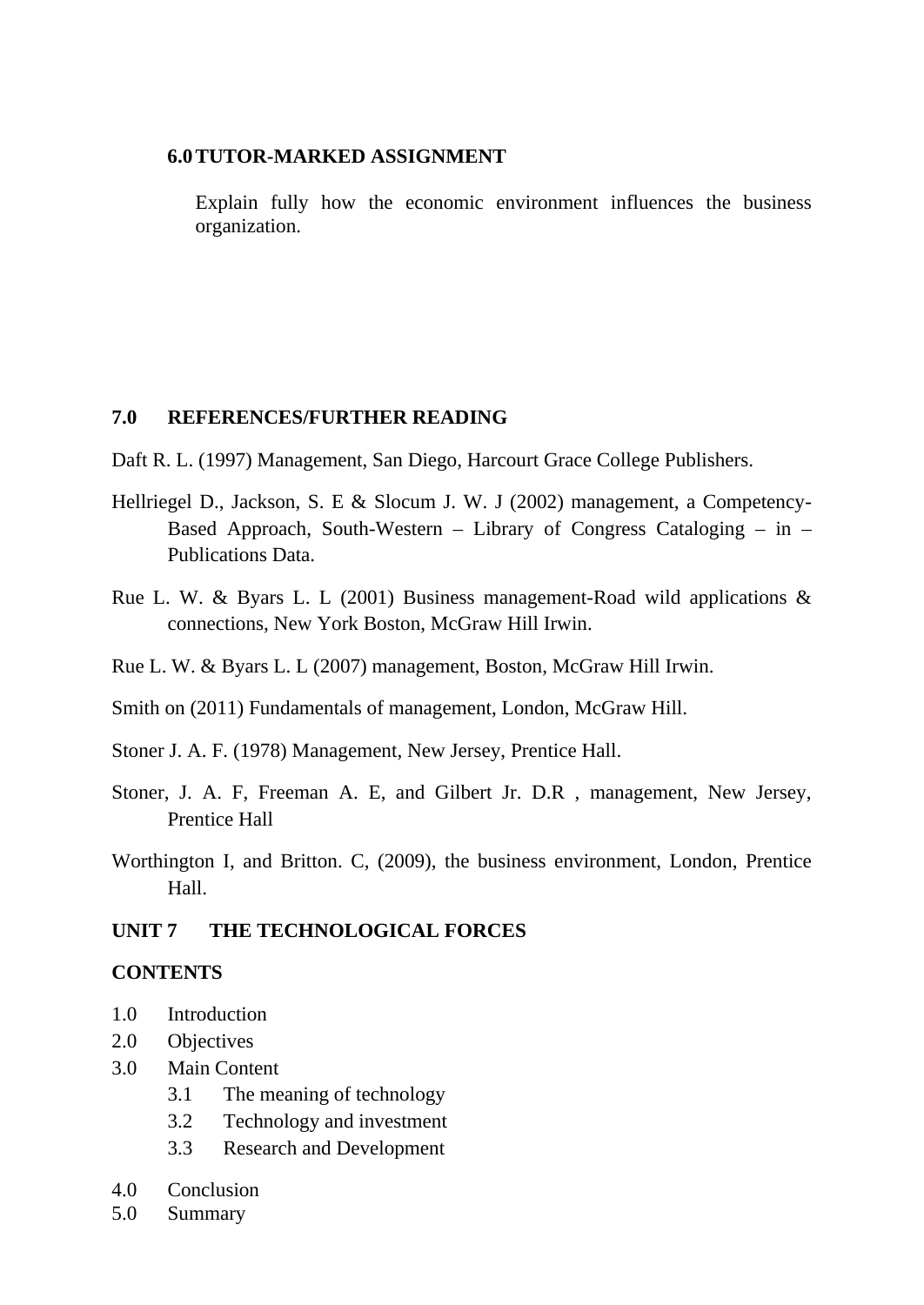- 6.0 Tutor marked Assignment
- 7.0 References/Further Reading

## **7.0 INTRODUCTION**

## **3.1 The meaning of Technology**

Technology is defined as 'the sum of knowledge of the means and methods of producing goods and services' (Penguin Dictionary of Economics). It is increasingly science based, encompassing things like chemistry, physics and electronics, and refers to the organisation of production as well as the actual techniques of production itself. Technological change leads to the introduction of new products, changes in the methods and organisation of production, changes in the quality of resources and products, new ways of distributing the product and new ways of storing and disseminating information. Technology has a very big impact upon the world of business in all of these areas and has an important effect on the level and type of investment that takes place in an economy and therefore the rate of economic growth.

### **Technological change**

There have been massive changes in technology in the past ten years. This section will consider a few of these and assess their impact upon business and the economy.

### **Information technology**

Developments in information technology have had the effect of transforming existing business activities as well as creating entirely new ones, involving the collection, handling, analysis and transmission of information. There has been a massive increase in the demand for information, and, on the supply side, continued advances in the miniaturization of components. These will continue even when the capabilities of the silicon chip have been exhausted, with the development of superconductors and electronics. There are also the advances in the computing area such as the development of new languages and artificial intelligence.

Advances in information technology have many impacts upon business. They are creating new products and making old products more profitable to produce through things like computer-aided design (CAD). The effects they are having on the different functions carried out by businesses can easily be seen:

- Administration. The administration of businesses has been revolutionised by the introduction of information technology. Most businesses have computer systems, records have been computerised and filing has become unnecessary.
- Communication. This has been eased by the introduction of fax machines and email, mobile phones etc. Video conferencing has contributed to the change in working practices by making it possible for people to work anywhere. Telecommunications companies, such as BT, are working on desktop video conferencing systems, where the video camera is attached to the desktop PC.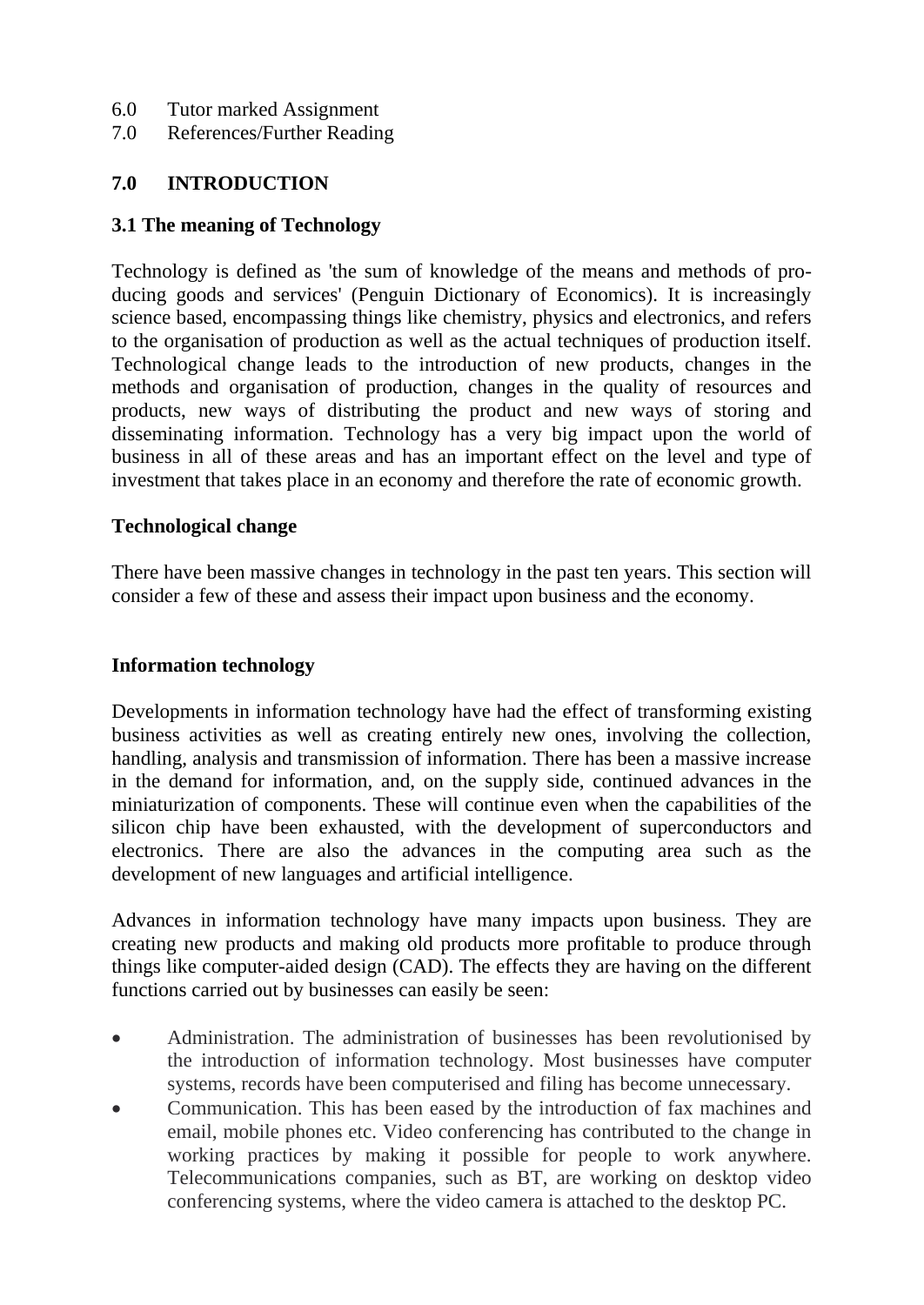- Production. The use of CAD will shorten the design and planning phase of the product and shorten the life cycle of the product. Japan applied this very early in the field of consumer electronics and many of the products are withdrawn from sale and redesigned within a very short period of time.
- Storage and distribution. The computerisation of stock control has had implications for the storage requirements of firms. It has made implementation of the just-in-time method of stock control possible. This is easily seen in the case of supermarkets where the use of bar-codes on products makes it possible to carry out a stock check of a whole supermarket in a matter of hours. The shelves can then be loaded up as the stock check continues. Similarly, the use of bar-codes with Electronic Point of Sale (EPOS) makes stock control simpler.
- Electronic Funds Transfer at Point of Sale (EFTPOS). This system has also had a revolutionary effect in the area of retailing. Most shops now accept credit cards or Switch cards where funds are immediately transferred from bank accounts to the supermarkets.
- The Internet. The potential for the Internet is enormous, although it is still is still growing. At present, the U.S seems to be the highest user, the market is growing.

One aspect of business where information technology has become particularly important is in providing opportunities for firms to interact immediately with their customers and suppliers, whoever and wherever they might be. E-commerce, ebusiness and e-markets are now part of the business lexicon and are now an important area of study for undergraduate and postgraduate students alike.

# **Other technological developments**

- New materials. There are two main developments in this area: the development of materials in the high-tech industries like technical ceramics and the upgrading of materials used in lower-range products like coated sheet metal.
- Biotechnology. This is expected to have wide-ranging effects on many fields. The development of new products like computers that can imitate the activity of the brain can shorten the development process for certain products by speeding up existing processes.
- Energy. The kinds of developments that can take place in this field are the use of superconductors to transport electricity and research which might make solar energy a viable source of energy.

These are the new emerging industries which are creating new products and making old products more profitable to produce. It has been estimated that the output of these emerging industries is 20 per cent for consumption within the industries themselves, 20 per cent for final consumption and 60 per cent for consumption in the traditional industries.

## **3.2 Technology and investment**

The second input into the production process after people is capital. In economics, capital has a special meaning; it refers to all man-made resources which are used in production. Capital is usually divided into working capital and fixed capital. Working capital consists of the stocks of raw materials and components used in producing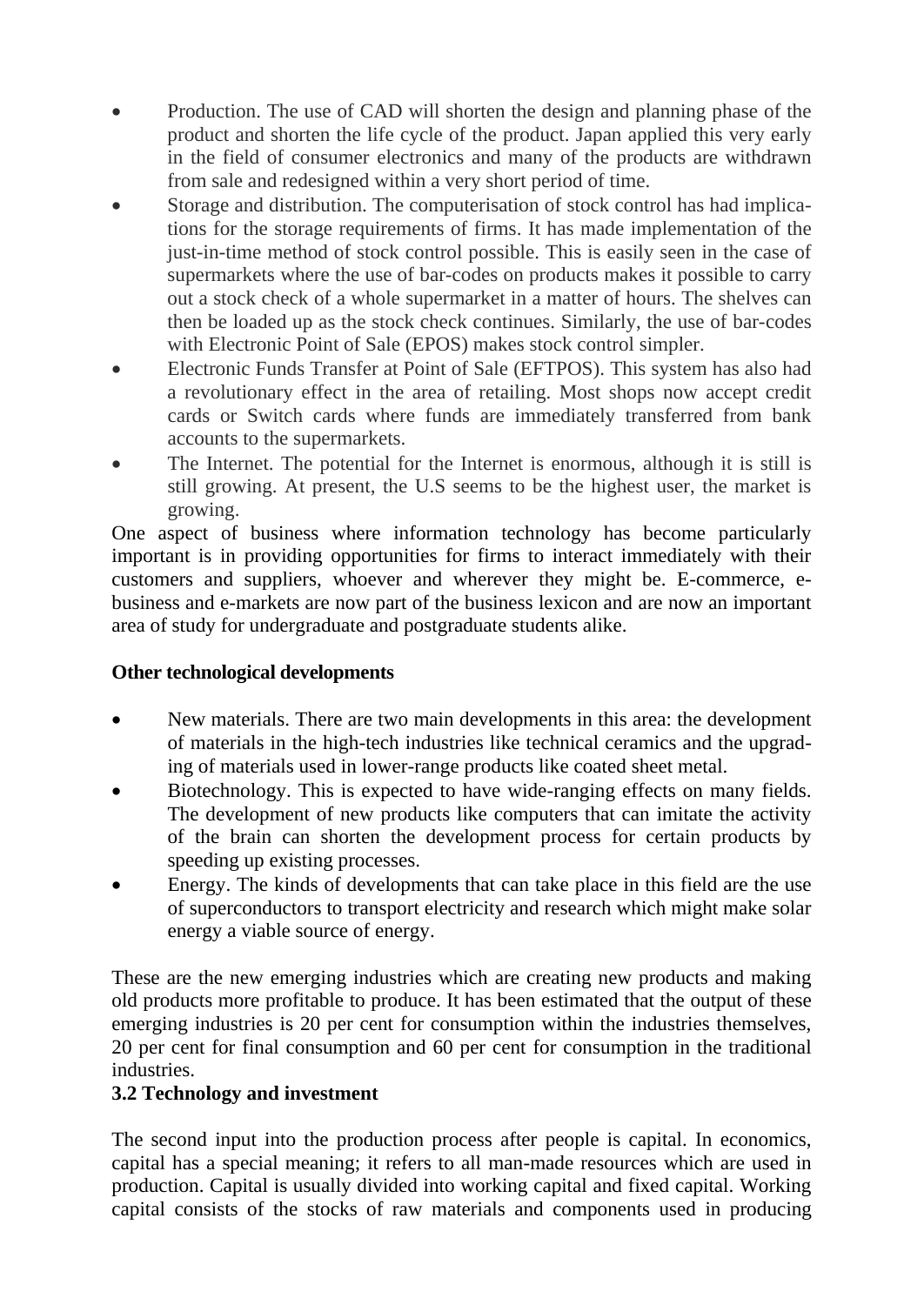things. Fixed capital consists of buildings, plant and machinery. The main difference between the two is that fixed capital gives a flow of services over a long period of time, while working capital needs to be replaced on a regular basis. Because of its nature, working capital is much more mobile than fixed capital (i.e. it can be used for other purposes much more easily). Capital is a 'stock' of goods used in the production process, a stock which is continually being used and therefore needing to be replaced. This stock provides a flow of services for the production process.

Capital includes a wide diversity of items, including factory premises, machinery, raw materials in stock, transport vehicles and partly finished goods. As well as these, there is what is often called 'social capital', which refers to capital that is owned by the community such as schools and hospitals. There is also spending on the infrastructure, which is important to all businesses rather than being linked to one particular business. The main components of this are transport, energy, water and information. The transportation system is obviously very important to any economy. Road, rail, air and water are used to transport goods, services and raw materials. The same is true for energy and water. The information distribution system is also part of the infrastructure and would include telephone systems and the post.

The increase in the stock of capital over time is called investment. Investment will serve to increase the productive potential of the firm and the economy. Investment usually refers to the purchase of new assets, as the purchase of second-hand assets merely represents a change in ownership and therefore does not represent a change in productive potential. Investment is important for the firm as it is a mechanism for growth; it is an integral part of the innovation process and can have disastrous results for a firm if an investment goes wrong. Generally, the higher the level of investment in a country, the higher will be the level of economic growth.

Total or gross investment can be broken down into replacement investment, which is investment to replace obsolete or worn-out machines, and new investment, which is any investment over and above this. This includes investment by firms, individuals and governments. As might be expected, the level of investment is affected by the state of the economy.

There is an important relationship between investment and technological change which runs in both directions. Investment can form the basis for improvements in technology while improved technology which brings about new ways of producing goods will lead to greater investment. For private firms the main determinants of the level of investment will be the rate of technological change and the scope for extra profit as a result of these changes.

### **Innovation and technology**

There are two types of innovation that can occur as a result of technological change: product innovation and process innovation. Product innovation is the development of new products, like the microprocessor, which will have far-reaching effects on busi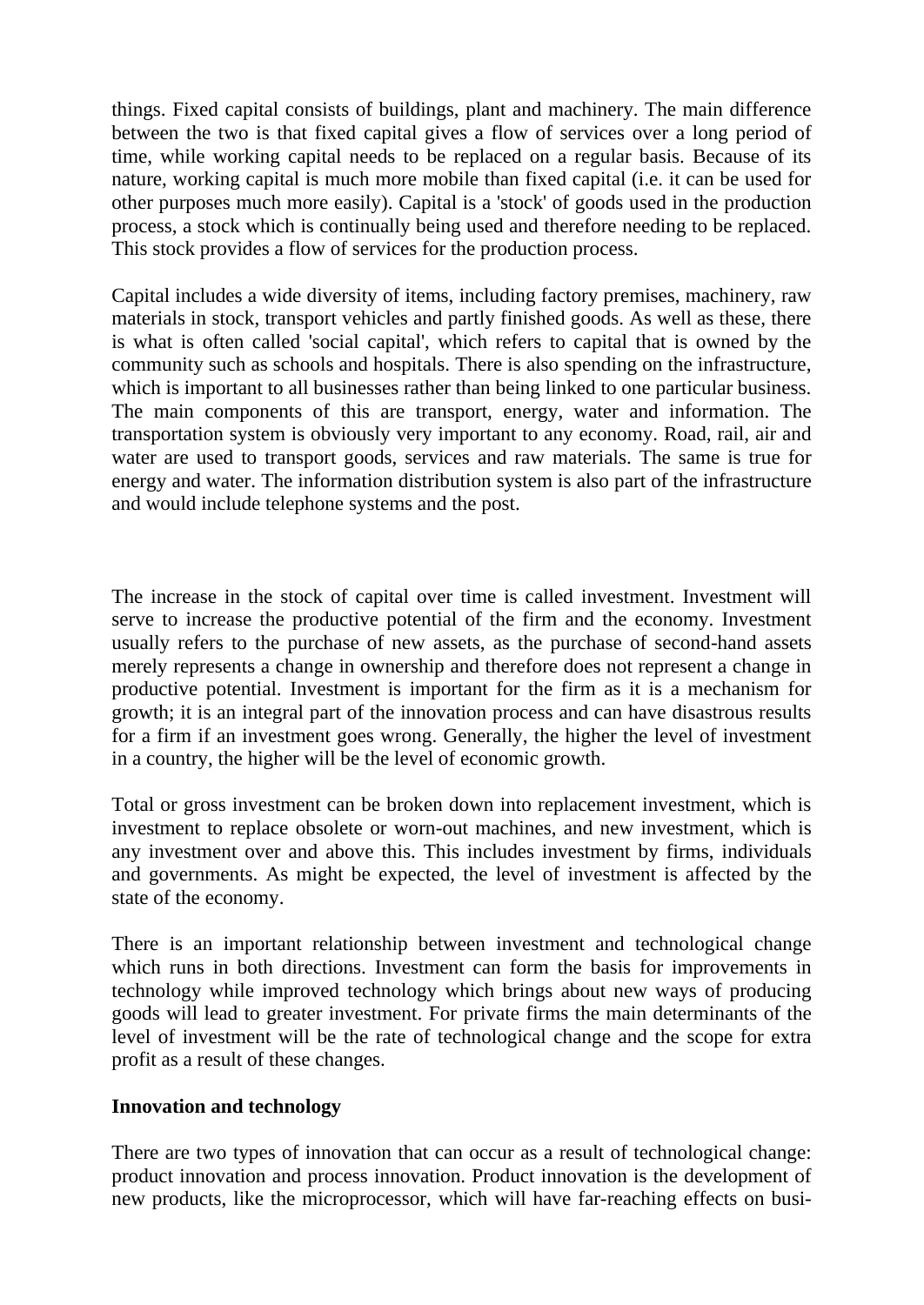ness. New products impact upon the industrial structure of a country, as new industries grow and old industries disappear. This in turn will lead to changes in the occupational structure of the workforce, as we have seen. It has even had the effect of reducing the benefits large firms derive from economies of scale in cases where the technological change can be exploited by small firms as well as it can by large firms. Another example of product innovation which has affected the level of competition in the market is the development of quartz watches, which allowed Japan to enter the market and compete with Switzerland. Process innovation, on the other hand, refers to changes that take place in the production process, like the introduction of assemblyline production in the manufacture of cars. The two types of innovation are related, as the above examples show. The microprocessor (product innovation), which is a new product, has led to massive changes in the way that production and offices operate (process innovation).

Not all innovation is technological in nature; for example, changes in fashion in clothing are not technological. Innovative activity is important for all industry whether manufacturing or non-manufacturing. In some industries (e.g. pharmaceuticals, computers), innovation is essential if firms wish to remain competitive. A CBI survey of 408 companies in the UK found that the innovation activities of 84 per cent of the sample had been adversely affected by the economic slowdown post-September 11.

## **3.2 Research and development**

Most, but not all, technological changes have occurred through the process of research and development (R&D). 'Research' can be theoretical or applied, and 'development' refers to the using of the research in the production process. Most research and development carried out by private companies is directed towards applied research and development. It is designed to develop new products and production processes which will render production more profitable. It is also aimed at improving existing products and processes. Most basic theoretical research carried out around the world is financed from public sources and is undertaken in places like the universities.

### **Limits to technological change**

Technological change has many effects on the economy and the environment and if uncontrolled can lead to problems, like high levels of unemployment or the exhaustion of natural resources. One area of concern is energy. The world's stock of energy is finite and we are still heavily dependent upon fuel which was formed millions of years ago. The development of nuclear power again represents a finite source of energy, and also carries with it other problems like the disposal of nuclear waste and the possibility of accidents. For these and other reasons the scale of technological change needs to be controlled.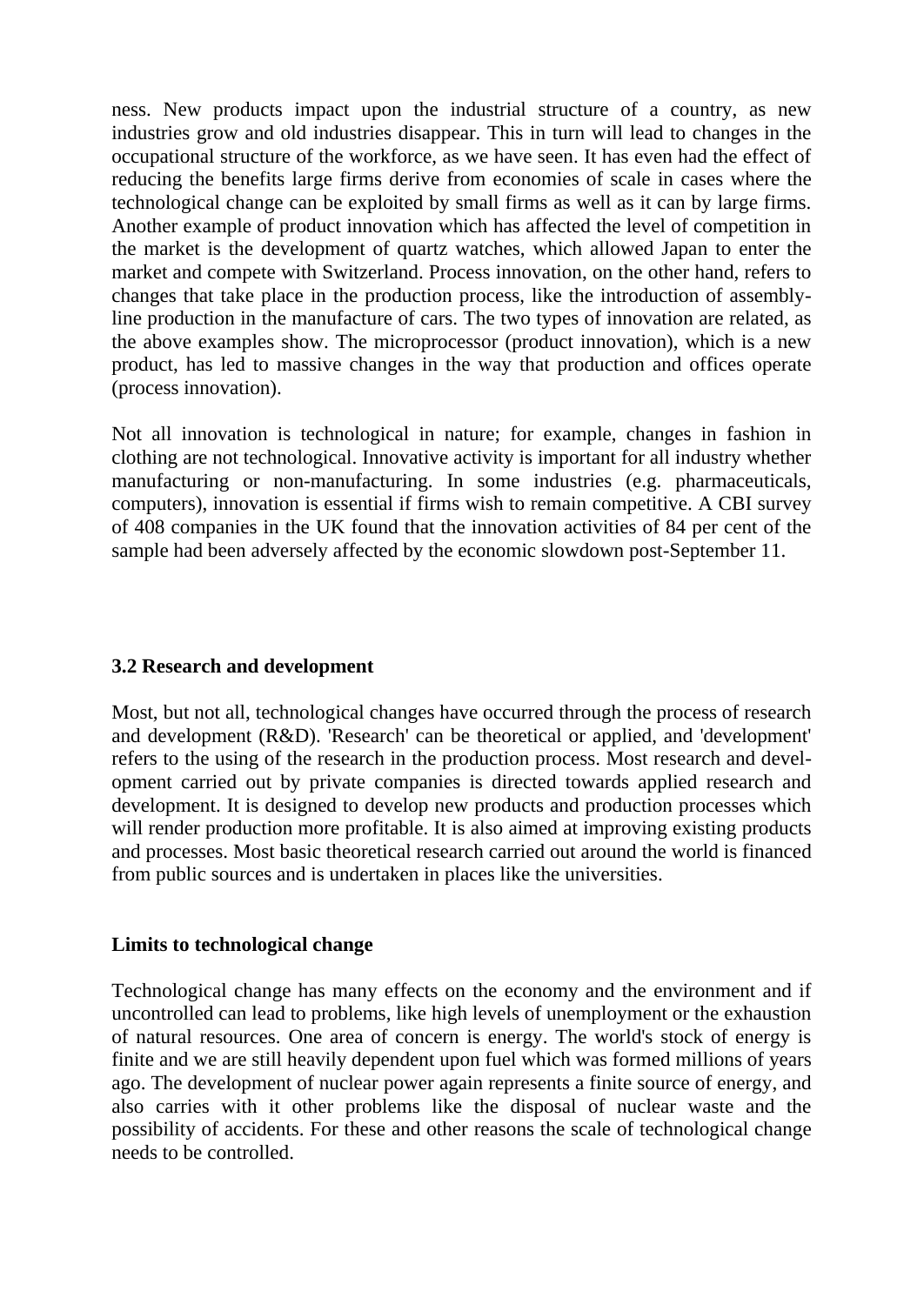It is also the case that technological change can lead to high levels of unemployment in industries that are in decline. This type of unemployment often takes on a regional bias as the older traditional industries tend to be located in particular parts of the country. Technological unemployment is in some respects inevitable as in a changing world it would be expected that new industries would emerge and old industries die. The problem can be tackled by the government and industry through retraining, but what is also needed is a new and more flexible view of work where less time is spent working and more on leisure.

### **8.0CONCLUSION**

Technological advances can create new products, advanced production methods and better ways of managing. Organizations can improve their technology by investing in research and development.

### **9.0 SUMMARY**

Technologies provide new ways to manage and communicate. Technology is the knowledge of the means and methods of producing goods and services.

### **6.0 TUTOR-MARKED ASSIGNMENT**

Discuss the role of technology in modern business management.

## **7.0 REFERENCES/FURTHER READING**

Bateman, T, S & Snell S.A (2009), Management, leading & collaborating in the

competitive world, Boston, McGraw-Hill Irwin

Daft R. L. (1997) Management, San Diego, Harcourt Grace College Publishers.

- Hellriegel D., Jackson, S. E & Slocum J. W. J (2002) management, a Competency-Based Approach, South-Western – Library of Congress Cataloging – in – Publications Data.
- Rue L. W. & Byars L. L (2001) Business management-Road wild applications & connections, New York Boston, McGraw Hill Irwin.
- Rue L. W. & Byars L. L (2007) management, Boston, McGraw Hill Irwin.
- Smith on (2011) Fundamentals of management, London, McGraw Hill.

Stoner J. A. F. (1978) Management, New Jersey, Prentice Hall.

Stoner, J. A. F, Freeman A. E, and Gilbert Jr. D.R , management, New Jersey, Prentice Hall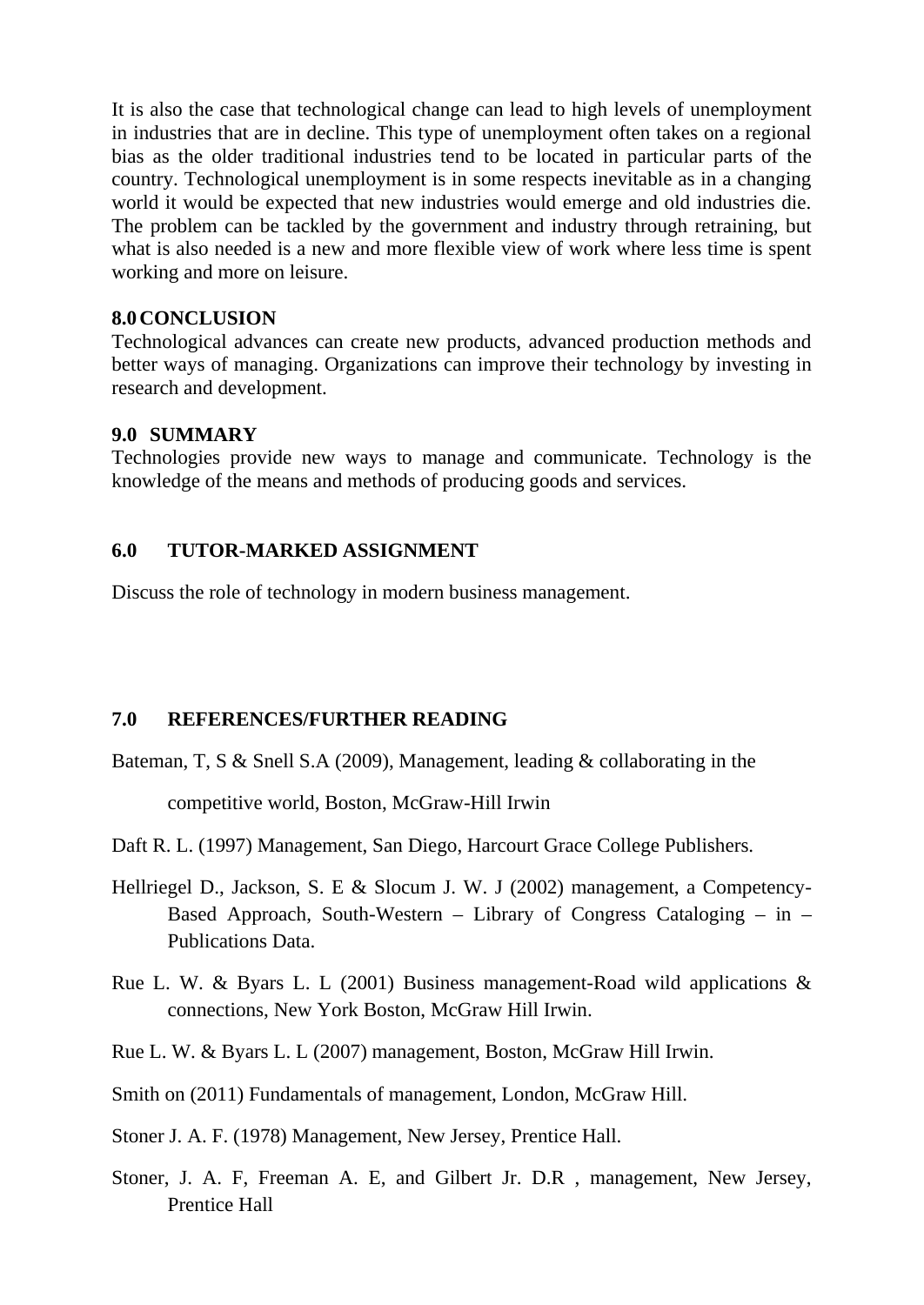Worthington I, and Britton. C, (2009), the business environment, London, Prentice Hall.

## **UNIT 8 THE DEMOGRAPHICAL FORCES**

## **CONTENTS**

- 1.0 Introduction
- 2.0 Objectives
- 3.0 Main Content
	- 3.1 The population
	- 3.2 Demographic change and business
	- 3.3 The Social context
	- 3.4 Other social influences
- 4.0 Conclusion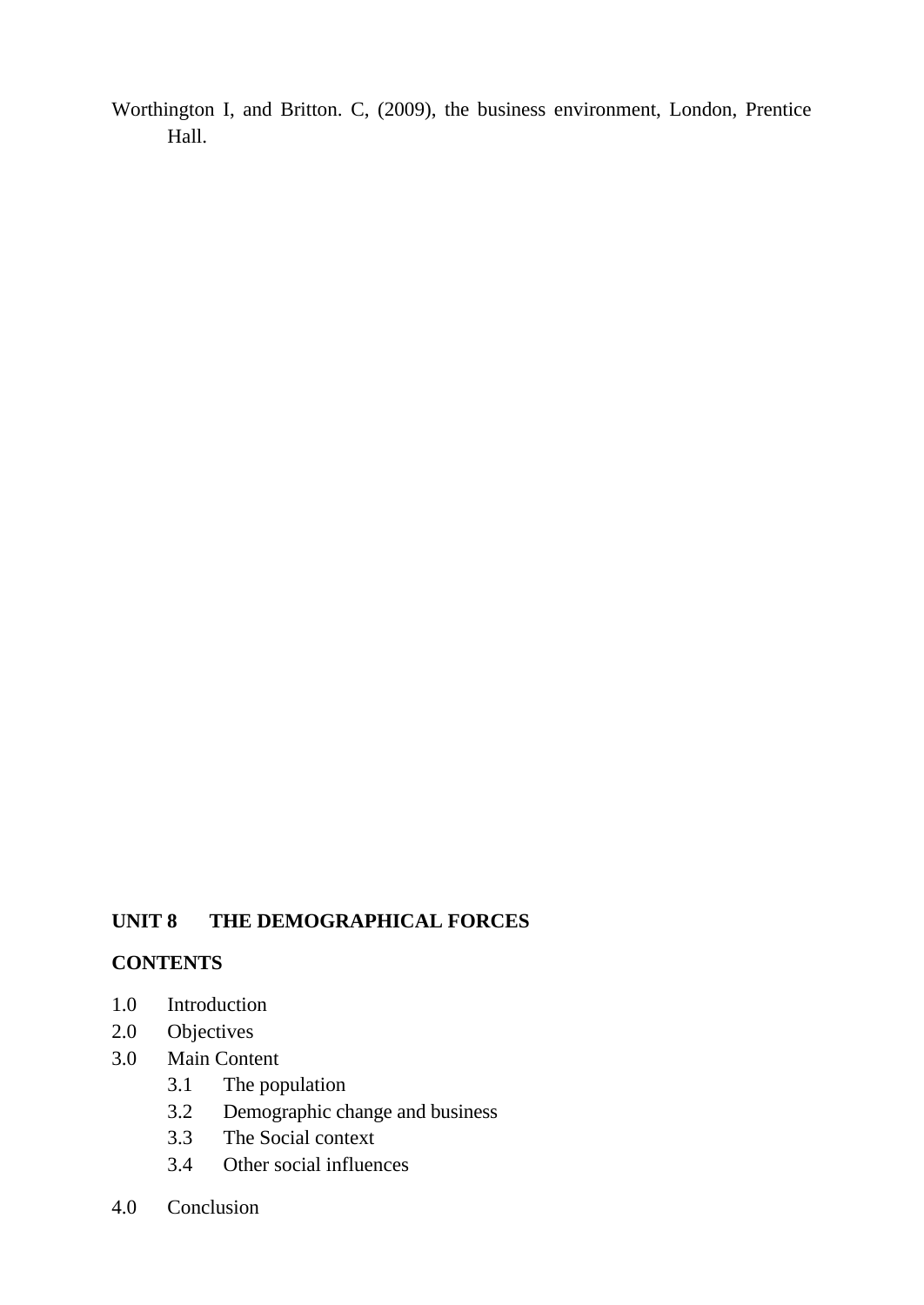- 5.0 Summary
- 6.0 Tutor marked Assignment 7.0 References/Further Reading

### **1.0 INTRODUCTION**

Demography is the study of populations both in terms of their overall size and their structural characteristics. From a business point of view the key as of interest include the age structure of a given population, its gender balance, its geographical distribution and the tendency for both the size and structure of the population to change over time. Demographic change can have important implications for both the demand and supply side of the economy and hence for organisations of all types.

### **3.0 THE MAIN CONTENT**

### 3.1.1 **POPULATION**

A country's population normally increases over time and will vary according to such factors as changes in the birth and death rates and in the rate of net migration. For example, the Nigerian population as at 2015 is estimated to be 170 million people. In comparison, Russia's current population of around 145 million is projected to fall to about 100 million by 2050 as a result of a declining birth rate and a rising death rate in the wake of the country's economic collapse. If this occurs the world's biggest country will have fewer people than countries such as Uganda and Egypt. It is worth remembering, however, that future population changes are only projections and that these can vary considerably over time as new data become available. For example, in late 2007 the UK's Office for National Statistics provided three projections for the UK population by 2081: 63 million (lowest estimate); 108.7 million (highest estimate); 85 million (most likely estimate). These estimates show considerable variation and indicate how future population changes are relatively unpredictable, which can make forward planning difficult.

### **3.1.2 The age and sex distribution of the population**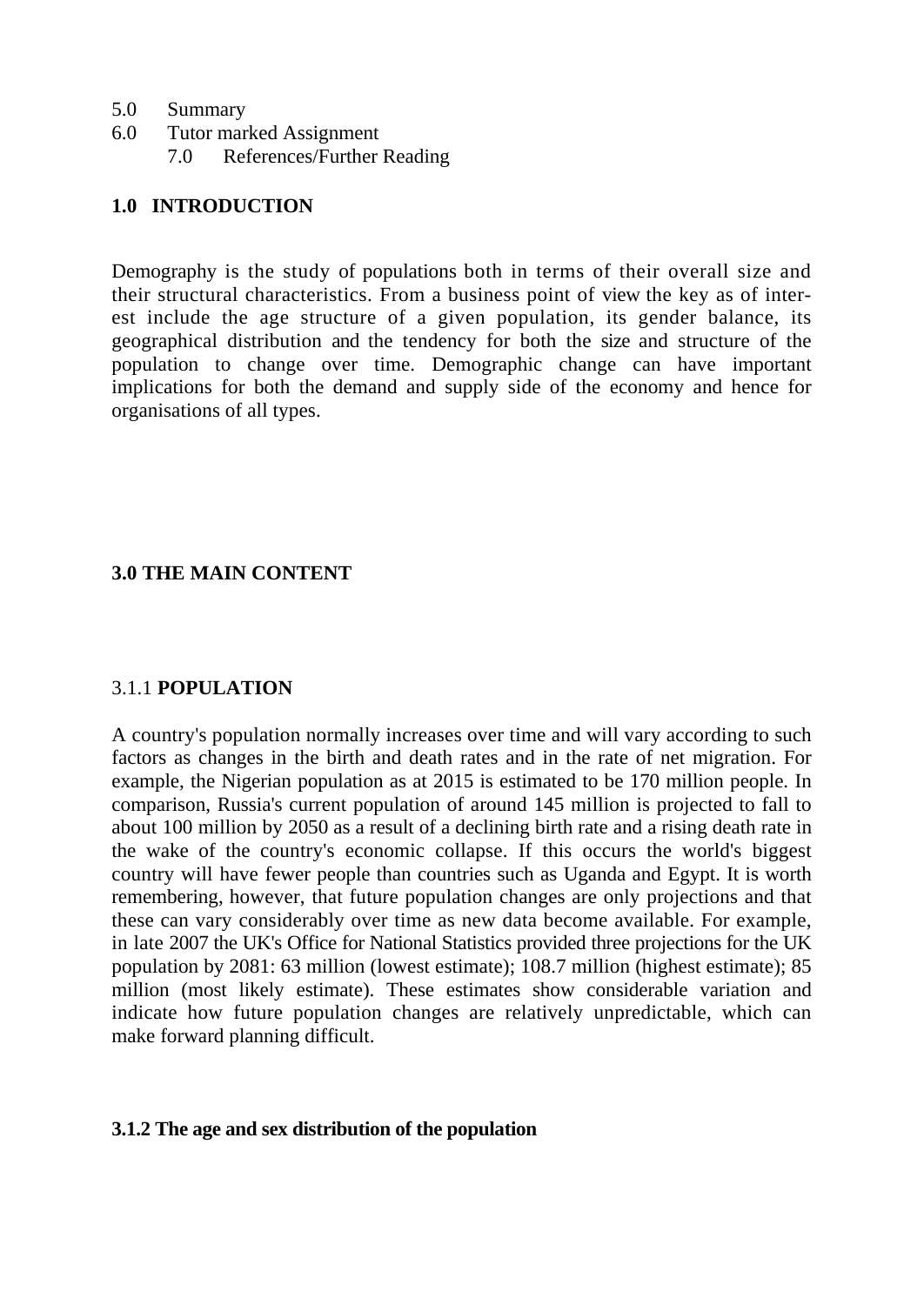In addition to examining the overall size of a country's population, demographers are also interested in its structural characteristics, including the balance between males and females and the numbers of people in different age categories.

# **3.1.2 Other structural characteristics**

Populations can also be examined in a number of other ways including their ethnicity and geographical distribution.

# **3.1.3 Population change**

As the previous analysis indicates, populations can change in either size and/or structure, with important consequences for economic activity both within and between countries. The size and structure of a country's population depend on a number of variables, the most important of which are the birth rate, the death rate and the net migration rate.

# **3.1.3.1The birth rate**

Birth rates tend to be expressed as the number of live births per thousand of the population in a given year. In many countries this figure has been falling steadily over a long period of time for a number of reasons. These include:

- A trend towards smaller families as people become better off and health improves and death rates fall.
- The increased availability of contraception.
- The trend towards later marriages and later childbearing for social and/or economic reasons.
- Declining fertility rates.
- Changing attitudes towards women and work.

In some countries governments have offered financial and other incentives to married couples to try to reduce the birth rate (e.g. China) as a means of controlling population growth. In other countries incentives have been offered to try to reverse the actual or potential decline in the birth rate because of its economic consequences (e.g. France, Singapore). Declining birth rates are, of course, an important contributor to an ageing population; they can also have other consequences. For instance, a recent increase in the birth rate in the UK has led to a call by the Optimum Population Trust for British couples to restrict themselves to 2 children in order to reduce the impact of population growth on the natural environment. In Nigeria, various governments have tried to restrict couples to four children per couple but this has not been effectively handled.

# **3.1.3. 2 The death rate**

Like birth rates, death rates are usually measured per thousand of the population in a given year. For developed economies, this figure has tended to fall over time before reaching a plateau. Among the main contributors to this trend have been:

- Rising living standards, including better housing, sanitation and nutrition.
- Developments in medical technology and practice.
- Better education.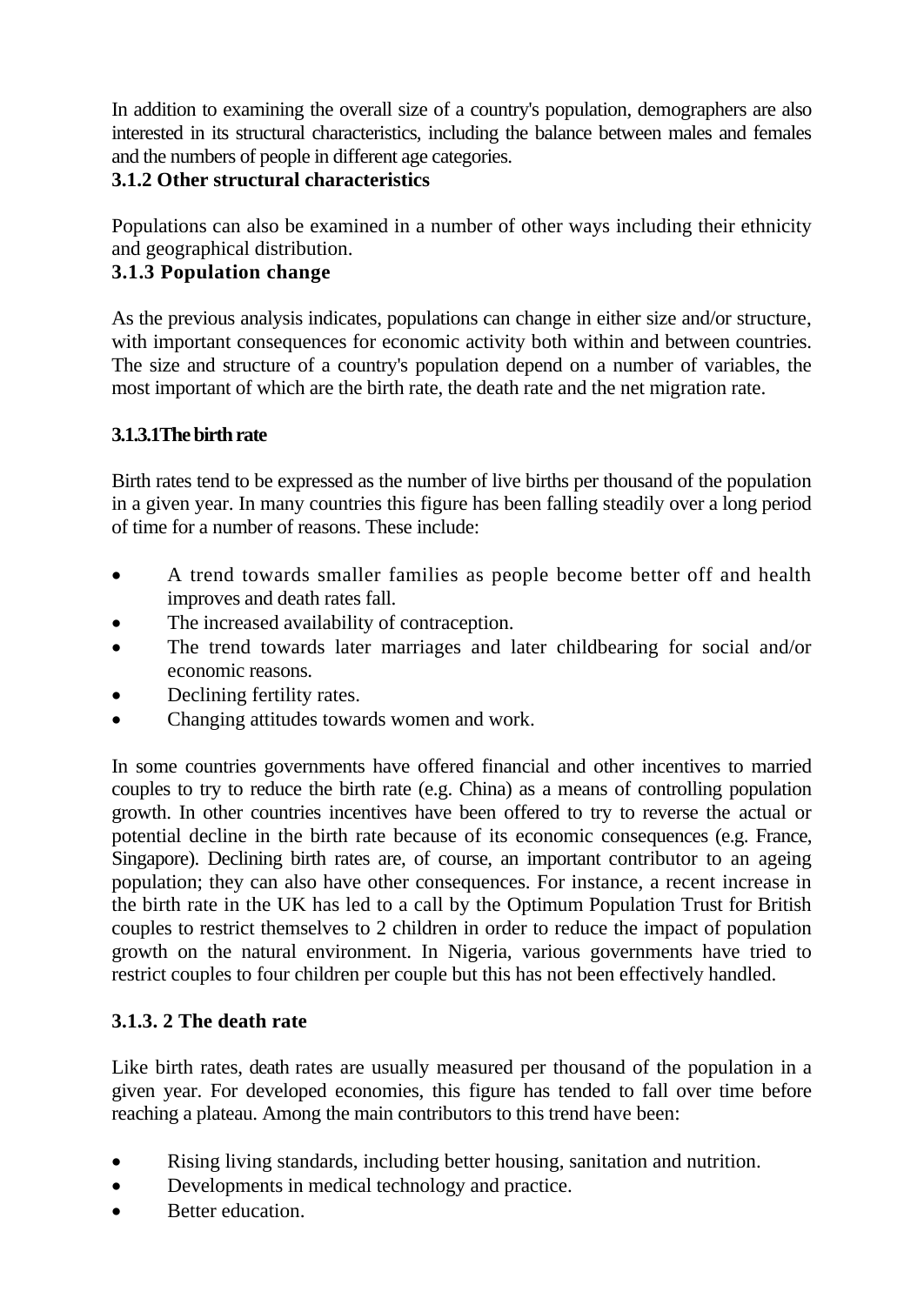- Improved working conditions.
- The difference between the birth rate and the death rate represents the natural change in the population (i.e. increase or decrease).

# **3.1.3.3 Net migration**

Apart from the movement of population within a country (internal migration), people may move from one country to another for a variety of reasons. The balance between those leaving (emigrants) and those entering (immigrants) a country over a given period of time represents the rate of net migration. Along with changes in the birth and/or death rate, this can be a significant factor in population change and can have important consequences for the economy. Influences on the rate of net migration include:

- Legal barriers (e.g. immigration laws).
- Economic migrancy.
- The numbers fleeing persecution.
- Government policy.
- Political developments.

## **3.2 Demographic change and business**

Changes in the size and/or structure of a country's population can have important consequences for enterprises in the public, private and voluntary sectors both in the short and long term. Given increased globalisation and international trade, the impact of demographic change has an international as well as a national dimension for a growing number of trading organisations.

The following examples provide illustrations of how a changing demography can influence both the level and pattern of demand within an economy and in turn help to explain why changes can occur in a country's economic and industrial structure. Demographic change can also have important effects on the supply side of the economy.

You should try to think of other examples.

- As populations grow in size the demand for many types of goods and services also tends to grow (e.g. energy, consumer durables, food). A growing population also provides a larger workforce, other things being equal.
- An 'ageing population' increases the demand for a range of public, private and voluntary sector goods and services (e.g. healthcare, pensions, specialist holidays, sheltered housing). It also creates an increasingly dependent population.
- A declining birth rate influences the demand for education, children's products, childcare, certain TV programmes, comics, toys, etc. It can also reduce the numbers of young people available to enter the workforce to replace those who retire.
- Changes in the ethnic make-up of the population can affect the demand for par-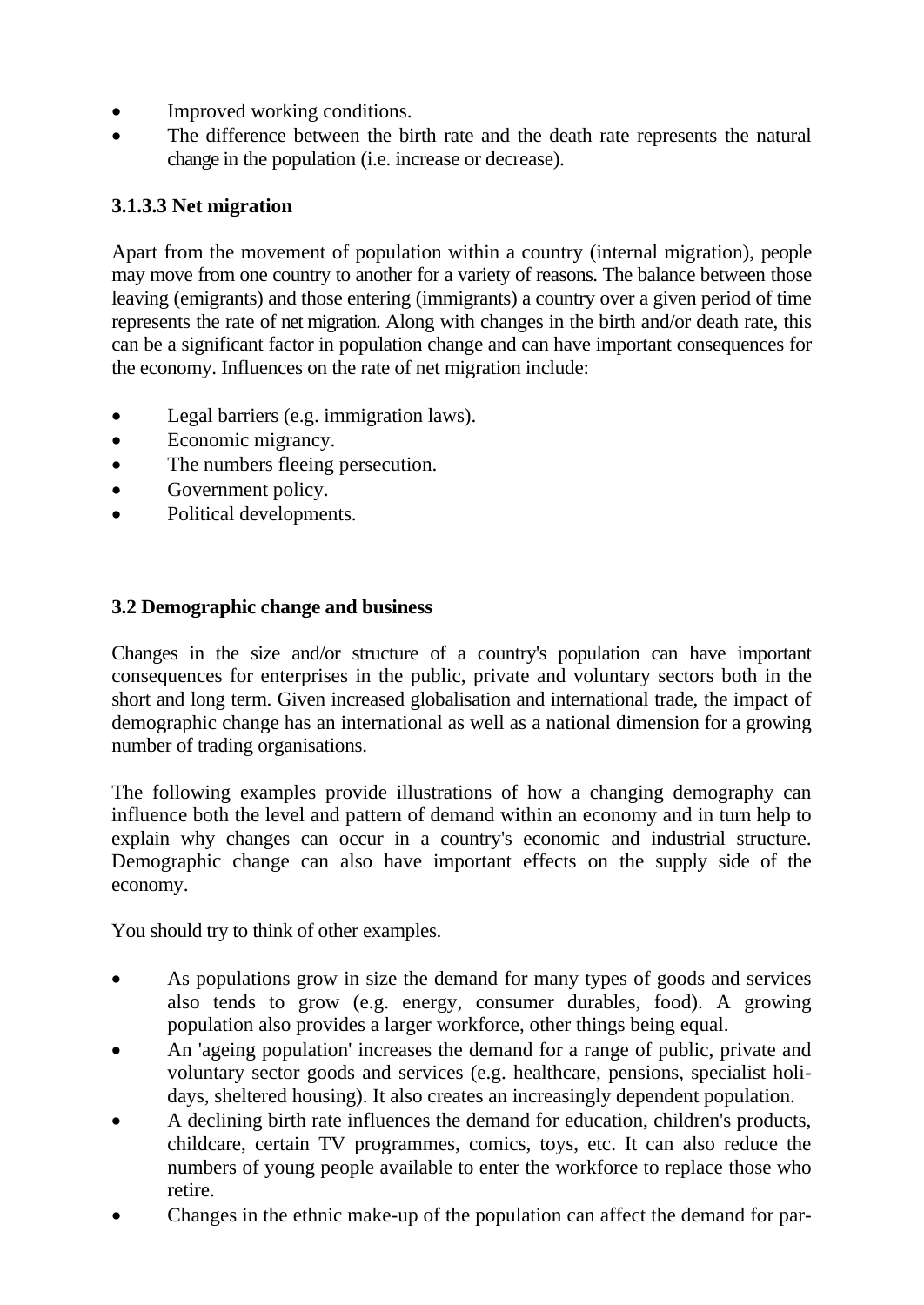ticular food products, clothing and media services and can place increased demands on public authorities (e.g. documents printed in different languages). Some researchers also argue that a more diverse workforce can improve an organisation's performance.

• The regional redistribution of the population will affect the consumption of a range of goods and services including housing, education, healthcare, transport, energy and many day-to-day products. It can also affect prices (e.g. in the housing market) and the make-up of the local labour market.

On a more general level, it is also worth noting that demographic change can impact on a country's social as well as its economic structure and that this can result in increased (or reduced) demands on a range of organisations, particularly those in the public sector. For example, the growing imbalance being experienced in many countries between an increasing and dependent elderly population and a diminishing population of working age touches on many areas of public policy, from healthcare and social provision on the one hand to pensions and fiscal policy on the other. Governmental responses to the consequences of demographic change can have both direct and indirect consequences for a wide variety of organisations across the economy.

# **3.3 The Social context**

Since organisations exist and operate in society, they are subject to a variety of societal influences that operate at both a general and specific level. In this section we consider some of the key factors within an organisation's social environment, starting with the concept of social class.

## **3.3.1 Social class**

Throughout history, all societies have normally exhibited a certain degree of social and economic inequality that has given rise to the tendency to classify individuals into different social categories. For example, in India the 'caste system' has been an important source of social differentiation and one which has exerted a key influence over the life and opportunities available to members of the different castes. In other countries, including Nigeria, the categorisation of individuals has often been based around notions of social class, the idea of grouping people together who share a similar social status which is related to certain common features such as educational background, income and occupation. Whereas in some types of social system, movement between groups is either very difficult or impossible (e.g. the caste system), in others social mobility is frequently observed, with some individuals able to move relatively quickly between the different social strata (e.g. upper class, middle class, working class) as their personal circumstances change.

Another factor that can clearly affect people's attitudes and behaviour is the lifestyle that they choose to adopt. Lifestyles are basically concerned with the way in which people live and how they spend their money, decisions which are not necessarily always linked to their socio-economic position. Two individuals with the same occupation - and nominally in the same social class - may have entirely different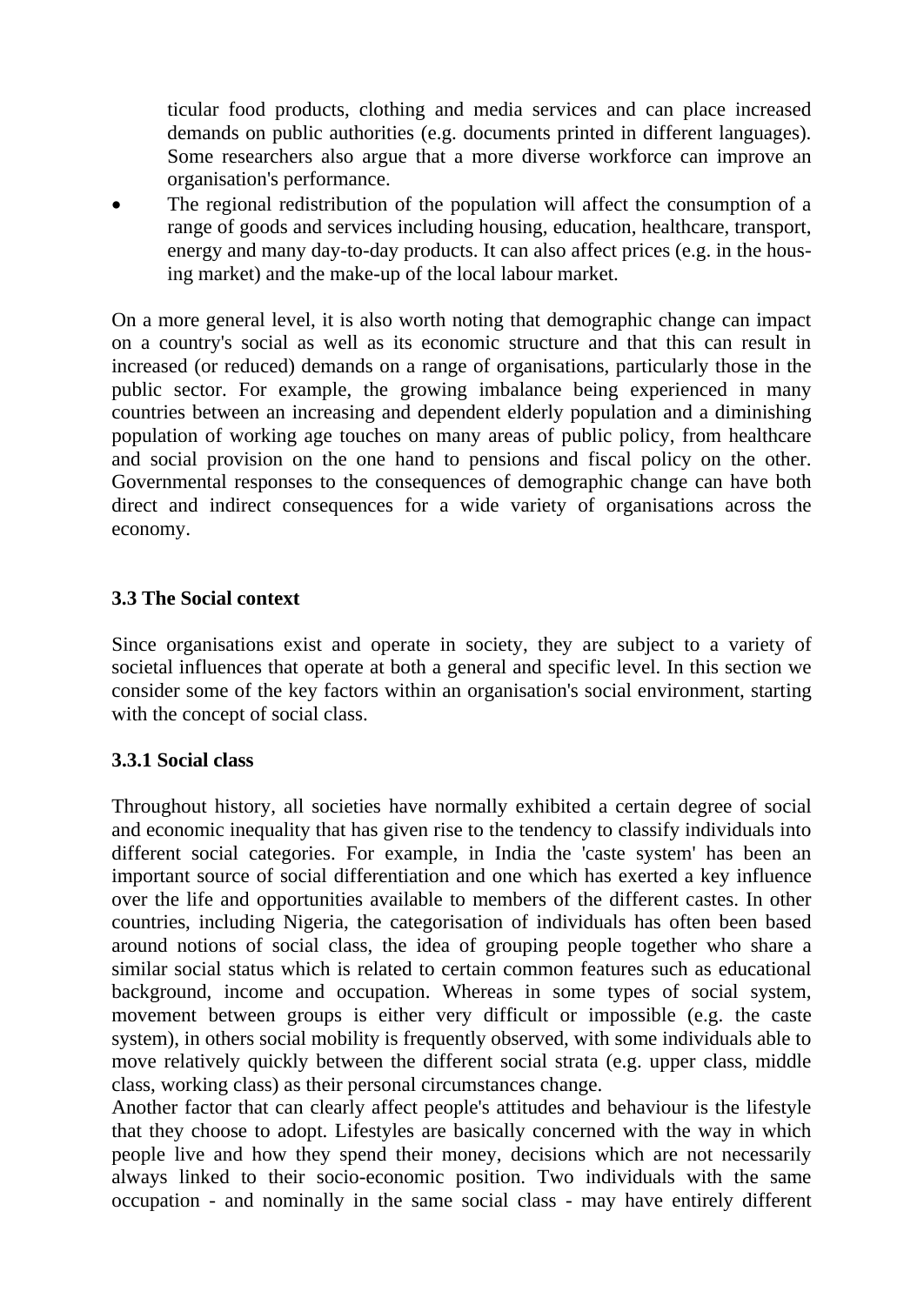lifestyles, a point well illustrated by examining two university lecturers. My own lifestyle is highly sophisticated, environmentally sensitive, artistic and cosmopolitan; that of a colleague - who happens to teach marketing - is narrow, parochial, philistine and consumption-driven. Then, what would one expect?!

Lifestyle analysis provides another way of seeking to categorise and explain human behaviour, based on factors such as an individual's interests, activities and opinions as well as on their demographic characteristics. In essence, the proposition is that by examining distinctive patterns of consumer response, a marketing organisation can build up a clearer picture of an individual's habits, preferences and behaviour and by doing so can design more effective and appealing products, marketing programmes and/or communications that can be aimed at specific lifestyle groups.

## **3.4 Other social influences**

While it is important to consider the influence of broad social factors such as class and lifestyles, it is also worth remembering that consumers are individuals and that they are subject to influences that operate at a personal level. Such influences include the wide variety of individuals and groups with whom we come into contact during our lifetime and who may influence our attitudes, values, opinions and/or behaviour. Primary among these are our interactions within the family, with friends or work colleagues and through our involvement with sports and social clubs, religious organisations, trade unions and so on. Such groups are sometimes referred to as reference groups.

Groups that have a regular or direct (i.e. face-to-face) influence on us are known as primary reference groups while those whose influence tends to be more indirect and formal are known as secondary reference groups. The former, in particular, can be very influential in shaping our attitudes and behaviour including our decisions on consumption.

The importance of reference groups, especially family and friends, is recognised by both economists and marketers. Economists, for example, use the notion of 'households' to indicate that the consumption of goods and services often takes place within a collective family framework, as in the case of groceries, holidays, vehicles and many other everyday products. Marketers use concepts such as the family life cycle to show changing patterns of consumption as the individual moves from being a child in a family to being a parent with different needs and responsibilities.

While it is difficult to be precise about when and how far an individual's demand is shaped by the family and other reference groups, it is not difficult to think of particular examples when this is likely to be the case. For many services such as builders, restaurants, hotels, hairdressers and car repairs, consumers often rely on the advice of a trusted friend or colleague and many firms can gain new business through such word-of-mouth recommendations. Equally, through membership and/or support of a particular group or club, individuals may be tempted to purchase particular goods and/or services (e.g. football kit, trainers, a CD, tickets), especially those with a desirable 'brand name' and endorsed by a well-known personality (e.g. sportsperson,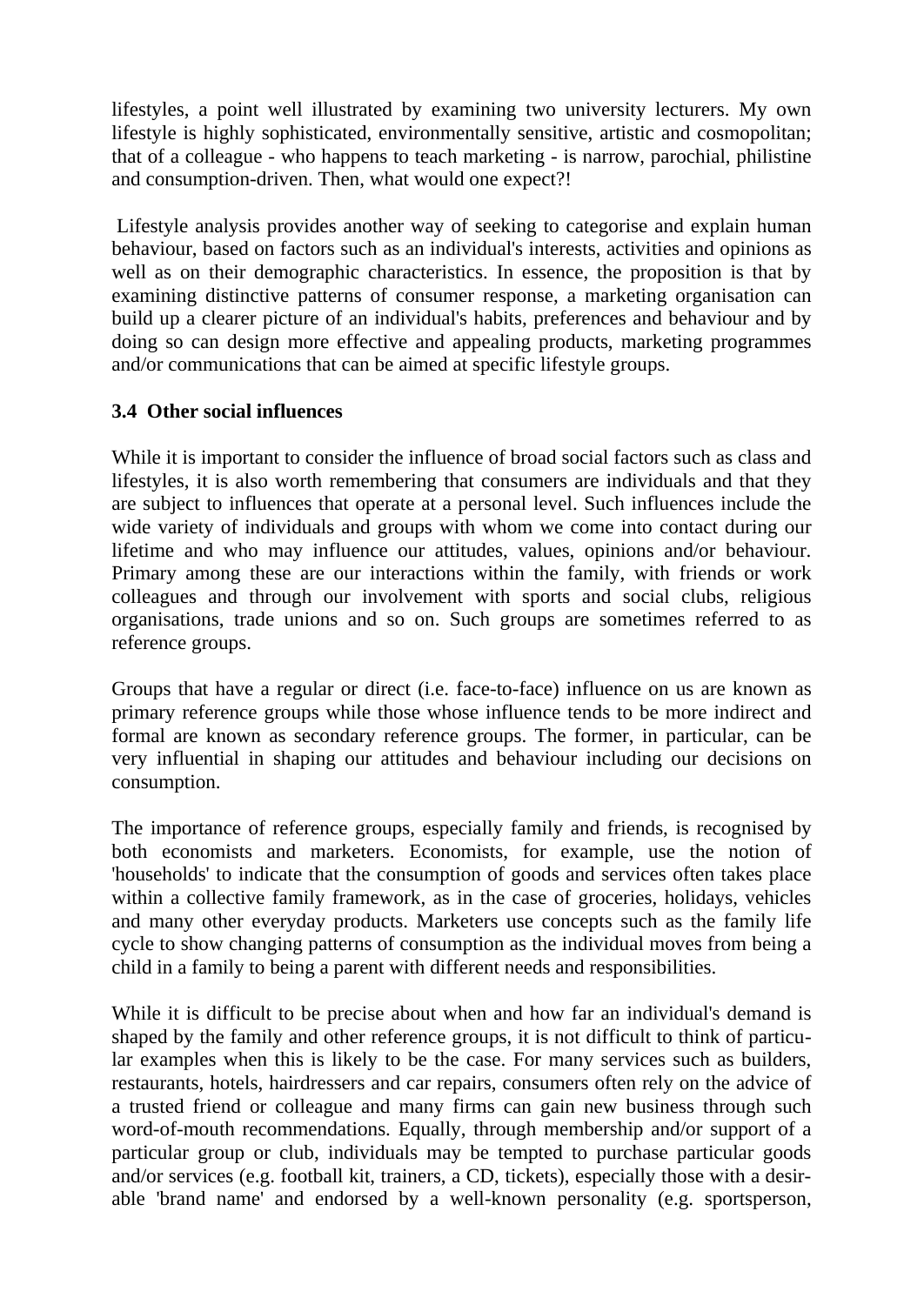musician, singer, film star). In such cases, the demand for the product is often less price sensitive since it is a 'must have' product.

### 4.0 **CONCLUSION**

Demographics consists of the various characteristics of people such as age, sex, family size, income, education, occupation, tribes and so no within a group or other social units such as organizations and indeed the society at large. Managers must consider workforce demographics in formulating strategies that will lunch their organizations to greater hights.

### **5.0 SUMMARY**

The Demographic environment is concerned with the study of the population characteristics both in terms of their overall size and their structural characteristics. Areas of interest in a business setting include the age structure of a given population, its gender balance, its geographical distribution and the tendency for both the size and structure of the population to change over time. As we have observed, demographic change can have important implications for an organization's human resources management as well as the demand and supply side of the economy. The social context of business includes factors such as social class, lifestyles and reference group influences. The consumption of goods and services in an economy can be linked to such factors.

### **6.0 TUTOR MARKED ASSIGMENT**

Why do you think that the demographic composition of a population is important to an organization?

## **7.0 REFERENCES/FURTHER READING**

Bateman, T, S & Snell S.A (2009), Management, leading & collaborating in the

competitive world, Boston, McGraw-Hill Irwin

- Daft R. L. (1997) Management, San Diego, Harcourt Grace College Publishers.
- Hellriegel D., Jackson, S. E & Slocum J. W. J (2002) management, a Competency-Based Approach, South-Western – Library of Congress Cataloging – in – Publications Data.
- Rue L. W. & Byars L. L (2001) Business management-Road wild applications & connections, New York Boston, McGraw Hill Irwin.
- Rue L. W. & Byars L. L (2007) management, Boston, McGraw Hill Irwin.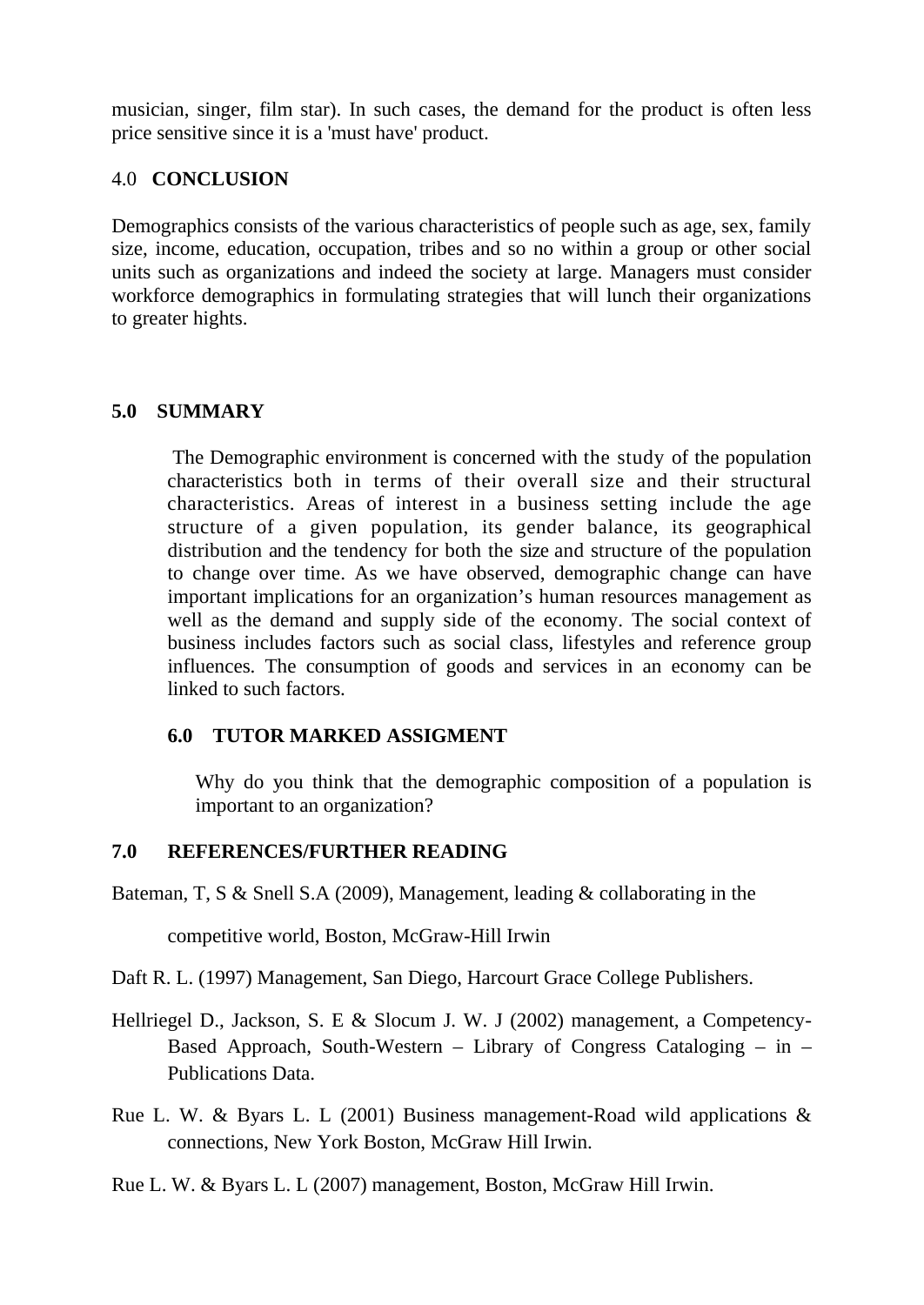Smith on (2011) Fundamentals of management, London, McGraw Hill.

Stoner J. A. F. (1978) Management, New Jersey, Prentice Hall.

- Stoner, J. A. F, Freeman A. E, and Gilbert Jr. D.R , management, New Jersey, Prentice Hall
- Worthington I, and Britton. C, (2009), the business environment, London, Prentice Hall.

### **UNIT 9 THE CULTURAL ENVIRONMENT**

### **CONTENTS**

- 1.0 Introduction
- 2.0 Objectives
- 3.0 Main Content
	- 3.1 The meaning of culture
	- 3.2 Sub culture
	- 3.3 Application of culture
- 4.0 Conclusion
- 4.0 Summary
- 6.0 Tutor marked Assignment
- 7.0 References/Further Reading

### **3.0 THE MAIN CONTENT**

#### **3.1 The meaning of culture**

The term culture generally refers to a complex set of values, norms, beliefs, attitudes, customs, systems and artefacts which are handed down from generation to generation through the process of socialisation and which influence how individuals see the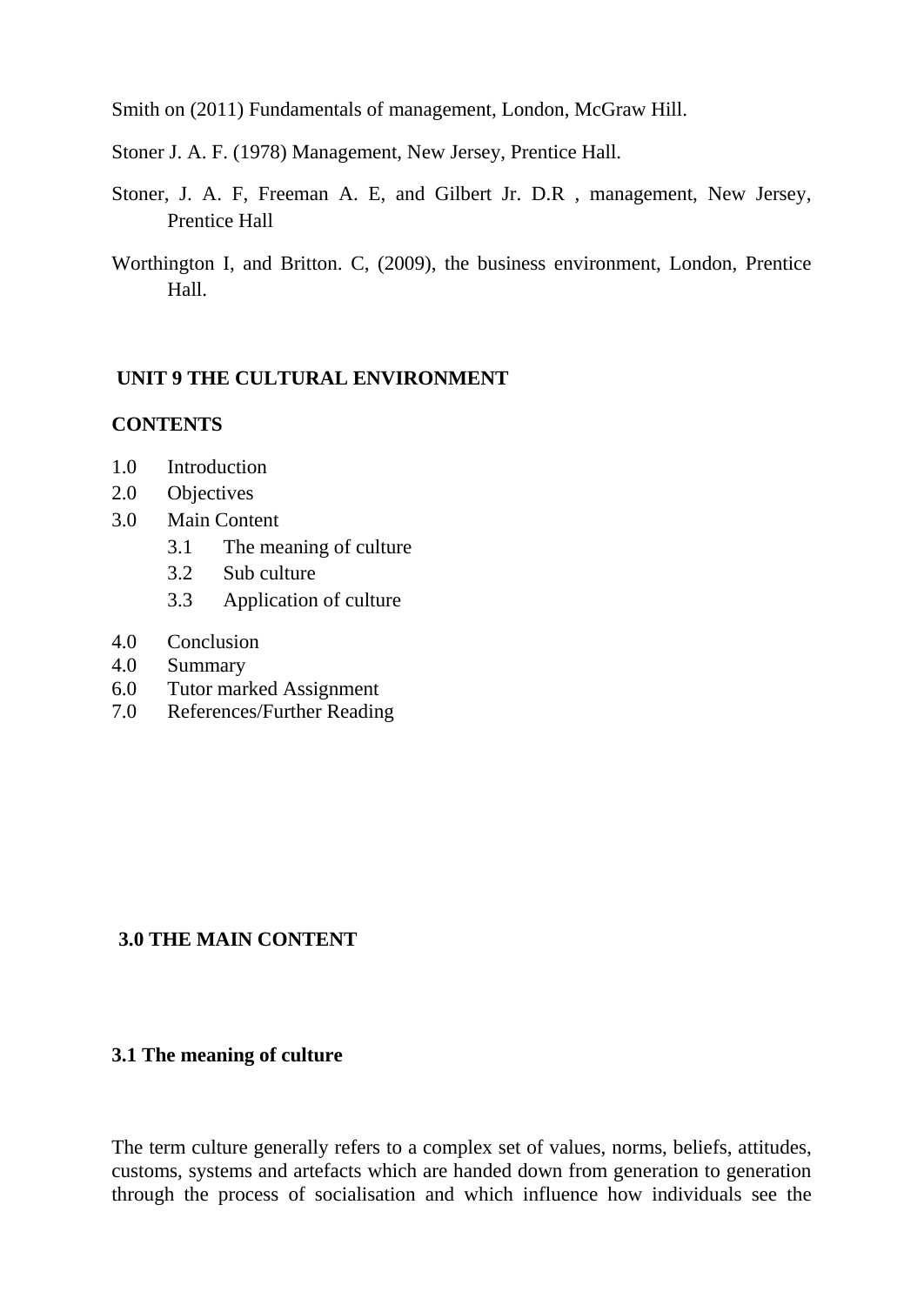world and how they behave in it. Defined in this way, culture can be seen to have at least three important features:

- it comprises both material (e.g. human artefacts such as buildings, literature, art, music) and abstract elements (e.g. rituals, symbols, values);
- it is socially learned and transmitted over time; and
- it influences human behaviour.

As a concept, 'culture' is often applied in a variety of circumstances at both the macro and micro level: terms such as 'western culture', 'Asian culture', 'European culture', 'New York City culture', 'youth culture', 'pop culture', 'entrepreneurial culture' and 'research culture' are just some of the examples of its usage in this modern world. What they have in common is that they imply certain shared aspects of human belief, understanding and behaviour that link individuals together into some form of definable group and/or range of activities.

In a business context, it can be easy to underestimate the degree to which a person's perceptions, attitudes and behaviour can be shaped by cultural influences, some of which may be relatively enduring (e.g. certain 'core' values and beliefs) while others may be more open to change (i.e. secondary beliefs and values). In the United States, for example, American citizens believe in the right of individuals to bear arms and this is enshrined in the US Constitution. The buying and selling of handguns and rifles is thus acceptable within American society, despite the fact that they are frequently used in violent crimes including robbery and murder. In other countries, trade in such weapons tends to be seen as highly questionable by most people and is usually heavily regulated by the government to certain types of weapons for use in acceptable pursuits such as hunting or rifle shooting. Cultural differences such as this can, of course, apply not only to the kinds of goods and services that are consumed (e.g. eating horsemeat in France is acceptable but not in Nigeria) but also to other aspects of both the production and consumption process and this can have important implications for an organisation's behaviour.

# **Examples include:**

- Who decides what is bought, how it is bought or where it is bought (e.g. in some cultures women have predominantly been the purchasers of household products).
- What colours are acceptable (e.g. the colour associated with bereavement varies across cultures).
- How far harmonisation of products and marketing activities is feasible (e.g. the EUs perennial debates over what constitutes an acceptable definition of certain products such as sausages, Feta cheese, chocolate).
- What factors can enhance the prospect of a sale (e.g. bribes are acceptable in some cultures).
- How business is conducted (e.g. the length of negotiations, the meaning of a handshake).
- The method of communicating with the target audience (e.g. in the UK a single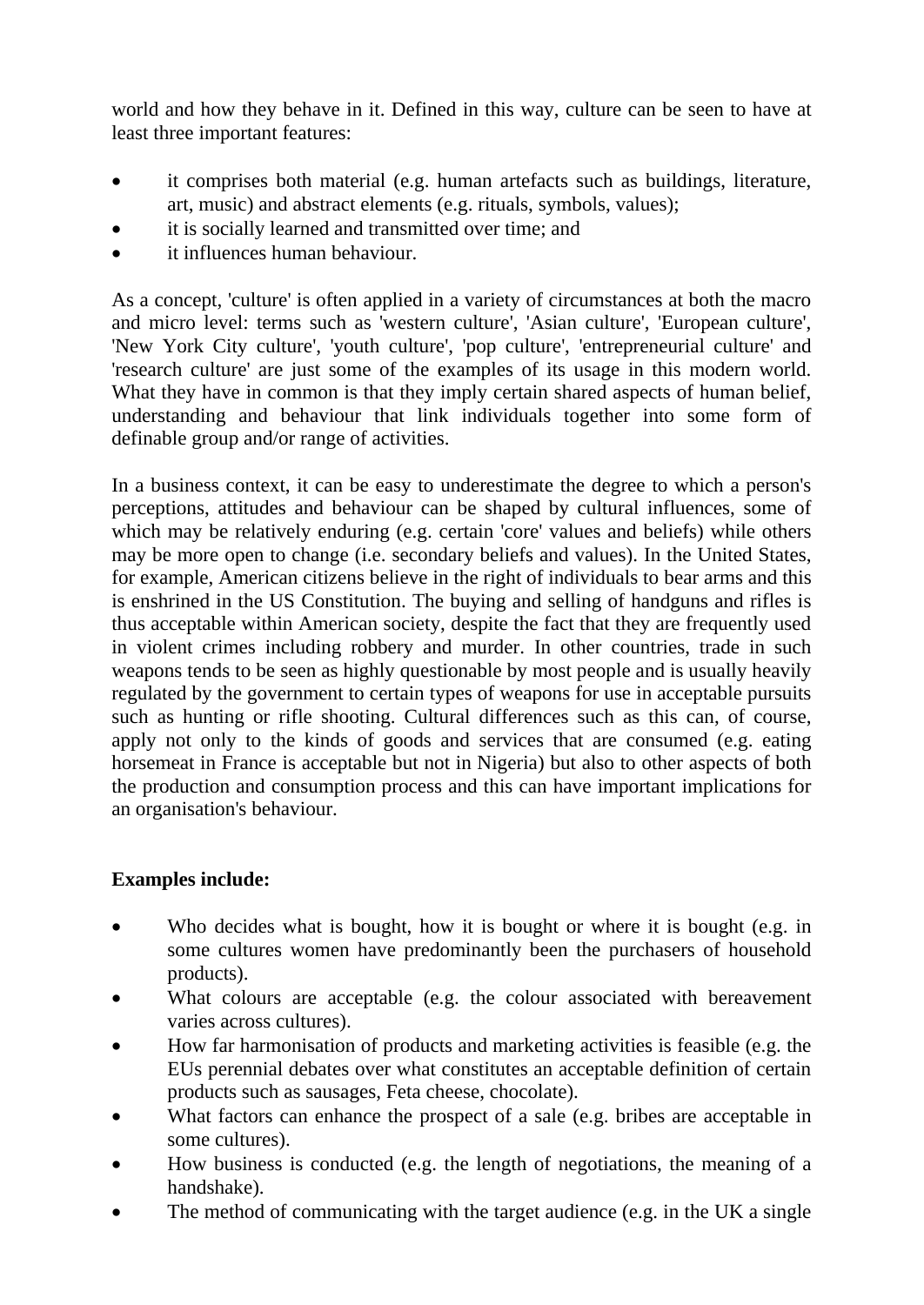shared language allows organisations to use national media).

• How customer enquiries/complaints are dealt with (e.g. UK businesses using call centres in India often give their operators British names and train them to talk about everyday British preoccupations such as the weather and sport).

In effect, culture not only influences an individual's response to products and the nature of the buying and selling process, but it also exercises a significant influence on the structure of consumption within a given society. For companies which can gain acceptability on a global scale, despite cultural differences between countries, the potential benefits are huge (e.g. global brands such as Coca-Cola, McDonald's, Nike). While the so-called 'Americanisation' of consumption is not to everyone's taste, other forms of cultural exportation are often more acceptable and can prove highly lucrative for the country concerned. In the UK, for example, overseas earnings from culture and arts-related tourism make a significant contribution to the country's 'invisible earnings' and many other countries benefit in similar ways.

## **3.2 Sub-culture**

A society is rarely, if ever, culturally homogeneous. Within every culture subcultures usually exist, comprising groups of individuals with shared value systems based on common experiences, origins and/or situations. These identifiable sub-groups may be distinguished by nationality, race, ethnicity, religion, age, class, geographical location or some other factor and their attitudes, behaviour, customs, language and artefacts often reflect sub-cultural differences. At times such differences can be relatively easily accommodated and ultimately may become institutionalised through the legal and/or political process. At other times sub-cultural differences can be the source of a considerable degree of conflict between various sub-groups, resulting in serious divisions within a society and even in war and genocide.

The UK provides a good example of the notion of cultural diversity and can be used to illustrate how this can influence the demand for goods and services. In addition to nationality groups such as the Irish, Scots and Welsh, the country has provided a home for successive generations of immigrants from around the globe and this has created a rich mix of ethnic and other sub-groups, often concentrated in particular parts of the country and having their own language, traditions and lifestyles. In Leicester, for example, re a significant proportion of the population is of Asian origin, there is a substantial Asian business community, part of which has developed to cater specifically for the local ethnic population (e.g. halal butchers, saree shops), as well as attracting custom from the wider community (e.g. Indian restaurants). Many Asian businesses in Leicester are small, family owned enterprises, employing members of the extended family in keeping with cultural traditions. Aspects such as the organisation and financing of the business, its network of relationships and the working conditions for staff are also frequently influenced by cultural values, traditions and norms, although changes in these areas are becoming more apparent, especially among second and third generation Asian-owned enterprises.

# **3.3 Application: Market Segmentation**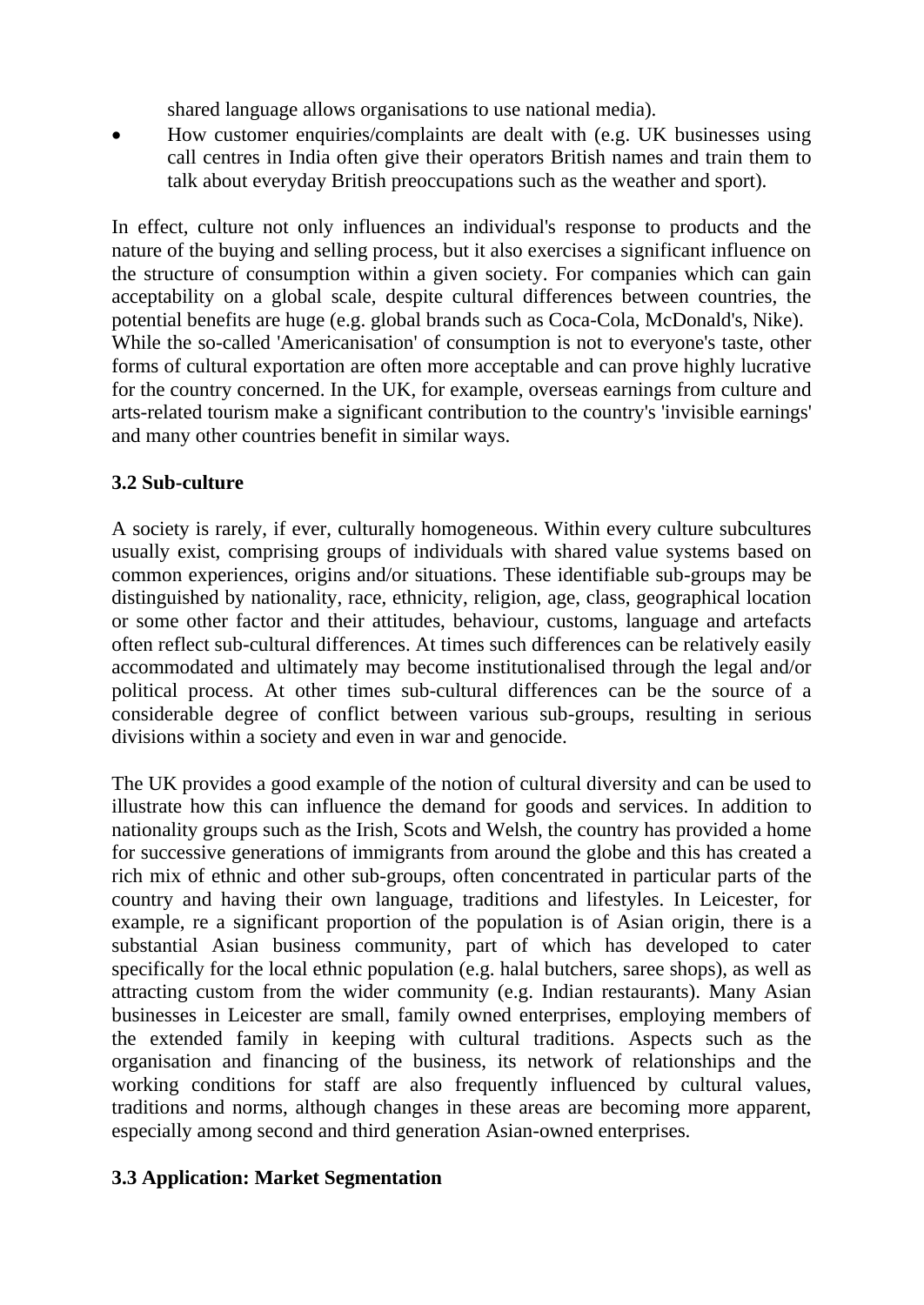Marketers have long recognised the importance of demographic, social and cultural factors in shaping people's demand for goods and services. This is exemplified by distinct groups of buyers who share the same or similar attitudes and patterns of behaviour and who might require separate products or marketing to meet their particular needs. By segmenting a market into its broad component parts, businesses should be able to focus their marketing efforts more effectively and efficiently, for example by developing product offerings and marketing programmes which meet the requirements of the different market segments.

Markets can be segmented in a variety of ways and this tends to differ between consumer markets and those which involve business to business transactions. Table 6.8 below outlines some of the major variables used in segmenting consumer markets. As the table indicates, demographic, social and cultural factors provide a basis for identifying distinct market segments within the markets for consumer goods and services. In practice, of course, marketers may use either one (e.g. demography) or a combination (e.g. age, location and social class) of different variables to segment a market they are seeking to target.

A good example of combining the different variables is provided by the notion of geodemographic segmentation which focuses on the relationship between an individual's geographical location and her/his demographic characteristics, given that close links frequently exist between a person's place and type of residence and factors such as income, family size and attitudes. One well-known scheme of this type is ACORN (A Classification of Residential Neighbourhoods) which uses 40 variables from population census data to differentiate residential areas. Another is MOSAIC, developed by Experian, which draws on a variety of data sources (e.g. census data, financial data, property characteristics, demographic information) and uses a range of sophisticated analytical techniques to produce household profiles at full postcode level. Under the MOSAIC scheme, UK households are currently divided into 11 groups with names such as 'Symbols of Success', 'Suburban Comfort' and 'Grey Perspectives' and these are then further sub-divided into 61 types, again with interesting and evocative names including 'Golden Empty Nesters', 'Sprawling Subtopia' and `Childfree Serenity'.

With regard to factors such as social class and lifestyles, these tend to be grouped under the notion of psychographic segmentation, an approach which has attracted considerable attention in recent years given the reciprocal link between lifestyles and consumption indicated above. Lifestyle segments can be developed either as 'off-theshelf' products by marketing agencies/management consultancies or can be customised for/by individual companies, although the latter often tend to be both complex and expensive to design. One established and popular example of the former is VALS (Values And Lifestyles) developed by SRI International. Under this model, individuals are allocated to different categories on the basis of a combination of demographic and lifestyle factors such as age, education, income and levels of selfconfidence and then these categories are grouped into a number of broader segments which reflect a category's predominant orientations. Thus, under VALS 2, the three broad groups identified were (1) people who were principle-orientated (i.e. guided by their views of how the world should be); (2) people who were status-orientated (i.e.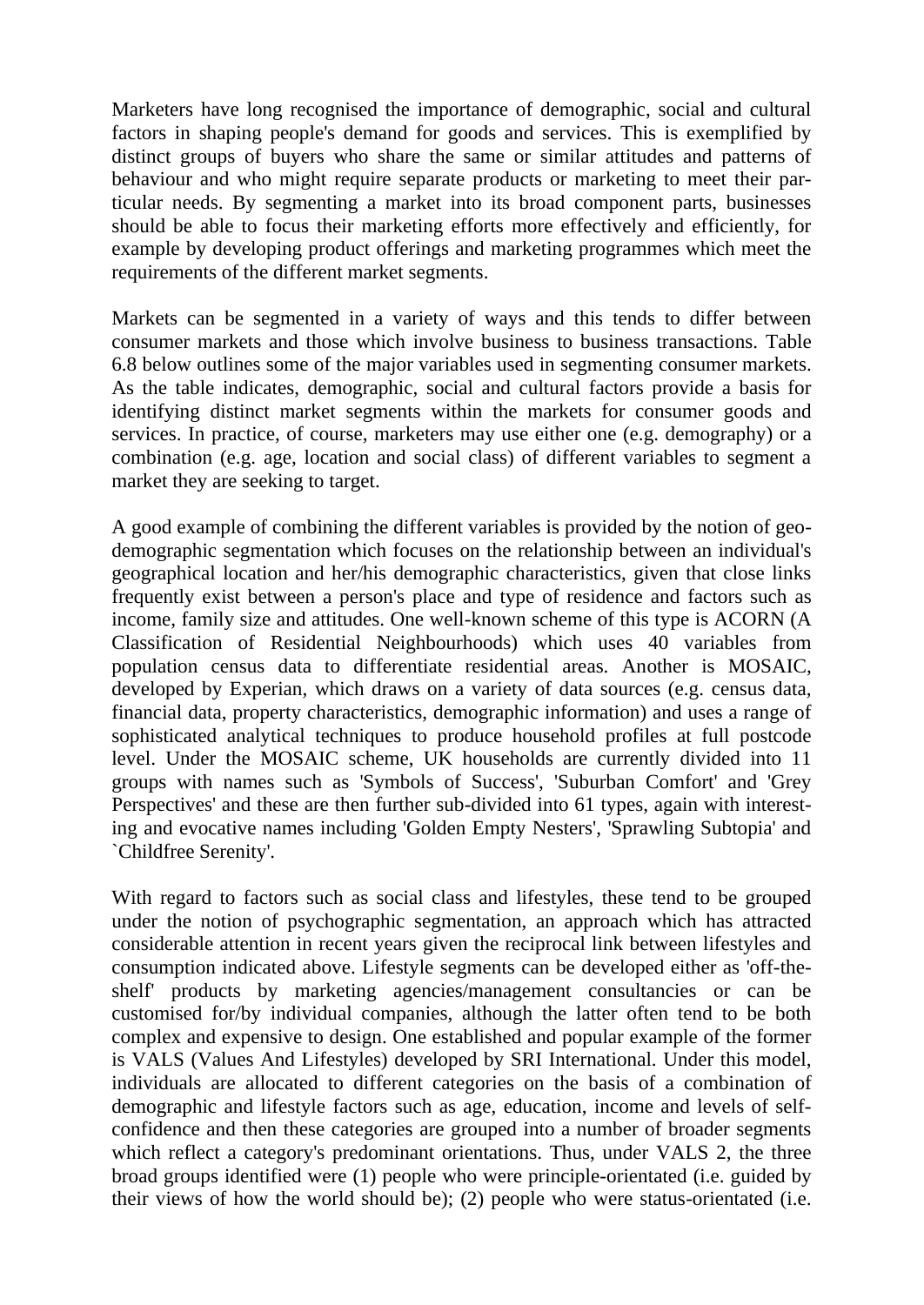guided by the opinions and actions of others); (3) people who were action-orientated (i.e. guided by the desire for social and physical activity, variety in life and risk taking).

All organisations are an integral part of the society in which they exist and carry out their activities and as a result they are affected by a range of influences emanating from the demographic, social and cultural environment. These influences can change over time and help to shape both the demand and supply side of business activity. Businesses and other organisations need to be aware of and respond to the process of societal change and to the opportunities and threats that such change can engender.

The cultural environment of business comprises those institutions and other forces which help to shape society's basic attitudes, values, perceptions, preferences and behavior. Like demography and social factors, cultural influences can change over time and can affect organisations. Businesses need to be sensitive to such change.

## **3.4 Understanding Cultural Difference**

National culture plays an important role in understanding employees' behavior in different cultures. It is important for any company competing internationally to understand cultural differences. The most valuable framework to help managers to better understand differences between national cultures was developed by Geert Hofstede. His research showed that national culture had a major impact on employees' work- related values and attitudes. In fact, it explained more of the differences than did age, sex, profession, or organizational position. Thus cultural differences do affect individuals' work related attitudes. Hofstede found five dimensions of cultural differences that formed the basis for work related attitudes. These dimensions are further discussed below.

Individualism versus Collectivism; Individualism refers to a loosely knit social framework in which people are supposed to look after their own interests and those of their immediate family. They can do so because of the large amount of freedom that an individualistic society allows its citizens. The opposite is collectivism, which is characterized by a tight social framework in which people expect others in groups of which they are part ( such as family or an organization) to look after them and to protect them when they are in trouble. In exchange, they feel they owe absolute loyalty to the group.

Hofstede found that the degree of individualism in a country was closely related to that country's wealth. Wealthier countries such as the United States, Great Britain, and the Netherlands are very individualistic. Poorer countries such as Colombia and Pakistan are very collectivistic.

Power Distance The second dimension of cultural differences identified by Hofstede examines the acceptance of unequal distribution of power. In countries with a high power distance, bosses are afforded more power simply because they are the bosses. Titles are used, formality is the rule, and authority is seldom bypassed. Power holders are entitled to their privileges, and managers and employees see one another as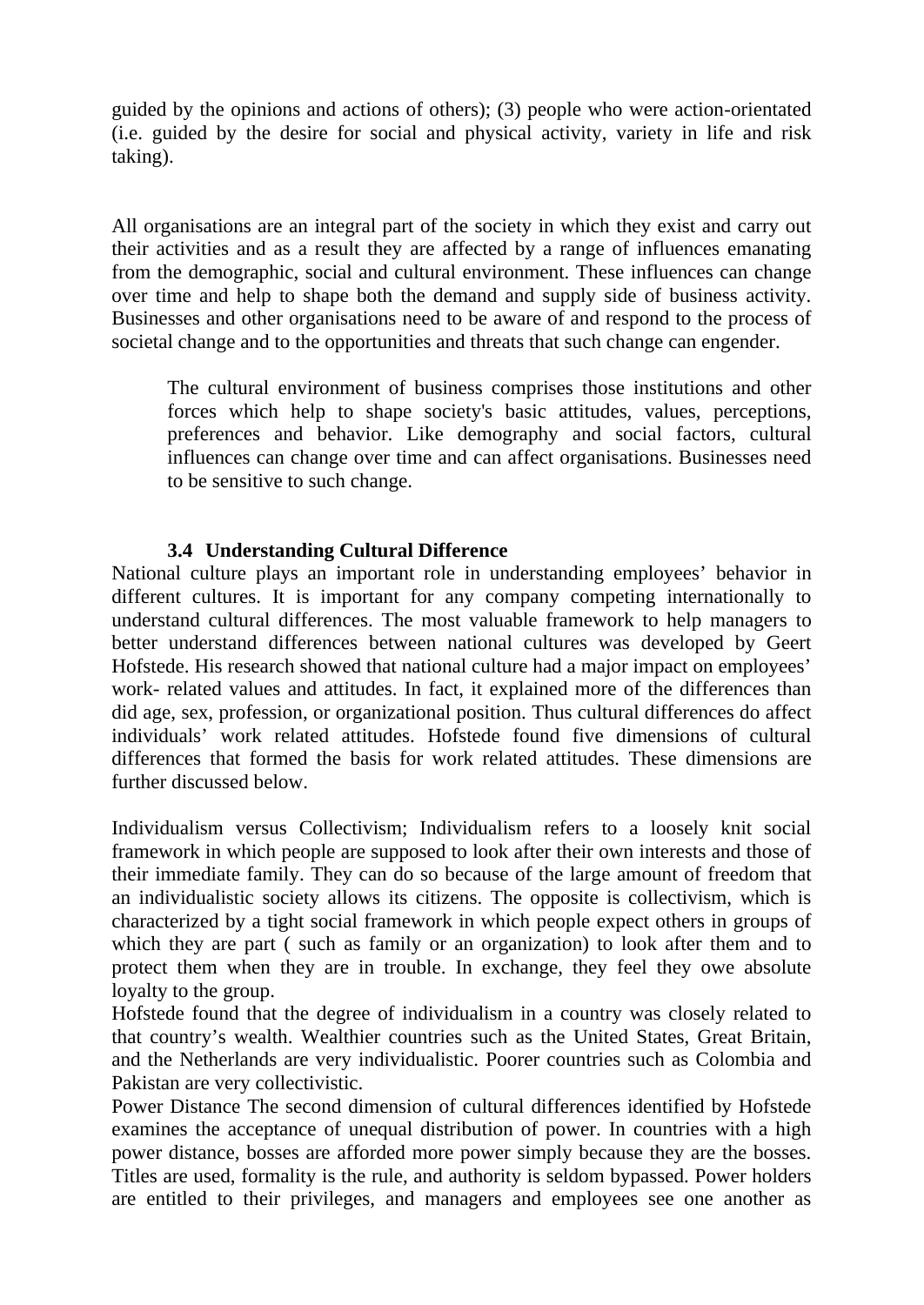fundamentally different kinds of people. India is a country with high power distance, as well as Venezuela , Mexico and Nigeria.

In countries with low power distance, people believe that inequality in society should be minimized. People at various power levels are less threatened by, and more willing to trust, one another. Managers and employees see one another as similar. Managers are given power only if they have expertise. Employees frequently bypass the boss in order to get work done in countries with a low power distance, such as Demark and Australia.

Uncertainty Avoidance; Some cultures are quite comfortable with ambiguity and uncertainty, whereas others do not tolerate these conditions well. Cultures with high uncertainty avoidance are concerned with security and tend to avoid conflict. A society that is high in uncertainty avoidance is characterized by high level of anxiety among its people, which manifests itself in nervousness, high stress, and aggressiveness. Robbins and Coulter (2003) posit that because people in these cultures feel threatened by uncertainty and ambiguity, political and social mechanisms are created to provide security and reduce risk. Organizations in these cultures are likely to have formal rules and little tolerance for unusual ideals and behaviors

Individualism /Collectivism; Individualism refers to the extent to which individuals in society see themselves as independent and autonomous human beings. Here the interests of the individual take precedence. High individualist countries include countries such as the United States, the UK, Canada and Australia. On the other hand in collectivist societies, the interests of the group take precedence. Here individuals look after one another and organizations protect their members' interests. Countries with collectivist values are mainly in Asia, Latin America, and Africa.

Masculinity/Femininity; Masculinity stands for preference for achievement, heroism, assertiveness, work centrality (with resultant high stress) and material success. On the other hand femininity reflects the values of relationships, cooperation, group decision making, and quality of life. Societies with strong masculine values are Japan, Austria, Mexico, and Germany. Countries with feminine values are Sweden, Norway, Denmark, and the former Yugoslavia.

Long term orientation/Short term orientation; In long term orientation, people t embrace a long-term view of life. Here savings is emphasized. On the other hand, in societies with short-term orientation, people tend to stress the 'here and now'.

## **4.0CONCLUSION**

Culture is an important aspect of the general business environment. Culture denotes the norms, customs, and values of the general population. Organizations must seek to understand the culture of the society in which it operates if they are to succeed in their operations.

## **5.0SUMMARY**

Culture generally refers to a complex set of values, norms, beliefs, attitudes, customs, systems and artifacts which are handed down from generation to generation through the process of socialization and which influence how individuals see the world and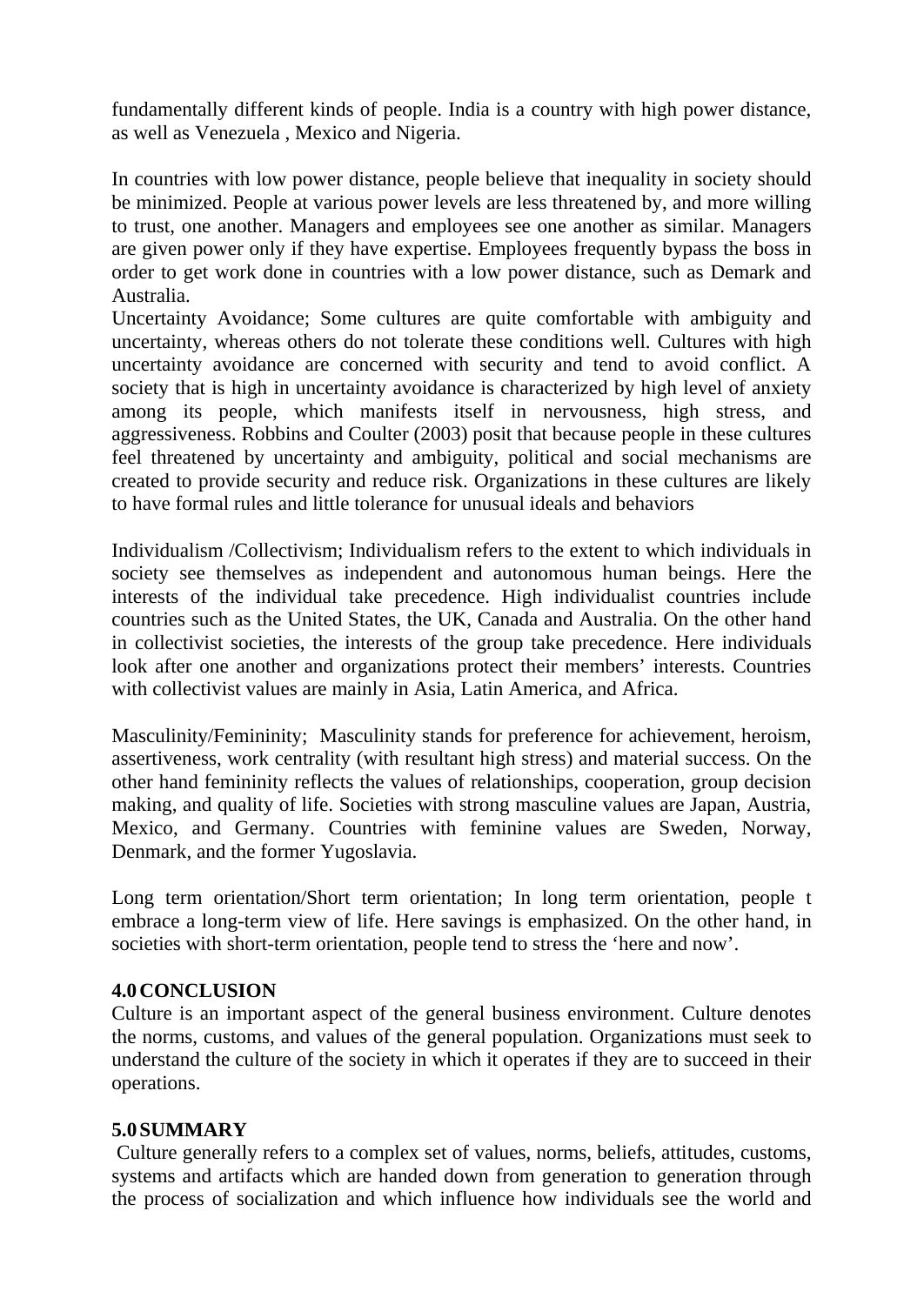how they behave in it. There are cultural differences which affects the operations of an organization. Managers need to learn and adjust to the culture of their area of operation.

#### **6.0 TUTOR-MARKED ASSIGNMENT**

Discuss Hofstede cross cultural analysis and its usefulness in the management of international organizations.

#### **7.0 REFERENCES/FURTHER READING**

Daft R. L. (1997) Management, San Diego, Harcourt Grace College Publishers.

- Hellriegel D., Jackson, S. E & Slocum J. W. J (2002) management, a Competency-Based Approach, South-Western – Library of Congress Cataloging – in – Publications Data.
- Rue L. W. & Byars L. L (2001) Business management-Road wild applications & connections, New York Boston, McGraw Hill Irwin.
- Rue L. W. & Byars L. L (2007) management, Boston, McGraw Hill Irwin.
- Smith on (2011) Fundamentals of management, London, McGraw Hill.

Stoner J. A. F. (1978) Management, New Jersey, Prentice Hall.

- Stoner, J. A. F, Freeman A. E, and Gilbert Jr. D.R , management, New Jersey, Prentice Hall
- Worthington I, and Britton. C, (2009), the business environment, London, Prentice Hall.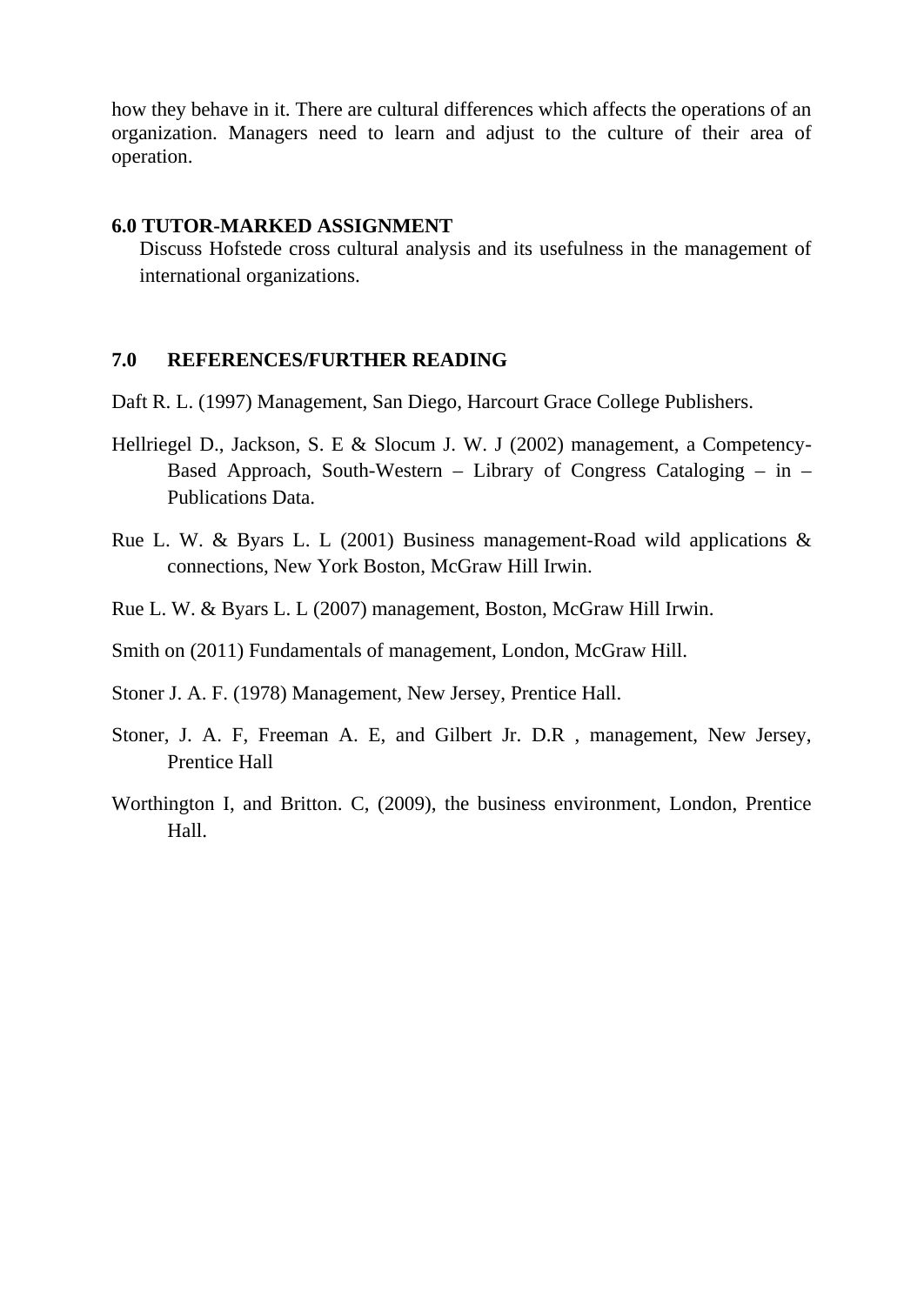# **MODULE 3 ETHICS AND SOCIAL RESPONSIBILITY**

- Unit 10 Ethics
- Unit 11 Social Responsibility
- Unit 12 Managing Social Responsibity

## **UNIT 10 ETHICS**

## **CONTENT**

- 1.0 Introduction
- 2.0 Objectives
- 3.0 Main Content
	- 3.1 The meaning of ethics
	- 3.2 Areas of Managerial Ethics
	- 3.3 Ethics in an Organizational Context
	- 3.4 Ethical Behavior

## **1.0 INTRODUCTION**

Businesses everywhere seek to earn profits to remain in existence. But there are disparate views about how a firm can legitimately pursue and then use those profits. Some companies aggressively seek to maximize their profits, to grow at any cost, and focus on nothing but what's best for the company. Others, like Patagonia, take a much different approach to business and actively work for the betterment of society, even when it means less profit for the owners. Most businesses, however, adopt a position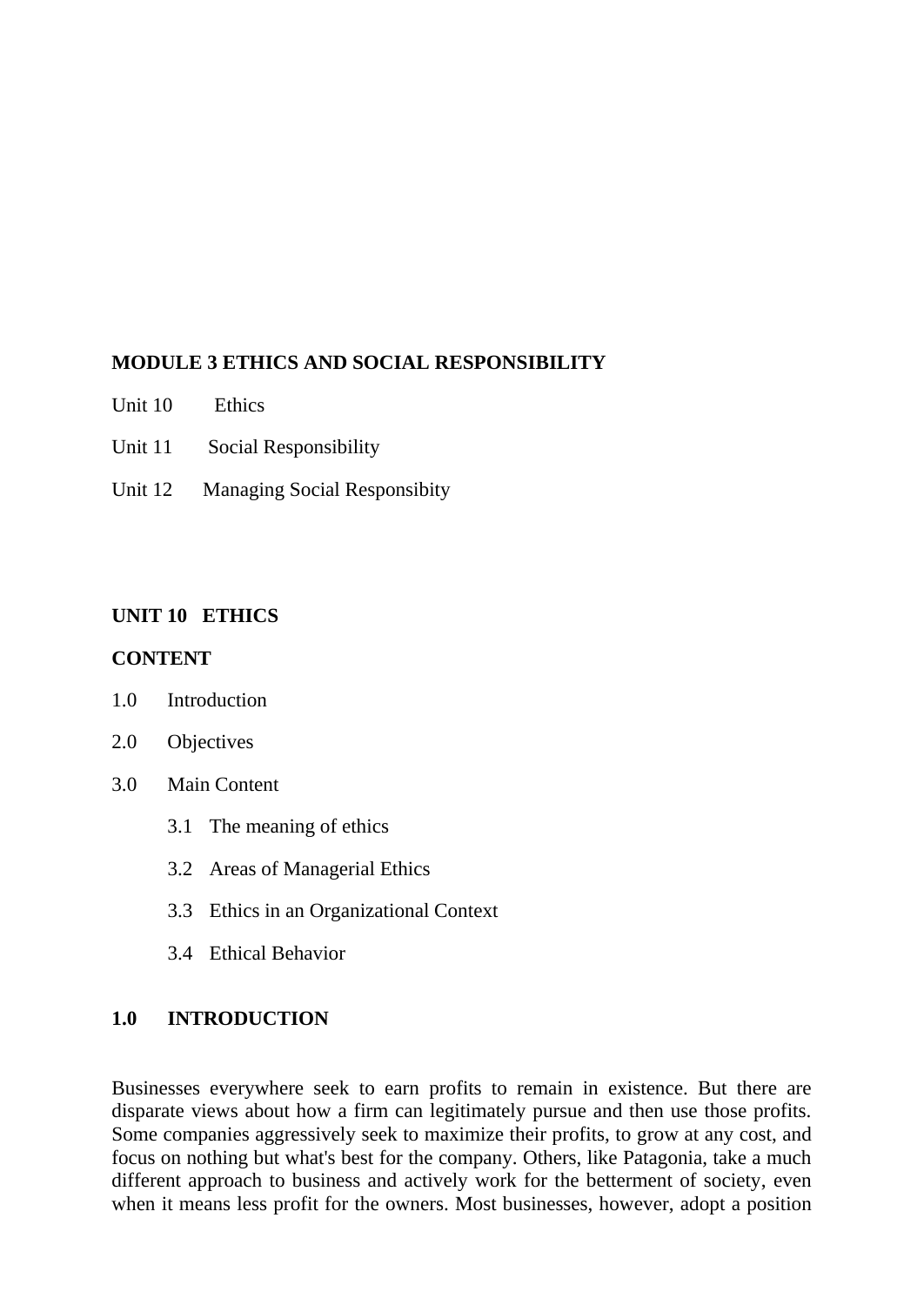somewhere between these extremes. Decisions about which of these approaches to take, in turn, are affected by managerial ethics and social responsibility. This unit explores the basic issues of ethics. We look first at individual ethics and their organizational context.

# 3.0 **MAIN CONTENT**

# 3.1T**he meaning of ethics**

Griffin (2002) defines ethics as an individual's personal beliefs about whether a behavior, action, or decision is right or wrong. What constitutes ethical behavior varies from one person to another. For example, one person who finds a ten thousand Naira on the floor believes that it is okay to stick it in his pocket, whereas another feels compelled to turn it in to the lost-and-found department. Further, although ethical behavior is in the eye of the beholder, it usually refers to behavior that conforms to generally accept social norms. Unethical behavior, then, is behavior that does not conform to generally accept social norms.

A society generally adopts formal laws that reflect the prevailing ethical standards-the social norms-of its citizens. For example, because most people consider theft to be unethical, laws have been passed to make such behaviors illegal and to prescribe ways of punishing those who do steal. But while laws attempt to be clear and unambiguous, their application and interpretation still lead to ethical ambiguities. For example, virtually everyone would agree that forcing employees to work excessive hours, especially for no extra compensation, is unethical. Accordingly, laws have been passed to define work and pay standards. But applying that law to organizational settings can still result in ambiguous situations that can be interpreted in different ways.

An individual's ethics are determined by a combination of factors. People start to form ethical standards as children in response to their perceptions of the behavior of their parents and/or other adults and the behaviors they are allowed to choose. As children grow and enter school, they are also influenced by peers with whom they interact every day. Dozens of important individual events also shape people's lives and contribute to their ethical beliefs and behavior as they grow into adulthood. Values and morals also contribute to ethical standards. People who place financial gain and personal advancement at the top of their list of priorities, for example, will adopt personal codes of ethics that promote the pursuit of wealth. Thus, they may be ruthless in efforts to gain these rewards, regardless of the costs to others. In contrast, people who clearly establish their family and/or friends as their top priority will adopt different ethical standards.

# **3.2 Areas of Managerial Ethics**

Managerial ethics are the standards of behavior that guide individual managers in their work.

# **3.2.1 How an Organization Treats Its Employees**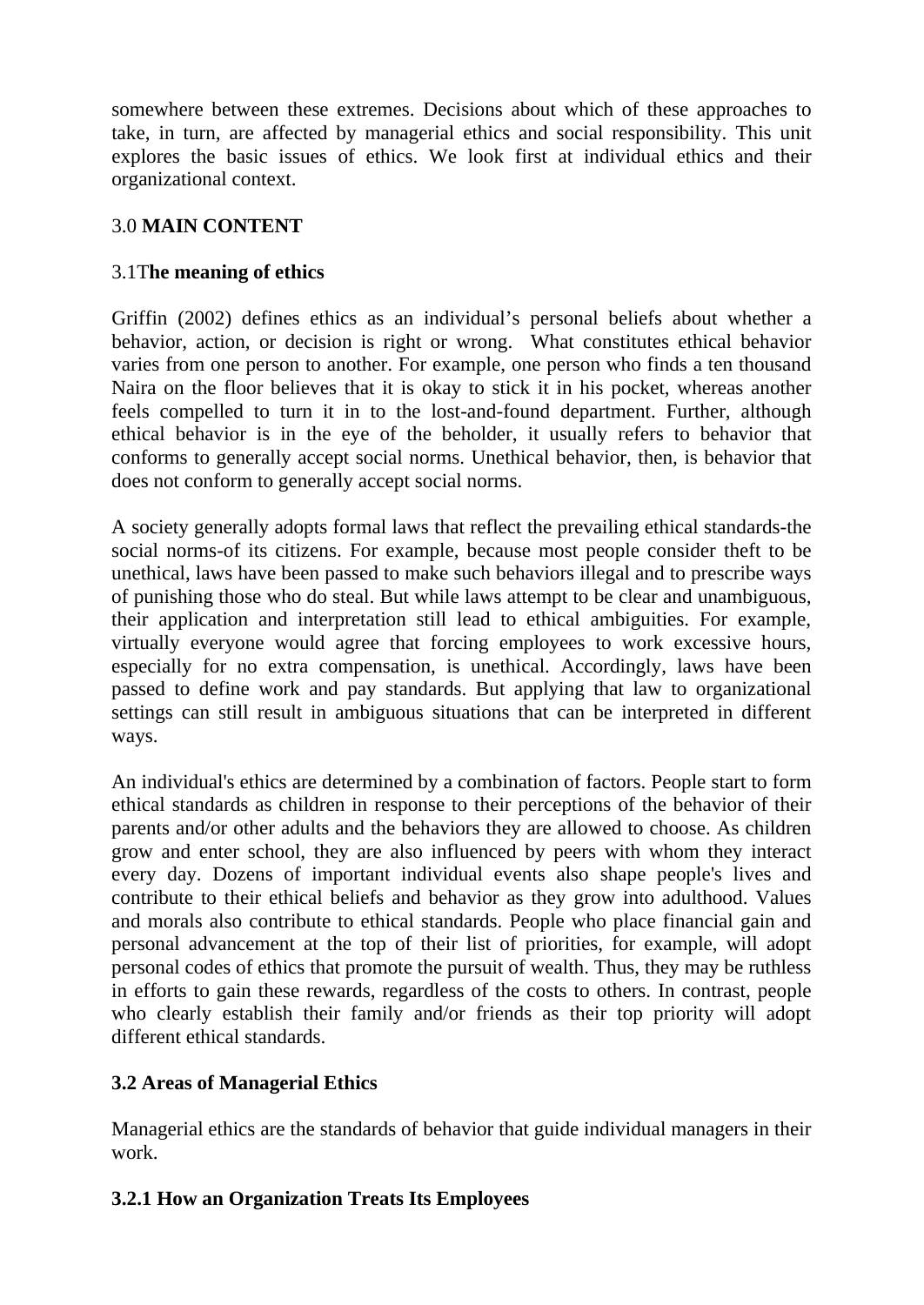One important area of managerial ethics is the treatment of employees by the organizations. This area includes things such as hiring and firing, wages and working conditions, and employee privacy and respect. For example, both ethical and legal guidelines suggest that hiring and firing decisions should be based solely on an individual's ability to perform the job. A manager who discriminates against African Americans in hiring is exhibiting both unethical and illegal behavior. But consider the case of a manager who does not discriminate in general, but occasionally hires a close friend or relative when other applicants might be just as qualified. While these hiring decisions may not be illegal, they may be objectionable on ethical grounds.

Wages and working conditions, while also tightly regulated, are also areas for potential controversy. For example, the fact that a manager is paying an employee less than he deserves, simply because the manager knows the employee cannot afford to quit or risk losing his job by complaining, might be considered unethical. Finally, most observers also would agree that an organization is obligated to protect the privacy of its employees. A manager's spreading a rumor that an employee has AIDS or is having an affair with a coworker is generally seen as an unethical breach of privacy. Likewise, the manner in which an organization responds to and addresses issues associated with sexual harassment also involves employee privacy and related rights.

### **3.2.2 How Employees Treat the Organization**

Numerous ethical issues also stem from employee's at the organization, especially in regard to conflicts of interest, secrecy and confidentiality and honesty A conflict of interest occurs when a decision potentially benefits the individual to the possible detriment of the organization. To guard against such practices, most companies have policies that forbid their buyers from accepting gifts from suppliers. Divulging company secrets is also clearly unethical. Employees who work for businesses in highly competitive industries-electronics, software, and fashion apparel, for examplemight be tempted to sell information about company plans to competitors. A third area of concern is honesty in general. Relatively common problems in this area include using business telephone to make personal long-distance calls, stealing supplies, ding expense accounts. While most employees are inherently honest, organizations must nevertheless be vigilant to avoid problems from behaviors such as these.

### **3.2.3 How Employees and the Organization Treat Other Economic Agents**

Managerial ethics also come into play in the relationship between the firm and its employees and other economic agents. As listed previously Figure 4.1, the primary agents of interest includes customers, competitors, stockholders, suppliers, dealers, and unions. The behaviours between the organization and these agents that may be subject to ethical ambiguity include advertising and promotions, financial disclosures, ordering and purchasing, shipping and solicitations, bargaining and negotiation, and other business relationships,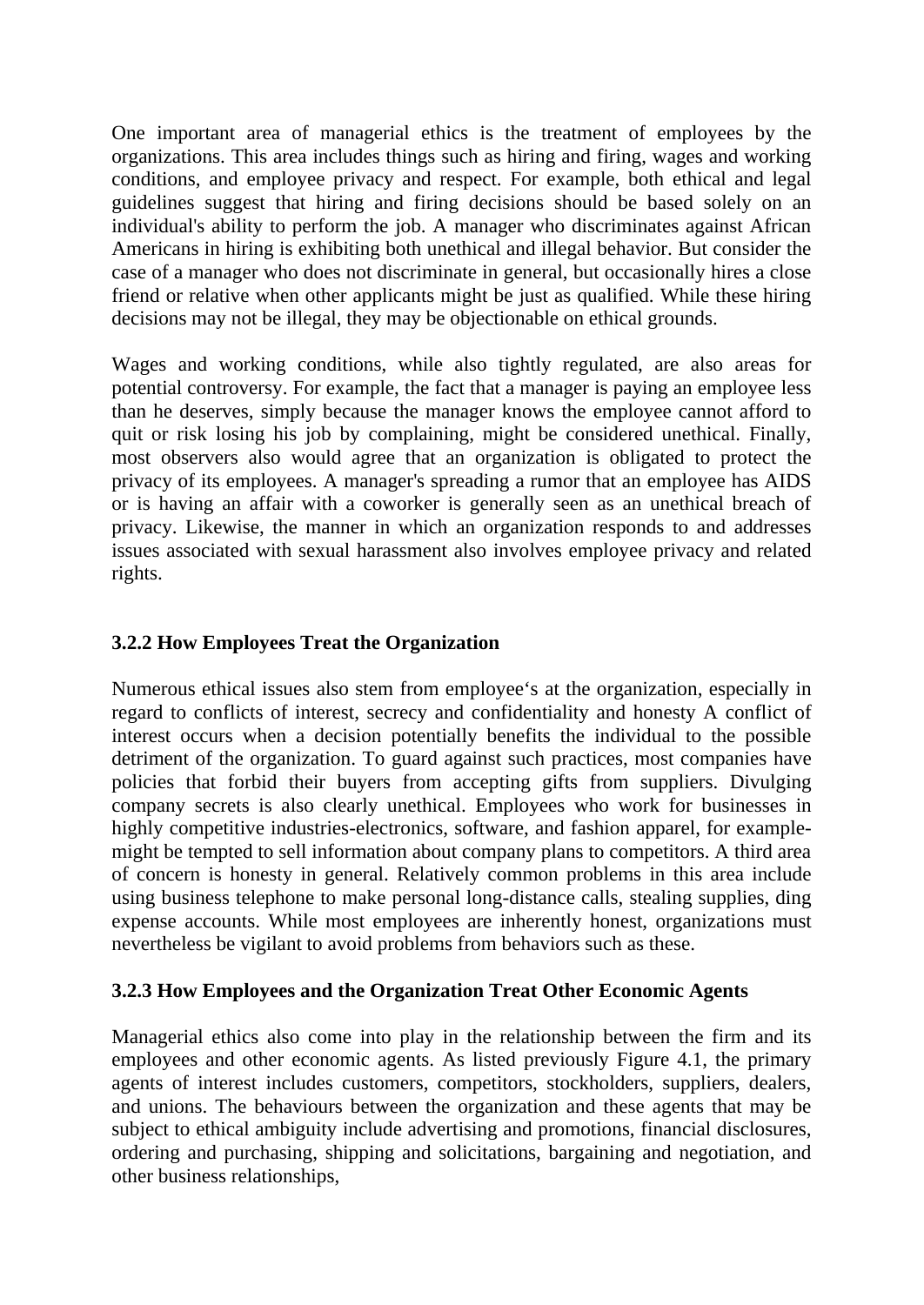For example, businesses in the pharmaceuticals industry have been under growing fire because of the rapid for escalation of the prices they are charging for many of their drugs. These firms counter that they need to invest more heavily in research and development programs to develop new drugs, and that higher prices are needed to cover these costs. The key in situations like this, then, is to find the right balance between reasonable pricing and price gouging. And like so many questions involving ethics, there are significant differences of opinion. Another area concern in recent years involves financial reporting by various e-commerce firms. Because of the complexities inherent in these firms, some of them have been very aggressive in presenting their financial positions in a very positive light.

And in at least a few cases, some firms have substantially overstated their earnings projections to entice more investment.

Additional complexities faced by many firms today are the variations in ethical business practices in different countries. In many countries bribes and side payments are a normal and customary part of doing business. However, U.S. laws forbid these practices, even if a firm's rivals from other countries are paying them. For example, a U.S. power-generating company lost a \$320 million contract in the Middle East because government officials demanded a \$3 million bribe. A Japanese firm paid the bribe and won the contract. Enron Company had a big project in India cancelled because newly elected officials demanded bribes. While these kinds of cases are illegal under U.S. law, other situations are more ambiguous. In for example, local journalists expect their cabfare to be paid if they are to cover a business-sponsored news conference. In Indonesia the normal time to get a driver's license for a foreigner is over a year, but it can be "expedited" for an extra \$100. And in Romania, building inspectors routinely expect a "tip" for a favorable review. In Nigeria, people expected to be bribed before they can award a contract. The so called 10% kickback is popular among the people even though it is not officially allowed.

## **3.3 Ethics in an Organizational Context**

It is also important to note that while ethics are an individual phenomenon, ethical or unethical actions by particular managers do not occur in a vacuum. Indeed, they most often occur in an organizational context that is conducive to them.

Actions of peer managers and top managers, as well as the organization's culture, all contribute to the ethical context of the organization?

The starting point in understanding the ethical context of management is, of course, the individual's own ethical standards. Some people, for example, will risk personal embarrassment or lose their job before they would do something unethical. Other people are much more easily swayed by the unethical behavior they see around them and other situational factors, and they may be willing to commit major crimes to further their own careers or for financial gain. Organizational practices may strongly influence the ethical standards of employees. Some organizations openly permit unethical business practices as long as they are in the best interests of the firm.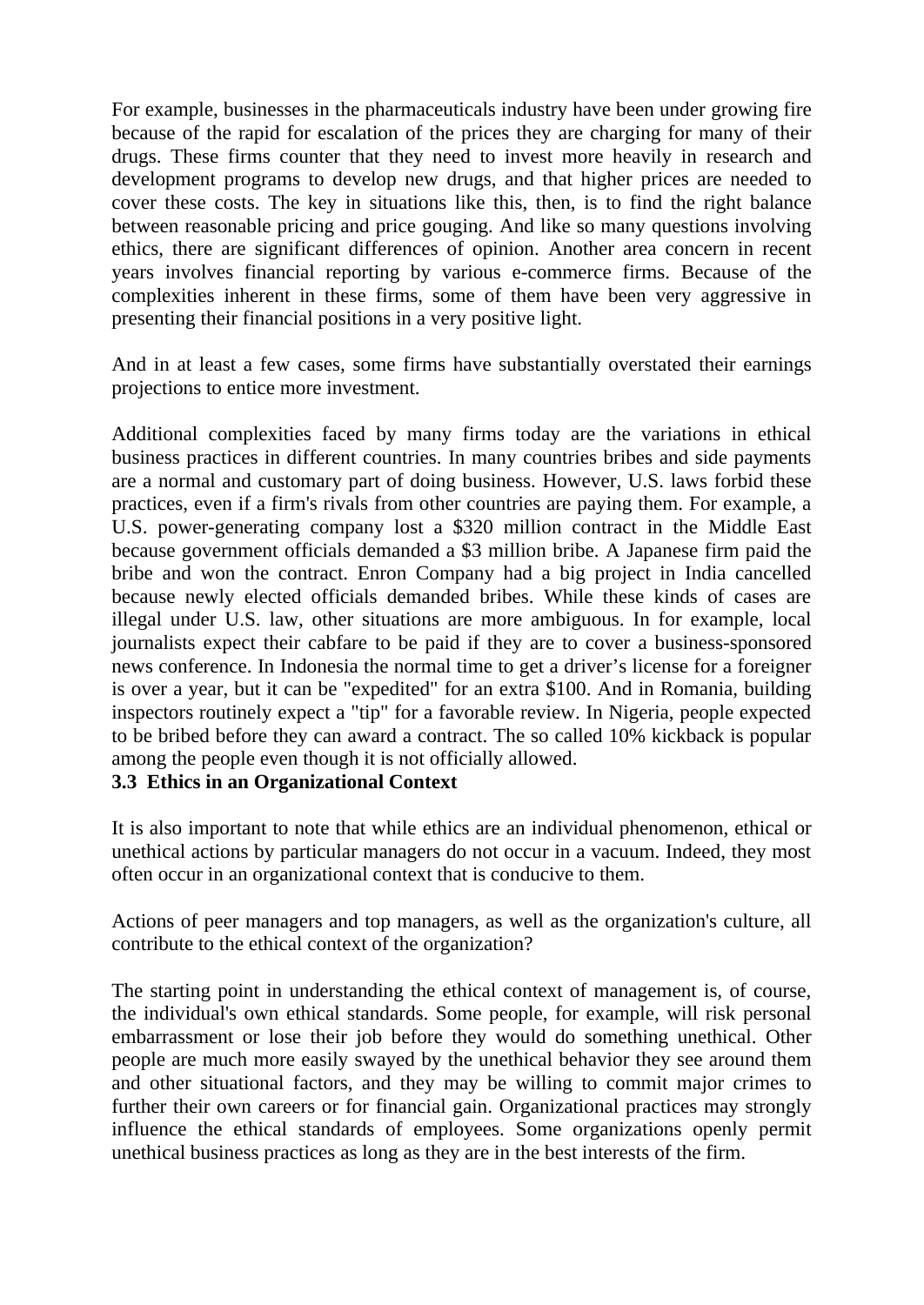If managers become aware of unethical practices and allow them to continue, they have contributed to an organization culture that says such activity is permitted. For example, a few years ago Lars Bildman was fired from his post as CEO of Astra USA, a subsidiary of a large Swedish drug manufacturer, Astra AB. During his tenure with the firm, he allegedly sexually harassed dozens of Astra employees, used company funds to remodel his home, and took frequent company-paid privates with other company executives and prostitutes. While only Bildman was formally charged with criminal wrongdoing, dozens of senior managers apparently knew of the problems at Astra and either ignored them or began to participate in similar activities themselves. Thus, their collective behaviors served first to create and then to reinforce an environment that appeared to sanction those behaviors.

The organization's environment also contributes to the context for ethical behavior. In a highly competitive or regulated industry, for example, a manager may feel more pressure to achieve high performance. When managers feel pressure to meet goals or lower costs, they may explore a variety of alternatives to help achieve these ends. And in some cases, the alternative they adopt may be unethical or even illegal. The cartoon illustrates one way this can happen-if a manager feels pressure to get more work done, she or he may apply similar pressure on others to work extra hours, stay later in the evenings, and so forth.

## **3.4 Ethical Behavior**

Spurred partially by increased awareness of ethical scandals in business and partially from a sense of enhanced corporate consciousness about the importance of ethical and unethical behaviors, many organizations have reemphasized ethical behavior on the art of employees. This emphasis takes many forms, but any effort to enhance ethical behavior must begin with top management. Top managers, for example, establish the organization's culture and define what will and will not be acceptable behavior. Some companies have also started offering employees training in how to cope with ethical dilemmas. At Boeing, for example, line managers lead training sessions for other employees, and the company also has an ethics committee that reports directly to the board of directors. The training sessions involve discussions of different ethical dilemmas that employees might face and how managers might handle those dilemmas. Chemical Bank and Xerox also have ethics training programs for their managers.

Organizations are also going to greater lengths to formalize their ethical standards. Some, such as General Mills and Johnson, have prepared guidelines that detail how employees are to treat suppliers, customers, competitors, and other constituents. Others, such as Whirlpool and Hewlett-Packards, have developed formal codes of ethics-formal, written statements of the values and ethical standards that guide a firm's actions.

Of course, no code, guideline, or training program can truly make up for the quality of an individual's personal judgement about what is right behavior and what is wrong behavior in a particular situation. Such devices may describe what people should do, but they often fail to help people understand and live with the consequences of their choices. Making ethical choices may lead to very unpleasant outcomes-firing,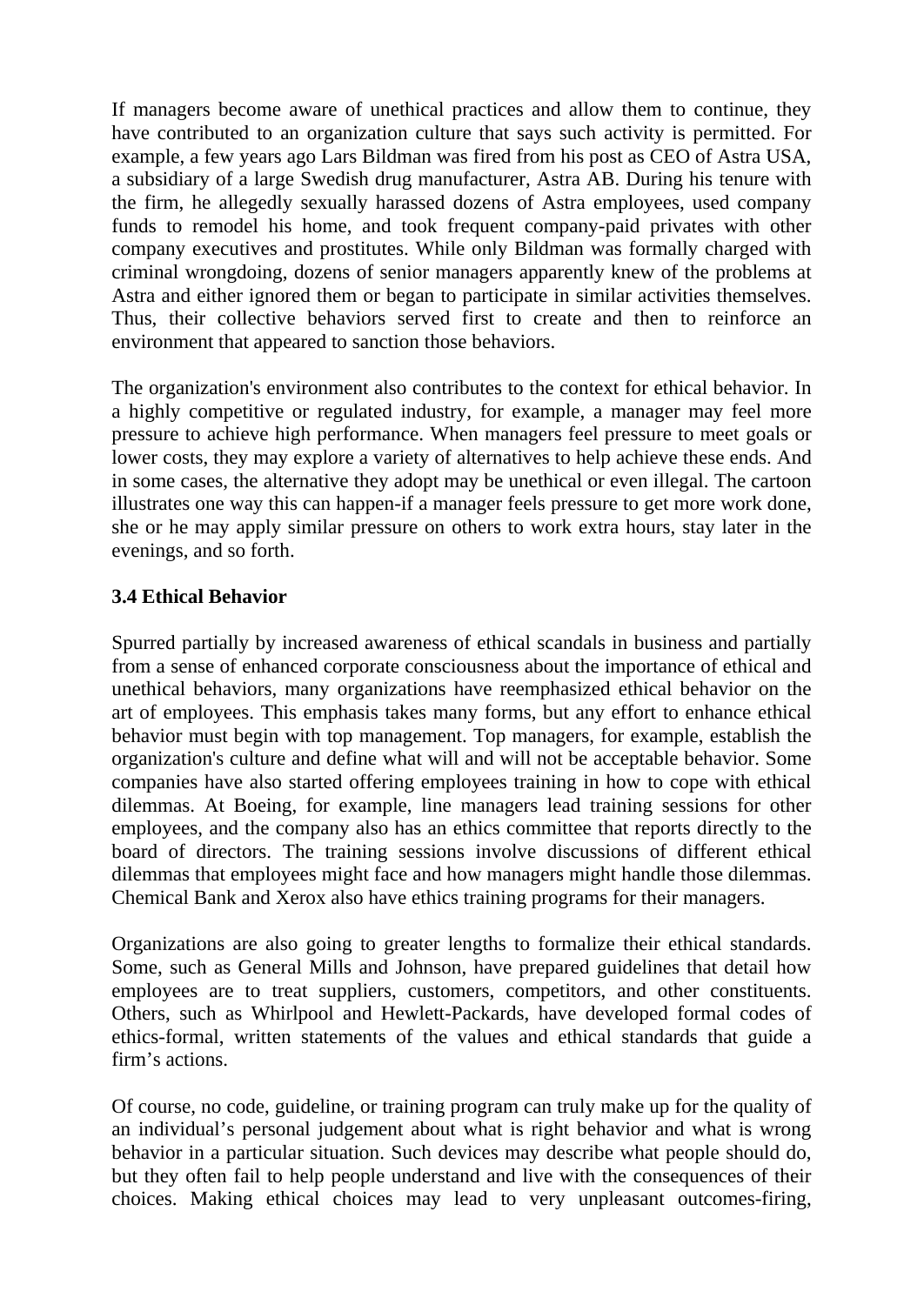rejection by colleagues, and the forfeiture of monetary gain, to name a few. Thus managers must be prepared to confront their own consciences and weigh the options available when making difficult ethical decisions. Today's Management Issues highlights an increasingly important issue that relates to this point, privacy and the Internet.

Unfortunately, what distinguishes ethical from unethical behavior is often subject to differences of opinion. So how does one go about deciding whether or not a particular action or decision is ethical? Traditionally, experts have suggested a three step model for applying ethical judgments to situations that may arise during the course of business activities. These steps are (1) gather the relevant factual information, (2) determine the most appropriate moral values, and (Derake an ethical judgment based on the rightness or wrongness of the proposed activity or policy.

But this analysis is seldom as simple as these few steps might imply. For in-what if the facts are not clear-cut? What if there are no agreed-upon moral values? Nevertheless, a judgment and a decision must be made. Experts point out that, otherwise, trust is impossible; and trust, they add, is indispensable to any business transaction. Thus, to assess more completely the ethics of a particular behavior, a more complex perspective is necessary. To illustrate this perspective, consider a common dilemma faced by managers involving their expense accounts. Companies routinely provide their managers with an account to cover their work-related expenses when they are traveling on company business and/or entertaining clients for business purposes. Common examples of such expenses include hotel bills, meals, rental cars or taxis, and so forth. But employees, of course, are expected to claim only expenses that are accurate and work-related. For example if a manager takes a client out to dinner while in another city on business and spend N5,000.00 for dinner, submitting a receipt for that dinner to be reimbursed for N5,000.00 clearly is clearly accurate and appropriate. Suppose, however, that the manager then has a N5,000.00 dinner the next night in that same city with a good friend for purely social purposes. Submitting that receipt for full reimbursement would be unethical. A few managers, however, might rationalize that it would be okay to submit a receipt for dinner with a friend. They might argue, for example, that they are underpaid and this is just a way for them to increase their income.

Other principles that come into play in a case like this include various ethical norms. For such norms involve utility rights, justice, and caring. By utility, we mean deciding whether a particular act optimizes what is best for its constituencies. By rights, we mean deciding whether a particular act respects the rights of the individuals involved. By justice, we mean deciding whether it is consistent with what we would see as being fair. And by caring, we mean deciding whether it is consistent with people's responsibilities to each other.

Now, reconsider the case of the inflated expense account. While the utility norm would acknowledge that the manager benefits from padding an expense account, others, such as coworkers and owners, do not. Similarly, most experts would agree that it does not respect the rights of others. Moreover, it is clearly unfair and compromises responsibilities to others. Thus, this particular act appears to be clearly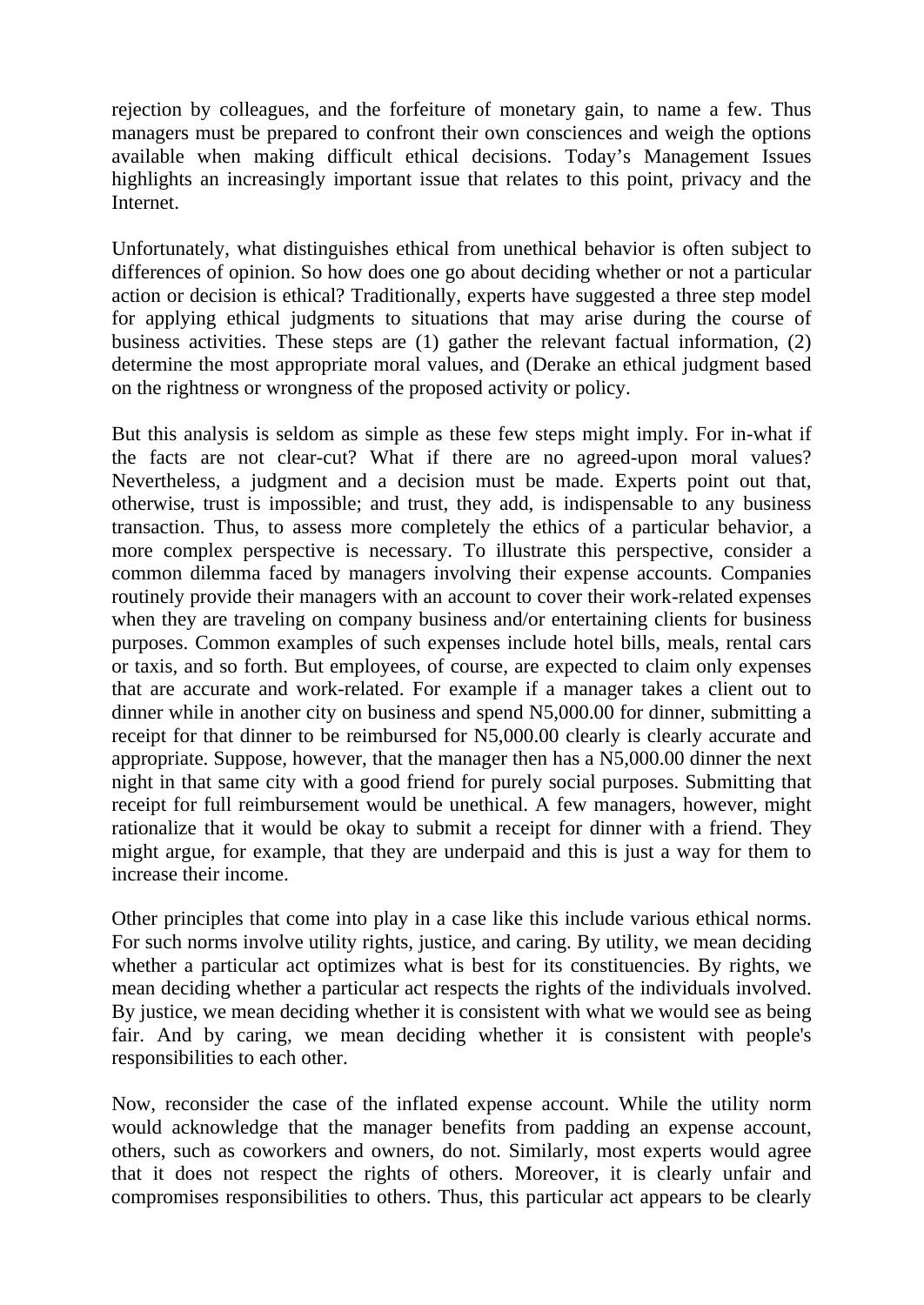unethical. However, the figure also provides mechanisms for considering unique circumstances that might fit certain limited situations. For example, suppose the manager loses the receipt for the legitimate dinner but has the receipt for the same amount for the social dinner. Some people would now argue that it is okay to submit the social dinner receipt because the manager is doing so only to get what he or she is entitled to. Others, however, would still argue that submitting the social dinner receipt is wrong under any circumstances. The point, simply, is that changes in the situation can make the issue more or less clear-cut.

## **6.0CONCLUSION**

As we have seen, ethics relate to individuals and their decisions and behaviors. Organizations themselves do not have ethics, but they do relate to their environment in ways that often involved ethical dilemmas and decisions.

## **7.0 SUMMARY**

. Ethics are an individual's personal beliefs about what constitutes right and wrong behavior. It involves understanding with is right and wrong. It also involves knowing how our decisions affect others. In organizations, many decisions that managers make require them to consider who may be affected in terms of the result as well as the process. Important areas of ethical concern for managers are how the organization treats its employees, how employees treat the organization, and how the organization and its employees treat other economic agents. The ethical context of organizations consists of each manager's individual ethics and messages sent by organizational practices. Organizations use leadership, culture, training, codes, and guidelines to help them manage ethical behavior.

# **8.0TUTOR MARKED ASSIGNMENT**

What is ethics and why is it important in managerial decision making?

## **7.0 REFERENCES/FURTHER READING**

- Daft R. L. (1997) Management, San Diego, Harcourt Grace College Publishers.
- Hellriegel D., Jackson, S. E & Slocum J. W. J (2002) management, a Competency-Based Approach, South-Western – Library of Congress Cataloging – in – Publications Data.
- Rue L. W. & Byars L. L (2001) Business management-Road wild applications & connections, New York Boston, McGraw Hill Irwin.
- Rue L. W. & Byars L. L (2007) management, Boston, McGraw Hill Irwin.
- Smith on (2011) Fundamentals of management, London, McGraw Hill.

Stoner J. A. F. (1978) Management, New Jersey, Prentice Hall.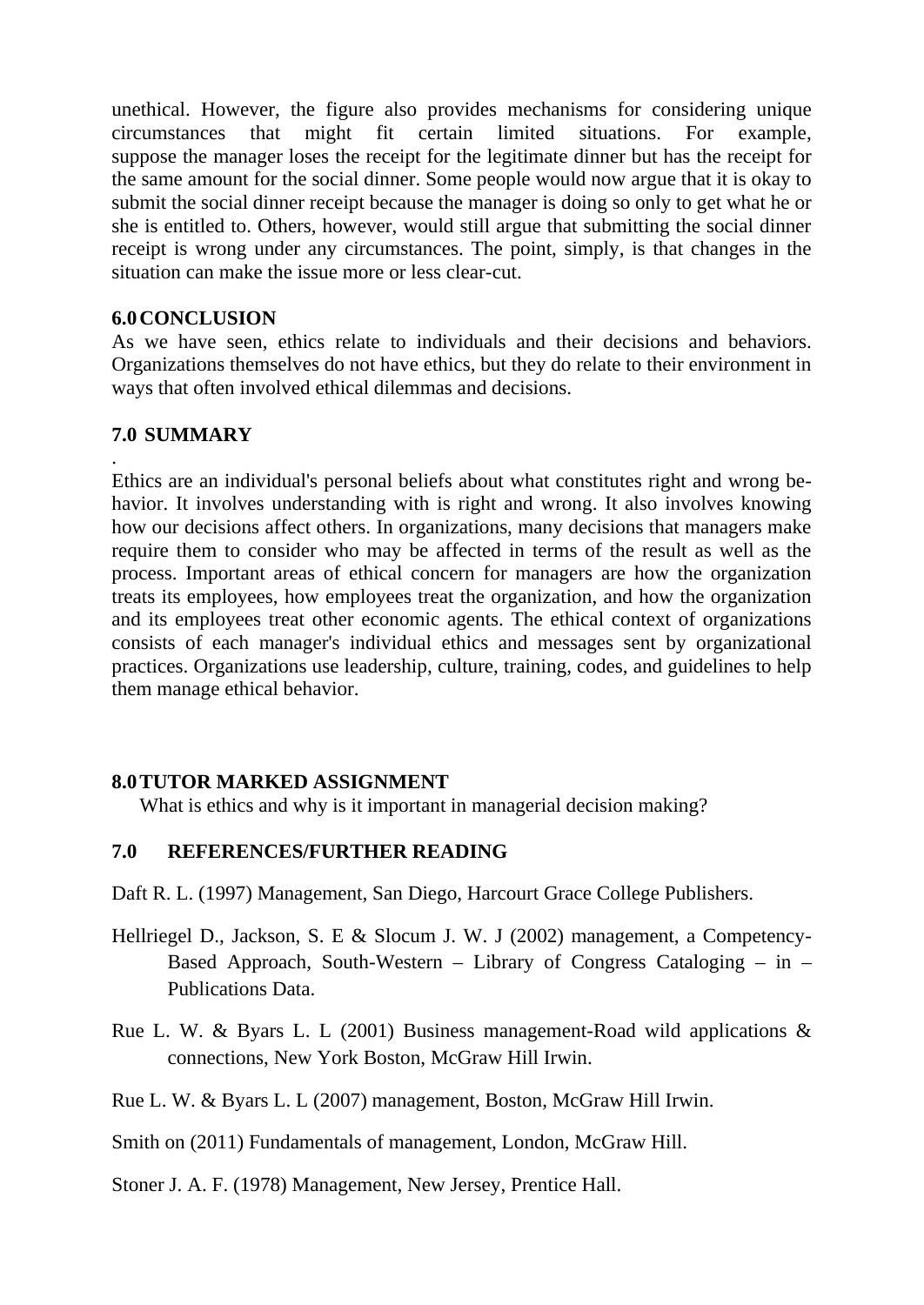- Stoner, J. A. F, Freeman A. E, and Gilbert Jr. D.R , management, New Jersey, Prentice Hall
- Worthington I, and Britton. C, (2009), the business environment, London, Prentice Hall.

### **UNIT 11 SOCIAL RESPONSIBILITY AND ORGANIZATIONS**

### **CONTENT**

1.0 Introduction

- 2.0 Objectives
- 3.0 Main Content
	- 3.1 The meaning of social responsibility
	- 3.2 Areas of social responsibility
	- 3.3 Arguments for and against Social Responsibility
	- 3.4 Organizational Approaches to Social Responsibility
	- 3.5 How Organizations Influence Government
	- 3.6 How Organizations Influence Government

### **1.0 INTRODUCTION**

Organizations are supposed to pay attention to its stake holders if they are to operate effectively in their environment. Social responsibility represent to those an organization does to satisfy its stakeholders.

### **2.0OBJECTIVES**

After reading this unit, you should be able to explain;

. The meaning of social responsibility,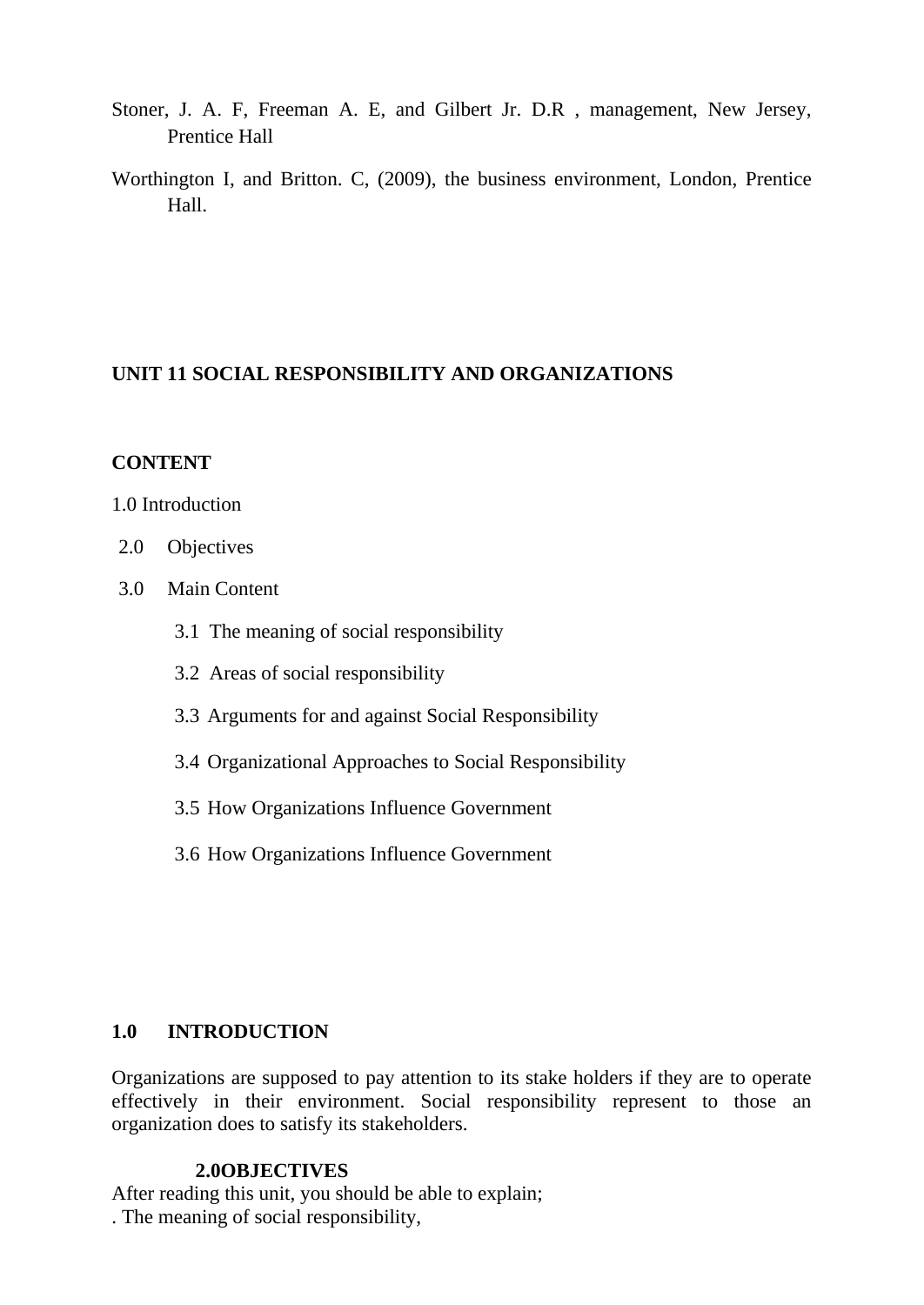. Areas of social responsibility

# **3 MAIN CONTENT**

## **3.1 The meaning of Social responsibility**

Social responsibility is the set of obligations an organization has to protect and enhance the society in which it functions. Organizations may be considered responsible to their stakeholders, to the natural environment, and to the general social welfare.

## **3.2 Areas of Social Responsibility**

Organizations may exercise social responsibility towards their stakeholders, toward the natural environment, and toward general social welfare. Some organizations acknowledge their responsibilities in all three areas and strive diligently to meet each of them, while others emphasize only one or two areas of social responsibility. And a few acknowledge no social responsibility at all.

# **3.1.2 Organizational Stakeholders**

In unit 2, we described the task environment as comprising those elements in an organization's external environment that directly affect the organization in one or more ways. Another way to describe these same elements is from the perspective of organizational stakeholder' or those people and organizations who are directly affected by the behaviours of an organization and that have a stake in its performance.

Most companies that strive to be responsible to their stakeholders concentrate first and foremost on three main groups: customers, employees, and investors. They then select other stakeholders that are particularly relevant or important to the organization and then attempt to address their needs and expectations as well.

Organizations that are responsible to their customers strive to treat them fairly and honestly. They also seek to charge fair prices, to honor warranties, to meet delivery commitments, and to stand behind the quality of the products they sell.

Companies that have established excellent reputations in this area include L.L. Bean, Land's End, Dell Computer, and Johnson & Johnson.

Organizations that are socially responsible in their dealings with employees treat their workers fairly, make them part of the team, and respect their dignity and basic human needs. Organizations such as 3M Company, Hoescht Celanese, SAS Institute, and Southwest Airlines have all established strong reputations in this area. In addition, they also go to great lengths to find, hire, train, and promote qualified minorities. Working with Diversity also explains how some organizations today are helping their employees prepare for and compete in the Olympic Games.

To maintain a socially responsible stance toward investors, managers should follow proper accounting procedures, provide appropriate information to shareholders about the financial performance of the firm, and manage the organization to protect shareholder rights and investments. Moreover, they should be accurate and candid in their assessment of future growth and profitability and avoid even the appearance of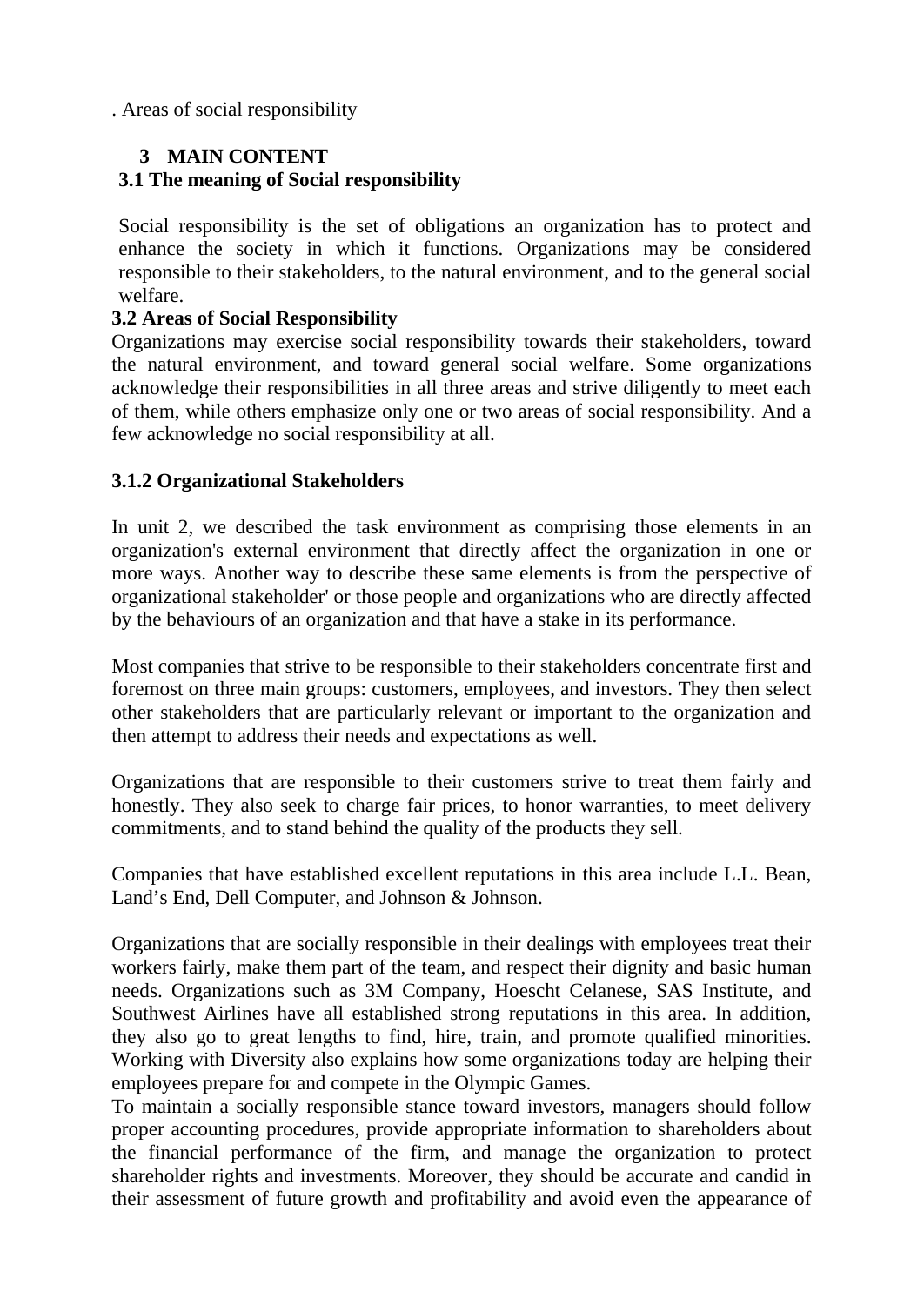improprieties involving such sensitive areas as insider trading, stock price manipulation, and the withholding of financial data.

The Natural Environment a second critical area of social responsibility relates to the natural environment. Not long ago, many organizations indiscriminately dumped sewage, waste products from production, and trash into streams and rivers, into the air and on vacant land. When Shell Oil first explored the Amazon River Basin for potential drilling sites in the late 1980s, its crews ripped down trees and left a trail of garbage in their wake. Now, however, many laws regulate the disposal of waste materials. In many instances, companies themselves have also become more socially responsible in their release of pollutants and general treatment of the environment. For example, when Shell launched its most recent exploration expedition into another area of the Amazon Basin, the group included a biologist to oversee environmental protection and an anthropologist to help the team interact more effectively with native tribes.

Still, much remains to be done. Companies need to develop economically feasible ways to avoid contributing to acid rain and global warming; to avoid depleting the ozone layer; and to develop alternative methods of handling sewage, hazardous wastes, and ordinary garbage. Procter & Gamble, for example, is an industry leader in using recycled materials for containers. Hyatt Corporation established a new company to help recycle waste products from its hotels. Monsanto is launching an entirely new product line aimed at improving the environment with genetically engineered crops. Ford has also announced its intention to create a new brand to cover the development and marketing of low-pollution and electric powered vehicles. The Internet is also seen as potentially playing an important role in resource conservation because many ecommerce businesses and transactions reduce both energy costs and pollution.

Companies also need to develop safety policies that cut down on accidents with potentially disastrous environmental results. When one of Ashland Oil's storage tanks ruptured several years ago, spilling more than five hundred thousand gallons of diesel fuel into Pennsylvania's Monongahela River, the company move quickly to clean up the spill but was still indicted for violating U.S. environment laws. After the Exxon oil tanker Valdez spilled millions of gallons of oil off the coast of Alaska, it adopted new and more stringent procedures to keep another disaster from happening.

### **3.2 General Social Welfare**

Some people believe that in addition to treating constituents and the environment responsibly, business organizations should also p; mote the general welfare of society Examples include making contributions to charities, philanthropic organizations, and not-for-profit foundations and associations; supporting museums, symphonies, and public radio and television; and taking a role in improving public health and education. Some people also believe tit organizations should act even more broadly to correct the political inequities that exist in the world. For example, these observers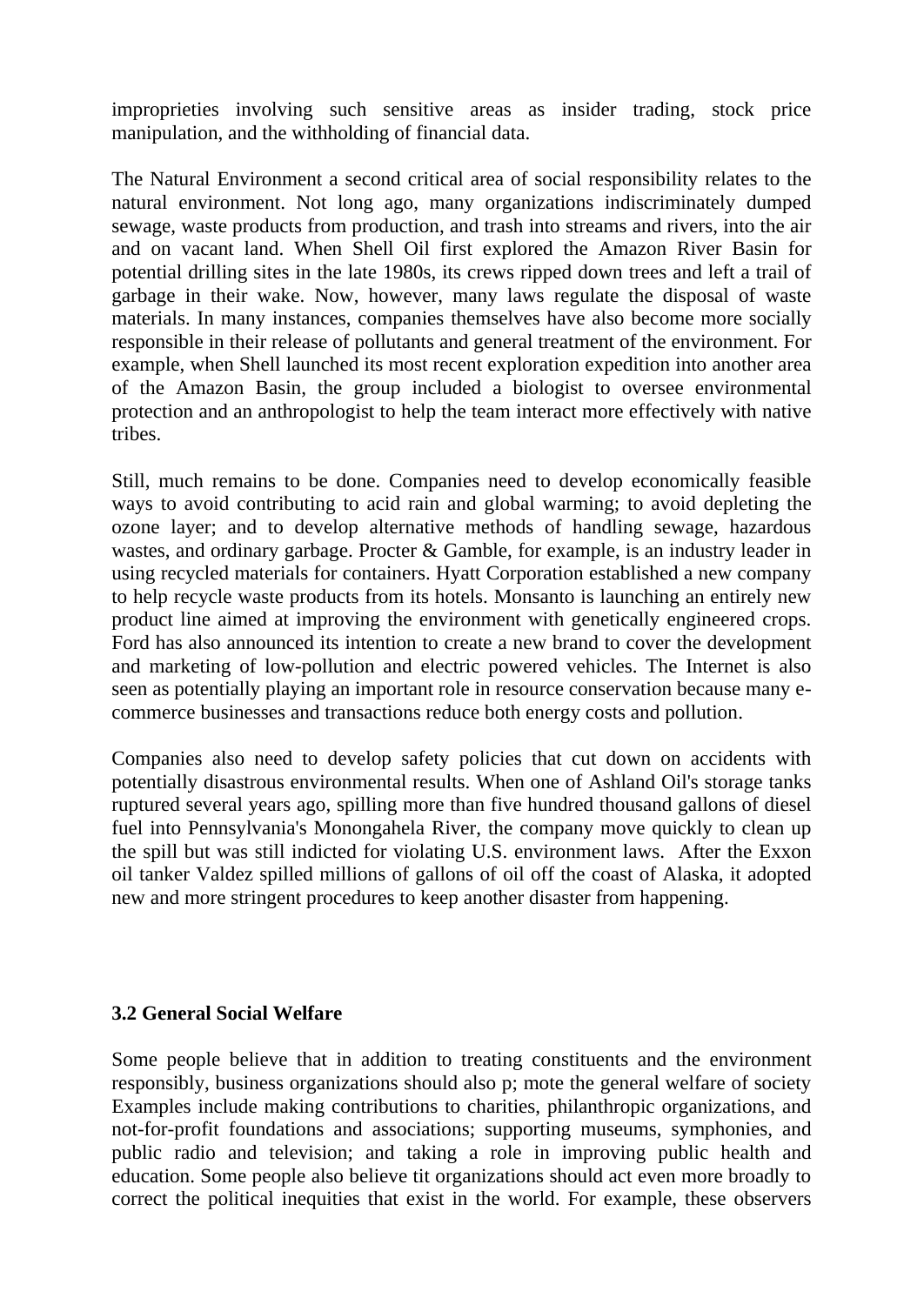would argue that businesses should not conduct operations in countries with a record of human rights violations. Thus, they stand in opposition to companies doing business in China and Vietnam.

## **3.3 Arguments For and Against Social Responsibility**

On the surface, there seems to be little disagreement about the need for organizations to be socially responsible. In truth, though, those who oppose wide interpretations of social responsibility use several convincing arguments. Some of the more salient arguments on both sides of this contemporary debate are summarized further explained in the following sections.

## **3.3.1 Arguments for Social Responsibility**

People who argue in favor of social responsibility claim that because organizations create many of the problems that need to be addressed, such as air and water pollution and resource depletion, they should play a major role in solving them. They also argue that because corporations are legally defined entities with most of the same privileges as private citizens, businesses should not try to avoid their obligations as citizens. Advocates of social responsibility point out that while governmental organizations have stretched their budgets to the limit, many large businesses often have surplus revenues that could potentially be used to help solve social problems. For example, IBM routinely donates surplus computers to schools and many restaurants give leftover food to homeless shelters.

Although each of the arguments just summarized is a distinct justification for socially responsible behaviors on the part of organizations, another more general reason for social responsibility is profit itself. For example, organizations that make clear and visible contributions to society can achieve enhanced reputations and garner greater market share for their products. Although claims of socially responsible activities can haunt a company if they are exaggerated or untrue, they can also work to the benefit of both the organization and society if the advertised benefits are true and accurate.

# **3.3.2 Arguments Against Social Responsibility**

Some people, however, including the famous economist Milton Friedman, argue that widening the interpretation of social responsibility will undermine the U.S. economy by detracting from the basic mission of business; to earn profits for owners. For example, money that Chevron or General Electric contributes to social causes or charities is money that could otherwise be distributed to owners as a dividend. Ben & Jerry's Homemade Inc. has a very ambitious and widely touted social agenda. But some shareholders recently criticized the firm when it refused to accept a lucrative exporting deal to Japan simply because the Japanese distributor did not have a similar social agenda.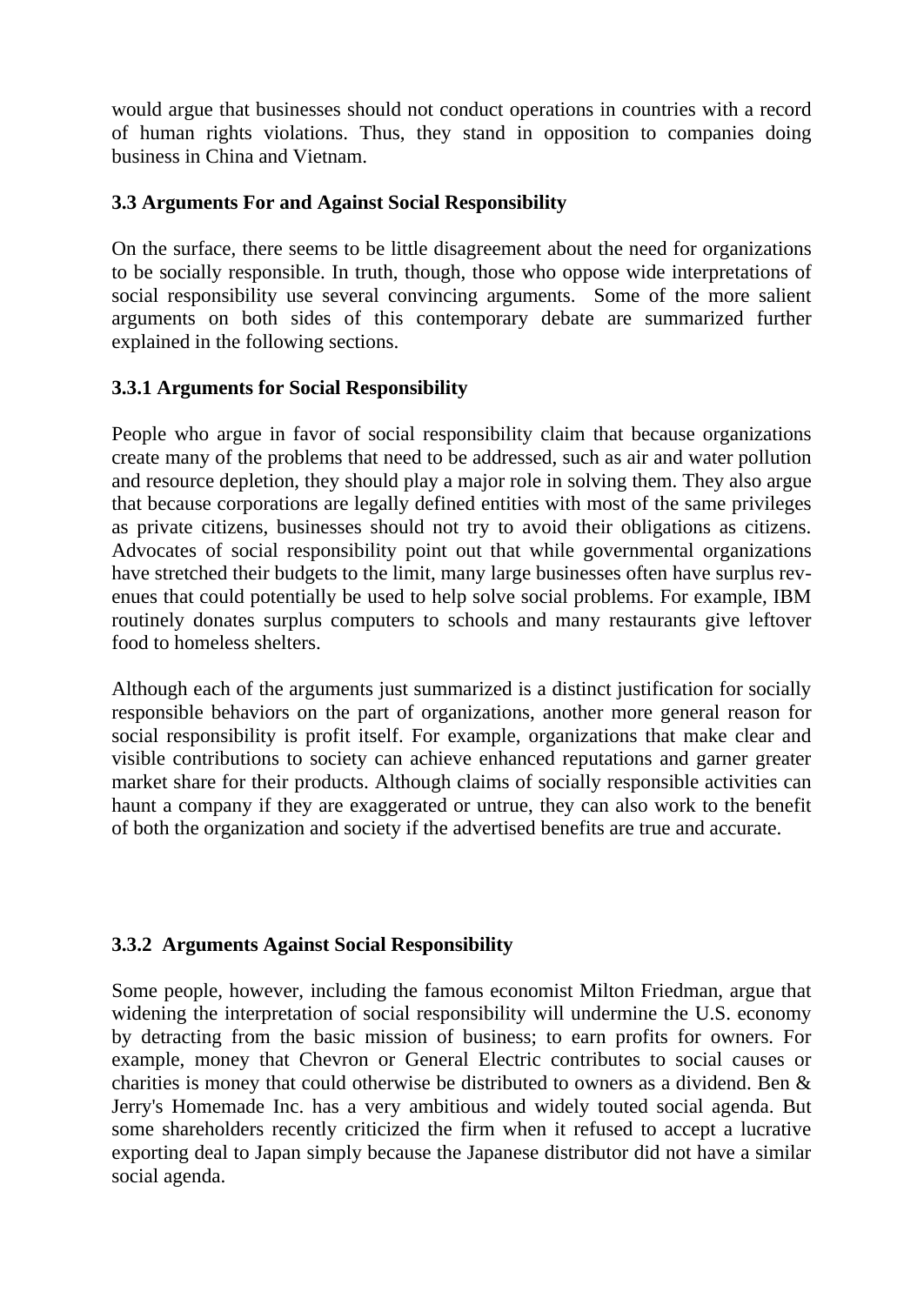Another objection to deepening the social responsibility of businesses points out that corporations already wield enormous power and that their activity in social programs gives them even more power. Another argument focuses on the potential for conflict of interest. Suppose, for example, that one manager is in charge of deciding which local social program or charity will receive a large grant from her business. The local civic opera company (a not-for-profit organization that relies on contributions for its existence) might offer her front-row tickets for the upcoming season in exchange for her support. If opera is her favorite form of music, she might be tempted to direct the money toward the local company, when it might actually be needed more in other areas.

Finally, critics argue that organizations lack the expertise to understand how to assess and make decisions about worthy social programs. How can a company truly know, they ask, which cause or program is most deserving of its support, or how money might best be spent? For example, Exxon recently announced a commitment to spend \$5 million to help save the tiger, an endangered species that serves as the firm's corporate symbol. Exxon committed most of the money to support breeding programs in zoos and to help educate people about the tiger. But conservationists criticized the firm and its plan, arguing instead that the money might have been better spent on eliminating poaching, the illegal trade of tiger fur, and the destruction of the tiger's natural habitat.

## **3.4 Organizational Approaches to Social Responsibility**

As we have seen, some people advocate a larger social role for organizations, and others argue that the role is already too large. Not surprisingly, organizations themselves adopt a wide range of positions on social responsibility. As Figure 4.5 illustrates, the four stances that an organization can take concerning its obligations to society fall along a continuum ranging from the lowest to the highest degree of socially responsible practices.

## **3.4.1 Obstructionist Stance**

The few organizations that take what might be called an obstructionist stance to social responsibility usually do as little as possible to solve social or environmental problems.

When they cross the ethical or legal line that separates acceptable from unacceptable practices, their typical response is to deny or avoid accepting responsibility for their actions. For example, when the various problems at Astra USA, noted earlier in the chapter, first began to surface, top officials at both that firm and its Swedish parent company all denied any wrongdoing.

Another more recent case of a firm taking this approach involves IBP, a major Iowabased meat-processing firm with a truly checkered history in the early 1970s one of the firm's founders was found guilty of paying a mob-related meat broker \$1 million to ensure that unions wouldn't interfere with the firm's New York City distribution plans. In the late 1970s the company was investigated for anticompetitive practices,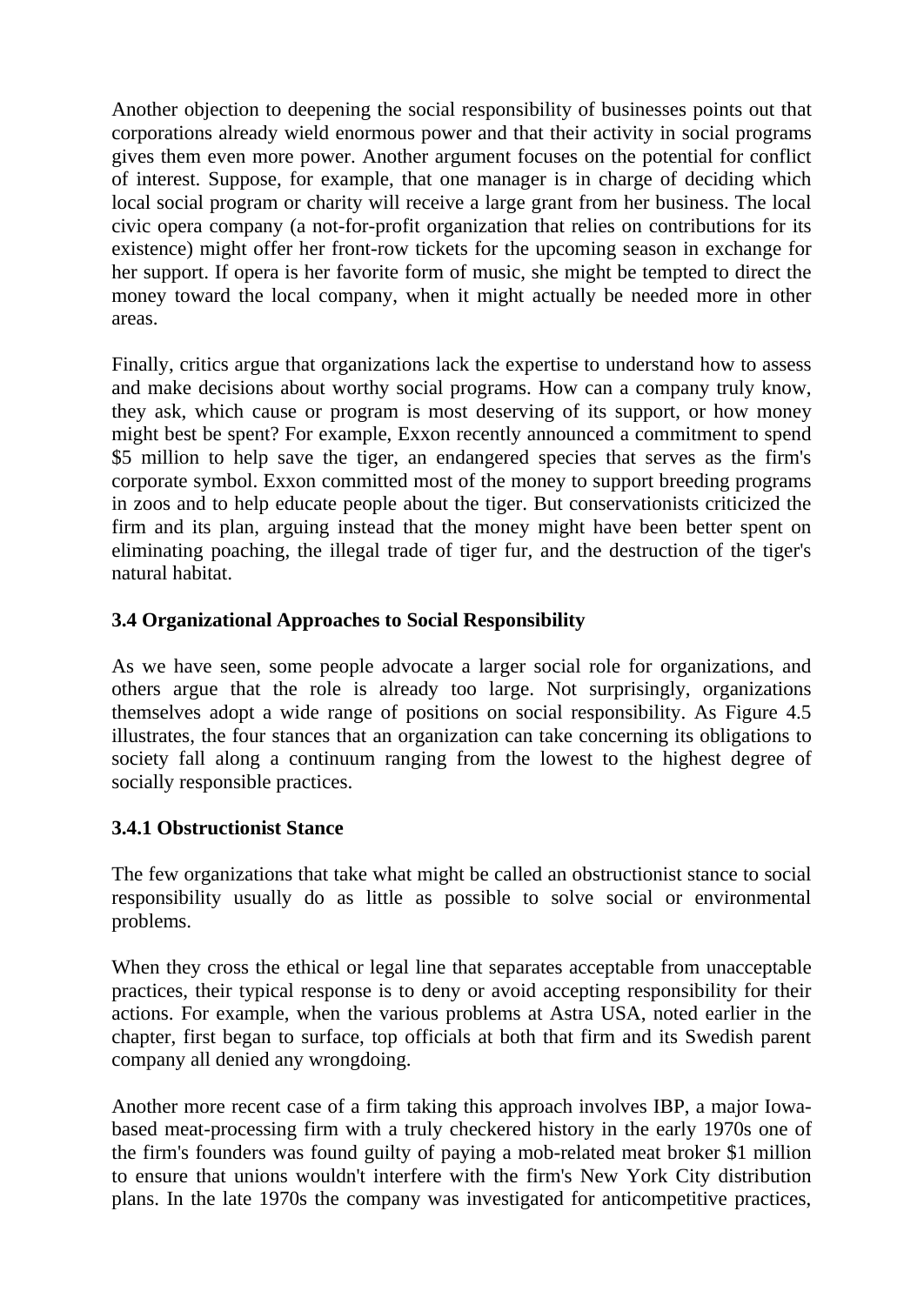although this inquiry was subsequently dropped. In the 1980s, IBP was fined \$2.6 million and penalized by OSHA for not reporting workers' hand injuries caused by its meatcutting equipment. The firm also has a long history of abysmal labor relations with its employees.

In January 2000 the U.S. Justice Department, acting on behalf of the Environmental Protection Agency filed a lawsuit accusing 113P of violating numerous federal air, water, and hazardous waste laws at the company's

Dakota City, Nebraska. Among the charges in this case are that the firm emitted up to 1,800 pounds of hydrogen sulfide per day from the Dakota City plant without informing federal regulators (disclosure is required if total emissions exceed 100 pounds per day) and that IBP violated the federal Clean Water Act by dumping excessive ammonia into the Missouri River. Moreover, the suit charges IBP with either failing to file or else filing incorrectly federal toxic-air reports at several of its plants in Iowa, Nebraska, and Kansas. In addition, various state agencies where IBP has operations are investigating numerous allegations against the company regarding pollution. Idaho's State Division of Environmental Quality has charged the firm with exceeding its state wastewater guidelines by as much as 1,200 percent. Illinois's state attorney general is seeking fines against 1BP for violating the state's odor law. And officials in Nebraska are closely watching the federal investigation to see if there have been violations that fall under state regulation.22

### **3.4.2 Defensive Stance**

One step removed from the obstructionist stance is the defensive stance, whereby the organization does everything that is required of it legally but nothing more. This approach is most consistent with the argument used against social responsibility just described. Managers in organizations that take a defensive stance insist that their job is to generate profits. For example, such a firm would install pollution-control equipment dictated by law but would not install higher-quality equipment even though it might limit pollution further. Tobacco companies such as Philip Morris take this position in their marketing efforts. In the United States, they are legally required to include warnings to smokers on their products and to limit their advertising to prescribed media. Domestically they follow these rules to the letter of the law but use broader marketing methods in countries that have no such rules. In many African countries, for example, cigarettes are heavily promoted, contain higher levels of tar and nicotine than those sold in the United States, and carry few or no health warning labels.23 Firms that take this position are also unlikely to cover up wrongdoing and will generally admit their mistakes and take appropriate corrective actions.

## **3.4.3 Accommodative Stance**

A firm that adopts an accommodative stance meets its legal and ethical obligations and also goes beyond these requirements in selected cases. Such firms voluntarily agree to participate in social programs, but solicitors have to convince the organization that the programs are worthy of their support. Both Exxon and IBM, for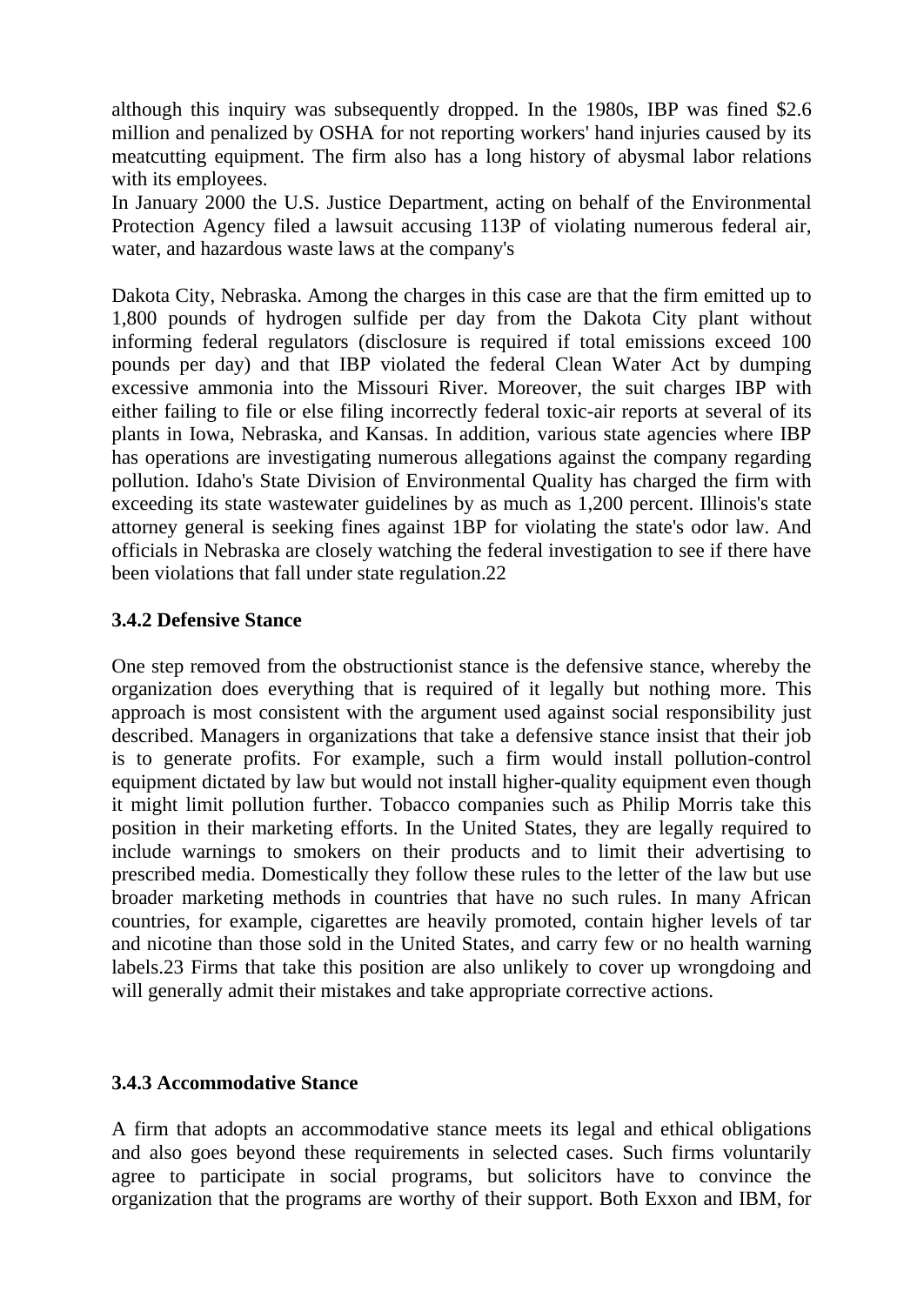example, will match contributions made by their employees to selected charitable causes. And many organizations will respond to requests for donations to Little League, Girl Scouts, youth soccer programs, and so forth. The point, though, is that someone has to knock on the door and ask-the organizations do not proactively seek such avenues for contributing.

## **3.4.4 Proactive Stance**

The highest degree of social responsibility that a firm can exhibit is the proactive stance. Firms that adopt this approach take to heart the argument in favour of social responsibility. They view themselves as citizens in a society and proactively seek opportunities to contribute to the society. An excellent example of a proactive stance is the Ronald McDonald House program undertaken by McDonald's Corp. These houses, located close to major medical centers, can be used by families for minimal cost while their sick children are receiving medical treatment nearby. Sears offers fellowships that support promising young performers while they develop their talents. Target has stopped selling guns in its stores, while some national toy retailers such as KayBee and Toys "R" Us have voluntarily stopped selling realistic toy guns. These and related activities and programs exceed the accommodative stance-they indicate a sincere and potent commitment to improving the general social welfare in this country and thus represent a proactive stance to social responsibility.

Remember that these categories are not discrete but merely define stages along a continuum of approach. Organizations do not always fit neatly into one category. The Ronald McDonald House program has been widely applauded, for example, but McDonald's also came under fire a few years ago for allegedly misleading consumers about the nutritional value of its food products. And even though Astra and IBF took an obstructionist stance in the cases we cited, many individual employees and managers at both firms have no doubt made substantial contributions to society in several different ways.

An especially important element of social responsibility is the relationship between business and government. For example, in planned economies the government heavily regulates business activities, ostensibly to ensure that business supports some overarching set of social ideals. And even in market economies there is still considerable government control of business, much of it again directed at making sure that social interests are not damaged by business interests. On the other side of the coin, however, business also attempts to influence the government. Such influence attempts are usually undertaken in an effort to offset or reverse government restrictions.

## **3.5 How Government influences Organizations**

The government attempts to shape social responsibility practices through both direct and indirect channels. Direct influence is most frequently manifested through regulation, whereas indirect influence can take a number of forms, most notably taxation policies.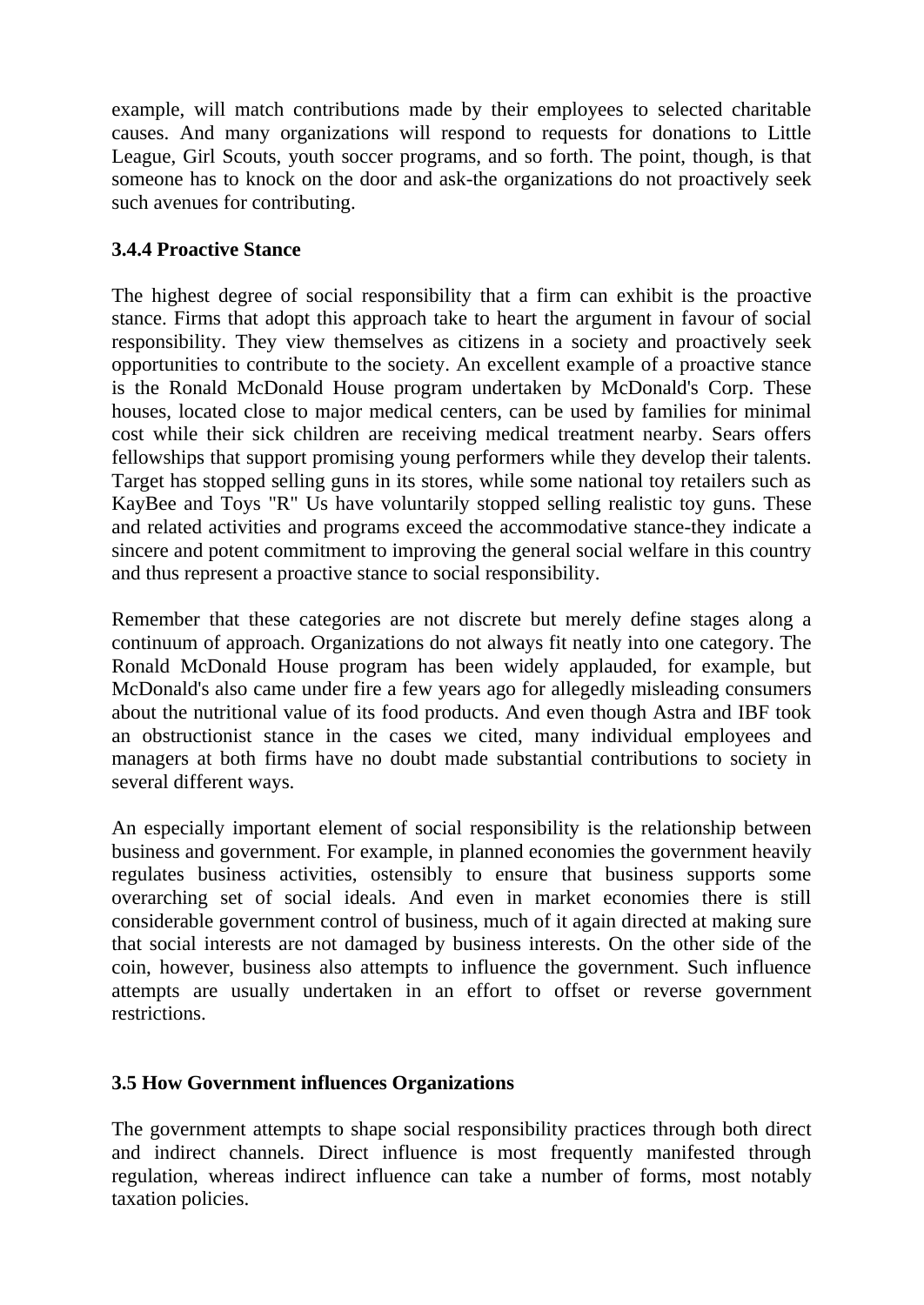## **3.5.1 Direct Regulation**

The government most often directly influences organizations through refutation, or the establishment of laws and rules that dictate what organizations can and cannot do. As noted earlier in the chapter, this regulation usually evolves from societal beliefs about what businesses should or should not be allowed to do. To implement legislation, the government generally creates special agencies to monitor and control certain aspects of business activity. For example, the Environmental Protection Agency handles environmental issues; the

Federal Trade Commission and the Food and Drug Administration focus on consumer-related concerns; the Equal Employee Opportunity Commission, the National Labor Relations Board, and the Department of Labor help protect employees; and the Securities and Exchange Commission handles investor-related issues. These agencies have the power to levy fines or bring charges against organizations that violate regulations.

## **3.5.1 Indirect Regulation**

Other forms of regulation are indirect. For example, the government indirectly Influence the social responsibility of organizations through its tax codes. In effect the government can influence how organizations spend their social responsibility dollars by providing greater or lesser tax incentives. For instance, suppose that the government wanted organizations to spend more on training the hard-core unemployed. Congress could then pass laws that provide tax incentives to companies that opened new training facilities. As a result, more businesses would probably do so. Of course, some critics argue that regulation is already excessive. They maintain that a free market system would eventually accomplish the same goals as regulation with lower costs to both organizations and the government.

## **3.6 How Organizations Influence Government**

Organizations can influence their environment in many different ways. In particular, businesses have four main methods of addressing governmental pressures for more social responsibility.

## **3.6.1 Personal Contacts**

Because many corporate executives and political leaders travel in the same social circles, personal contacts and networks offer one method of influence. A business executive, for example, may be able to contact a politician directly and present his or her case regarding a piece of legislation being considered.

## **3.6.2 Lobbying**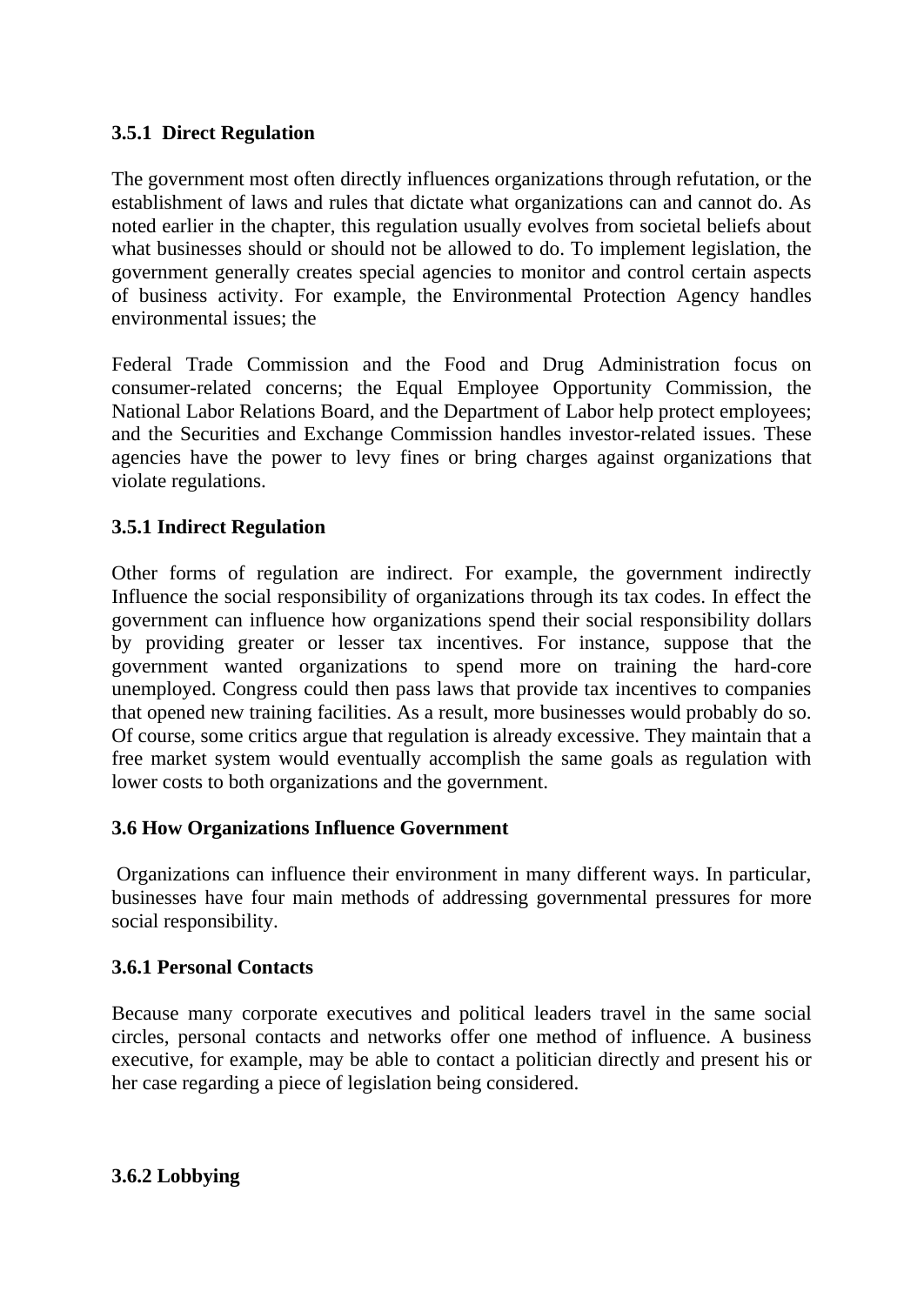Lobbying or the use of persons or group to represent an organization or group of organization formally before political bodies, is also an effective way to influence the government. The National Rifle Association (NRA), for example, has a staff of lobbyists in Washington with a large annual budget. These lobbyists work to represent the NRA's position on gun control and potentially to influence members of Congress when they vote on legislation that affects the firearms industry and the rights of gun owners.

## **3.6.3 Political Action Committees**

Companies themselves cannot legally make direct donations to political campaigns, so they influence the government through political action committees. political action committees (PACs) ire organizations created to solicit and distribute money to political candidate Employees of a firm may be encouraged to make donations to particular PACs lit cause managers know that it will support candidates with political views similar to their own. PACs, in turn, make the contributions themselves, usually to a broad slate of state and national candidates. For example, Federal Express's PAC is called Fepac. Fepac makes regular contributions to the campaign funds of political candidates who are most likely to work in the firm's best interests.

## **3.6.4 Favors**

Finally, organizations sometimes rely on favors and other influence tactics to gain support. Although these favors may be legal, they are still subject to ism. A few years back, for example, two influential members of a House corn-e attending a fund-raising function in Miami were needed in Washington to work on a piece of legislation that Federal Express wanted passed. The law drafted would allow the company and its competitors to give their employees standby seats on airlines as a tax-free benefit. As a favor, Federal Express pro-one of its corporate jets to fly the committee members back to Washington company was eventually reimbursed for its expenses so its assistance was not but some people argue that such actions are dangerous because of how it might be perceive

## 4.0CONCLUSION

Social responsibility is an important element for effective management of organizations. Organizations must respond to its obligations, beyond that required by law and economics, to pursue long-term goals that are good for the society.

## **5.0 SUMMARY**

Social responsibilities are the set of responsibilities which an organization renders to its stakeholders. These stakeholders are the employees, customers, shareholders and indeed the society at large. Some people have argued in fabour of social responsibility, while others have opposed to that. There are different approaches to undertake social responsibility. These include obstructive stance, defence stance,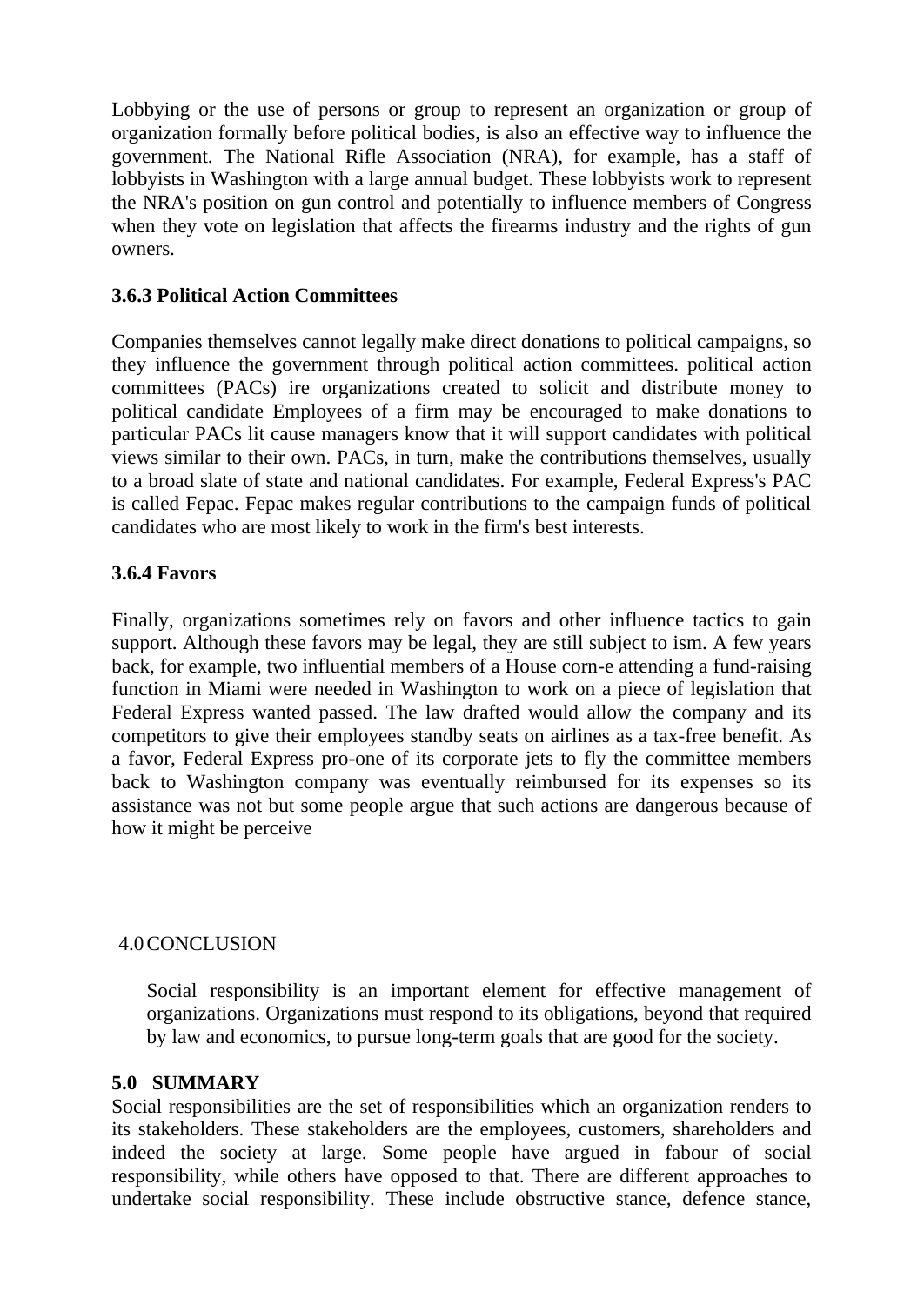accommodative stance, and proactive stance. Government influences social responsibility in a number of ways, which are direct regulation, indirect, regulation. Organizations also influence government through personal contacts, lobbying, political action, and committees.

### **6.0 TUTOR MARKED ASSIGNMENT**

What are the arguments for and against social responsibility in organizations?

### **7.0 REFERENCES/FURTHER READING**

Daft R. L. (1997) Management, San Diego, Harcourt Grace College Publishers.

- Hellriegel D., Jackson, S. E & Slocum J. W. J (2002) management, a Competency-Based Approach, South-Western – Library of Congress Cataloging – in – Publications Data.
- Rue L. W. & Byars L. L (2001) Business management-Road wild applications & connections, New York Boston, McGraw Hill Irwin.
- Rue L. W. & Byars L. L (2007) management, Boston, McGraw Hill Irwin.
- Smith on (2011) Fundamentals of management, London, McGraw Hill.
- Stoner J. A. F. (1978) Management, New Jersey, Prentice Hall.
- Stoner, J. A. F, Freeman A. E, and Gilbert Jr. D.R , management, New Jersey, Prentice Hall
- Worthington I, and Britton. C, (2009), the business environment, London, Prentice Hall.

### **Unit 12 Managing Social Responsibility CONTENT**

- 1.0 Introduction
- 2.0 Objectives
- 3.0 Main Content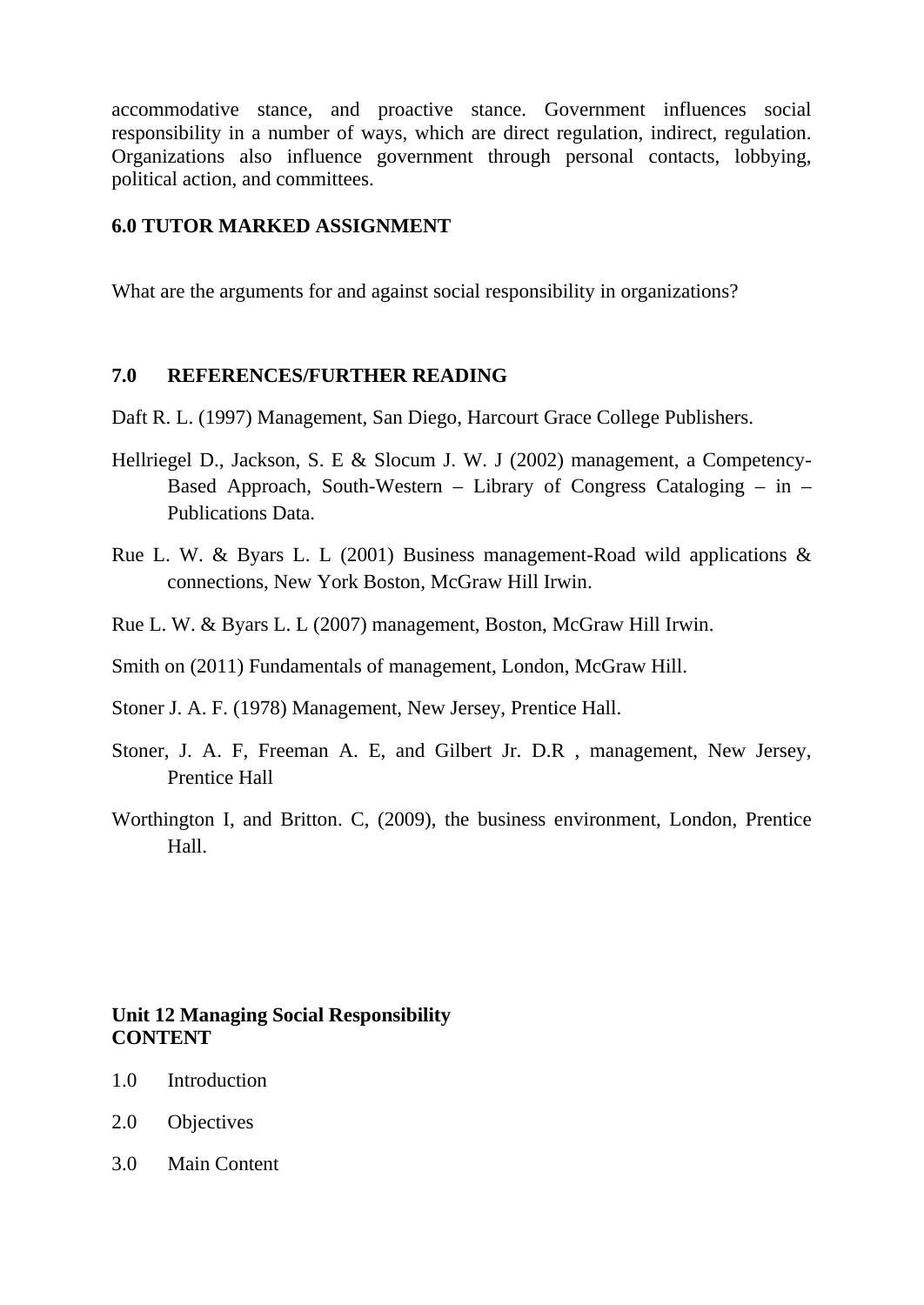### 1.0 INTRODUCTION

The Demands for social responsibility placed on contemporary organizations by an increasingly sophisticated and educated public are probably stronger than ever. As we have seen, there are pitfalls for managers who fail to adhere to high ethical standards and for managers who that try to circumvent their legal obligations. Organizations therefore need to fashion an approach to social responsibility the same way that they develop any other business strategy; that is, they should view social responsibility as a major challenge that requires careful planning, decision making, consideration, and evaluation. They may accomplish their approach through both formal and informal dimensions of managing social responsibility.

## **2.0 OBJECTIVES**

After reading this unit, students should be able to understand the following as a means of managing social responsibility

. Formal Organizational Dimensions

. Informal Organizational Dimensions

. Ways of evaluating social responsibility

## **3.0 MAIN CONTENT**

.

### **3.1 Formal Organizational Dimensions**

Some dimensions of managing social responsibility are formal and planned activities on the part of the organization. Formal organizational dimensions that can help manage social responsibility are legal compliance, ethical compliance, and philanthropic giving.

## **3.1.2 Legal Compliance**

Legal compliance is the extent to which the organization complies with local, state, federal, and international laws. The task of managing legal compliance is generally assigned to the appropriate functional managers. For example, the organization's top human resource executive is responsible for ensuring compliance with regulations concerning hiring, pay, and workplace safety and health. Likewise, the top finance executive generally oversees compliance with securities and banking regulations. The organization's legal department is also likely to contribute to this effort by providing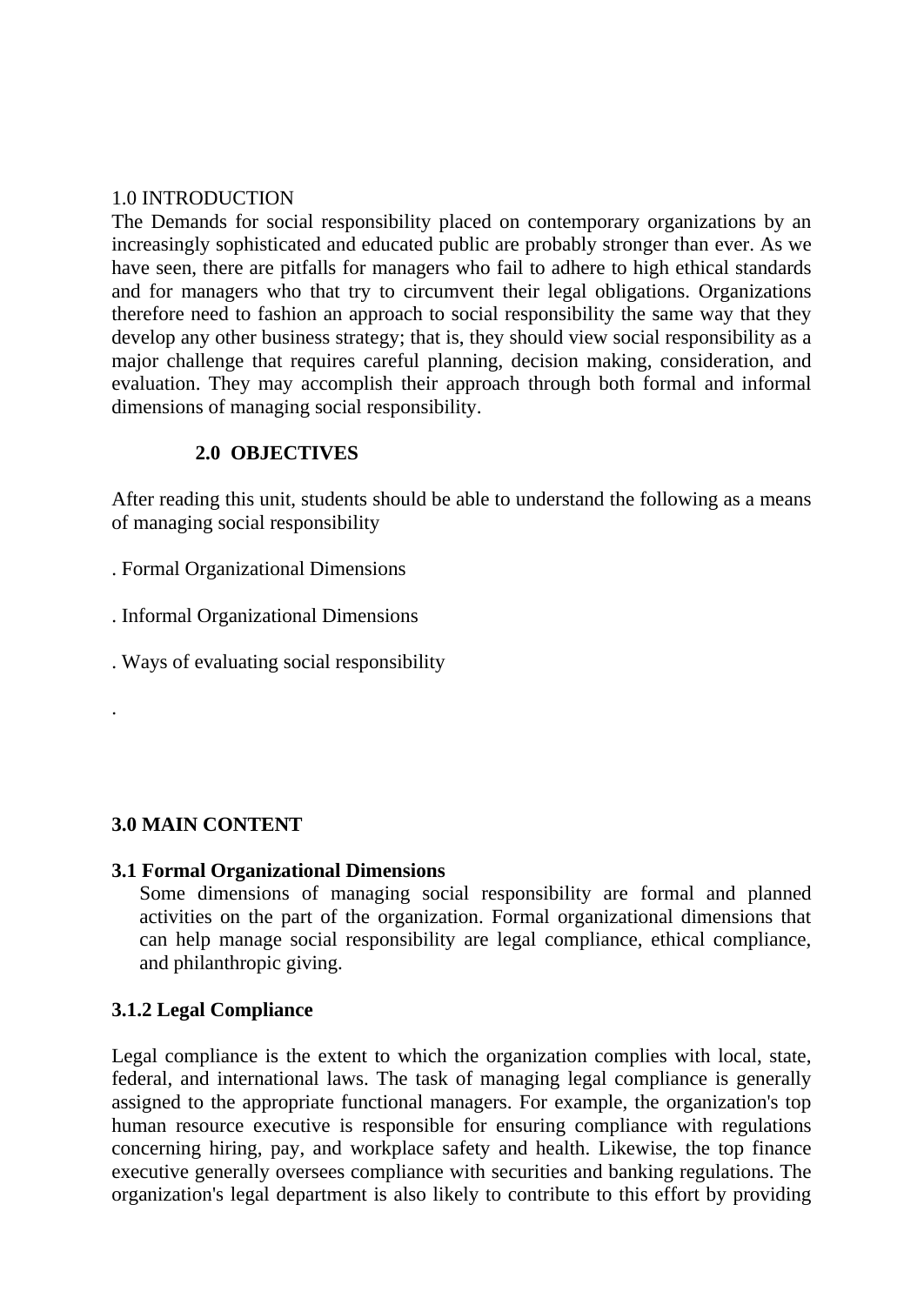general oversight and answering queries fm managers about the appropriate interpretation of laws and regulations.

## **3.1.2 Ethical Compliance**

Ethical compliance is the extent to which an organization and its members follow basic ethical (and legal) standards of behavior. We noted earlier that organizations have increased their efforts in this area-providing training in ethics and developing guidelines and codes of conduct, for example. These activities serve as vehicles for enhancing ethical compliance. Many organizations also establish formal ethics committees, which may be asked to review proposals for new projects, help evaluate new hiring strategies, or assess a new environmental protection plan. They might also serve as a peer review panel to evaluate alleged ethical misconduct by an employee.

## **3.1.3 Philanthropic Giving**

Finally, philanthropic giving is the awarding of funds or gifts to charities or other social programs. Dayton-Hudson Corp. routinely gives 5 percent of its taxable income to charity and social programs. Giving across national boundaries is also becoming more common. For example, Alcoa gave 112,000 to a small town in Brazil to build a sewage treatment plant. And Japanese firms like Sony and Mitsubishi make contributions to a number of social programs in the United States. Unfortunately, in this age of cutbacks, many corporations ha also had to limit their charitable gifts over the past several years as they continue to trim their own budgets. And many firms that continue to make contributions are increasingly targeting them to programs or areas where the firm will get something in return. For example, firms today are more likely to give money to job training programs than to the arts, which wasn't the case just a few years ago. The logic is that they get more direct payoff from the former type of contribution-in this instance, a better trained workforce from which to hire new employees.

## **3.2 Informal Organizational Dimensions**

In addition to these formal dimensions for managing social responsibility, there are also informal ones. Leadership, organization culture, and how the organization responds to whistle blowers each helps shape and define people's perceptions of the organization's stance on social responsibility.

# **3.2.1 Organization Leadership and Culture**

Leadership practices and organization culture can go a long way toward defining the social responsibility stance an organization and its members will adopt. For example, Johnson & Johnson executives for years provided a consistent message to employees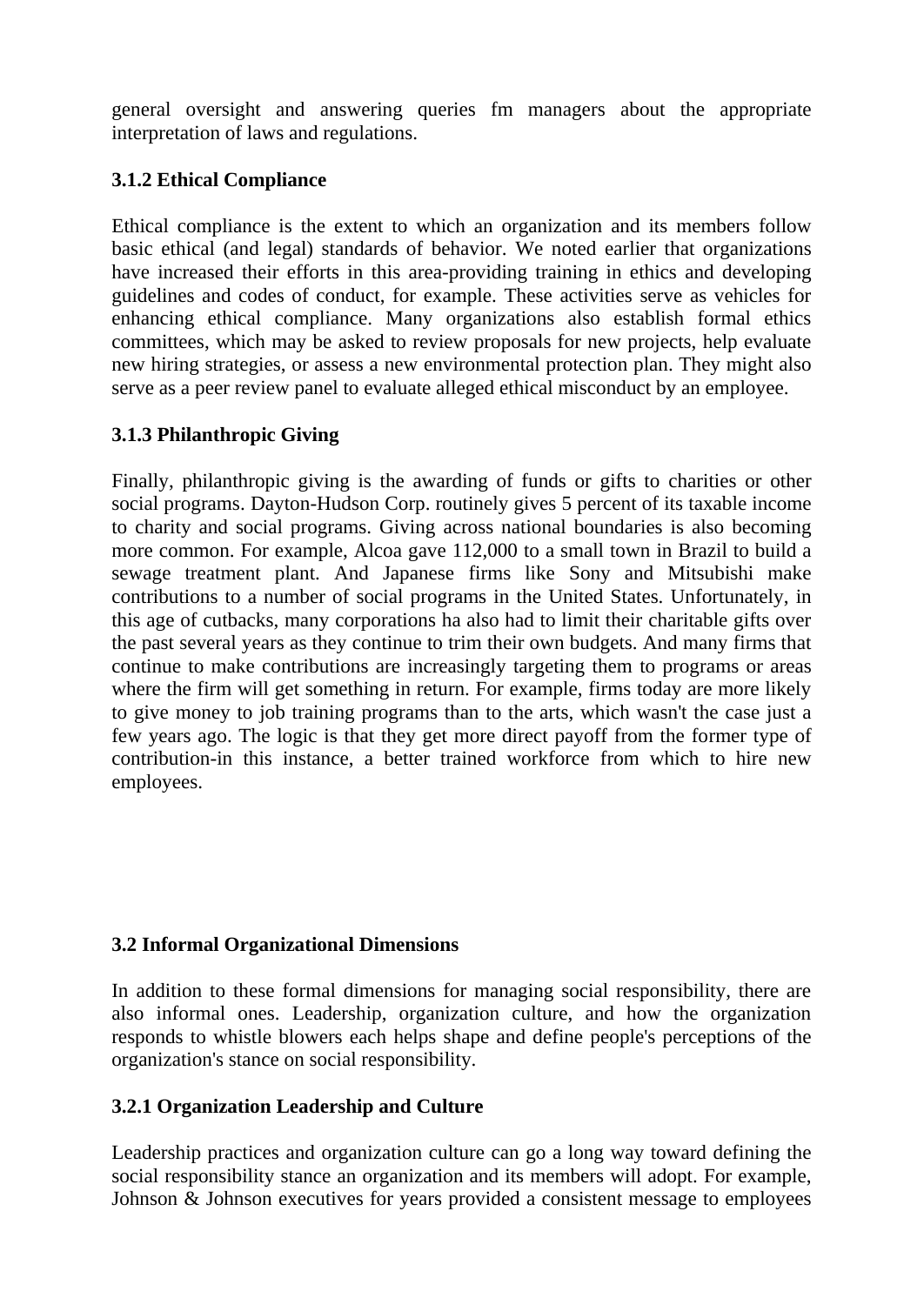that customers, employees, communities where the company did business, and shareholders were all important-and primarily in that order. Thus, when packages of poisoned Tylenol showed up on store shelves in the 1980s, Johnson & Johnson employees didn't need to wait for orders from headquarters to know what to do: they immediately pulled all the packages from shelves before any other customers could buy them. By contrast, the message sent to Astra USA employees by the actions of their top managers communicates much less regard for social responsibility.

### **3.2.2 Whistle-Blowing**

Whistle-blowing is the disclosure by employee of illegal or unethical conduct on the part of others within the organization. How an organization responds to this practice often indicates its stance toward social responsibility. Whistle blowers may have to proceed through a number of channels to be heard, and they may even get fired for their efforts. Many organizations, however, welcome their contributions. A person who observes questionable behavior typically first reports the incident to his or her boss. If nothing is done, the whistle blower may then inform higher level managers or an ethics committee if one exists. Eventually, the person may have to go to a regulatory agency or even the media to be heard. For example, Charles W. Robinson Jr. once worked as a director of a SmithKline lab in San Antonio. One day he noticed a suspicious billing pattern the firm was using to collect lab fees from Medicare that were considerably higher than the firm's normal charges for those same tests. He pointed out the problem to higher level managers, but his concerns were ignored. He subsequently took his findings to the U.S. government which sued SmithKline and eventually reached a settlement of \$325 million.

## **3.3 Evaluating Social Responsibility**

Any organization that is serious about social responsibility must ensure that its efforts are producing the desired benefits. Essentially this assurance requires applying the concept of control to social responsibility. Many organizations now require current and new employees to read their guidelines or code of ethics and then sign a statement agreeing to abide by it. An organization should also evaluate how it responds to instances of questionable legal or ethical conduct. Does it follow up immediately? Does it punish those involved? Or does it use delay and cover-up tactics? Answers to these questions can help an organization form a picture of its approach to social responsibility.

More formally, an organization may evaluate the effectiveness of its social responsibility efforts. For example, when Amoco recently established a job training program in Chicago, it allocated additional funds to evaluate how well the program was meeting its goals. Some organizations occasionally conduct corporate social audits. A corporate social audit is a formal and thorough analysis of the effectiveness of the firm's social performance. The audit is usually conducted by a task force of high-level managers from within the firm. It requires that the organization clearly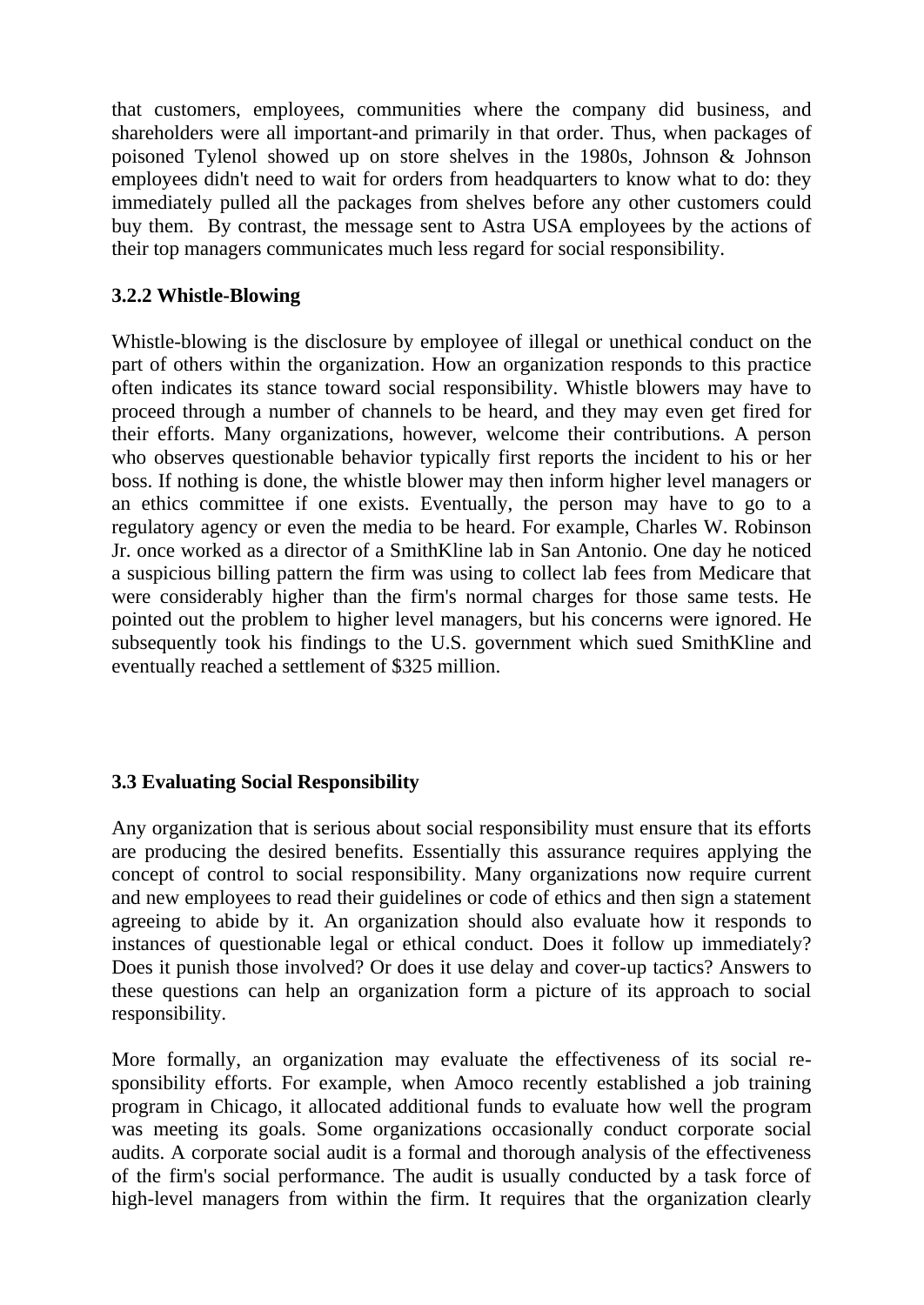define all its social goals, analyze the resources it devotes to each goal, determine how well it is achieving the various goals, and make recommendations about which areas need additional attention.

Ben & Jerry's conducts a formal audit of its social responsibility programs each year and publishes the results-favorable or otherwise-in its annual report. For example, one recent audit found that the firm was using a misleading label on one of its ice cream products. This criticism was published in the firm's next annual report, along with a promise both to correct the error and to strive to avoid similar problems in the future. Unfortunately, such audits are not conducted often because they are expensive and time consuming. Indeed, most organizations probably could do much more to evaluate the extent of their social responsibility than they do.

## **4.0 CONCLUSION**

It should clear that social responsibility is becoming more popular in organizations and some organizations are using it gain competitive advantage. It should be noted that social responsibility is not something that just "happens" Instead, like other organizational activities, it must be actively managed.

### **5.0 SUMMARY**

Organizations use three types of activities to manage social responsibility formally: leg compliance, ethical compliance, and philanthropic giving. Leadership, culture, and whistle blowing are informal means for managing s responsibility.

Organizations should evaluate the effectiveness of their socially responsible practices as they would any other strategy.

## **6.0 TUTOR MARKED ASSIGNMENT**

Discuss the various ways in which an organization can manage its social responsibility.

## **7.0 REFERENCES/FURTHER READING**

Daft R. L. (1997) Management, San Diego, Harcourt Grace College Publishers.

- Hellriegel D., Jackson, S. E & Slocum J. W. J (2002) management, a Competency-Based Approach, South-Western – Library of Congress Cataloging – in – Publications Data.
- Rue L. W. & Byars L. L (2001) Business management-Road wild applications & connections, New York Boston, McGraw Hill Irwin.
- Rue L. W. & Byars L. L (2007) management, Boston, McGraw Hill Irwin.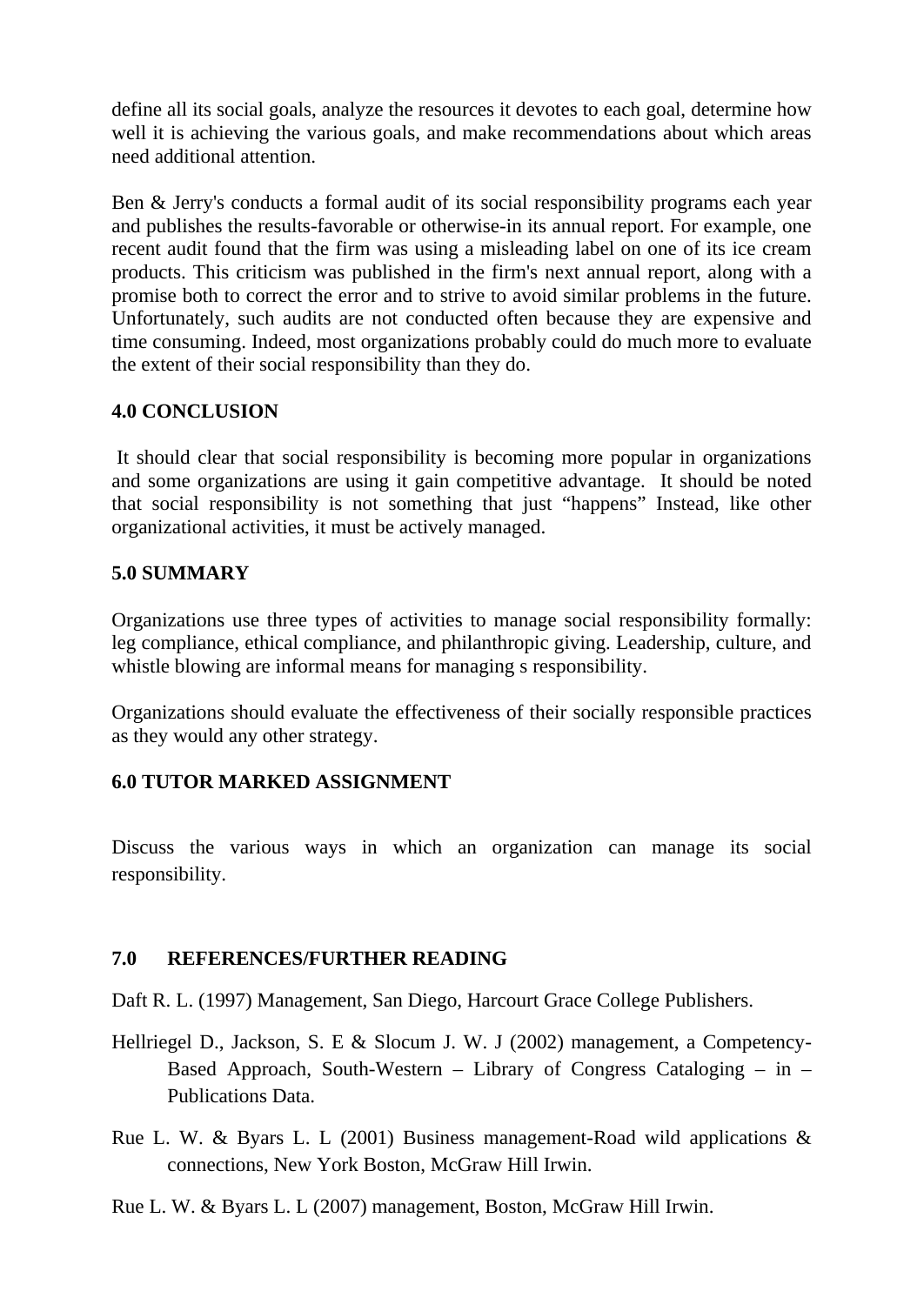Smith on (2011) Fundamentals of management, London, McGraw Hill.

Stoner J. A. F. (1978) Management, New Jersey, Prentice Hall.

- Stoner, J. A. F, Freeman A. E, and Gilbert Jr. D.R , management, New Jersey, Prentice Hall
- Worthington I, and Britton. C, (2009), the business environment, London, Prentice Hall.

#### **MODULE 4 THE INTERNATIONAL BUSINESS ENVIRONMENT**

- Unit 13 The nature of International Business
- Unit 14 Environmental challenges of international Management
- Unit 15 Global comparative management
- Unit 16 Management challenges in a Global Environment
- Unit 17 Value Systems
- Unit 18 Organizational Language

# **UNIT 13; THE NATURE OF INTERNATIONAL BUSINESS** CONTENT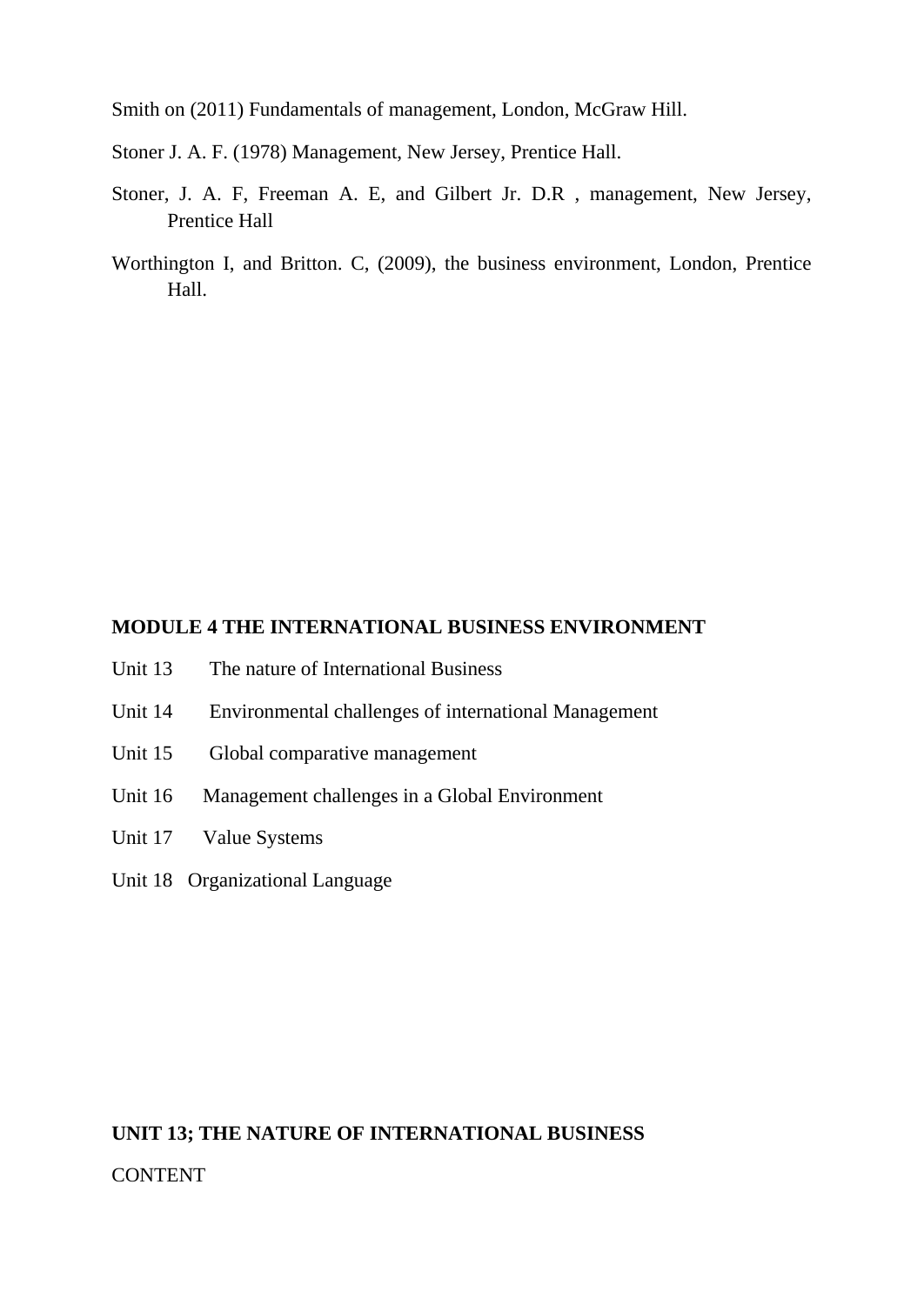- 1.0 Introduction
- 2.0 Objectives
- 3.0 Main content
	- 3.1 The meaning of international business
	- 3.2 Stages in international business

## **1.0 INTRODUCTION**

Organizations around the world are going international. Indeed most big companies today are either international or multinational companies. In this unit, we shall consider the nature of global organizations. We shall first consider the meaning of international organizations and thereafter we shall consider the processes involved in going international. We shall also consider the structure of the global economy.

## **2.0OBJECTIVES**

By the end of this unit, you should be able to understand;

- 1. The meaning of international business
- 2. Stages of global organizations
- 3. The structure of the global economy

## **3.0 MAIN CONTENT**

### **3.1The meaning of international business**

International or global Business is any business that is carried out in more than one country. Daft (1997) maintains that the fundamental tasks of business management, including financing, production, and distribution of products and services do not change in any substantive way when a company goes international. The basic management functions of planning, organizing, leading, and controlling are the same whether a company operates domestically or internationally. However, managers will experience greater difficulties and risks when performing these management functions on an international scale.

Williams (2005) described Global business as the buying and selling of goods and services by people in different countries. In other words we can say that global business involves a company operating in more than one country. In recent times, international business has gained greater visibility and importance because of the growth of some large international corporations. International businesses engage in transaction across national boundaries. These transactions include the transfer of goods, services, technology, managerial knowledge, and capital to other countries.

Indeed, there are many forms and levels of international business. While the lines that distinguish one from another are perhaps arbitrary, we can identify four general levels of international activity that differentiate organizations. These levels according to Griffin (2002) are as follows; A domestic business acquires essentially all its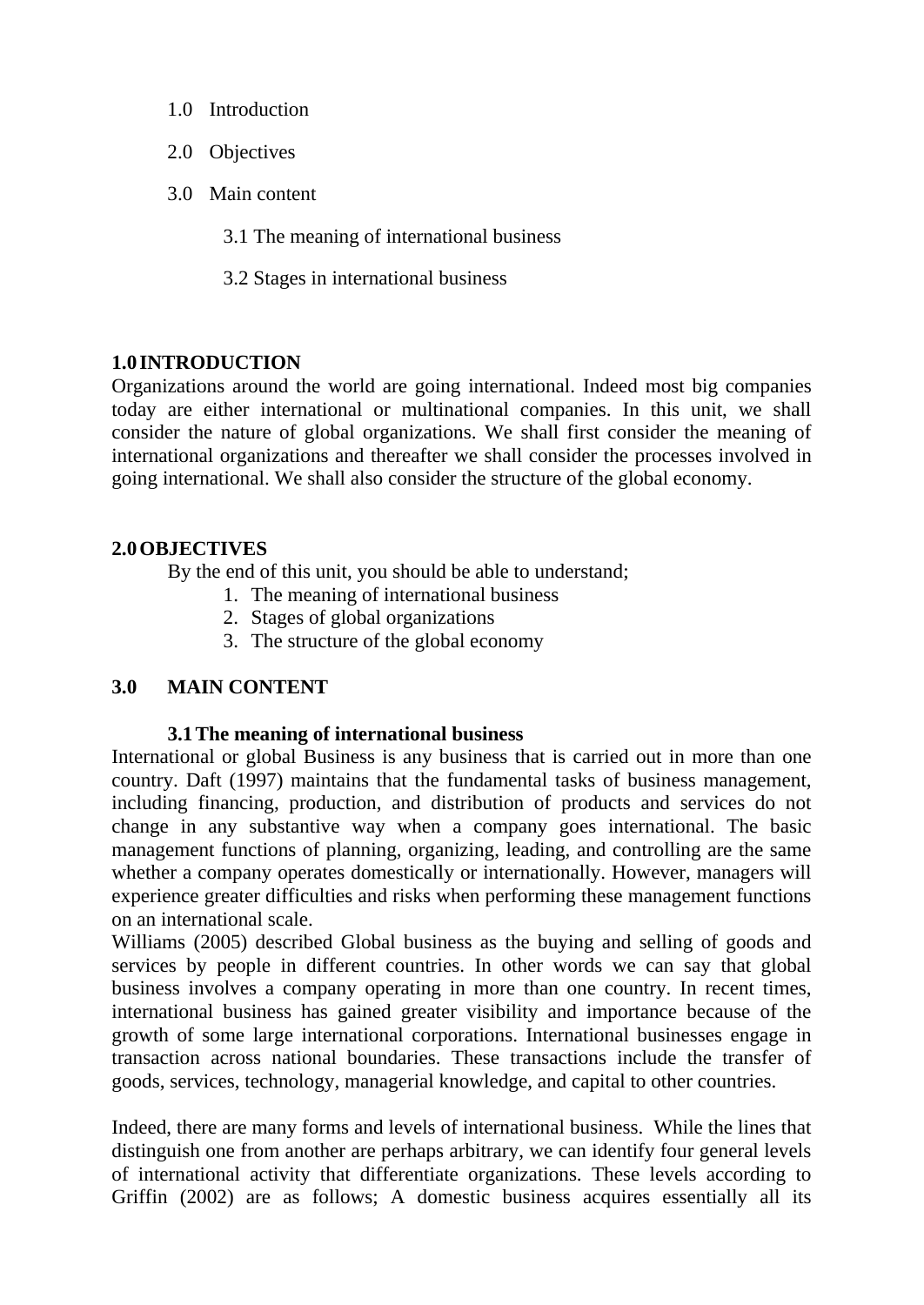resources and sells all its products or services within a in a single country. Most small businesses are essentially domestic in nature, as are many banks, retailers, agricultural enterprises, and service firms. An international business is one that is primarily based in a single country but acquires some meaningful share of its resources or revenue or both from other countries. A multinational business on the other hand has a worldwide marketplace from which it buys raw materials, borrows money, and manufactures its products and to which it subsequently sells its products. A global business is one that transcends national boundaries and not committed to a single home country. Although no business has truly achieved this level of international involvement, a few are edging closer and closer.

### **3.2 stages of international Business**

Companies have a couple of ways to become involved internationally. International managers must decide on the best means of going international. One way of going international is to seek cheaper sources of supply offshore, which is called outsourcing. Other basic ways are exporting, licensing, franchising, entering into a joint venture with a host country company, and setting up a wholly owned subsidiary in the host country. We shall discuss more about all these in detail.

### **3.2.1Outsourcing**

Global outsourcing, sometimes called global sourcing, means engaging in the international division of labour so that manufacturing can be done in countries with the cheapest sources of labour and supplies. A company may take away a contract from a domestic supplier and place it with a company in the far East, several miles away. With advances in telecommunications, service providers can outsource as well. For example, Citibank taps low cost skilled labour in India, Hong Kong, Australia, and Singapore to manage data and develop products for global financial services.

### **3.2.2Importing and Exporting**

Importing or exporting is usually the first type of international business in which a firm gets involved. Exporting is the making of a product or service in the firm's domestic marketplace and selling it in another country. Importing on the other hand is bringing a good, service, or capital into the home country from abroad. Take for example Nigeria produces crude oil and exports it to different countries.

Import and exporting have several advantages. One of such advantages is that it is the easiest way of entering a market with a small outlay of capital. Furthermore the products can be sold without further processing and there may be no need to adapt the product to local conditions. More also little risk is associated with this method. However there are some disadvantages as well, for example, import and export are subject to taxes, tariffs, and higher transportation expenses. Also since the products may not be adapted to local conditions, they may miss the needs of a large segment of the market. Moreover, some products may be restricted and thus can be neither imported nor exported.

#### **3.2.3 Licensing and franchising**

A company may prefer to arrange for a foreign company to manufacture or market its products under a licensing agreement. Licensing therefore involves, a company giving another the authority to produce its product under an agreement that will both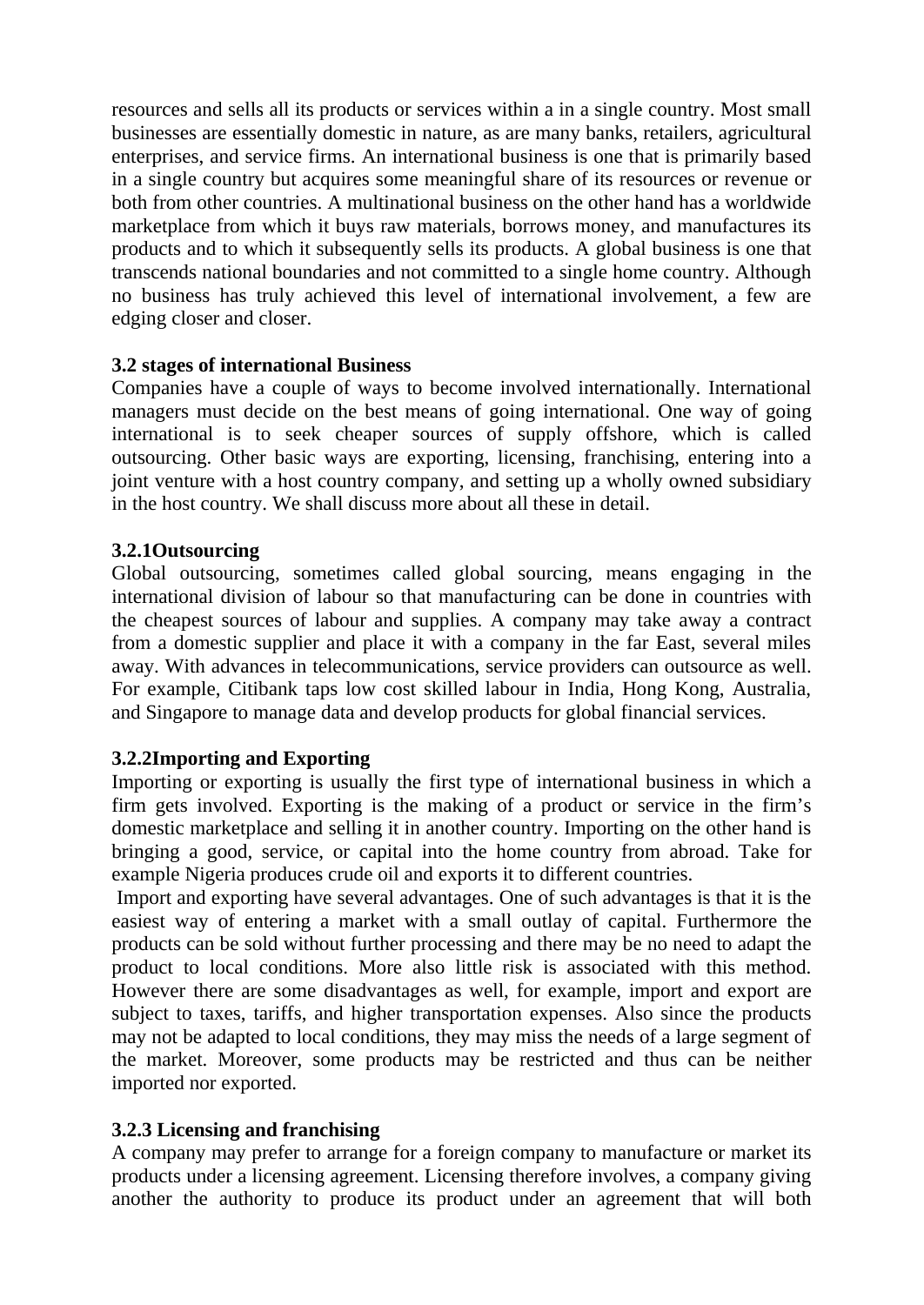companies. Licensing and franchising are similar approaches since both involve an organization giving another organization the right to use its brand name, technology, or product specifications in return for lump-sum payment or a fee usually based on sales. The only difference is that licensing is primarily used by manufacturing organizations while franchising is used by service organizations.

### **3.2.4 Strategic Alliances**

Strategic alliance involves two or more firms jointly cooperate for mutual gain. It involves partnership between an organization and a foreign company in which both share resources and knowledge in developing new products or building production facilities. The partners also share the risks and rewards of the alliance. For example, IBM of United States, Toshiba of Japan, and Siemens of Germany formed a partnership to develop new generation of computer chips. Another example was when Kodak and Fuji, along with three major Japanese camera manufacturers collaborated on the development of a new film cartridge. This collaboration allowed Kodak and Fuji to share developmental costs, prevented an advertisement war had it been that two firms developed different cartridges. It also made it easier for new cameras to be introduced at the same time as the new film cartridges.

### **3.2.5 Joint venture**

Joint venture is a specific type of strategic alliance in which partners agree to form a separate, independent organization for some business purpose. In other words, joint venture occurs when two existing companies collaborate to form a third company. The two founding companies remain intact and unchanged, except that, together, they now own the newly created joint venture. An example of a global joint ventures is Fuji-Xerox, which is a joint venture between Fuji photo film of Japan and Xerox corporation based in the United States, which makes copiers and automated office systems.

One of the advantages of joint venture is that it provides a fast and less expensive way for companies to compete globally than doing it on an individual bases. Global joint ventures is advantageous to smaller local partners that link up with larger, more experienced foreign firms that can bring advanced management, resources, and business skills to the venture. Another advantage is that global joint venture like licensing and franchising helps companies avoid tariff and nontariff barriers to entry. Furthermore companies participating in joint venture bear only part of the costs and the risks of that business.

However global joint equally has some disadvantages. As companies in global joint venture share costs and risks so as they do share profits. Sharing of profits could create some problems among the companies. Managing global joint ventures can also be difficult because they represent a merger of four cultures; the country and organizational cultures of the first partner, and the country and the organizational cultures of the second partner. Because of these problems, it is suggested that companies forming global joint ventures should carefully develop detailed contracts that specify the obligations of each party.

## **3.2.5 Wholly Owned Affiliates (Build or Buy)**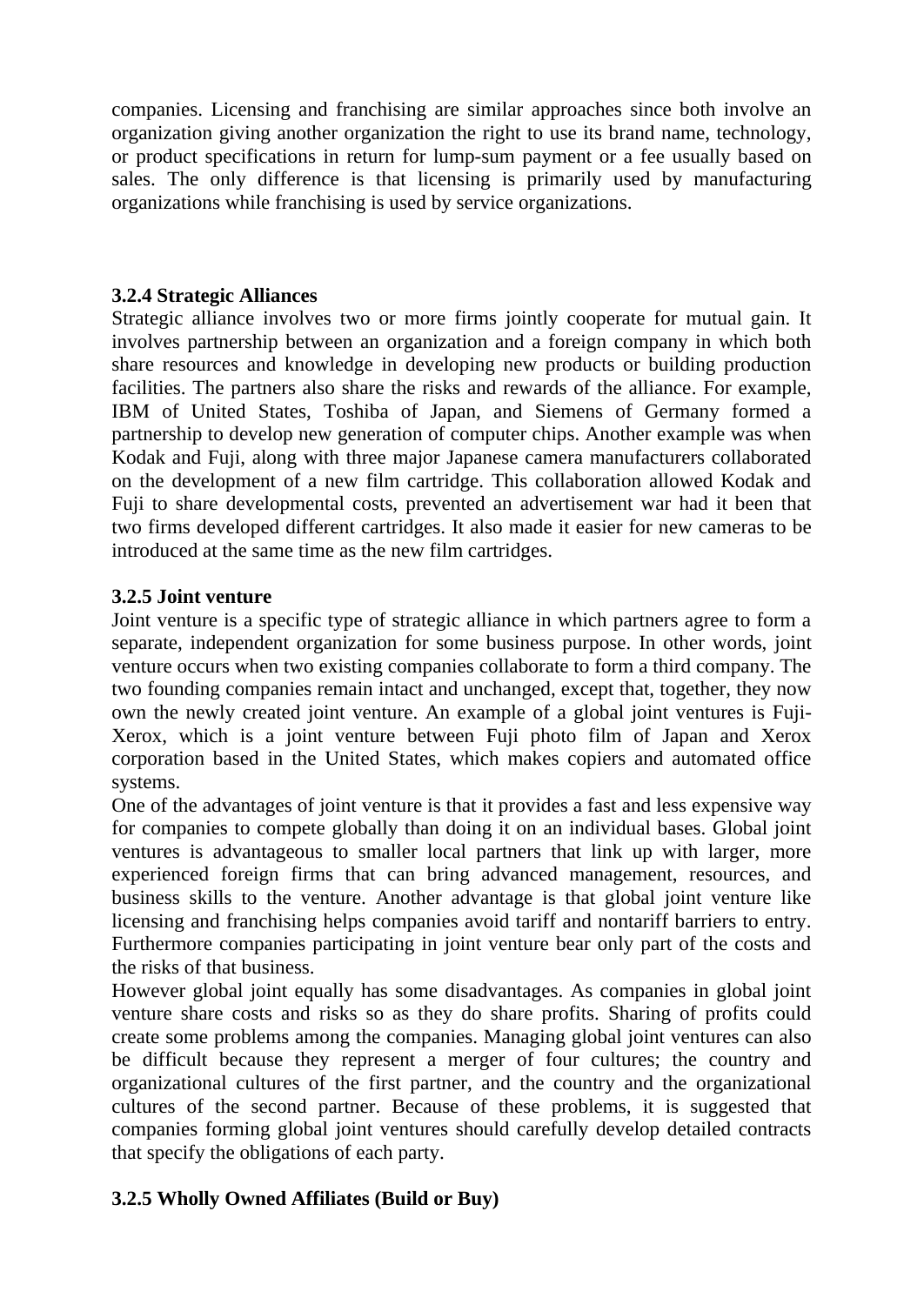It is estimated that one third of multinational companies enter foreign markets through wholly owned affiliates. Unlike licensing, franchising, or joint ventures, wholly owned affiliates are 100 percent owned by the parent company that formed it. For example, Honda motors of America in Maryville, Ohio, is 100 percent owned by Honda Motors of Japan. Ford motor of Germany in Cologne is 100 percent owned by the Ford motor Company in Detroit, Michigan, United States.

Wholly owned affiliates have some advantages. One of such advantages is that the parent company receives all the profits and has complete control over foreign facilities. A disadvantage is the huge expense involved in building new operations or buying existing businesses. Of course, the payoff can be enormous if wholly owned affiliates succeed, the losses can be immense if they fail because the parent company assumes all of the risk.

#### **4.0 CONCLUSION**

International business is gaining more ground and is very useful for the economic developments of nations across the world. Organizations go international in a number of ways.

#### 5.0**SUMMARY**

International business maintains significant operations in more than one country. The various operational options available to a company going international include, exporting which is an approach to going global that involves making products at home and selling them overseas. Importing is an approach to going global that involves selling products at home that are made overseas. Licensing is an approach to going global by manufacturing organizations that involves giving other organizations the right to use a company's name, technology, or product specifications. Franchising occurs when a service firm called the franchisor gives the right to another service organization called the franchisee to use its brand name, technology or product specifications. Strategic alliance is an agreement in which two companies combined together to do business. Joint venture is a type of strategic alliance in which two existing companies collaborate to form a third, independent company. Wholly owned affiliates are foreign offices, facilities and manufacturing plants that are 100 percent owned by the parent company.

### **6.0TUTOR MARKED QUESTION**

What do you understand by the word international business and what are the alternative operational strategies available to a company wishing to go international?

### **7.0 REFERENCES/FURTHER READING**

Daft R. L. (1997) Management, San Diego, Harcourt Grace College Publishers.

Griffin R.W (2002), management, Boston, Houghton Mifflin Company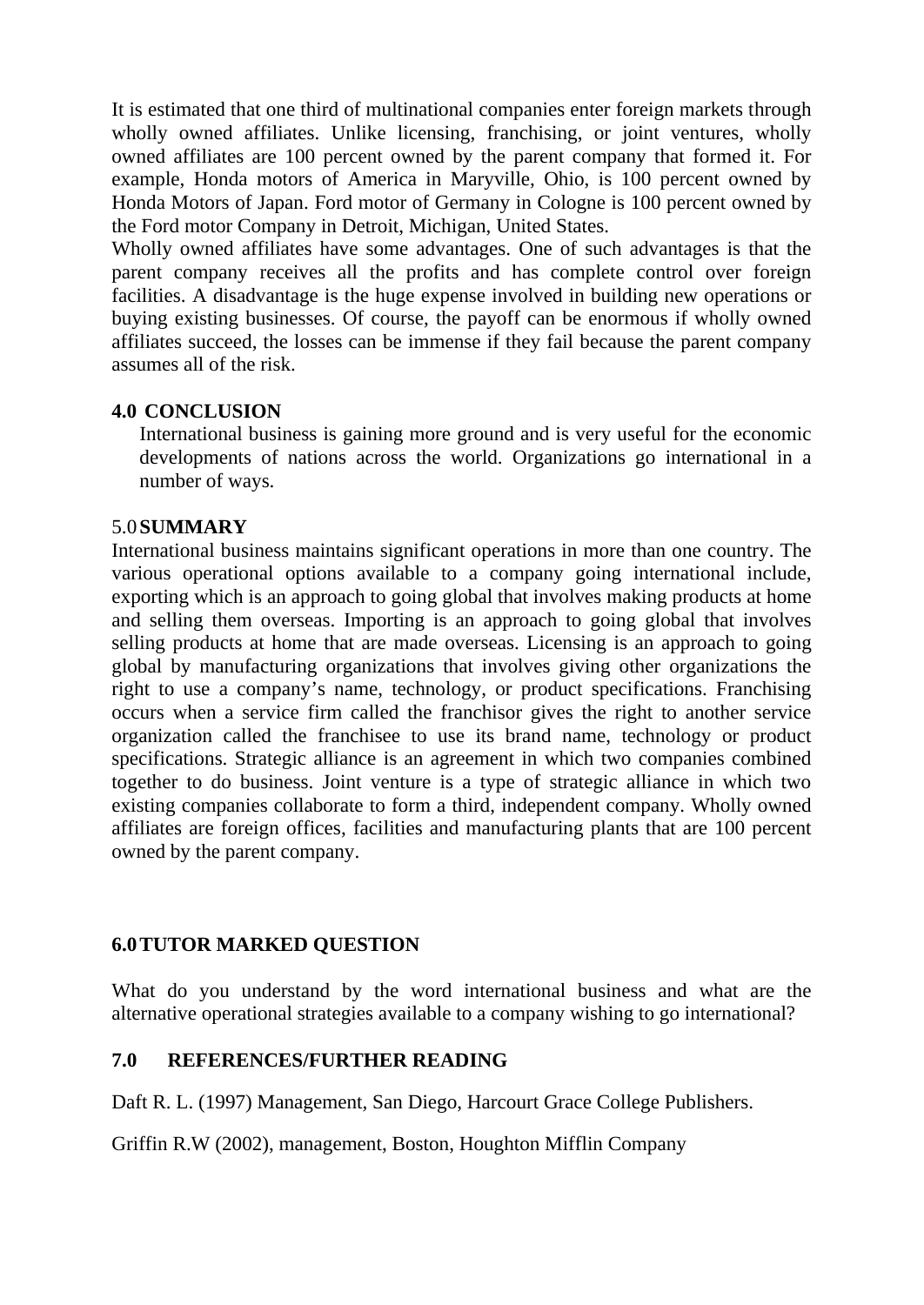- Hellriegel D., Jackson, S. E & Slocum J. W. J (2002) management, a Competency-Based Approach, South-Western – Library of Congress Cataloging – in – Publications Data.
- Rue L. W. & Byars L. L (2001) Business management-Road wild applications & connections, New York Boston, McGraw Hill Irwin.
- Rue L. W. & Byars L. L (2007) management, Boston, McGraw Hill Irwin.
- Smith on (2011) Fundamentals of management, London, McGraw Hill.
- Stoner J. A. F. (1978) Management, New Jersey, Prentice Hall.
- Stoner, J. A. F, Freeman A. E, and Gilbert Jr. D.R , management, New Jersey, Prentice Hall
- Worthington I, and Britton. C, (2009), the business environment, London, Prentice Hall.

## **UNIT 14 ENVIRONMENTAL CHALLENGES OF INTERNATIONAL BUSINESS**

**CONTENT** 

- 1.0 Introduction
- 2.0 Objectives
- 3.0 Main content
	- 3.1 The Economic environment
	- 3.2 Political/ Legal Environment
	- 3.3 The cultural Environment
- 4.0 Conclusion
- 5.0 Summary
- 6.0 Tutor marked assignment
- 7.0 References/further reading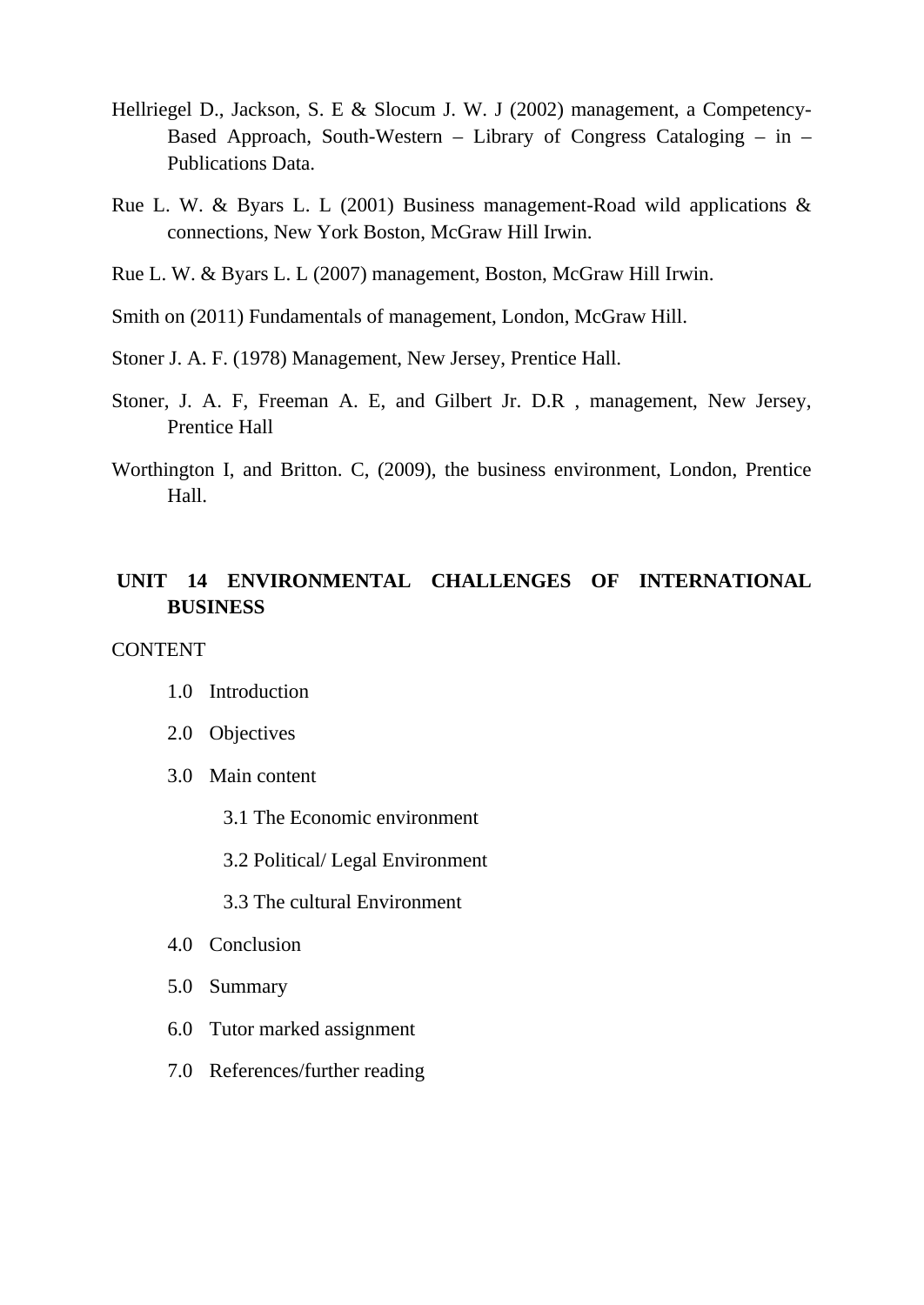### **1.0 INTRODUCTION**

Let us at this point consider the environmental challenges that face the international business organizations. Three major environmental challenges need further discussion and these include the economic environment, the political/legal environment, and the cultural environment.

### **2.0 OBJECTIVE**

After reading this unit, you should be able to explain

. The international economic environment

- . The international political/legal environment
- . The International cultural environment

#### **3.1 The international economic environment**

We can identify three aspects of the economic environment that are useful to managers operating internationally. These shall be discussed under the economic system, natural resources, and infrastructure.

### **3.1.1 Economic System**

Let us first consider the economic system of a country. Most countries all over the world today are moving toward market economy, the key element here is freedom of choice. Consumers are free to decide on what products and services they prefer to purchase. Firms are also free to decide on what products or services to provide. It therefore follows that as long as both the consumers and the producers are free to decide on what products or services to buy or produce in the market, then supply and demand determine which firms and what products will be available.

Another fundamental characteristic of market economies which is also related to above factor is concerned with the nature of property ownership. There are two distinctive types, which are complete private ownership and complete public ownership. In private ownership, individuals and organizations own and operate companies that carry out business activities. Here government is less concerned with running businesses. However in systems with public ownership, the government directly owns the companies that manufacture and sell products. Few countries have pure systems of private ownership or pure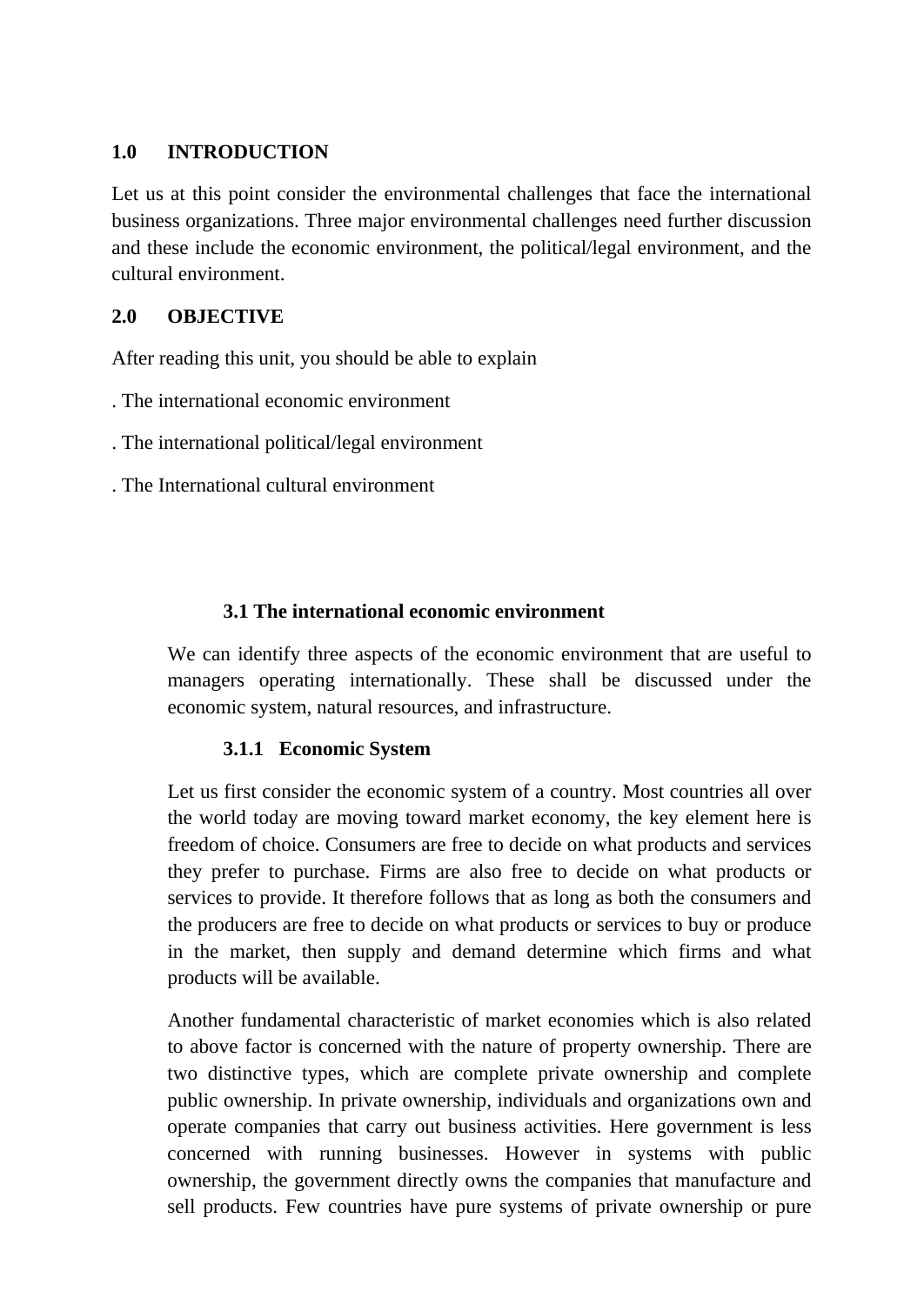systems of public ownership. Most countries tend toward one extreme or the other, but usually a mix of public and private ownerships exists.

### **3.1.2 Natural Resources**

Natural Resources is another aspect of the economic environment. A broad range of resources are available in different countries which help to promote economic activities. There some countries which have a lot of natural resources while others don't. The United States has a lot of natural resource such as crude oil, natural gas, coal, iron ore, copper, uranium, and other metals and materials that are important to the economic development of a modern economy. Japan on the other hand very few resources on their own and have to depend on importation of most of the resources needed for industrial activities.

One of the vital natural resources in the modern global economy is crude oil. Nigeria produces crude oil along with other nations like Saudi Arabia, Iraq, Iran, and Kuwait. Some of these countries have attracted many international businesses into their country because of this important natural resource.

## **3.1.3 Infrastructure**

Infrastructure is also an important aspect of the economic environment that is of relevance to international business management. Infrastructure consists of physical things such as roads, railways, schools, hospitals, communication systems, electricity, air ports, and so on. While some countries have highly developed infrastructures, others lacked them. Countries like United States, Japan, Britain, Canada, France, Sweden, Denmark, and Germany to mention just a few have highly developed infrastructures that have affected the development of international businesses in these areas. Others like Nigeria, Sudan, Kenya, Peru, Chile, and Pakistan to mention just a few have poorly developed infrastructure that discouraged international business. The poor electricity supply in Nigeria discouraged many international organizations from investing in the country. In some cases interested companies may have to build their own infrastructure such as houses, schools, hospitals, and others in order to attract international workforce.

## **3.2 The Political/Legal Environment**

A second environmental challenge facing the international manager is the political/legal environment in which he or she will do business. *Today's Management Issues* describes how the political/legal environment affects immigration policies. Four other especially important aspects of the political/legal environment of international management are government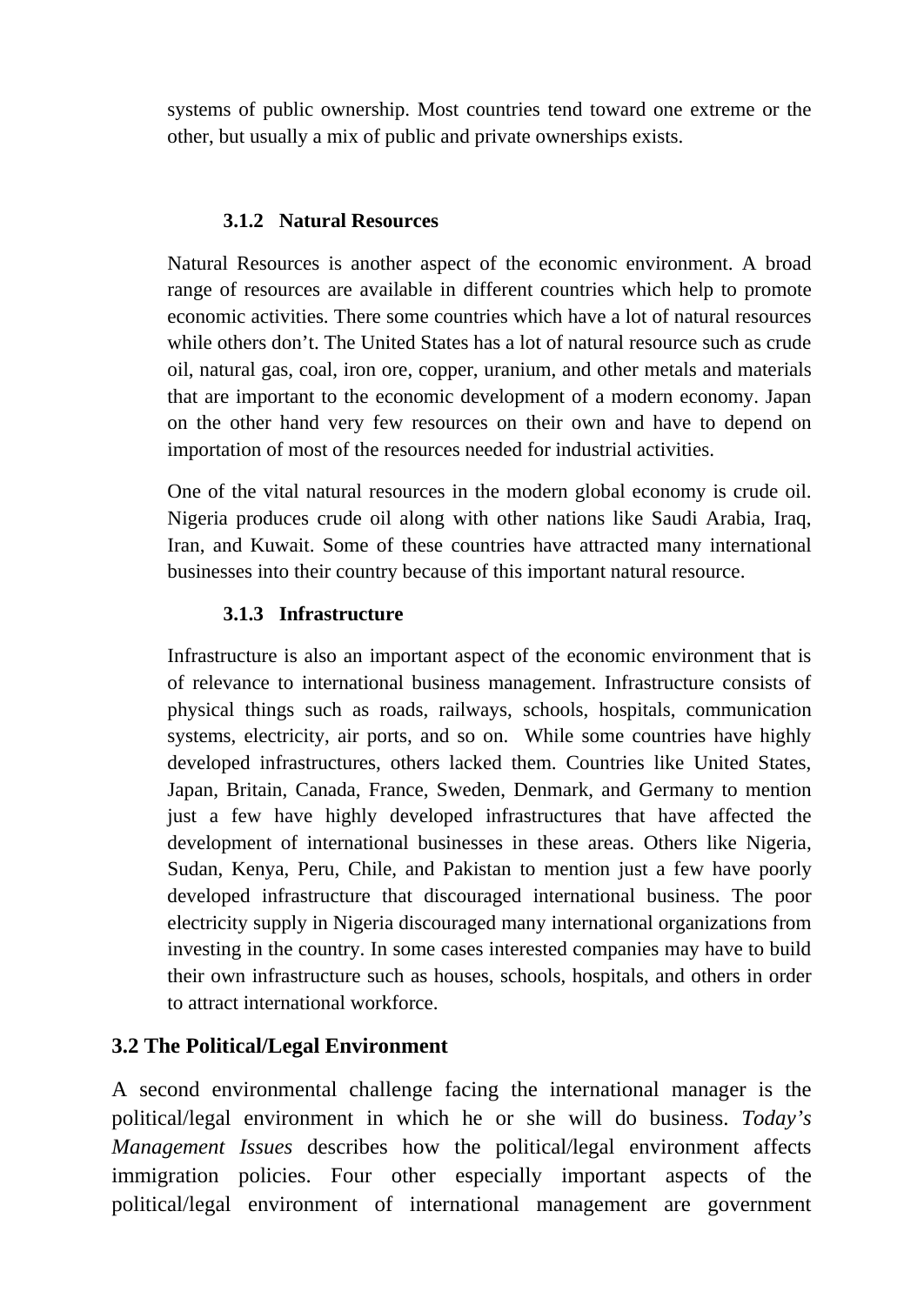stability, incentives for multinational trade, controls on international trade, and the influence of economic communities on international trade.

*3.2.1 Government Stability.* Stabilit*y* can be viewed in two ways ----as the ability to be given government to stay in power against other opposing factors in the country and as the permanence of government policies toward business. A country that is stable in both respects is preferable because managers have a higher probability of successfully predicting how government will affect their business. Civil war in countries such as Lebanon has made it virtually impossible for international managers to predict what the government policies are likely to be and whether the government will be able to guarantee the safety of international workers. Consequently, international firms have been very reluctant to invest in Lebanon.

In many countries—the United States, Great Britain, and Japan, for example changes in government occur with very little disruption. In other countries— India, Argentina, and Greece, for example—changes are likely to be somewhat chaotic. Even if a country's government remains stable, the risk remains that the policies that the policies adopted by that government might change. In some countries foreign businesses may be **nationalized** (taken over by the government) with little or no warning. The government of Peru once nationalized Perulac, a domestic milk producer owned by Nestle, because of a local milk shortage.

*3.2.2 Incentives for International Trade* – Another facet of the political environment is incentives to attract foreign business. For example, the state of Alabama offered Mercedes-Benz huge tax breaks and other incentives to entice the German firm to select a location in that state for a new factory. In like fashion, as noted earlier, the French government sold land to The Walt Disney Company far below its market value and agreed to build a connecting freeway in exchange for the company's agreement to build its European theme outside Paris. Such incentives can take a variety of forms. Some of the most common include reduced interest rates on loans, construction subsidies, and tax incentives. Less developed countries tend to offer different packages of incentives. In addition to the raw materials and equipment, market protection through limitations on other importers, and the right to take profits out of country. They may also have to correct deficiencies in their infrastructures. As noted above, to satisfy the requirements of foreign firms.

*3.2.3 Controls on International Trade* a third element of the political environment that managers need to consider is the extent to which there are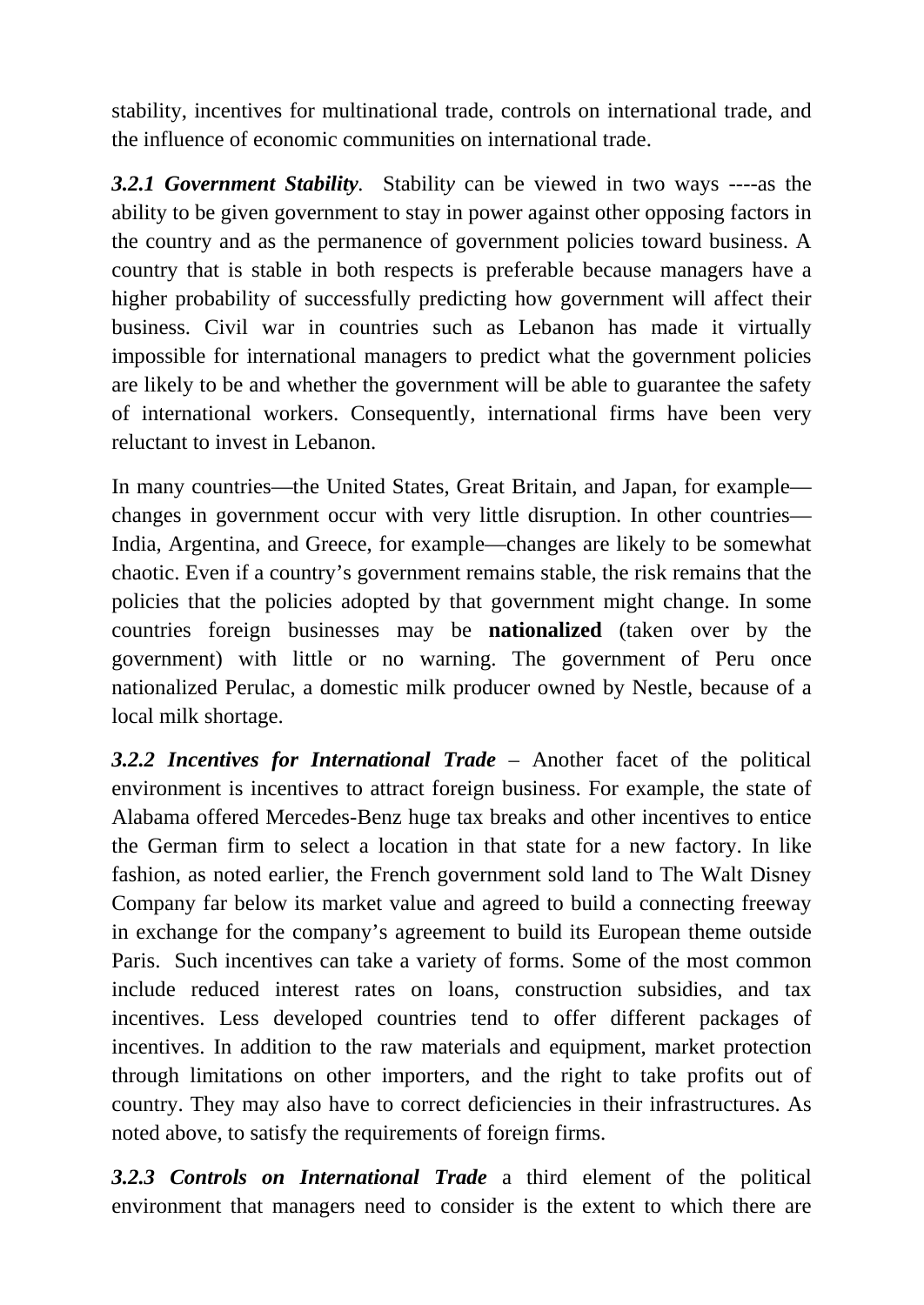controls on international trade. In some instances, the government of a country may decide that foreign competition is hurting domestic trade. To protect domestic business, such governments may enact barriers to international trade. These barriers include tariffs, quotas, export restraint agreement, and "buy national" laws. Let us briefly consider the meaning of these terms

## **Tariff,**

A tariff is tax collected on goods shipped across national boundaries. Some countries impose heavy tariffs to discourage foreign goods from being imported into their countries. For example Nigeria imposes heavy import tariffs on some goods imported into the country in order to protect infant industries. Japan charges U.S. tobacco producers a tariff on cigarettes imported into Japan as a way to keep their prices higher than the prices charged by domestic firms. Tariffs can also be levied, usually by less developed countries in order to raise money for the government.

## **Quota**

A quota is a limit on the number or value of goods that can be traded. Quotas are the most common form of trade restriction. The quota amount is typically designed to ensure that domestic competitors will be able to maintain certain market share.

## **Export restrict agreements**

These are agreements reached by governments in which countries voluntarily limit the volume or value of goods they export and import from one another. They are designed to convince other governments to limit voluntarily the volume or value of goods exported to a particular country. They are in effect, export quotas. For example Japanese steel producers voluntarily limit the amount of steel they send to the United States each year.

## **3.2.4 ECONOMIC COMMUNITIES**

An international economic community is a set of countries that agree to reduce or eliminate trade barriers among its member nations. The first and most important among these is the European Union (EU). Other equally important economic communities include North American Free Trade Association (NAFTA), Latin American, Integration Association which covers Bolivia,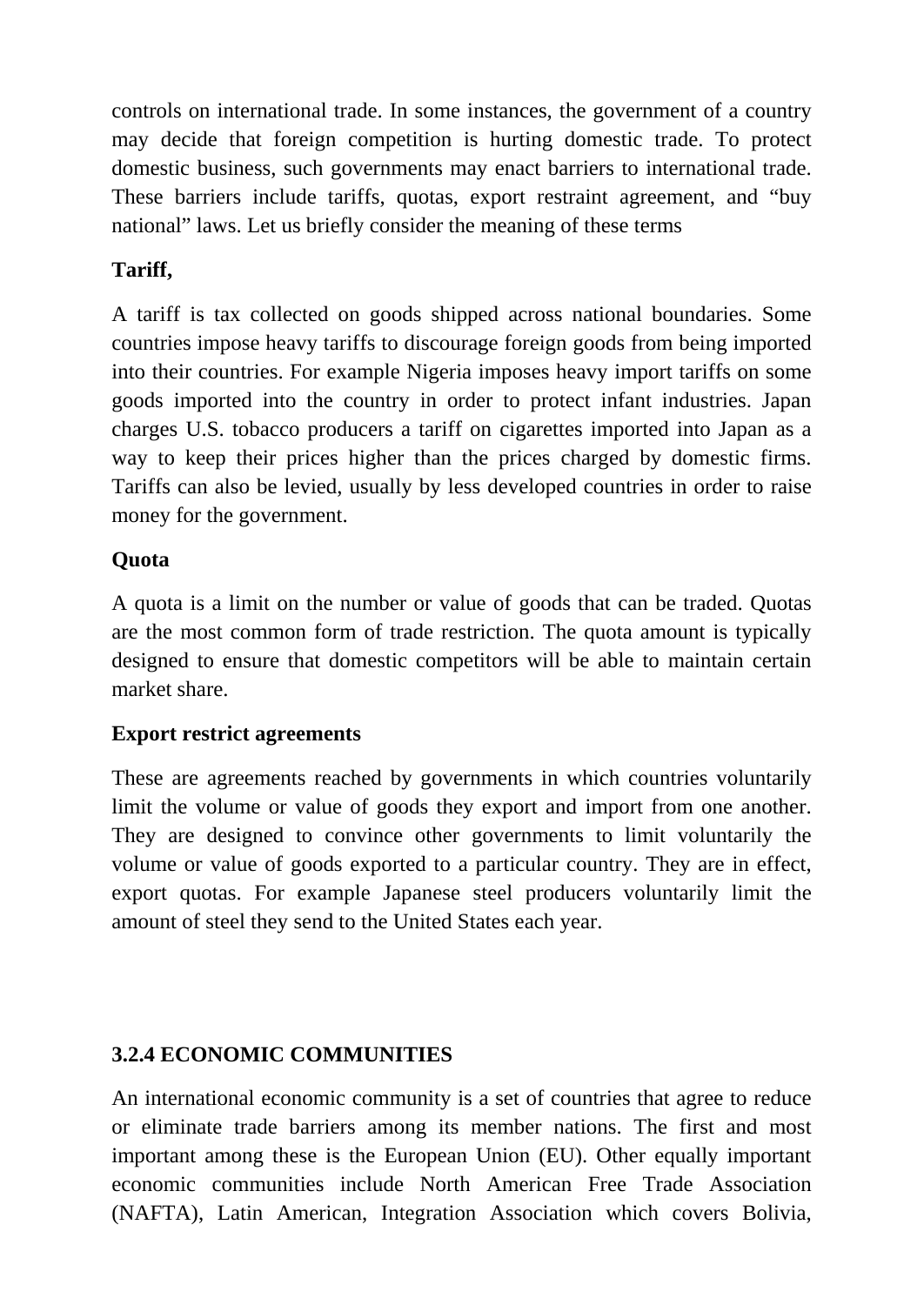Brazil, Colombia, Chile, Argentina and other South American countries. We also have the Caribbean Common Market which covers the Bahamas, Belize, Jamaica, Antigua, Barbados, and twelve other countries. Here in West Africa, we have the Economic countries of West Africa States (ECOWAS) which consists of Nigeria, and other West African countries that came together to promote trade in the area.

It should be noted that these trade relations between countries can either help or hinder international business. Restrictions on other countries such as quotas, tariffs, and others can hurt international trade. However there are plans around the world to reduce many of these barriers. If done successfully, this movement will promote international business.

## **3.3 The Cultural Environment**

Another global environmental challenge of international business is cultural environment. There are cultural differences between nations. As organizations have different cultures so do countries have their own cultures. National culture is the values, and attitudes shared by individuals from a specific country that shape their behavior and their beliefs about what is important.

The question is which is more important- national culture or organizational culture? For example, is an IBM facility in Germany more likely to reflect Germany culture or IBM's corporate culture? Research indicates that National culture has a greater effect on employees than does their organization's culture. Germany employees at an IBM facility in Munich will be influenced more by Germany culture than IBM's culture. This means that as influential as organizational culture may be on managerial practice, national culture is even more influential.

## **4.0 CONCLUSION**

The international business environment presents new challenges for managers of international organizations. Three environmental challenges are very important to an international manager. These varies were highlighted under the economic, legal/political and the cultural environment.

## **5.0 SUMMARY**

In this unit, we have discussed the environmental factors that influence international business environment. The economic environment is one of the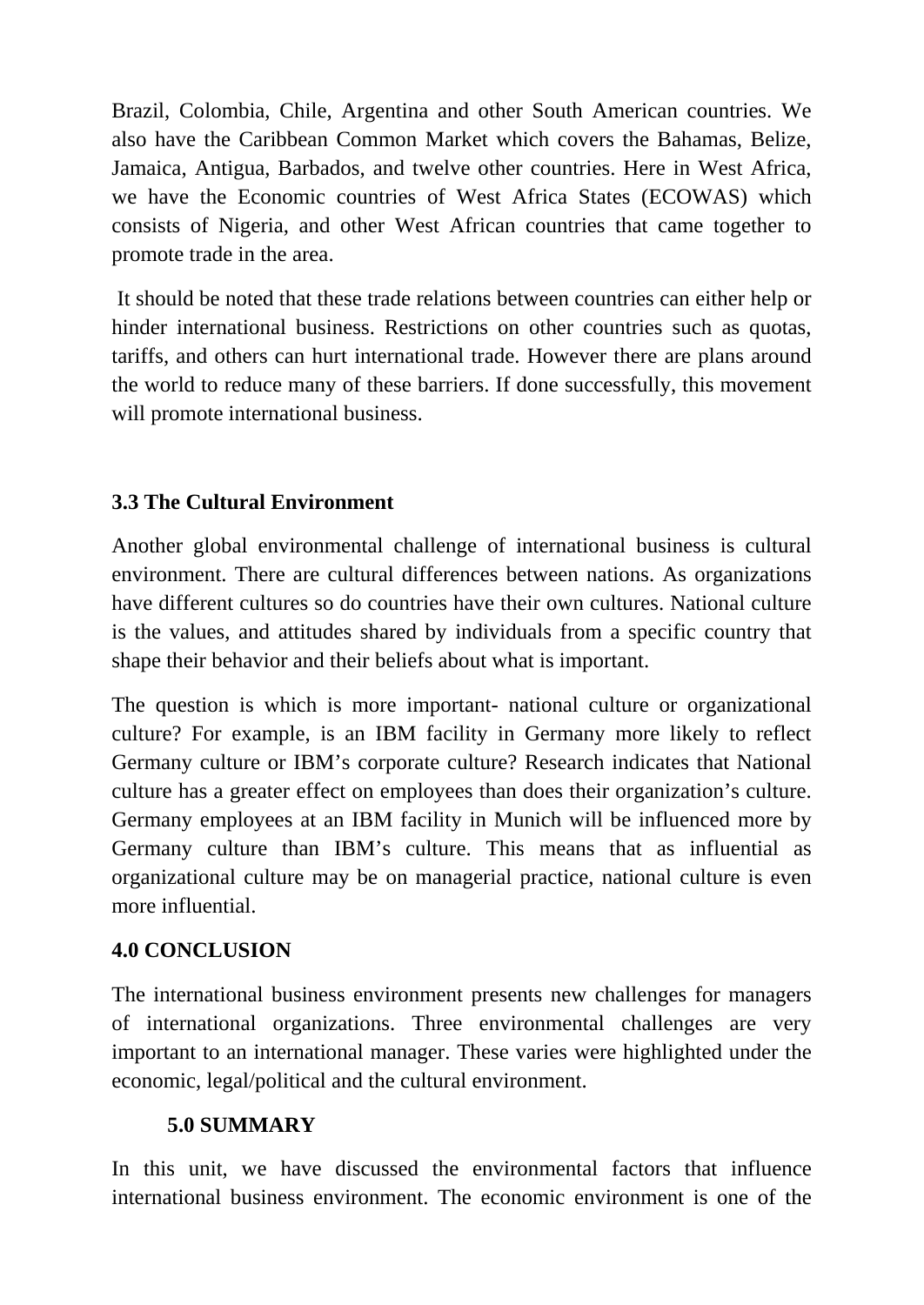variables that influence the international business. Important challenges here include the economic system, natural resources, and infrastructure. Another environmental challenge we considered was the political/ legal environmental challenges. Four important factors considered here were government stability, incentives for multinational trade, controls on international trade and the influence of economic communities on international trade. We also highlighted the importance of cultural dynamics at work and noted the nation culture where a company operates could be more influential to the company than the organization's culture.

### 6.0 **TUTOR MARKED ASSIGNMENT**

Discuss three environmental factors that affect the operations of an international business organization.

#### **7.0 REFERENCES/FURTHER READING**

Bateman T.S & Snell S. A , Management, leading & collaborating in a competitive world, Boston, McGraw-Hill,

Daft R. L. (1997) Management, San Diego, Harcourt Grace College Publishers.

Griffin R.W (2002), management, Boston, Houghton Mifflin Company

- Hellriegel D., Jackson, S. E & Slocum J. W. J (2002) management, a Competency-Based Approach, South-Western – Library of Congress Cataloging – in – Publications Data.
- Robbins S.P & Coulter M (2003), Management, New Jersey, Prentice Hall
- Rue L. W. & Byars L. L (2001) Business management-Road wild applications & connections, New York Boston, McGraw Hill Irwin.

Rue L. W. & Byars L. L (2007) management, Boston, McGraw Hill Irwin.

Smith on (2011) Fundamentals of management, London, McGraw Hill.

Stoner J. A. F. (1978) Management, New Jersey, Prentice Hall.

- Stoner, J. A. F, Freeman A. E, and Gilbert Jr. D.R , management, New Jersey, Prentice Hall
- Worthington I, and Britton. C, (2009), the business environment, London, Prentice Hall.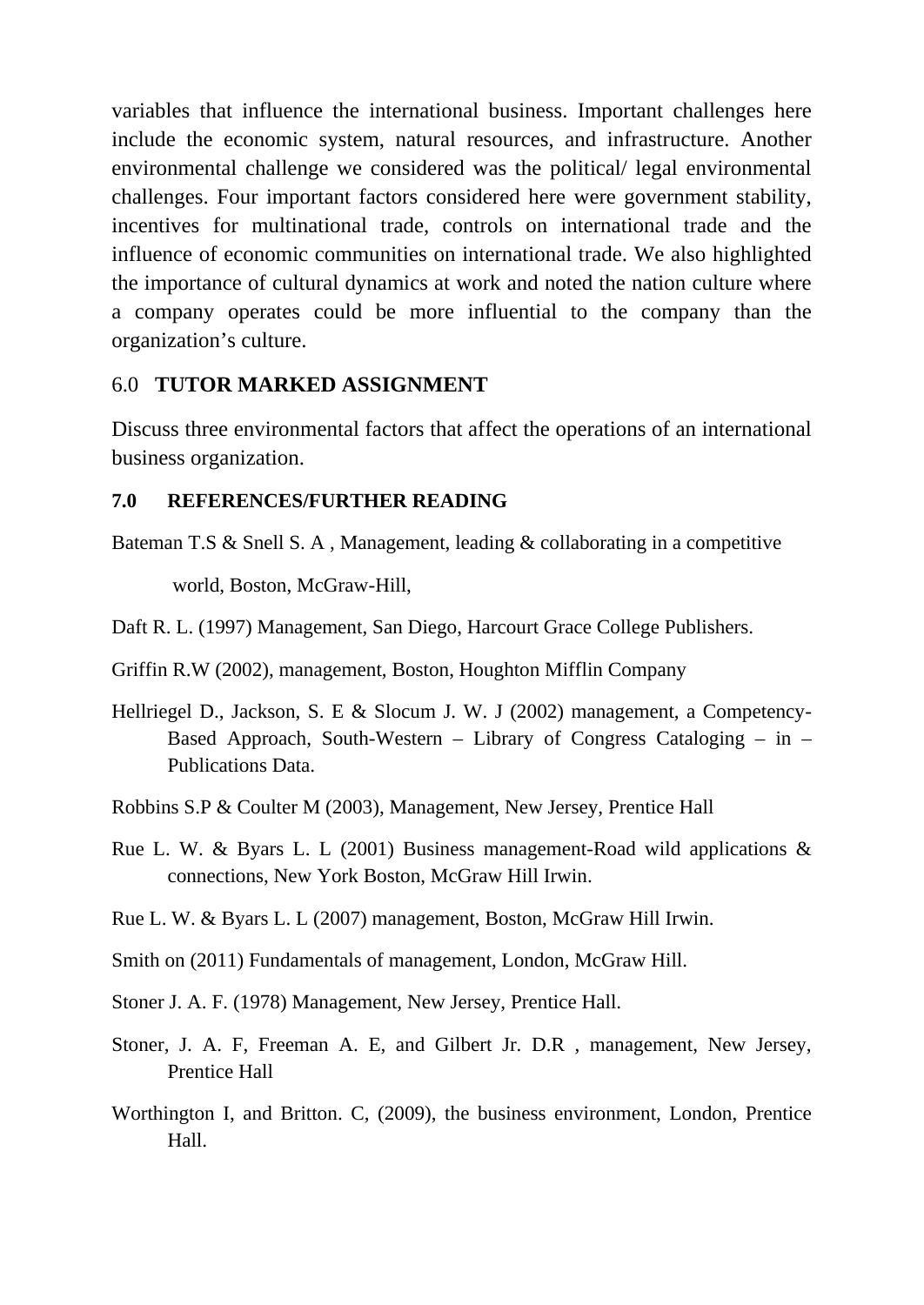#### **UNIT 15 Global comparative management**

## **CONTENT**

- 1.0 Introduction
- 2.0 Objectives
- 3.0 Main content
	- 3.1 Selected Factors Influencing Managing in Western **Countries**
	- 3.2 Korean Management
	- 3.3 Japanese Management and Theory Z
	- 3.4 Germany Management
- 4.0 Conclusion
- 5.0 Summary
- 6.0 Tutor-Marked Assignment
- 8.0 References/further reading

#### **INTRODUCTION**

This unit considers some of the factors that influence management in some few selected countries of the world. We shall consider mostly the advanced nations of the world since most of the international businesses are found in these countries.

- 9.0 After reading this unit , you should be able to explain
	- . Factors influencing managing in Western countries
	- . Management in Korean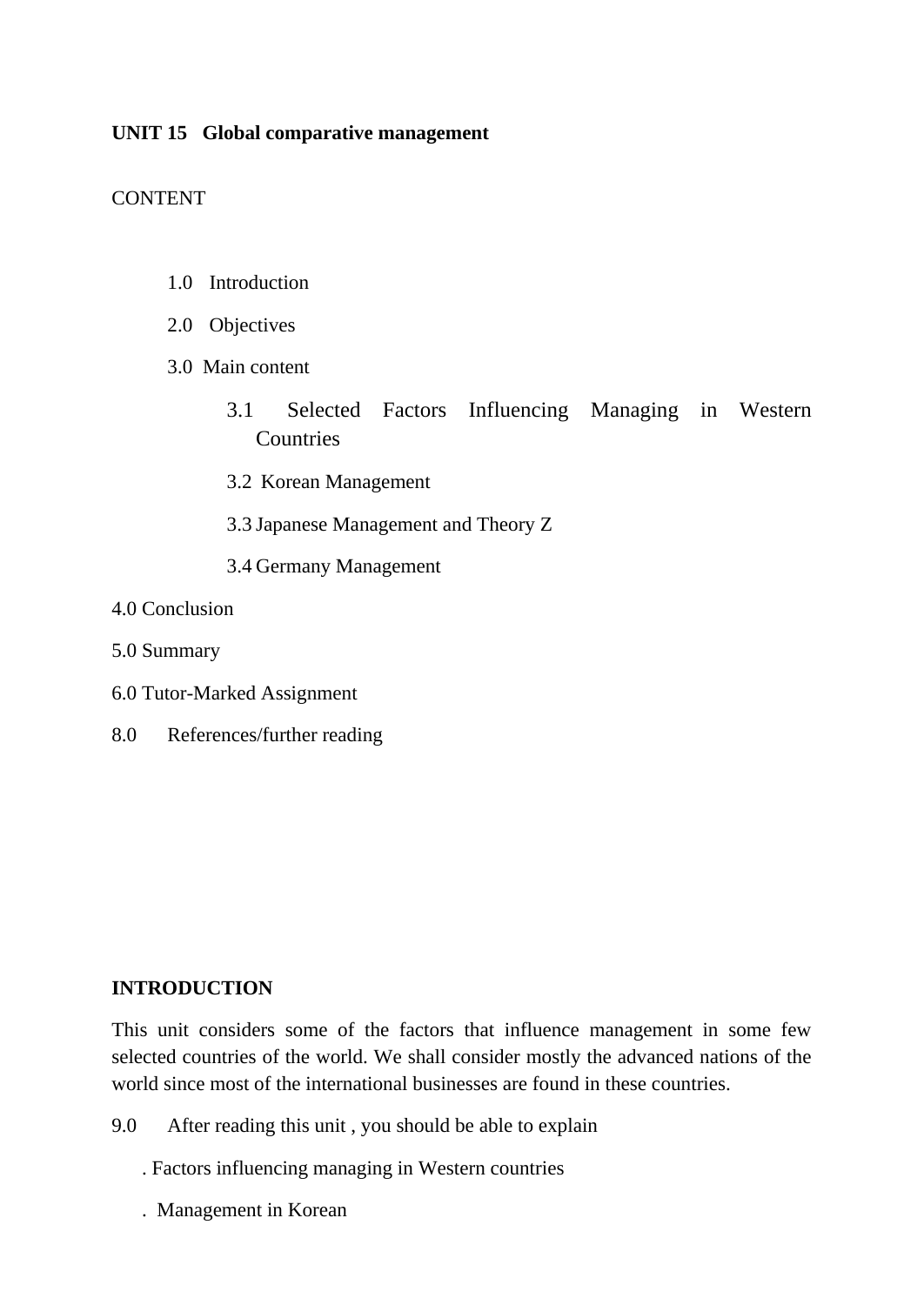. Management in Japan

. Management in Germany

**3.0 MAIN CONTENT**

## **3.1 Selected Factors Influencing Managing in Western Countries**

Managing in Australia is influenced by the country's moralistic stance and emphasis on political and social values, achievement, and risk taking.

 Italian managers operate in an environment of low tolerance for risks. Italians are very competitive, but at the same time they like group decision making.

 Management in Austria (and Germany) is characterized by selfrealization and leadership. Independence and competitiveness are valued. Tolerance for risk taking is rather low.

 In Britain, job security is important, and so are resourcefulness, adaptability, and logic. Individualism is also highly valued.

Managers in European countries manage in different ways. Yet there are some commonalities, as interviews with top managers from European firms found:

- European managers think of themselves as being more people-oriented then American managers are.
- A great deal of negotiation takes place within European firms, such as between management and workers or unions and between headquarters and subsidiaries. The practice of codetermination in large German firms may be an illustration of such extensive negotiations. European managers perceive the American style as more top-down.
- Europeans also have developed great skills in managing international diversity. Managing across borders is achieved more through people than through structures and procedures. The ability of most European managers to speak several languages facilitates the "people approach".
- European mangers operate between the extremes of short-term profit orientation (of American managers, as perceived by European managers) and the long-term growth orientation of Japanese managers.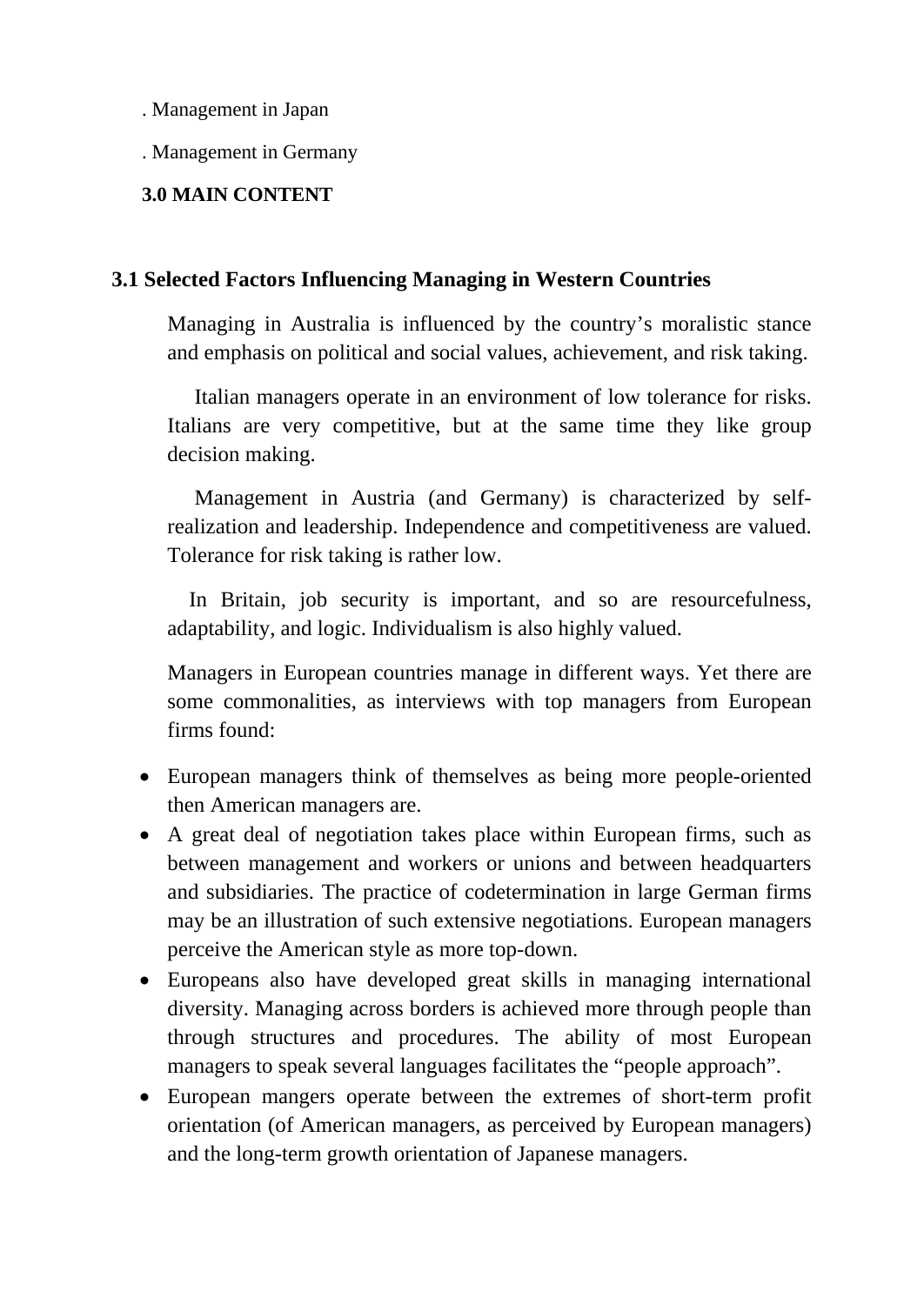European managers, on the other hand, have adopted many managerial techniques from the Americans, they also could learn from American entrepreneurship. In the global environment, with free flow of information and MNCs operating in many countries, there may be some convergence of managerial approaches.

## **Korean Management**

Japanese management receives a great deal of attention, partly because of the economic success of Japanese companies in the past. The Republic of Korea (South Korea here referred to as Korea)has also shown remarkable economic growth, but the Asian economic crisis that began in 1997 resulted in a dramatic downturn of its economy. Korean management practices are not well known. It would be incorrect to assume that Korean management is simply an extension of Japanese management. It is not, although there are some cultural and structural similarities, such as the dominance of powerful conglomerate companies. The Korean model has been characterized by the *chaebol*, a tight collusion between government and industrial conglomerates. However, Kim Young Sam, when he was the Korean President, suggested: "we need a better balance between big and small companies. We cannot just let the chaebol system, which puts the emphasis on outward expansion that burdens the people, has come to an end.

 In Japan, managers emphasize group harmony and cohesion expressed in the concept of *wa* ; the Korean concept of *inhwa* also translates into harmony, but with less accent on group values. Korean organizations are quite hierarchical; the factors affecting hiring decisions often include the school attended or being from the same geographic region as the top person. The leadership style can be best described as top-down, or autocratic/paternalistic. Thi9s approach enables the firm to adjust quickly to demands in the environment by issuing commands. Lifetime employment does not prevail. Indeed, the labor turnover rates are high when compared to resignations rather than dismissals. All in all, Korean management is different from both Japanese and American management practices.

## **Japanese Management and Theory Z**

Japan. One of the leading industrial nations in the world, has adopted managerial practices that are quite different from those of other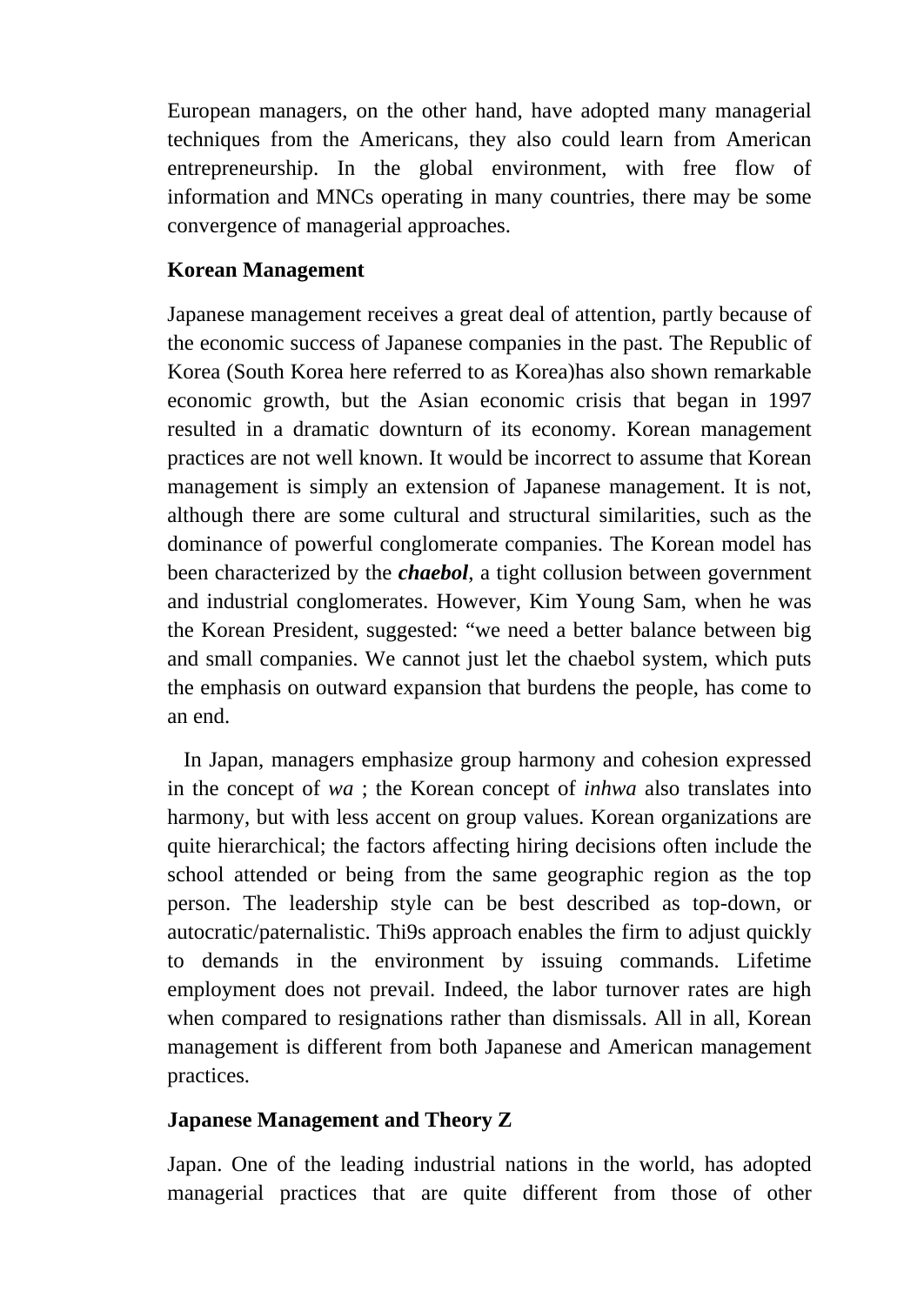economically advanced countries in the Western world. The discussion here deals with two common Japanese practices: lifetime employment and consensus decision making. Then it compares and contrasts Japanese and U.S. managerial practices, including Theory Z. In closing sections of parts 2 to 6 of this book, other managerial practices in Japan are discussed and compared with those in the United States and China.

## **Lifetime employment**

Important features of Japanese management are lifelong employment for permanent employees (related to the managerial function of staffing), great concern for the individual employee, and emphasis on seniority.

 Typically, employees spend their working life with single enterprise, which in turn gives employees security and a feeling of belonging. This practice brings the culturally induced concept of *wa*(harmony) to the enterprise,resulting in employee loyalty and close identification with the aims of the company. However, it is also adds to business costs because employees are kept on the payroll even when there is insufficient work. Consequently, firms are beginning to question this practice. Indeed, changes appear to be in the making, but they are slow. What is often overlooked, however, is that this permanent employment practice is used primarily by large firms. In fact, it is estimated that the job security system applies to only about one-third of the labor force.

Japanese workers endured long working hours are sometimes poor working conditions in exchange for lifetime employment. While this practice still prevails in m any companies, some companies do not provide their workers with sufficient safety net of employment. This insecurity may have contributed to making Japanese workers the least satisfied among seven countries surveyed.

 A study conducted by International Survey Research found that the Japanese were least satisfied and the Swiss workers the most satisfied. Specifically, in response to the question "Taking everything into account, how satisfied are you with your company as an employer?" the following results were obtained. In Switzerland 82 percent of the workers were satisfied, in Canada 73 percent, in Mexico 72 percent, in Germany 66 percent, in the Unites States 65 percent, in the United Kingdom 63 percent, and in Japan only 44 percent.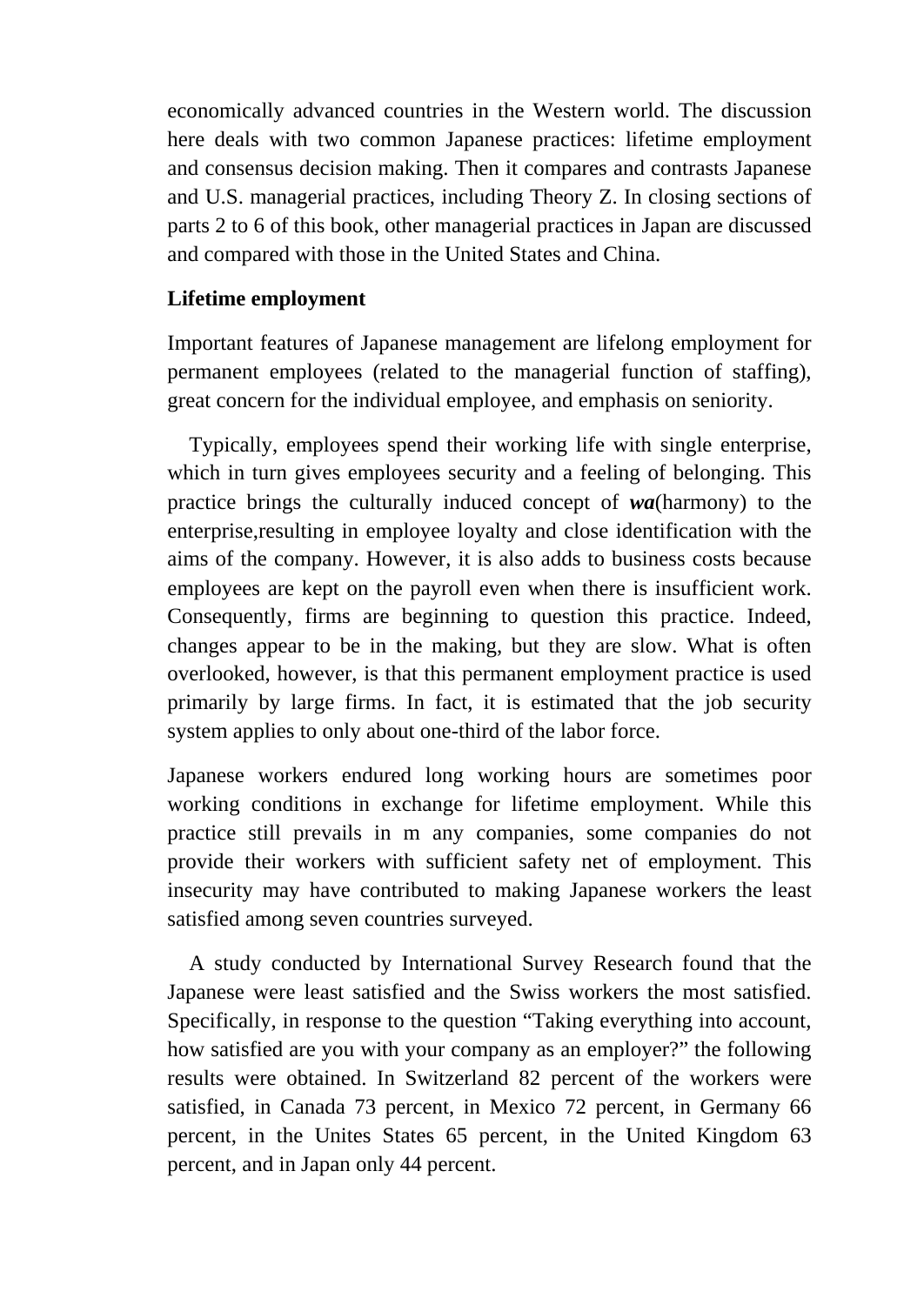Moreover, only 33 percent of Japanese workers felt that their company was managed well. Among the respondents, 60 percent felt that they were not fairly appraised; only 37 percent felt that their pay was fair.

 The often admired disciplined Japanese work force appears to think that their contributions to Japan's economic success have not been sufficiently recognized and rewarded, as shown by the low satisfaction of its workers.

Closely related to lifelong employment is the seniority system, which provides privileges for older employees who have been with the enterprise for a long time. But there are indications that this system may be superseded by a more open approach that provides opportunities for advancement for young people. For example,the relatively new Sony Corporation has team leaders (a point is made of not calling them supervisors) who are often young women 18 or 19 years of age. There is practically no age difference between these leaders and the operators they lead.

## **Decision making in Japan**

The managerial practice of decision making in Japan is also considerably different from that in the United States. It is built on the concept that changes and new ideas should come primarily from below. Thus, lowerlevel employees prepare proposals for higher-level personnel. Supervisors, rather than simply accepting or rejecting proposals,tactfully question them, make suggestions, and encourage subordinates. If necessary, proposals are sent back to the initiator for more information. Still, in major decisions, top management retains its power.

 Japanese management then,uses decision making by consensus to deal with everyday problems. Lower-level employees initiate an idea and submit it to the next higher level, until it reaches the desk of the top executive. If the proposal is approved, it is returned to the initiator for implementation.

## **Theory Z**

In **Theory Z,** selected Japanese managerial practices are adapted to the environment of the Unites States. This approach is practiced by companies such as IBM, Hewlett-Packard, and the diversified retail company Dayton-Hudson. One of the characteristics of Type Z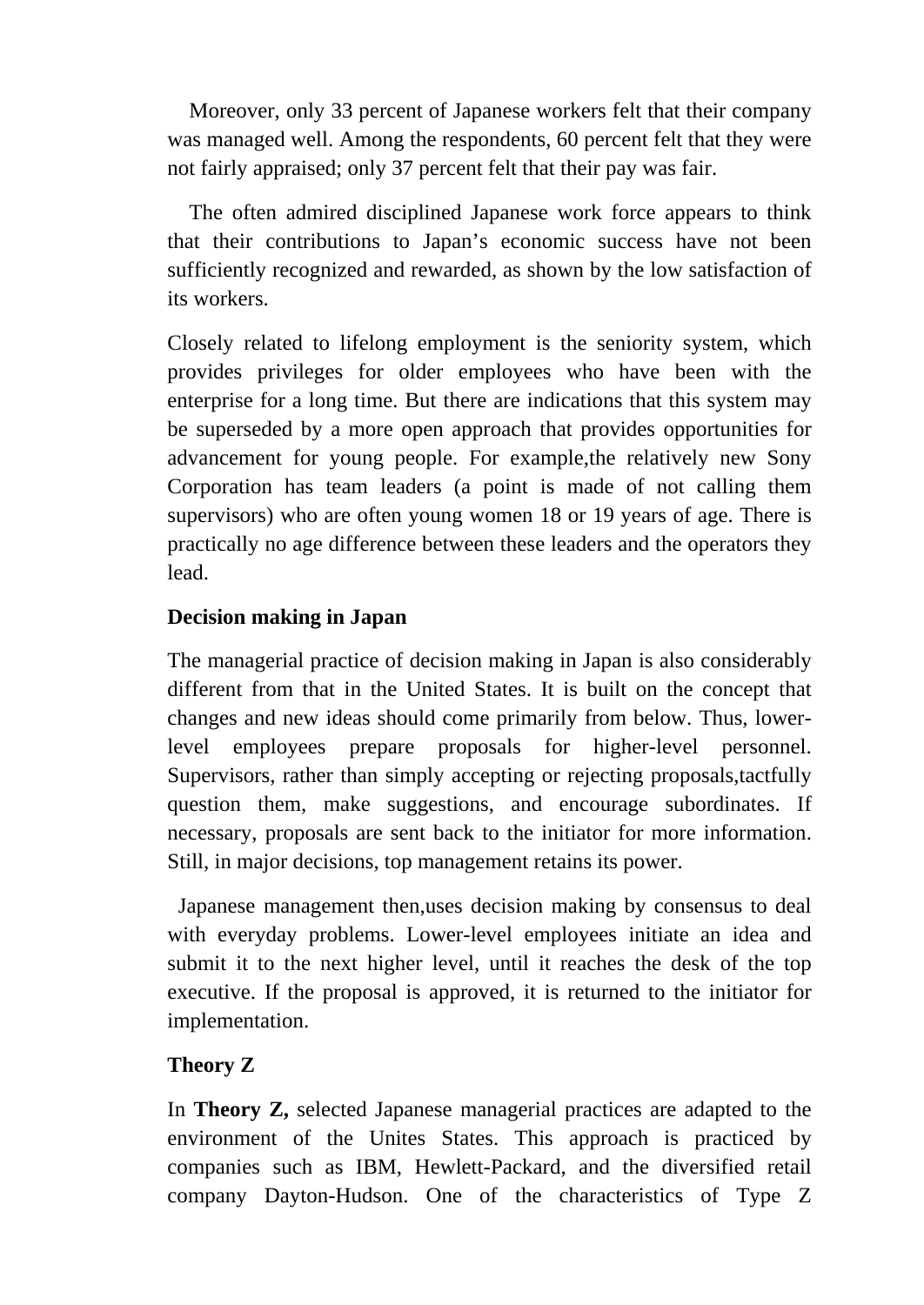organization, as suggested by Professor William Ouchi, is an emphasis on the interpersonal skills needed for group interaction. Yet, despite the emphasis on group decision making, responsibility remains with the individual (which is quite different from the Japanese practice, which emphasizes collective responsibility). There is also an emphasis on informal and democratic relationship based on trust. Yet the hierarchical structure remains intact, as illustrated by IBM, where not only goals but also authority, rules, and discipline guide corporate behavior.

#### **Germany: Authority and Codetermination**

In the past, and to a lesser extent today, the German cultural environment favored reliance on authority in directing the work force, although it was often benevolent authoritarianism (managerial function of leading). Even today, while managers may show concern for subordinates, they also expect obedience. In 1951' a law was passed that provided for **codetermination**, which requires labor membership in the supervisory board and the executive committee of certain large corporations. Furthermore, a labor director is elected as a member of the executive committee. This position is a difficult one. Labor directors supposedly must represent the interests of the employees and, at the same time, must make managerial decisions that are in the best interest of the enterprise

### **4.0 CONCLUSION**

In this unit, we have seen that there certain factors that influence management styles of international managers in different parts of the world.

### **5.0 SUMMARY**

Many factors account for the different management perspectives around the world. In Australia, managing is mostly influenced by the country's political and social values, achievement and risk taking, Italian managers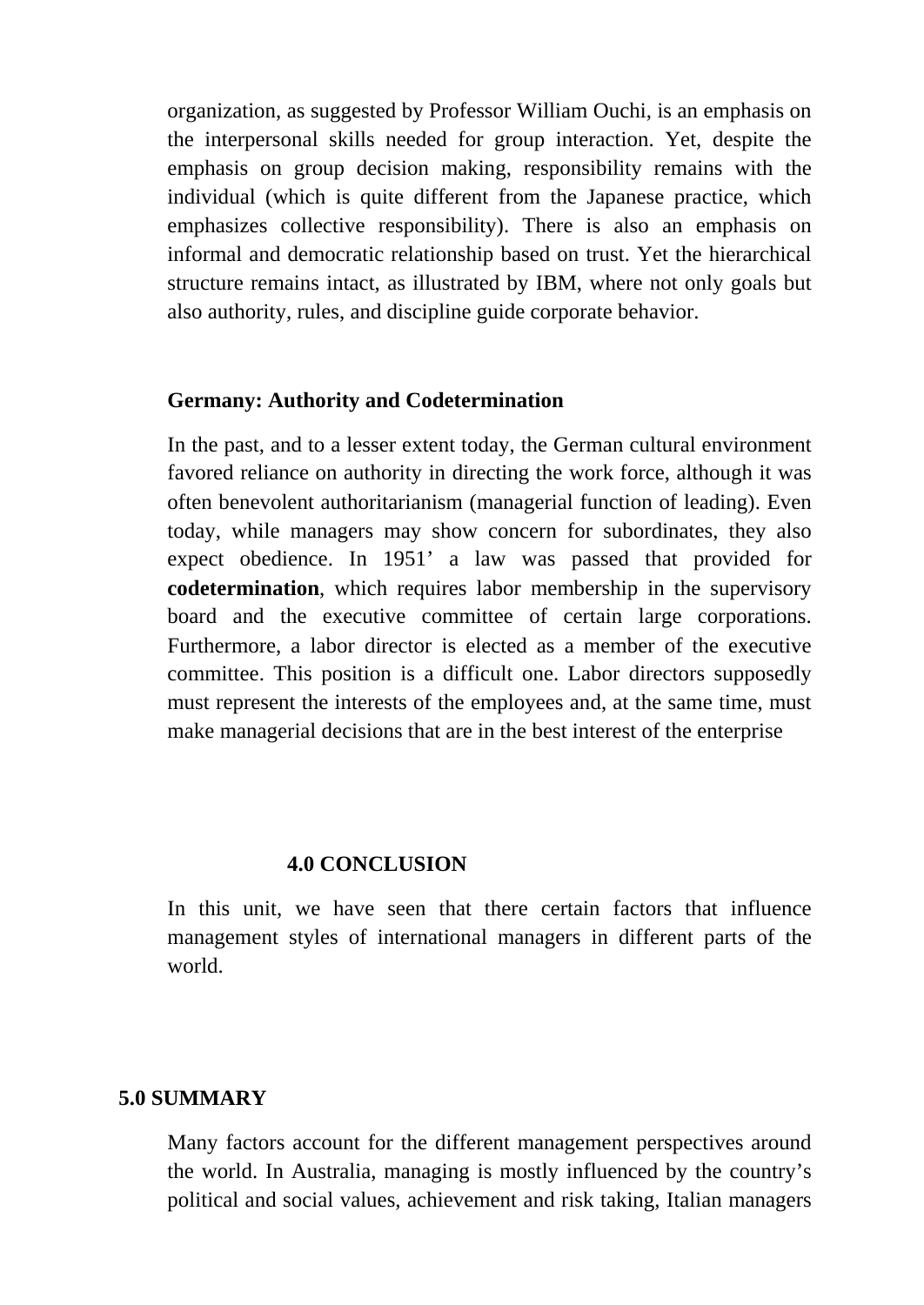on the other hand have a low tolerance for risks and group decision making. Management in Austria and Germany is influenced by effective leadership style by managers. Britain emphasized job security. The dominant managerial practice in Japan is group decision making and lifetime employment policy.

### **6.0 TUTOR MARKED ASSIGNMENT**

1. What factors do you think account for the different management adopted by the various countries around the world?

2. Compare and contrast the Japanese and the British management styles.

#### **7.0 REFERENCES/FURTHER READING**

Bateman T.S & Snell S. A , Management, leading & collaborating in a competitive

world, Boston, McGraw-Hill,

- Daft R. L. (1997) Management, San Diego, Harcourt Grace College Publishers.
- Griffin R.W (2002), management, Boston, Houghton Mifflin Company
- Hellriegel D., Jackson, S. E & Slocum J. W. J (2002) management, a Competency-Based Approach, South-Western – Library of Congress Cataloging – in – Publications Data.
- Robbins S.P & Coulter M (2003), Management, New Jersey, Prentice Hall
- Rue L. W. & Byars L. L (2001) Business management-Road wild applications & connections, New York Boston, McGraw Hill Irwin.
- Rue L. W. & Byars L. L (2007) management, Boston, McGraw Hill Irwin.
- Smith on (2011) Fundamentals of management, London, McGraw Hill.
- Stoner J. A. F. (1978) Management, New Jersey, Prentice Hall.
- Stoner, J. A. F, Freeman A. E, and Gilbert Jr. D.R , management, New Jersey, Prentice Hall
- Worthington I, and Britton. C, (2009), the business environment, London, Prentice Hall.

### **UNIT 16 MANAGEMENT CHALLENGES IN A GLOBAL ENVIRONMENT**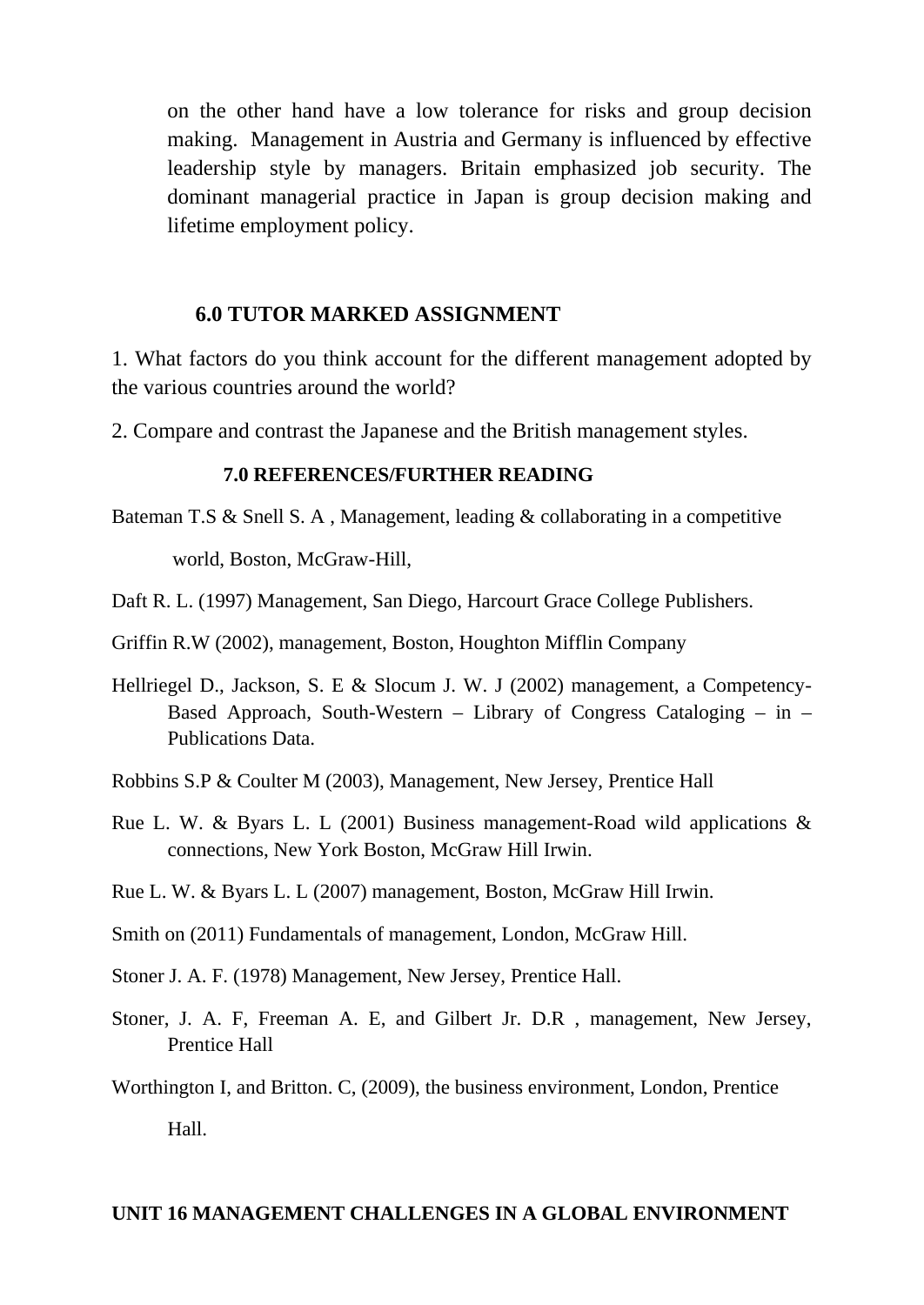### **CONTENT**

- 1.0 Introduction
- 2.0 Objectives
- 3.0 Main content
	- 3.1 Planning in a global environment
	- 3.2 Organizing in a global environment
	- 3.3 Leading in a global environment
	- 3.4 Controlling in a global environment
- 4.0 Conclusion
- 5.0 Summary
- 6.0 Tutor marked assignment
- 7.0 References/further reading

#### **1.0 Introduction**

The management functions of planning, organizing, leading and controlling is relevant to international managers just as it is to the domestic managers. However the international manager has additional responsibilities in these areas since he is dealing with a more diverse work area. International managers have to clearly decide on the future of their organizations by formulating objectives. They have to organize to implement their plans. They have to motivate those who work with them and finally they have to develop appropriate control mechanisms to ensure that plans are maintained. In this unit, we shall discuss these management functions as they relate to international managers.

### **2.0 OBJECTIVES**

After reading this unit you should be able to discuss

- . Planning in an international environment
- . Organizing in an international environment
- . Leading in an international environment
- . Controlling in an international environment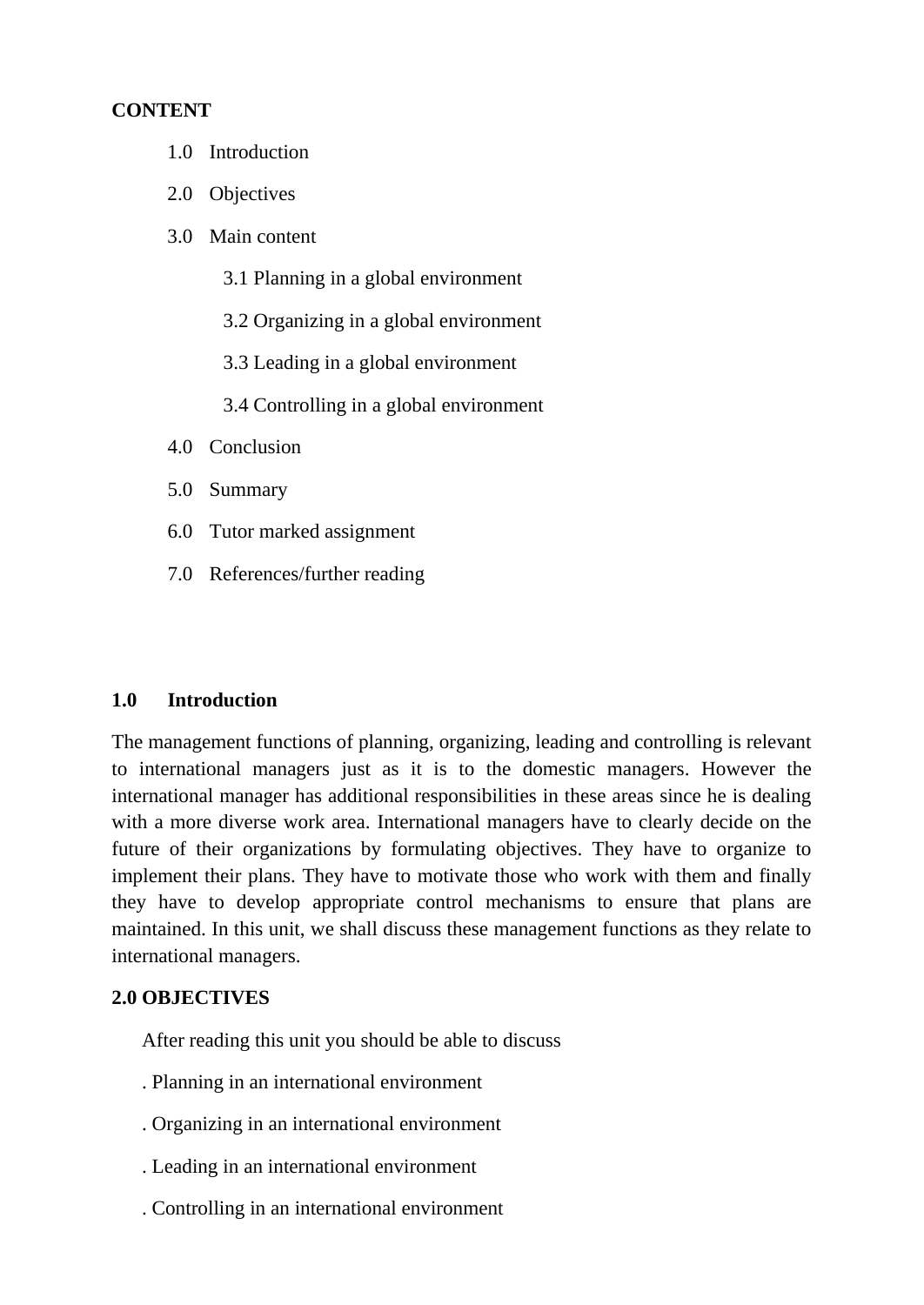## **3.0 MAIN CONTENT**

#### **Management processes in a Global environment**

#### **3.1Planning in a Global environment**

Planning in a global environment entails the same process just as in a domestic environment. However the international manager must have a broad based understanding of both environmental issues and competitive issues applicable to its organization. To plan successfully, the international manager needs to understand both the local and international market conditions that will affect its operations. Managers while planning in an international environment need a great deal of information to function effectively. They need to understand what markets are growing or shrinking, what the local and foreign competitors are doing in each market. Critical issues to contend with while planning include understanding environmental circumstances, the role of goals and planning in a global organization, and how decision making affects the global organization.

## **3.2 Organizing in a Global Environment**

Managers in international business must also attend to various organizing issues. For example, General Electric has operations scattered around the globe. The firm has made the decision to give local managers a great deal of responsibility for how they run their business. In contrast, many Japanese firms give managers to their foreign operations relatively little responsibility. As a result, those managers must frequently travel back to Japan to present problems or get decisions approved. Managers in an international business must address the basic issues of organization structure and design , managing change, and dealing with human resources. We address the special issues of organizing the international organization in Chapters 11 through 14

### **3.3 Leading in a Global Environment**

We noted earlier some of the cultural factors that affect international organizations. Individual managers must be prepared to deal with these and other factors as they interact with people from different cultural backgrounds. Supervising a group of five managers, each of whom is from a different state in the United States, is likely to be much simpler than supervising a group of five managers, each of whom is from different culture. Managers must understand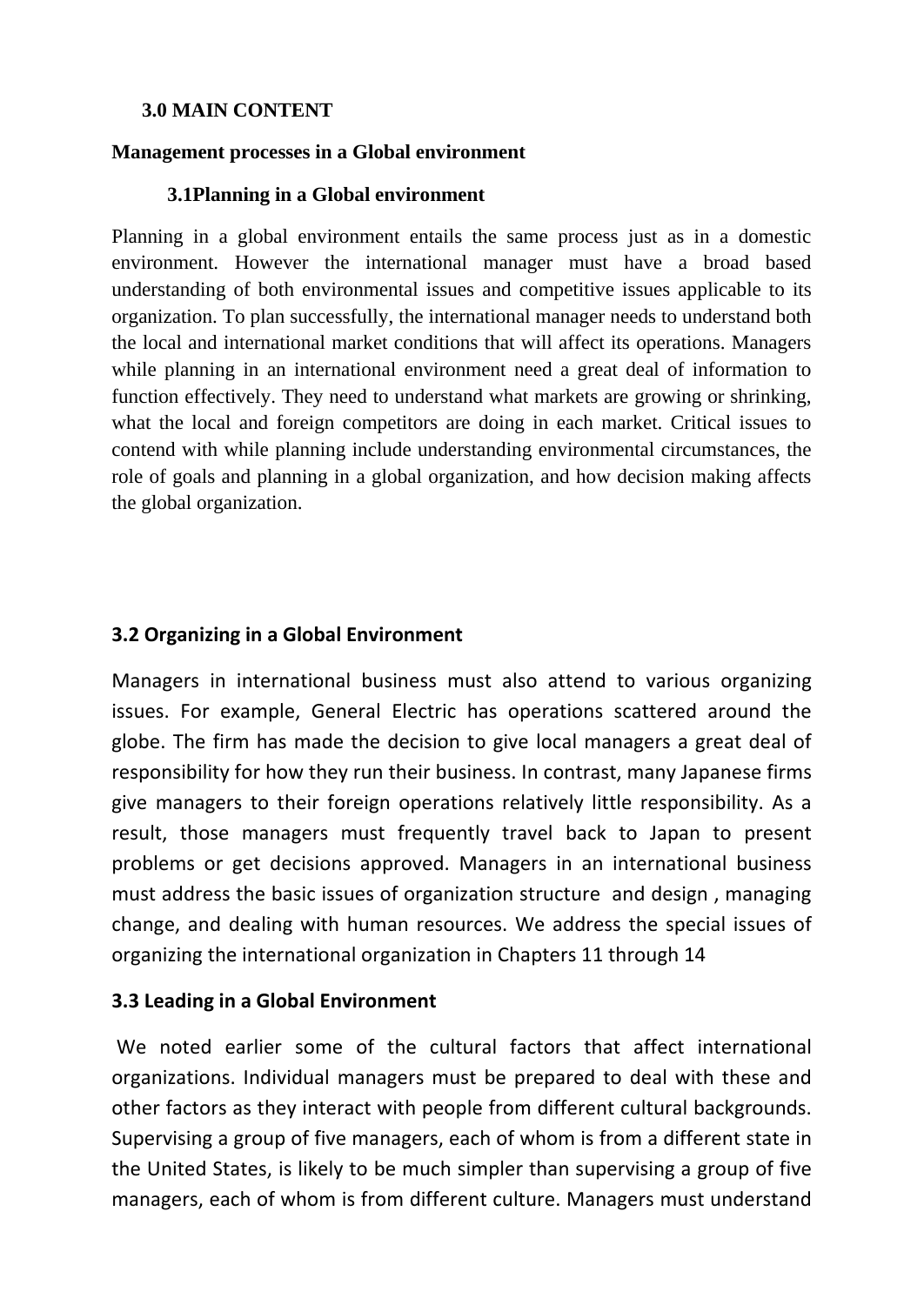how cultural factors affect individuals, how motivational processes vary across cultures, the role of leadership in different cultures, how communication varies across cultures, and the4 nature of interpersonal ang group processes in different cultures.

## **3.4 Controlling in a Global Environment**

Finally, managers in international organizations must also be concerned with control. Distance, time zone differences, and cultural factors all play a role in control. For example, in some cultures close supervision is seen as being appropriate and in other cultures it is not. Likewise, executives in the United States and Japan may find it difficult to communicate vital information to one another because of the time zones differences. Basic control issues for the international manager revolve around operations management, productivity, quality, technology, and information systems.

## **4.O CONCLUSION**

The management process of planning, organizing, leading and controlling is important to the international manager as it is to the local managers. The difference is that the international manager has more challenges in that he faces a plural environment.

## **5.0SUMMARY**

In the international environment, planning which is scanning the environment for threats and opportunities covers worldwide markets. Organizing takes the form of global structure. Organizations have a worldwide labor pool to recruit its manpower. Leadership is influenced by many different cultures and controlling entails many different requirements.

## **6.0TUTOR MARKED ASSIGNMENT**

Discuss management functions in an international environment.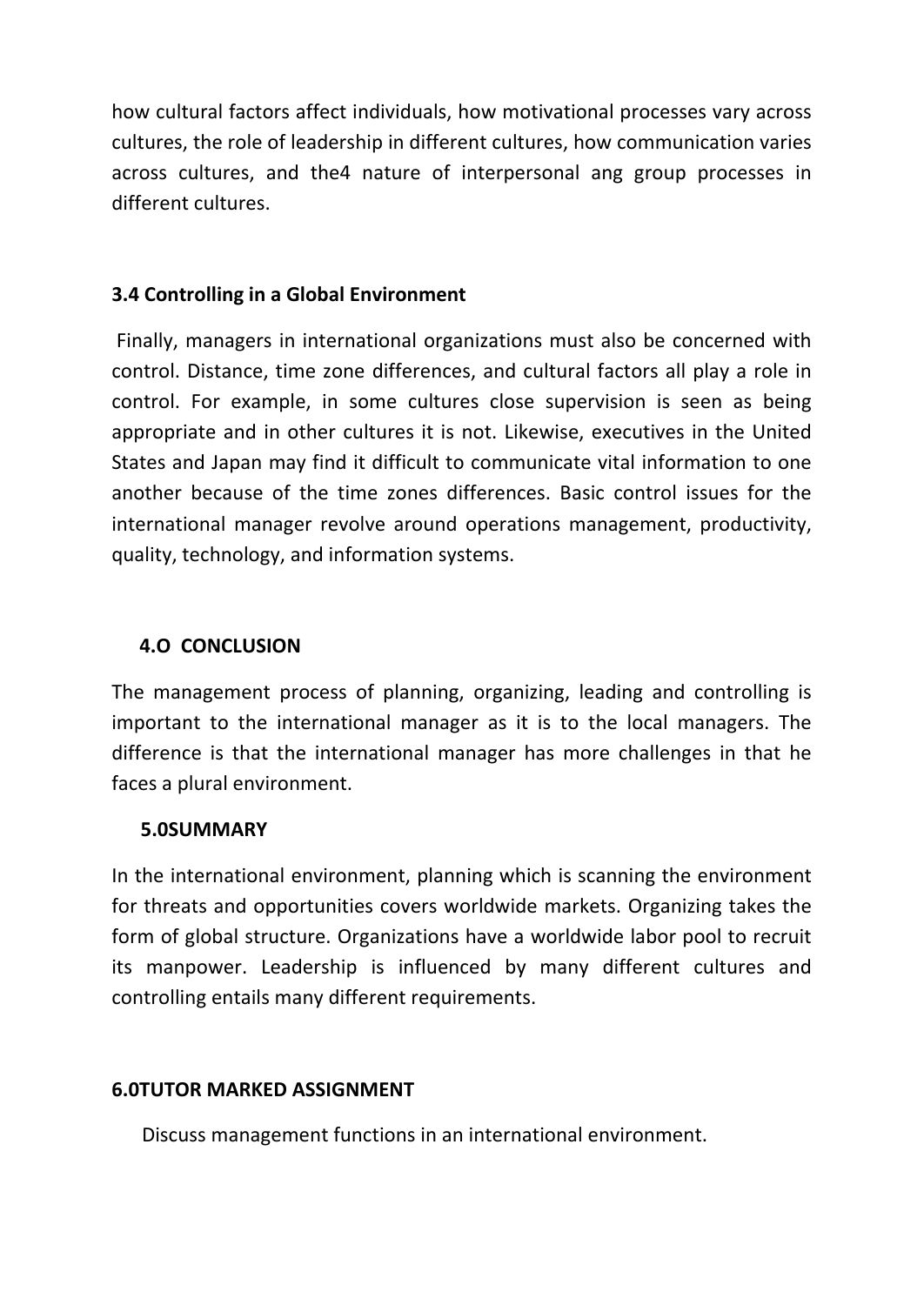#### **7.0 REFERENCES/FURTHER READING**

- Bateman T.S & Snell S. A , Management, leading & collaborating in a competitive world, Boston, McGraw-Hill,
- Daft R. L. (1997) Management, San Diego, Harcourt Grace College Publishers.
- Griffin R.W (2002), management, Boston, Houghton Mifflin Company
- Hellriegel D., Jackson, S. E & Slocum J. W. J (2002) management, a Competency-Based Approach, South-Western – Library of Congress Cataloging – in – Publications Data.
- Robbins S.P & Coulter M (2003), Management, New Jersey, Prentice Hall
- Rue L. W. & Byars L. L (2001) Business management-Road wild applications & connections, New York Boston, McGraw Hill Irwin.
- Rue L. W. & Byars L. L (2007) management, Boston, McGraw Hill Irwin.
- Smith on (2011) Fundamentals of management, London, McGraw Hill.
- Stoner J. A. F. (1978) Management, New Jersey, Prentice Hall.
- Stoner, J. A. F, Freeman A. E, and Gilbert Jr. D.R , management, New Jersey, Prentice Hall
- Worthington I, and Britton. C, (2009), the business environment, London, Prentice Hall.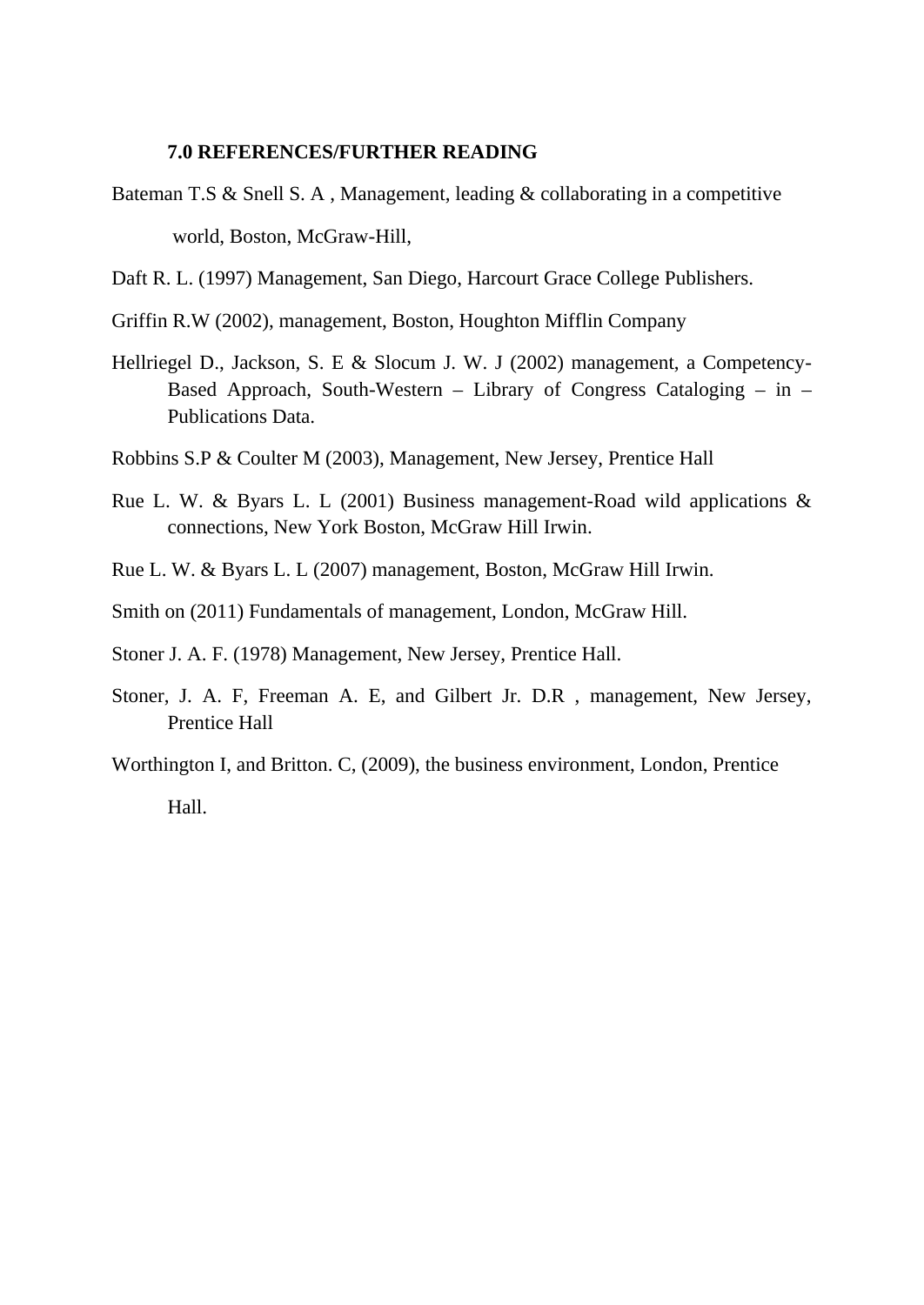#### UNIT 17, VALUE SYSTEMS

#### **CONTENT**

- 1.0 Introduction
- 2.0 Objectives
- 3.0 Main content
	- 3.1 Meaning of Value based management
	- 3.2 Purpose of Shared values
	- 3.3 Developing shared values
- 4.0 Conclusion
- 5.0 Summary
- 6.0 Tutor marked assignment
- 7.0 References/further reading

#### **1.0 INTRODUCTION**

Organization has value which represents what it believes in, and is out to achieve. As part of its culture, shared value influences the way an organization operates and how employees behave. In this unit we shall discuss the importance of the value system and how this affects the employees, managers and the overall management of an organization.

#### **2.0 OBJECTIVES**

After reading this section, you should be able to explain

- . The meaning of values
- . Values Based Management,
- .Purposes of shared values
- . Developing shared values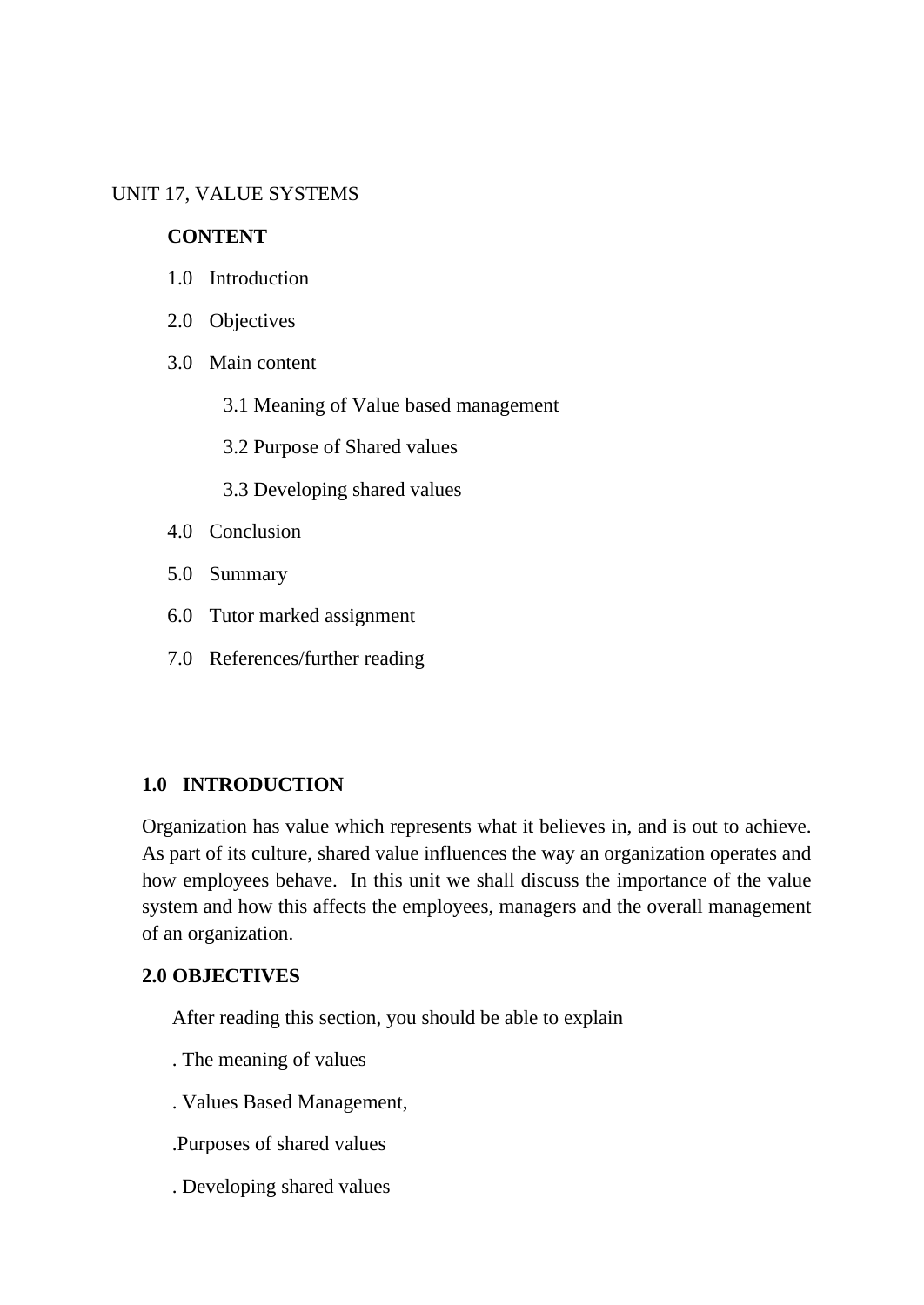#### **3.0 MAIN CONTENT**

#### **3,1 Meaning of values**

Values are enduring beliefs that a specific mode of conduct or end state of existence is personally or socially preferable to an opposite or converse mode of conduct or end state of existence. This definition was proposed by Rokeach, an early scholar of human values. Values give us a sense of right and wrong, good and bad. Our discussion of values here will be concentrated on business based values.

Businesses have shown increasing interest in values over recent years. This interest goes along with the emphasis on ethics in organizations. Because values are general beliefs about right and wrong, they form the basis for ethical behavior. We can distinguished two types of values, instrumental and terminal values. Instrumental values reflect the means to achieve goals; that is, they represent the acceptable behaviors to be used in achieving some end state. Terminal values on the other hand represent the goals to be achieved or the end states of existence. Terminal and instrumental values work in concert to provide individuals with goals to strive for and accepted ways to achieve the goals.

#### **3.2 values based management**

Values based management is an approach to managing in which managers establish, promote, and practice an organization's shared values. An organization's shared values are what the organization believes in and stands to achieve. It is the reasons for its existence. The shared organizational values form the organization's culture and influence the way the organization operates and how employees behave. For instance, Patagonia, a maker of outdoor sports clothing and gear, passionately pursues environmental preservation. Its strong environmental commitment influences employees' work actions and decisions in areas from product design to marketing to shipping. In addition, Paragonia gives 10% of its profit to support environmental causes and actively seeks to educate its customers and suppliers about environmental issues. The company lives and practices its values. For any company that believes in and practices values-based management, the shared corporate values serve many purposes.

#### **3.3 Purposes of Shared Values**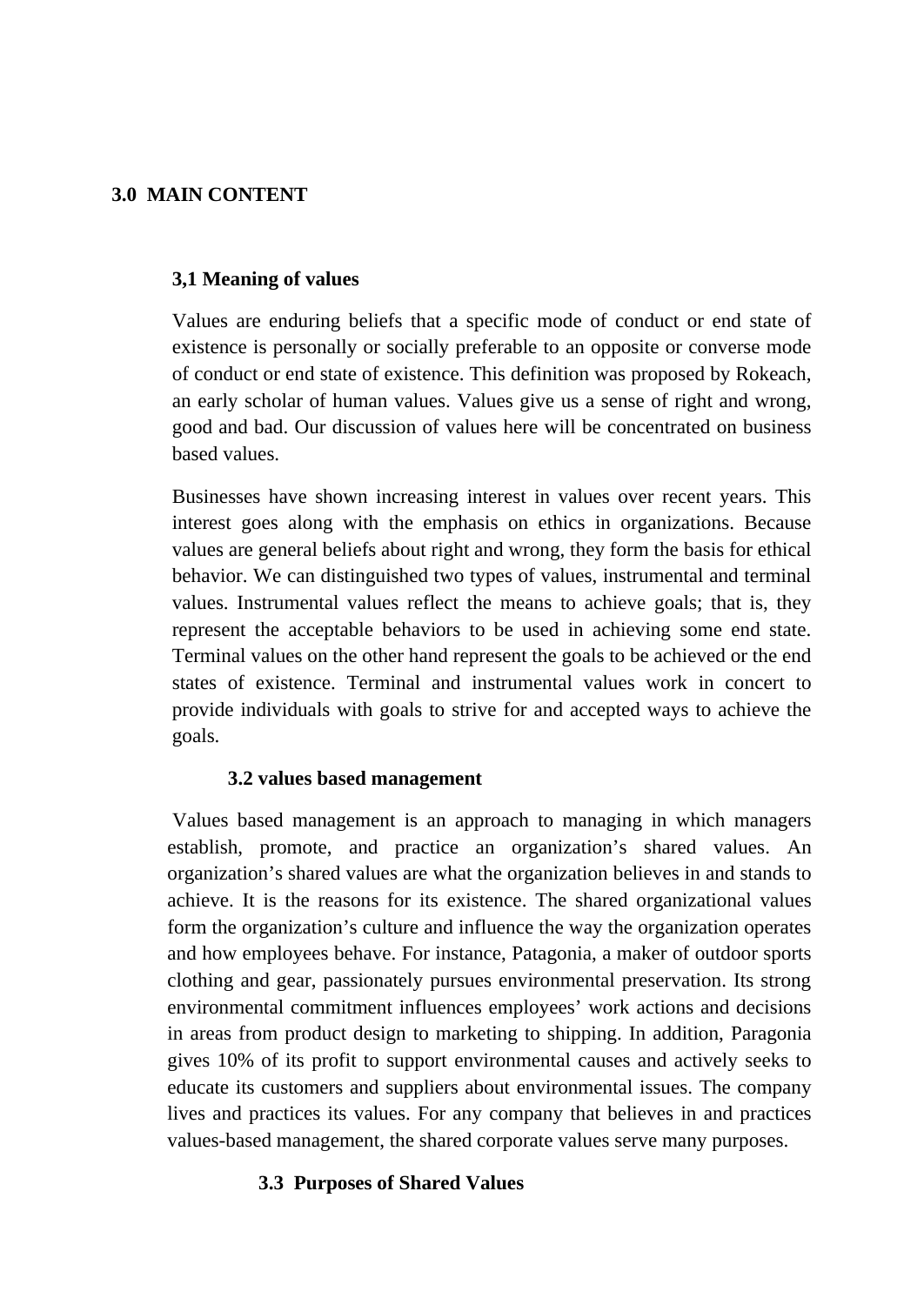The values that organizational members share serve at least four main purposes. The first purpose of shared values is that they act as guideposts for managerial decisions and actions. For instance, at Tom's of Maine, a maker of all natural personal care products, the statement of belief guides managers as they plan, organize, lead, and control organizational activities. One of the company's eight beliefs states that "We belief that people bring different gifts and perspectives to the team and a strong team is founded on a variety of gifts". This statement expresses to managers the value of diversity-diversity of opinions, diversity of abilities- and serves as a guide for managing teams of people. Another of the company's beliefs states that "we belief in products that are safe, effective, and made of natural ingredients". Again think how this statement would influence and guide company managers as they do their jobs.

Another purpose of shared values is the impact they have on shaping employee behavior and communicating what the organization expects of its members. For example, employees at Herman Miller, which manufactures office, residential, and health care furniture, practice company values as they design, manufacture, and ship furniture around the word. What are those company values? The company values innovation and uncompromising quality, participative management, and environmental stewardship.

Shared corporate values also influence marketing efforts. For example, Avon Products Inc. a company in the US is committed to educating women about breast cancer. Its support for this program came about after the company asked women what their number one health concern was and breast cancer was the answer. How does Avon's commitment to women's health influence its marketing efforts? The company's global sales force of more than half a million individuals educates women about the disease by bringing brochures on their sales visits. The director of the breast cancer awareness crusade says, "All of the interaction that happen with an Avon rep on something as important as breast cancer should improve customer relations and make for easier sales". Avon has found a way to link its business to an important social concern and improve its marketing efforts all at same time.

Finally, shared values are a way to build team spirit in organization. When employees embrace the stated corporate values, they develop a deeper personal commitment to their work and feel obligated to take responsibility for their actions. Because the shared values influence the way work is done, employees become more enthusiastic about working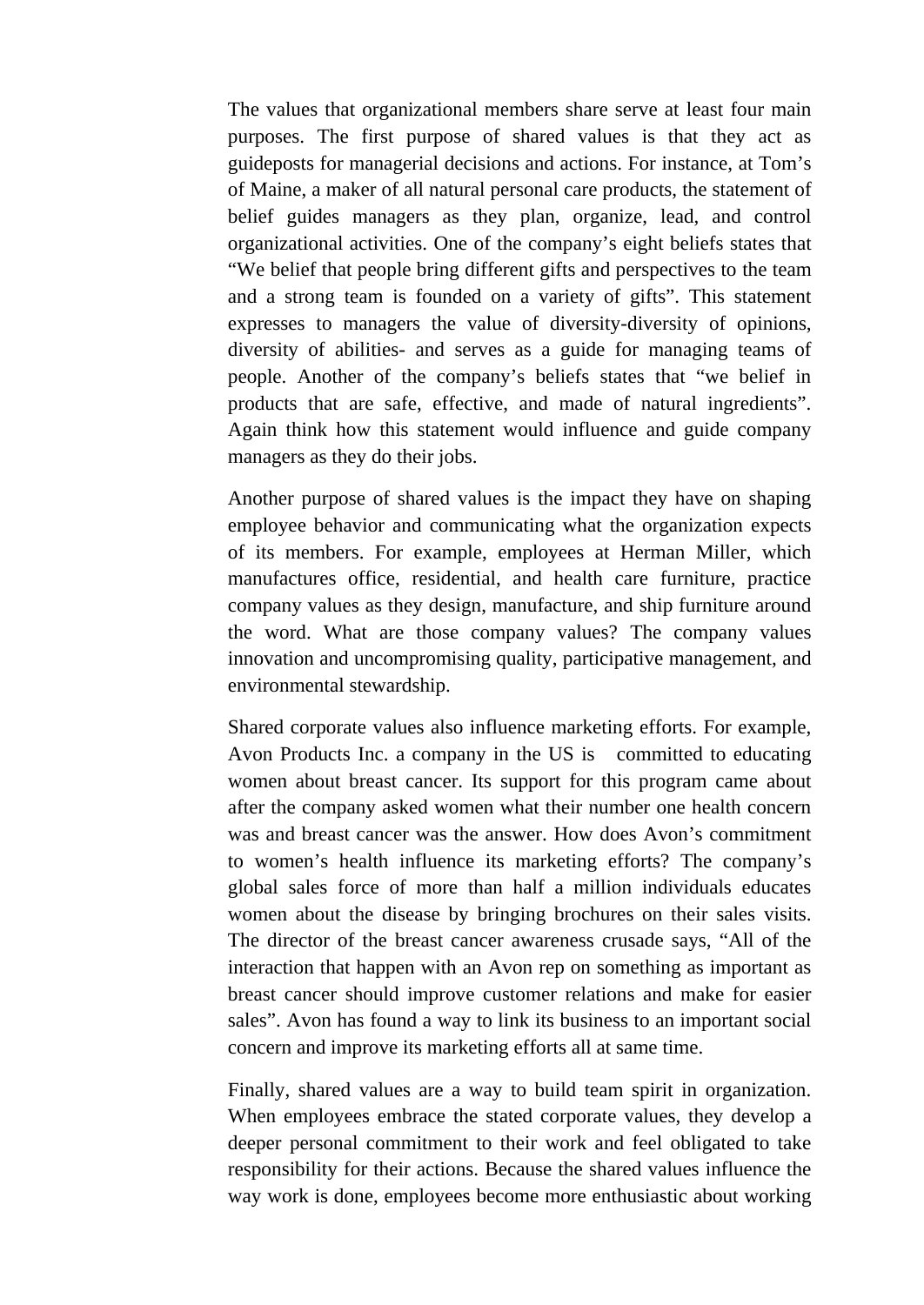together as a team to support values they believe in. At companies such as Tom's of Maine, Avon, Herman Miller, and indeed numerous others, employees know what is expected of them on the job. They use the shared corporate values to shape the way they work. The question is how do organizations develop a set of shared values? This takes us to our next level of discussion,

#### **3.4 Developing Shared values**

It is not easy to develop and entrench shared corporate values. The process involves a commitment by everyone in the organization. It requires team work and defining the company's mission and objectives and strategies. At Tom's of Maine, the process involved everyone in the company. All the employees, working in groups of four to six, took a hard look at defining 'who are we" and "what are we about". But the commitment by Tom's employees to developing shared values did not just stop there. They realized that those shared values actually mattered. They began to understand that they were part of a unique corporate culture in which values shaped the business strategy.

Companies that live and practice values-based management have accepted a broad perspective regarding their commitment to being socially responsible and socially responsive. One value in particular that many managers are beginning to recognize as important has to do with the environmental responsibility of the organization and individuals.

#### 4.0 CONCLUSIONS

Values are important to the study of organizations because they the foundation for understanding people's attitudes and motivation. Values generally influenced attitudes and behavior. At individual levels, values represent things that are important to person. At organizational level, values represent and shape what an organization is out to achieve.

#### 5.0 SUMMARY

Values represent what an individual or organization cherished and is out to achieve. They contain a judgmental element in that they carry an individual's ideas as what is right, good, or desirable. Two types of values can be identified; these are terminal values which refer to desirable end – states. These are the goals that a person or an organization would always want to pursue and achieved. On the other hand, instrumental values reflect the means to achieve goals. Values based management is an approach to managing in which managers establish, promote, and practice an organization's shared values.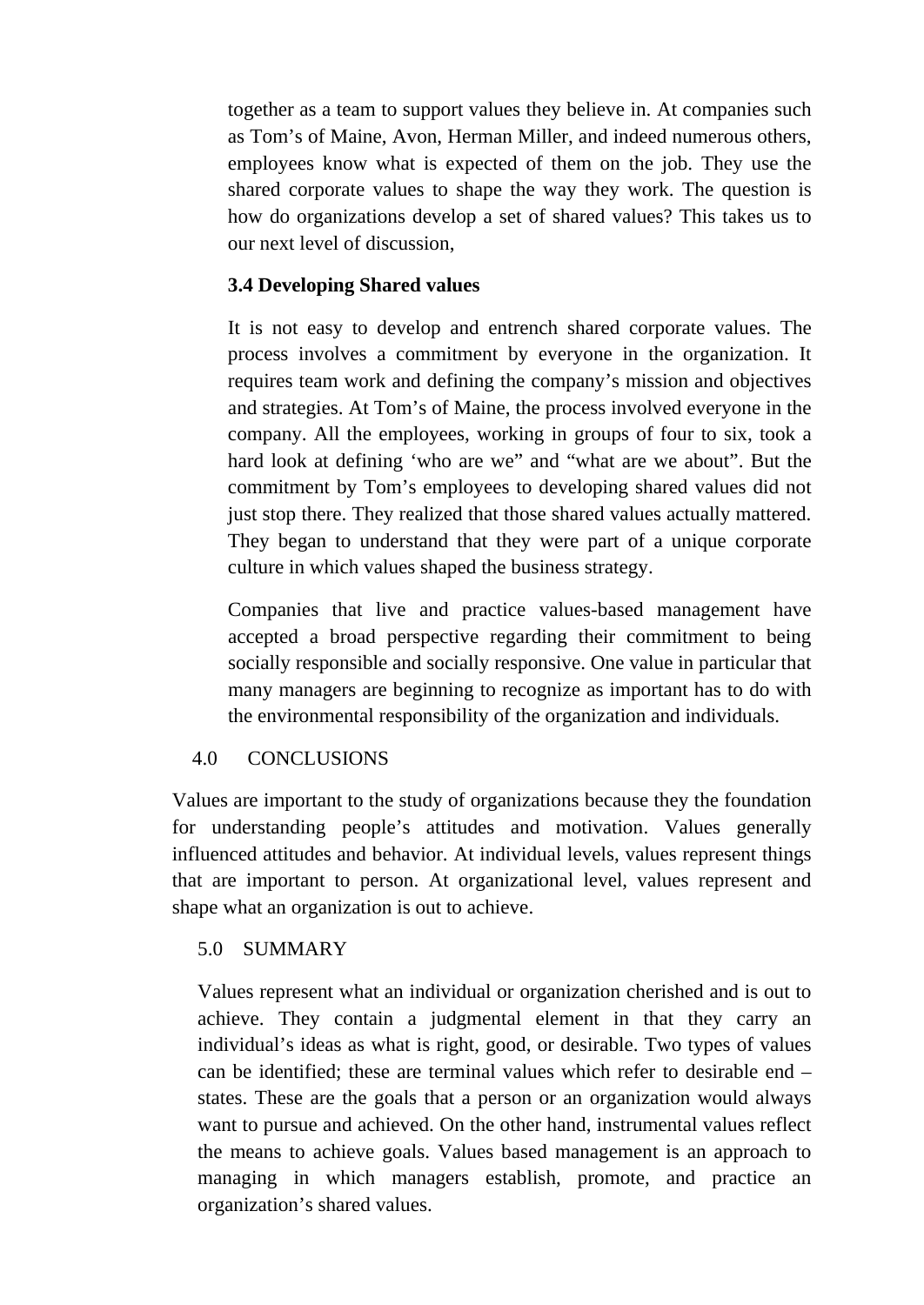#### 6.0 TUTOR BASED QUESTION

Discuss the importance of values to an organization.

#### **7.0 REFERENCES/FURTHER READING**

Jennifer M G, Jones G. R (2007), understanding organizational Behavior, New Jersey, Prentice Hall

Nelson D L & Quick J, C,( 2003), Organizational Behavior, Ohio, South Westers

Robbins S.P, Judge T.A, Sanghi S (2007), organizational behavior, New Delhi, Pear Prentice Hall.

### **UNIT 18 ORGANIZATIONAL LANGUAGE**

#### **CONTENT**

- 1.0 Introduction
- 2.0 Objectives
- 3.0 Main content
	- 3.1 Meaning of Value based management
	- 3.2 Purpose of Shared values
	- 3.3 Developing shared values
- 4.0 Conclusion
- 5.0 Summary
- 6.0 Tutor marked assignment
- 7.0 References/further reading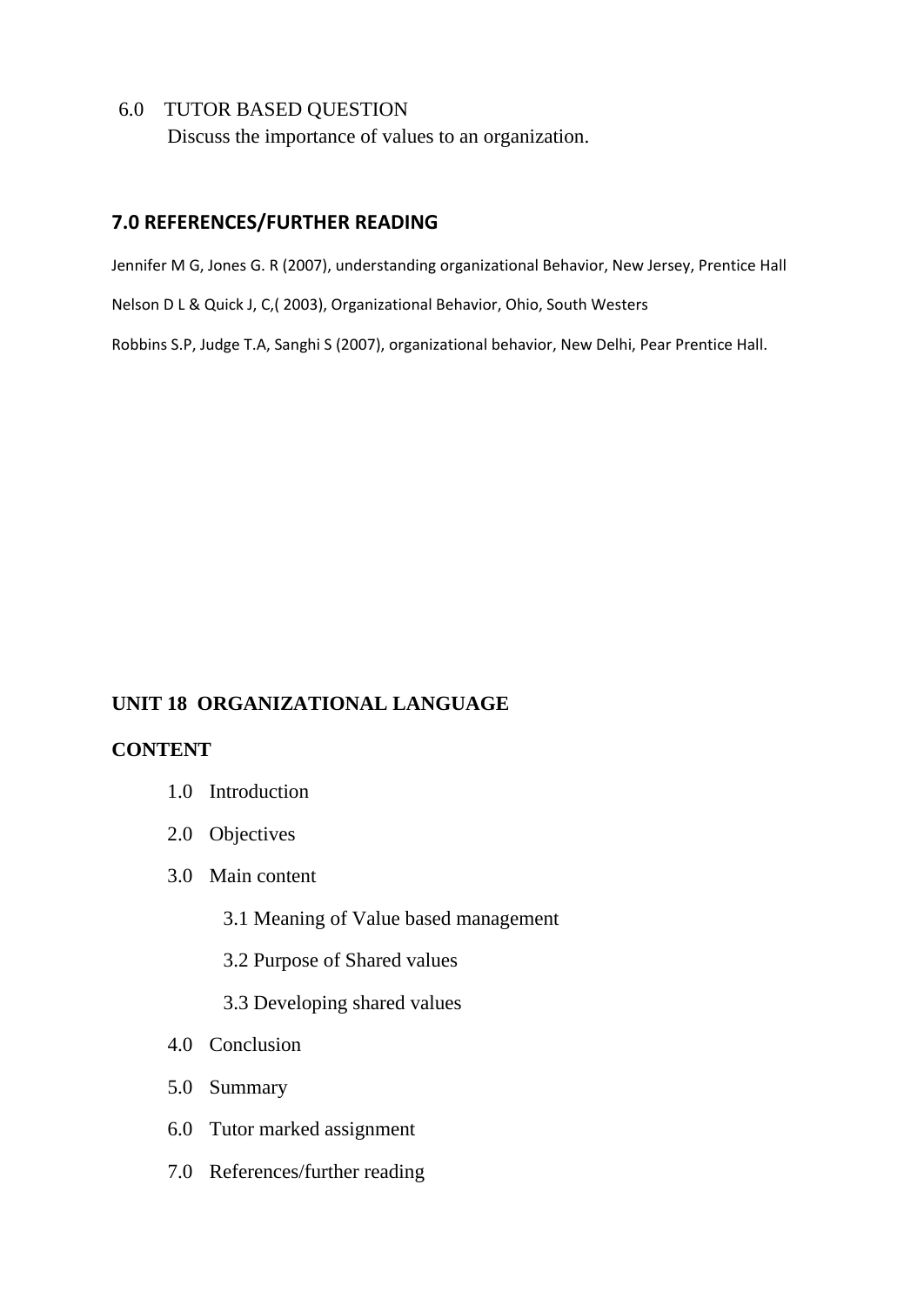### 1.0 INTRODUCTION

Language is an important element in communicating messages in organizations. Language is increasingly becoming important in organizations because of the multinational nature of many organizations. In this unit, we shall discuss language as an important tool in communicating values in organizations.

## **2.0 OBJECTIVES**

After reading this unit, you should be able to explain

- The meaning of language
- The use of language in organizations
- Language and international business
- Values and organizational language

## **3.0 MAINCONTENT**

## **3.1 The meaning of language**

Language is the words, their pronunciations, and the methods of combining them used by a community of people, (Nelson and Quick 2003). Language is a central element in communication. It may pose a barrier if its use obscures meaning and distorts intent. There is an aspect of language called paralanguage which consists of variations in speech, such as pitch, loudness, tempo, tone, duration, laughing, and crying. People make attributions about the sender by deciphering paralanguage cues. A high pitched, breathy voice in a female may contribute to the stereotype of the "dump blonds". Rapid, loud speech may be taken as a sign of nervousness or anger. Interruptions such as "mmm" and "ah-hah" may be used to speed up the speaker so that the receiver can get in a few words. Clucking of the tongue or the "tsk-tsk" sound is used to shame someone. All these cues relate to how something is said.

Bye and large, the concept of organizational language encompasses not only spoken language but also how people dress, the office they occupy, the company cars they drive, and how they formally address one another. Like socialization practices, organizational language help us to understand more about an organization's cultural values. We shall discuss more about this later in this unit.

## **3.2 The use of language in an organization**

In an organization, employees usually come from diverse backgrounds. Further, the grouping of employees into departments creates specialists who develop their own "buzzwords", or technical jargon. In large organizations, members are also frequently widely dispersed geographically-even operating in different countries and individuals in each locale will use terms and phrases that are unique to their area. The existence of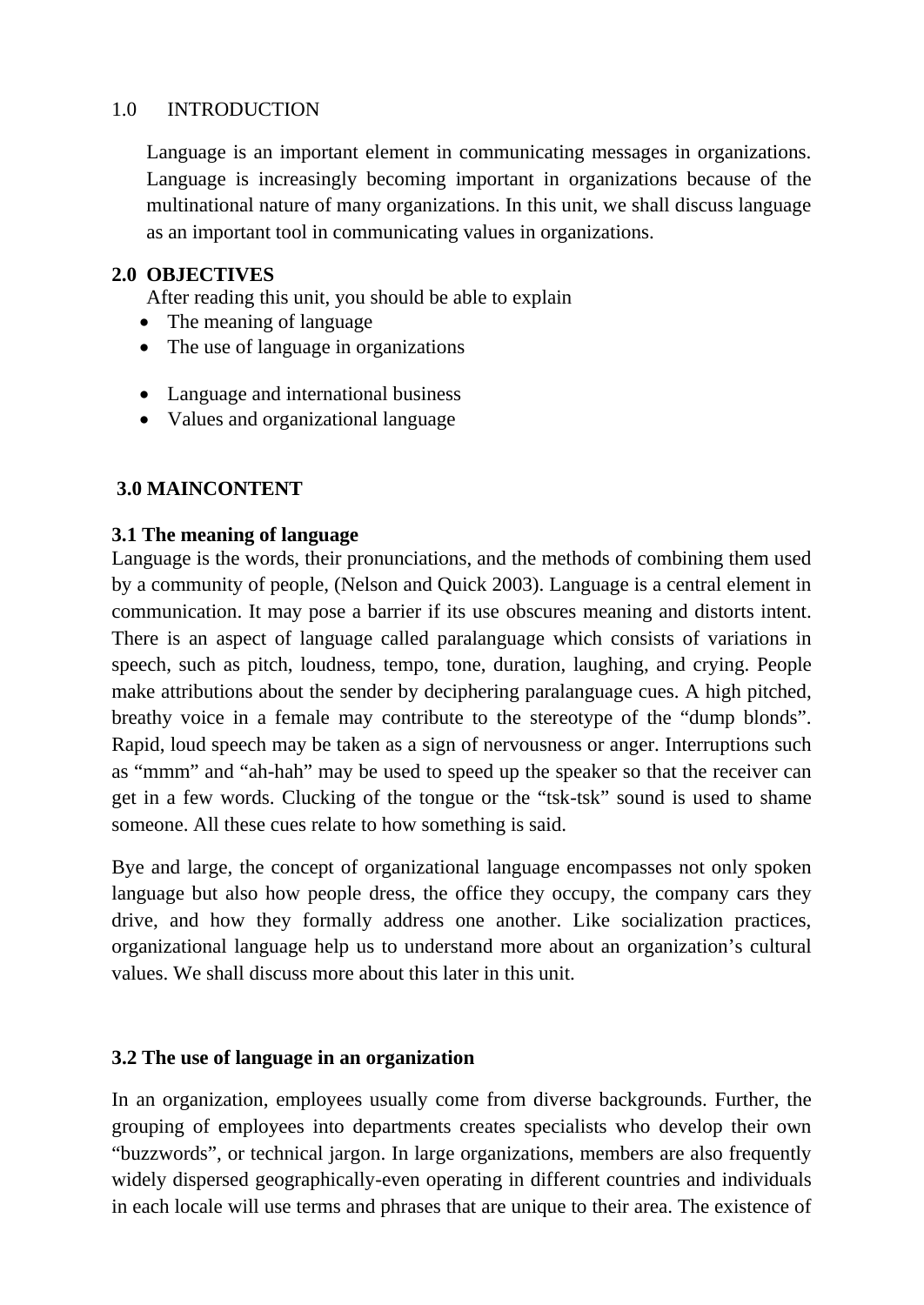vertical levels can also cause language problems. For instance, differences in meaning with regard to words such as incentives and quotas have been found at different levels in management. Top managers often speak about the need for incentives and quotas, yet these terms imply manipulation and create resentment among many lower managers.

The point is that although you and I probably speak a common language-English, our use of that language is far from being uniform, if we knew how each of us modified the language, communication difficulties would be minimized. The problem is that members in an organization usually don't know how those with whom they interact have modified the language. Senders tend to assume that the words and terms they use mean the same to the receiver as they do to them. This assumption is often incorrect.

## 3.3 **Language and International Business**

Although English is the international language of aviation, it is not the international language of business. Where the native language of supervisors and employees differ, the risk of barriers to communicate exists. However, increasing numbers of business men and women are bilingual or multilingual, for example, Honeywell CEO Michael Bonsignore's ability to speak four languages helps him conduct business around the world more fluently. Less obvious are subtle distinctions in dialect within the same language, which may cause confusion and miscommunication. For example, the word lift means an elevator in Great Britain and a ride in the United States. A direct gaze indictes honesty and forthrightness in the United States. This may not be true in other cultures. In Asian and African cultures it is considered good behavior to bow the head in deference to a superior rather than to look in the supervisor's eye.

In a different vein, language barriers are created across disciplines and professional boundaries by technical terminology. Acronyms may be very useful to those on the inside of a profession or discipline as means of shorthand communication. Technical terms can convey precise meaning between professionals. However, acronyms and technical terms may only serve to confuse, obscure, and derail any attempt at clear understanding for people unfamiliar with their meaning and usage. For example, clinical depression has meaning to a professional psychologist and may have a wide range of meaning to layperson. To avoid pitfalls in communication, it is advisable to use simple, direct, declarative language. Speak in brief sentences and use terms or words you have heard from your audience. As much as possible, speak in the language